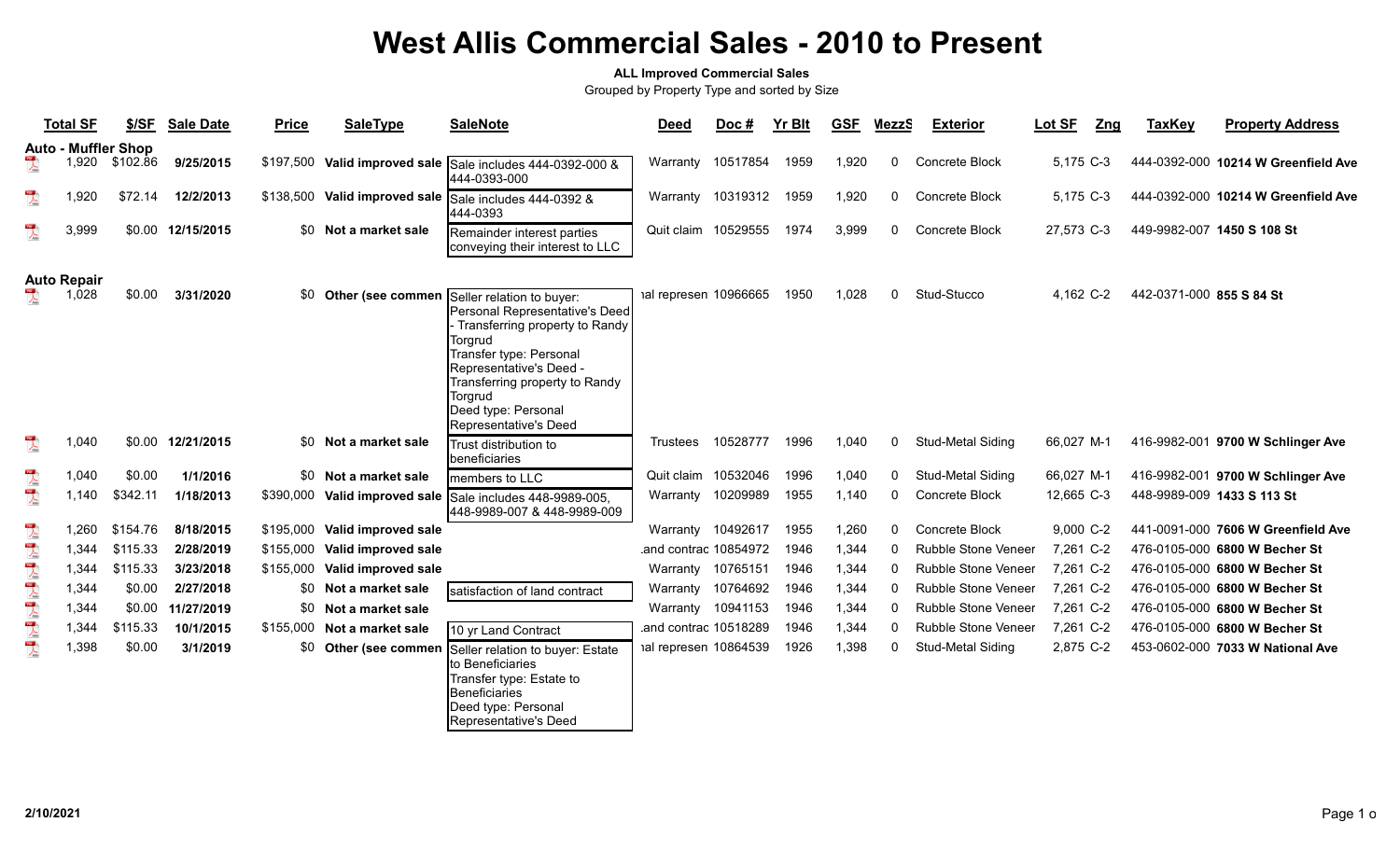### **ALL Improved Commercial Sales**

|                      | <b>Total SF</b> | \$/SF    | <b>Sale Date</b>  | <b>Price</b> | <b>SaleType</b>             | <b>SaleNote</b>                                                                                                                                                                                                                    | <b>Deed</b>           | Doc#              | <b>Yr Blt</b> | <b>GSF</b> | MezzS    | <b>Exterior</b>            | Lot SF<br><b>Zng</b> | <b>TaxKey</b>             | <b>Property Address</b>             |
|----------------------|-----------------|----------|-------------------|--------------|-----------------------------|------------------------------------------------------------------------------------------------------------------------------------------------------------------------------------------------------------------------------------|-----------------------|-------------------|---------------|------------|----------|----------------------------|----------------------|---------------------------|-------------------------------------|
|                      | 1,398           | \$0.00   | 3/1/2019          | \$0          | Other (see commen           | Seller relation to buyer:<br>Decedent to Surviving Spouse<br>Ownership transferred:<br>Decedent's one-half interest<br>Transfer type: Decedent to<br>Surviving Spouse's Estate<br>Deed type: Termination of<br>Decedent's Interest | of decedent: 10859842 |                   | 1926          | 1,398      | 0        | Stud-Metal Siding          | 2,875 C-2            |                           | 453-0602-000 7033 W National Ave    |
| $\frac{1}{\sqrt{2}}$ | 1,512           | \$63.16  | 1/31/2013         | \$95,500     | Valid improved sale         |                                                                                                                                                                                                                                    | Warranty              | 10214675          | 1964          | 1,512      | 0        | Concrete Block             | 3,528 C-3            | 416-0012-002 670 S 94 PI  |                                     |
|                      | 1,624           | \$165.64 | 2/20/2014         | \$269,000    | Not a market sale           | Land Contract                                                                                                                                                                                                                      | and contrac 10353981  |                   | 1948          | 1,624      | $\Omega$ | Concrete Block             | 10,367 C-3           |                           | 444-0391-000 1367 S 102 St          |
| 人名英麦克                | 1,624           | \$0.00   | 12/8/2016         |              | \$0 Not a market sale       | Satisfaction of LC                                                                                                                                                                                                                 |                       | Warranty 10635803 | 1948          | 1,624      | $\Omega$ | Concrete Block             | 10,367 C-3           |                           | 444-0391-000 1367 S 102 St          |
|                      | 1,680           | \$61.96  | 7/28/2015         |              | \$104,100 Not a market sale | <b>IForeclosure</b>                                                                                                                                                                                                                | Sheriff deed 10498980 |                   | 1940          | 1,680      | $\Omega$ | Concrete Block             | 6,430 M-1            | 476-0287-000 1910 S 73 St |                                     |
|                      | 1,680           | \$72.92  | 6/12/2017         | \$122,500    | Valid improved sale         | I-no MLS                                                                                                                                                                                                                           |                       | Warranty 10683305 | 1940          | 1,680      | $\Omega$ | Concrete Block             | 6,430 M-1            | 476-0287-000 1910 S 73 St |                                     |
|                      | 2,040           | \$0.00   | 6/30/2017         | \$0          | Not a market sale           | Seller relation to buyer: Grantee<br>Is the son of Arlene Baumhardt<br>and a beneficiary of her Estate<br>Deed type: Personal<br>Representative's Deed                                                                             | ial represen 10691006 |                   | 1985          | 2,040      | O        | <b>PE-Metal Sandwich F</b> | 18,034 C-3           |                           | 448-9989-010 11321 W Greenfield Ave |
| $\lambda$            | 2,040           | \$109.07 | 6/9/2017          | \$222,500    | Not a market sale           |                                                                                                                                                                                                                                    | Warranty              | 10687042          | 1949          | 2,040      | 0        | Concrete Block             | 5,619 C-2            |                           | 488-0376-000 8323 W Lincoln Ave     |
|                      | 2,040           | \$159.31 | 9/25/2020         | \$325,000    | Not a market sale           |                                                                                                                                                                                                                                    | .and contrac 11027637 |                   | 1985          | 2,040      | $\Omega$ | <b>PE-Metal Sandwich F</b> | 18,034 C-3           |                           | 448-9989-010 11321 W Greenfield Ave |
|                      | 2,040           | \$2.16   | 10/2/2020         |              | \$4,400 Not a market sale   | Ownership transferred:<br>remaining property after<br>acquisition                                                                                                                                                                  |                       | Warranty 11045478 | 1949          | 2,040      | $\Omega$ | Concrete Block             | 5,619 C-2            |                           | 488-0376-000 8323 W Lincoln Ave     |
|                      | 2,040           | \$95.59  | 11/9/2016         | \$195,000    | Valid improved sale         |                                                                                                                                                                                                                                    | Warranty              | 10624427          | 1949          | 2,040      | 0        | Concrete Block             | 5,619 C-2            |                           | 488-0376-000 8323 W Lincoln Ave     |
| 人工人工人                | 2,040           | \$90.69  | 11/8/2017         | \$185,000    | Valid improved sale         |                                                                                                                                                                                                                                    | Warranty              | 10728313          | 1985          | 2,040      | $\Omega$ | PE-Metal Sandwich F        | 18,034 C-3           |                           | 448-9989-010 11321 W Greenfield Ave |
|                      | 2,094           | \$109.84 | 1/22/2016         | \$230,000    | Not a market sale           |                                                                                                                                                                                                                                    | Warranty              | 10534595          | 1950          | 2,094      | 0        | Concrete Block             | 11,195 C-2           |                           | 486-0053-000 9435 W Lincoln Ave     |
|                      | 2,400           | \$0.00   | 12/27/2017        |              | \$0 Not a market sale       | Seller relation to buyer: Parent<br>to son and daughter-in-law<br>Transfer type: Parent to son and<br>daughter-in-law                                                                                                              | Quit claim 10740625   |                   | 1948          | 2,400      | $\Omega$ | Concrete Block             | 3,215 C-3            | 454-0071-001 1421 S 62 St |                                     |
| $\sum_{k=0}^{100}$   | 2,400           | \$58.33  | 3/1/2019          | \$140,000    | Valid improved sale         |                                                                                                                                                                                                                                    | Warranty              | 10852182          | 1948          | 2,400      | $\Omega$ | Concrete Block             | 3,215 C-3            | 454-0071-001 1421 S 62 St |                                     |
| $\frac{1}{\sqrt{2}}$ | 2,400           |          | \$0.00 12/27/2017 | \$0          | Not a market sale           | Seller relation to buyer: Grantor<br>to Limited Liability Compay<br>Seller relation to buyer: Grantor<br>to Limited Liability Compay<br>Transfer type: Grantor to<br>Limited Liability Compay                                      | Quit claim 10740626   |                   | 1948          | 2,400      | $\Omega$ | Concrete Block             | 3,215 C-3            | 454-0071-001 1421 S 62 St |                                     |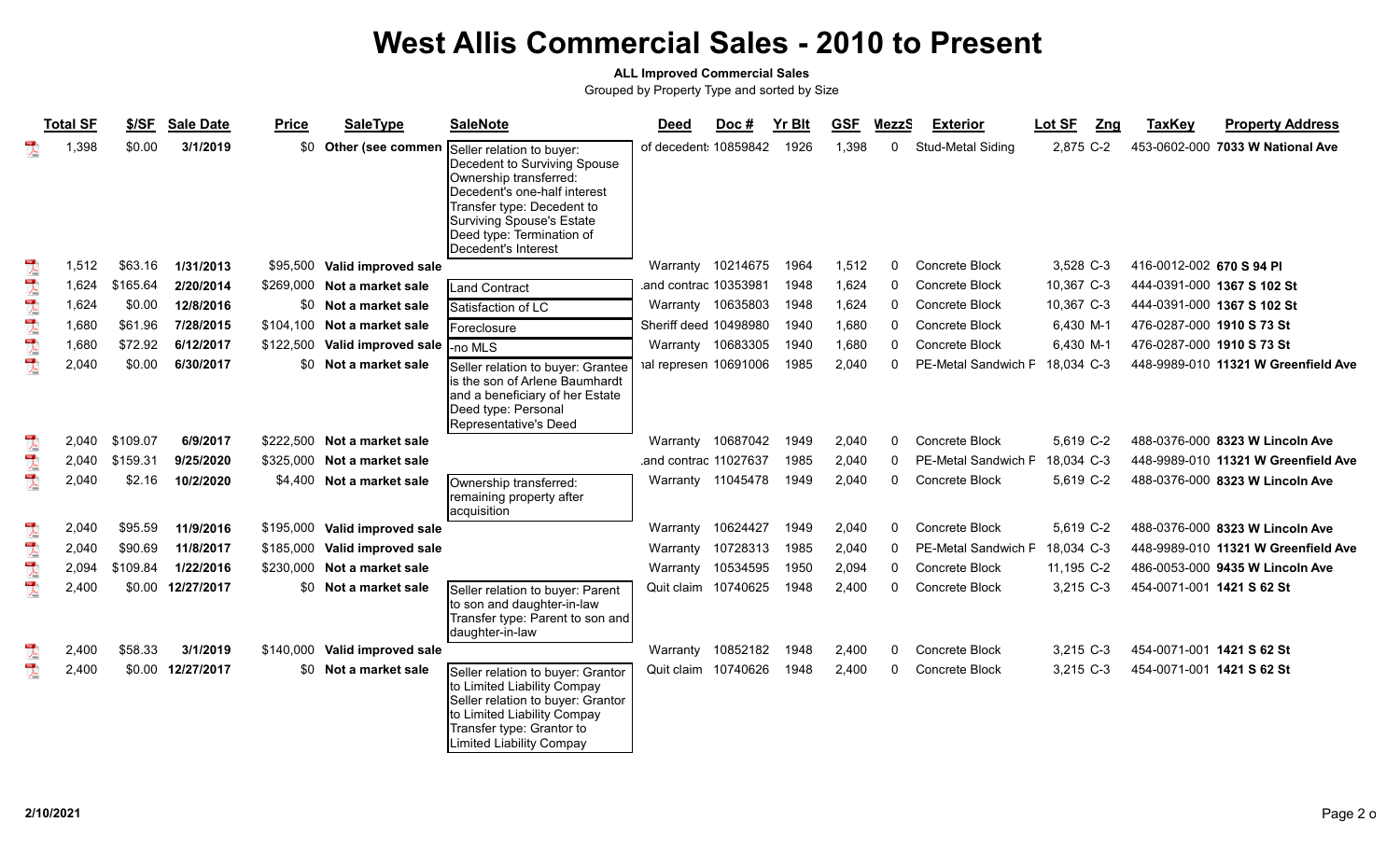#### **ALL Improved Commercial Sales**

|                         | <b>Total SF</b> | \$/SF   | <b>Sale Date</b>   | <b>Price</b> | <b>SaleType</b>               | <b>SaleNote</b>                                                                                                                                                                                                                                                                                                                                       | Deed                  | Doc#     | <b>Yr Blt</b> | <b>GSF</b> | <b>MezzS</b> | <b>Exterior</b>       | Lot SF      | Zng | <b>TaxKey</b>            | <b>Property Address</b>          |
|-------------------------|-----------------|---------|--------------------|--------------|-------------------------------|-------------------------------------------------------------------------------------------------------------------------------------------------------------------------------------------------------------------------------------------------------------------------------------------------------------------------------------------------------|-----------------------|----------|---------------|------------|--------------|-----------------------|-------------|-----|--------------------------|----------------------------------|
| $\mathbb{Z}$            | 2,400           | \$0.00  | 7/5/2016           | \$0          | Not a market sale             | HT-110 Salvatore Dragotta<br>D.O.D. 4-7-2015 transferred to<br>Gayle Dragotta                                                                                                                                                                                                                                                                         | r (see comn 10580076  |          | 1948          | 2,400      | $\mathbf{0}$ | Concrete Block        | 3,215 C-3   |     |                          | 454-0071-001 1421 S 62 St        |
|                         | 2,400           | \$0.00  | 7/5/2016           |              | \$0 Not a market sale         | To Trust                                                                                                                                                                                                                                                                                                                                              | Warrantv              | 10580077 | 1948          | 2,400      | $\Omega$     | <b>Concrete Block</b> | $3.215$ C-3 |     |                          | 454-0071-001 1421 S 62 St        |
| <b>A</b>                | 2,400           |         | \$0.00 12/27/2017  | \$0          | Not a market sale             | Seller relation to buyer:<br><b>Grantor's Trust to Grantor</b><br>Transfer type: Grantor's Trust to<br>Grantor<br>Deed type: Trustee's Deed                                                                                                                                                                                                           | Trustees              | 10740624 | 1948          | 2,400      | $\Omega$     | <b>Concrete Block</b> | 3,215 C-3   |     |                          | 454-0071-001 1421 S 62 St        |
|                         | 3,280           | \$0.00  | 9/24/2020          |              | \$0 Not a market sale         |                                                                                                                                                                                                                                                                                                                                                       | Quit claim 11040812   |          | 1963          | 2,880      | 400          | Concrete Block        | 5,000 C-3   |     | 416-0012-003 662 S 94 PI |                                  |
| <b>A</b>                | 3,280           |         | \$48.78 11/10/2016 |              | \$160,000 Valid improved sale |                                                                                                                                                                                                                                                                                                                                                       | Warranty 10624857     |          | 1963          | 2,880      | 400          | Concrete Block        | 5.000 C-3   |     | 416-0012-003 662 S 94 PI |                                  |
|                         | 3,280           |         | \$0.00 12/30/2013  | \$0          | Not a market sale             | Document was recorded<br>1-2-2014, but was coded<br>incorrectly at Register of Deeds,<br>so we didn't know about this<br>conveyance until 3-16-2015.<br>No transfer return                                                                                                                                                                            | ial represen 10324976 |          | 1963          | 2,880      | 400          | Concrete Block        | 5,000 C-3   |     | 416-0012-003 662 S 94 PI |                                  |
|                         | 3,647           | \$51.41 | 4/14/2016          | \$187,500    | Valid improved sale           |                                                                                                                                                                                                                                                                                                                                                       | Warranty              | 10555716 | 1968          | 3,647      | $\Omega$     | Concrete Block        | 17,337 C-2  |     |                          | 438-0198-000 5538 W National Ave |
| <b>ANDROID</b>          | 3,808           |         | \$0.00 11/16/2017  |              | \$0 Not a market sale         | Seller relation to buyer:<br>TRANSFER OF HUSBAND'S<br>1/2 INTEREST TO HUSBAND<br>AND WIFE<br>Ownership transferred:<br>HUSBAND OWNS A 1/2<br><b>INTEREST AND IS</b><br>TRANSFERRING HIS 1/2<br><b>INTEREST TO HE AND HIS</b><br><b>WIFE</b><br>Transfer type: TRANSFER OF<br>HUSBAND'S 1/2 INTEREST TO<br>HUSBAND AND WIFE AS<br><b>JOINT TENANTS</b> | Quit claim 10732503   |          | 1970          | 3,808      | $\Omega$     | Concrete Block        | 4.651 M-1   |     |                          | 476-0047-000 6821 W Burnham St   |
| 一点。                     | 4,050           | \$58.77 | 5/29/2020          | \$238,000    | Valid improved sale           |                                                                                                                                                                                                                                                                                                                                                       | Warranty              | 10999540 | 1950          | 4,050      | 0            | Concrete Block        | 9,003 C-2   |     |                          | 488-0325-000 8205 W Lincoln Ave  |
|                         | 4,526           | \$93.90 | 6/16/2014          | \$425,000    | Valid improved sale           |                                                                                                                                                                                                                                                                                                                                                       | Trustees              | 10368118 | 1973          | 4,526      | $\Omega$     | <b>Concrete Block</b> | 28,837 C-3  |     |                          | 481-9996-000 2021 S 108 St       |
|                         | 4,602           | \$0.00  | 5/2/2019           |              | \$0 Other (see commen         | Seller relation to buyer: Parents<br>to Son                                                                                                                                                                                                                                                                                                           | Quit claim 10868291   |          | 1926          | 4,602      | $\Omega$     | Concrete Block        | 7,319 C-2   |     |                          | 454-0423-000 6024 W Mitchell St  |
| $\overline{\mathbf{r}}$ | 5,019           | \$24.91 | 3/27/2019          | \$125,000    | Not a market sale             | Deed type: Trustee's Deed                                                                                                                                                                                                                                                                                                                             | Trustees              | 10863078 | 1930          | 5,019      | 0            | Concrete Block        | 6,535 C-2   |     |                          | 478-0272-002 8808 W National Ave |
| $\overline{\mathbf{r}}$ | 5,019           | \$24.91 | 3/27/2019          |              | \$125,000 Not a market sale   | This is Seller's LLC being<br>tranferred to.                                                                                                                                                                                                                                                                                                          | Warranty              | 10863079 | 1930          | 5,019      | $\Omega$     | <b>Concrete Block</b> | 6,535 C-2   |     |                          | 478-0272-002 8808 W National Ave |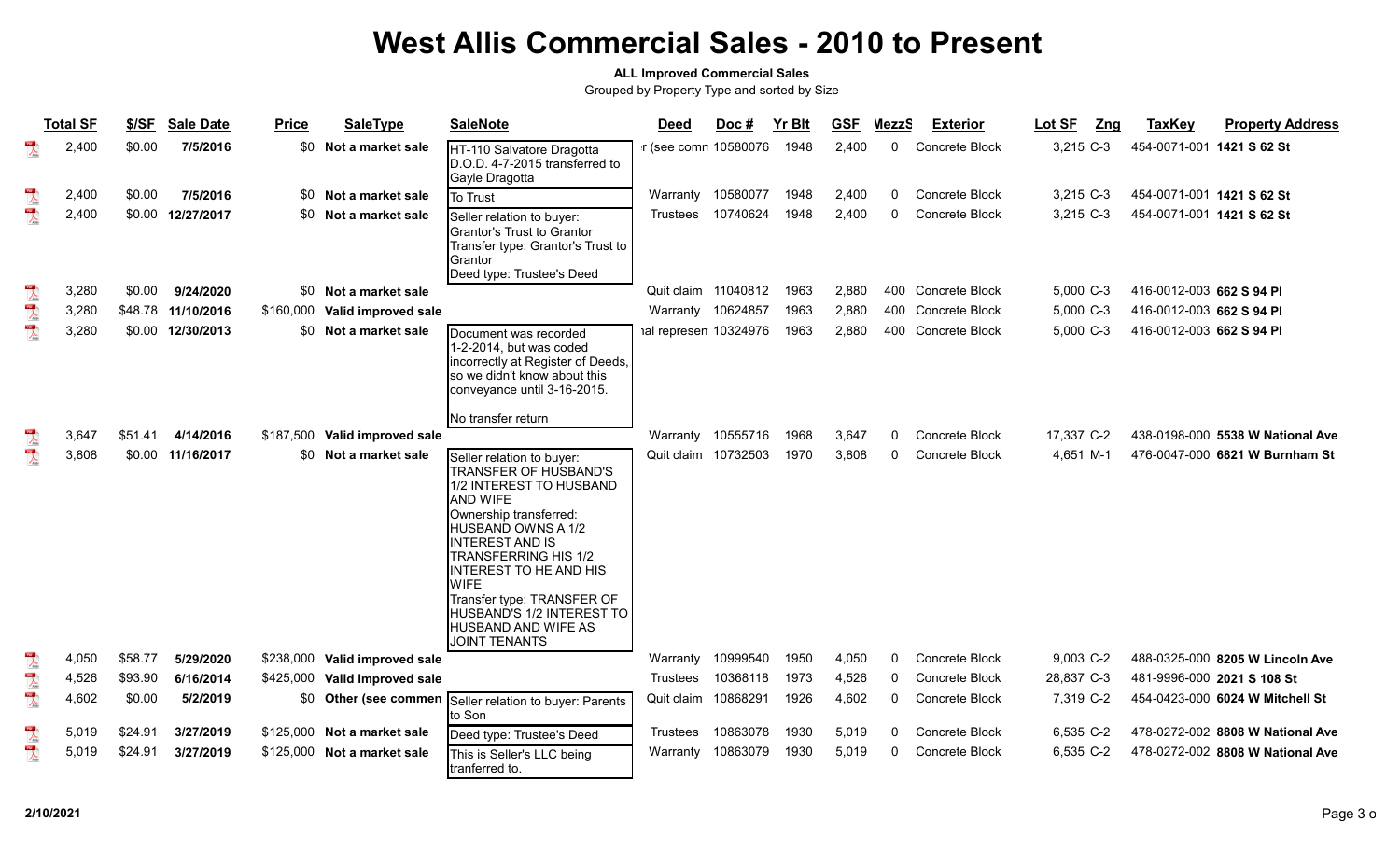#### **ALL Improved Commercial Sales**

|                         | <b>Total SF</b> | \$/SF                       | <b>Sale Date</b>   | <b>Price</b> | <b>SaleType</b>                  | <b>SaleNote</b>                                                                                     | <b>Deed</b>           | Doc#     | <b>Yr Blt</b> | <b>GSF</b> | <b>MezzS</b> | <b>Exterior</b>                                | Lot SF      | Zng | <b>TaxKey</b>             | <b>Property Address</b>            |
|-------------------------|-----------------|-----------------------------|--------------------|--------------|----------------------------------|-----------------------------------------------------------------------------------------------------|-----------------------|----------|---------------|------------|--------------|------------------------------------------------|-------------|-----|---------------------------|------------------------------------|
| $\lambda$               | 5,696           | \$0.00                      | 8/27/2014          | \$0          | Not a market sale                | Transfer to LLC                                                                                     | Quit claim 10408488   |          | 1946          | 5,696      | $\Omega$     | Concrete Block                                 | 11,949 C-2  |     |                           | 478-0273-001 8830 W National Ave   |
| $\sum_{k=0}^{n}$        | 5,696           |                             | \$0.00 12/11/2014  | <b>SO</b>    | Not a market sale                | Correct legal description on<br>prior QCD                                                           | r (see comn 10467196  |          | 1946          | 5,696      | 0            | Concrete Block                                 | 11,949 C-2  |     |                           | 478-0273-001 8830 W National Ave   |
| $\lambda$               | 6,100           | \$114.75                    | 11/3/2010          |              | \$700,000 Valid improved sale    |                                                                                                     | Warranty              | 9935206  | 1979          | 6,100      | $\Omega$     | Concrete Block                                 | 23,460 C-3  |     |                           | 449-9982-006 10708 W Orchard St    |
| $\mathbb{R}$            | 6,880           |                             | \$0.00 12/21/2015  |              | \$0 Not a market sale            | Trust distribution to<br>beneficiaries                                                              | <b>Trustees</b>       | 10528777 | 1960          | 6,500      | 380          | Concrete Block                                 | 66,027 M-1  |     |                           | 416-9982-001 9700 W Schlinger Ave  |
| $\sum_{k\in\mathbb{Z}}$ | 6,880           | \$0.00                      | 1/1/2016           |              | \$0 Not a market sale            | members to LLC                                                                                      | Quit claim 10532046   |          | 1960          | 6,500      | 380          | Concrete Block                                 | 66,027 M-1  |     |                           | 416-9982-001 9700 W Schlinger Ave  |
| $\mathbb{R}$            | 13,600          |                             | \$58.82 12/22/2017 |              |                                  | \$800,000 Valid improved sale  Deed type: Special Warranty<br>IDeed                                 | r (see comn 10739906  |          | 1995          | 13,600     | $\Omega$     | Concrete Block, Textu                          | 57,325 M-1  |     |                           | 417-0006-002 9018 W Conrad Ln      |
|                         |                 | Auto/Truck Dealership - Nev |                    |              |                                  |                                                                                                     |                       |          |               |            |              |                                                |             |     |                           |                                    |
|                         | 19,268          | \$149.83                    | 3/17/2017          |              | \$2.887,000 Not a market sale    | -no MLS Part of a business buy<br>Jout.                                                             | ecial warrar 10660112 |          | 2001          |            |              | 18,212 1,056 Concrete Block, Textu 113,038 C-4 |             |     |                           | 485-9990-017 10611 W Arthur Ave    |
|                         | 23,055          |                             | \$72.65 12/17/2010 |              | \$1,675,000 Sale includes unfini |                                                                                                     | Warranty              | 9957039  | 1977          | 22,680     |              | 375 PF-Metal w/Block Bar 117,656 C-4           |             |     |                           | 485-0054-005 10606 W Arthur Ave    |
|                         |                 | Auto/Truck Dealership - Uso |                    |              |                                  |                                                                                                     |                       |          |               |            |              |                                                |             |     |                           |                                    |
|                         | 252             | \$0.00                      | 1/11/2018          |              | \$0 Not a market sale            | (10273642) Original land<br>contract date: 06/28/2013)                                              | Quit claim 10746193   |          | 1960          | 252        | 0            | Concrete Block                                 | 9.278 C-2   |     |                           | 438-0435-003 5735 W National Ave   |
|                         | 252             | \$594.84                    | 6/28/2013          |              | \$149,900 Not a market sale      | Land Contract. Long-term<br>tenant purchased                                                        | and contrac 10273642. |          | 1960          | 252        | $^{\circ}$   | Concrete Block                                 | 9,278 C-2   |     |                           | 438-0435-003 5735 W National Ave   |
| $\lambda$               | 1,012           | \$305.34                    | 4/19/2011          |              | \$309,000 Valid improved sale    |                                                                                                     | Warranty 10001580     |          | 1978          | 1,012      | $\Omega$     | <b>Stud-Brick Veneer</b>                       | 9,696 C-3   |     |                           | 518-0464-000 9200 W Oklahoma Ave   |
|                         | 1.068           | \$175.47                    | 7/21/2014          |              | \$187,400 Not a market sale      | In lieu of foreclosure                                                                              | r (see comn 10381426  |          | 1959          | 1,068      | $\mathbf{0}$ | Concrete Block                                 | 7,231 C-2   |     |                           | 452-0023-001 7623 W Greenfield Ave |
|                         | 1,068           | \$159.18                    | 12/12/2014         |              | \$170,000 Not a market sale      | Foreclosure Liquidation                                                                             | ecial warrar 10422948 |          | 1959          | 1,068      | 0            | Concrete Block                                 | 7,231 C-2   |     |                           | 452-0023-001 7623 W Greenfield Ave |
|                         | 1,080           | \$212.96                    | 4/30/2018          |              | \$230,000 Valid improved sale    |                                                                                                     | Warranty 10774176     |          | 1956          | 1,080      | 0            | <b>Brick with Block Back</b>                   | 6,089 C-2   |     |                           | 490-0366-000 6747 W Lincoln Ave    |
| $\mathbb{R}$            | 1,252           | \$144.57                    | 3/7/2017           |              |                                  | \$181,000 Valid improved sale Deed type: Trustees Deed                                              | Trustees              | 10657381 | 1956          | 1,252      | 0            | Concrete Block                                 | 10,060 C-2  |     |                           | 443-0361-001 9706 W Greenfield Ave |
|                         |                 |                             |                    |              |                                  | -no MLS                                                                                             |                       |          |               |            |              |                                                |             |     |                           |                                    |
| $\lambda$               | 1,337           | \$235.60                    | 11/2/2015          |              | \$315,000 Valid improved sale    |                                                                                                     | Warranty 10515222     |          | 1954          | 1,337      | 0            | <b>Brick with Block Back</b>                   | 13,709 C-3  |     |                           | 488-0437-001 7606 W Beloit Rd      |
| $\sum_{i=1}^{100}$      | 2,244           | \$164.88                    | 5/30/2018          |              | \$370,000 Not a market sale      | Seller relation to buyer:<br>Parent/Child                                                           | Warranty              | 10784157 | 1947          | 2,244      | 0            | Concrete Block                                 | 25,221 C-2  |     | 475-0037-000 1965 S 60 St |                                    |
|                         | 8,416           | \$1.37                      | 9/8/2017           |              | \$11,500 Not a market sale       | Ownership transferred: City of<br>West Allis acquired 174 SF of<br>property for Road reconstruction | Warranty              | 10722527 | 1946          | 8,416      | $\mathbf{0}$ | Concrete Block                                 | 18,036 C-2  |     |                           | 453-0398-000 7400 W National Ave   |
|                         | 11,128          | \$42.95                     | 1/4/2010           |              |                                  | \$478,000 Valid improved sale Sale includes 475-0016-000 &<br>475-0017-001                          | Warranty              | 9838028  | 1929          | 11,128     | 0            | Concrete Block                                 | 42,194 C-2  |     |                           | 475-0017-001 6109 W Burnham St     |
|                         | 34,720          | \$57.60                     | 8/9/2013           |              | \$2,000,000 Not a market sale    | Liquidation                                                                                         | Warranty 10284390     |          | 1972          |            |              | 31,220 3,500 Concrete Block                    | 217,887 C-4 |     |                           | 485-9990-007 10221 W Arthur Ave    |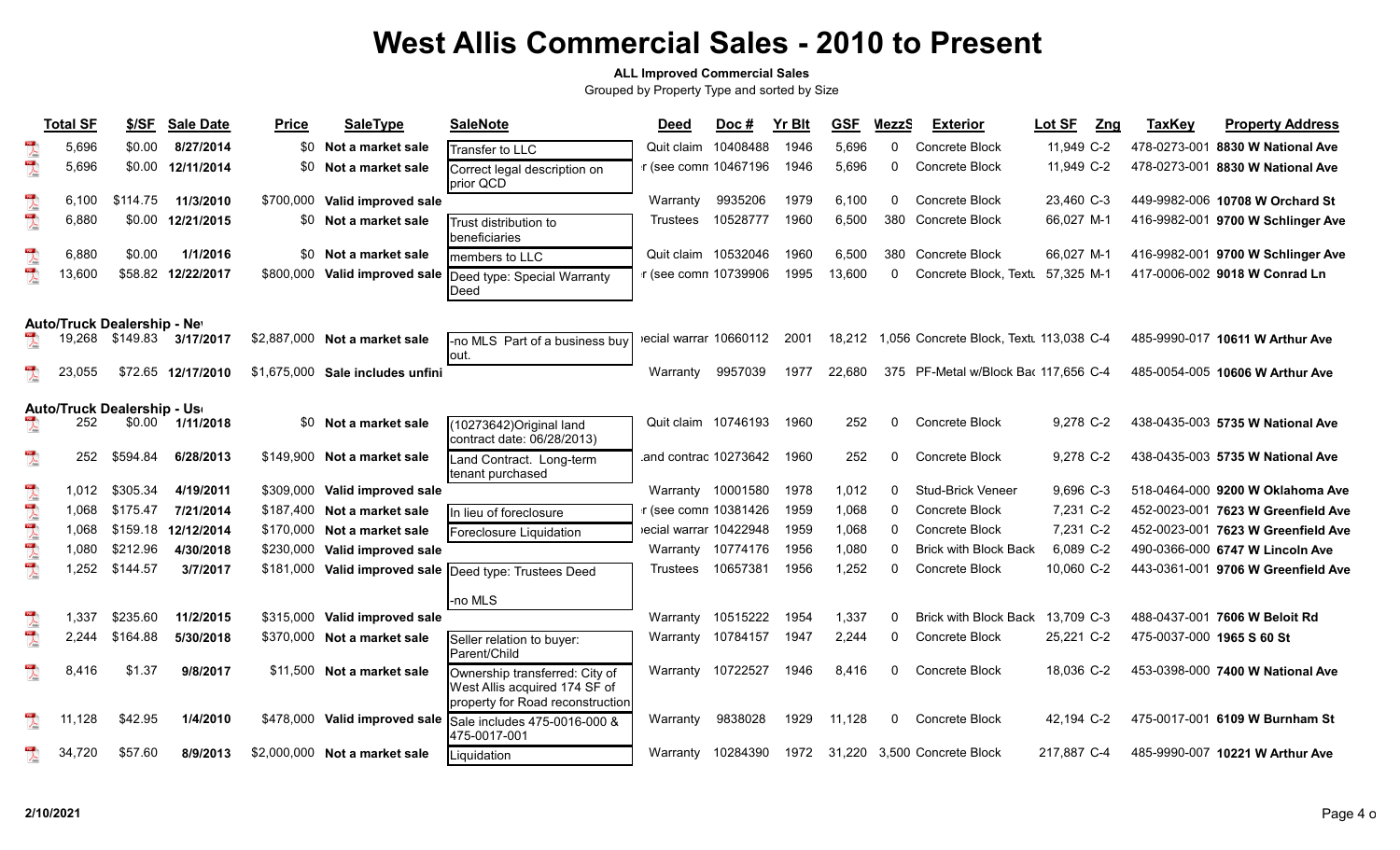#### **ALL Improved Commercial Sales**

|                          | <b>Total SF</b> | \$/SF                           | <b>Sale Date</b>          | <b>Price</b> | <b>SaleType</b>                           | <b>SaleNote</b>                                                                                                                                                                                         | Deed                  | Doc #    | <b>Yr Blt</b> | <b>GSF</b> | <b>MezzS</b> | <b>Exterior</b>              | Lot SF       | Zng | <b>TaxKey</b> | <b>Property Address</b>                 |
|--------------------------|-----------------|---------------------------------|---------------------------|--------------|-------------------------------------------|---------------------------------------------------------------------------------------------------------------------------------------------------------------------------------------------------------|-----------------------|----------|---------------|------------|--------------|------------------------------|--------------|-----|---------------|-----------------------------------------|
|                          |                 | <b>Bank/Lending Institution</b> |                           |              |                                           |                                                                                                                                                                                                         |                       |          |               |            |              |                              |              |     |               |                                         |
|                          |                 |                                 | 2,604 \$729.65 10/25/2018 |              | \$1,900,000 Not a market sale             | Sale price includes a City of<br>Oak Creek property.                                                                                                                                                    | ecial warrar 10823364 |          | 1977          | 2,604      | $\Omega$     | Brick, Solid                 | 31,170 C-4   |     |               | 485-9990-012 10296 W National Ave       |
| $\overline{\mathcal{L}}$ | 2.604           |                                 | \$283.20 10/25/2018       | \$737.440    | Valid improved sale                       | Deed type: Special Warranty<br>Deed                                                                                                                                                                     | ecial warrar 10823119 |          | 1977          | 2,604      | $\Omega$     | Brick, Solid                 | 31,170 C-4   |     |               | 485-9990-012 10296 W National Ave       |
|                          |                 |                                 |                           |              |                                           | See Notes for deatils.                                                                                                                                                                                  |                       |          |               |            |              |                              |              |     |               |                                         |
| $\overline{\mathbf{r}}$  | 4,861           | \$195.43                        | 8/16/2019                 | \$950,000    | Valid improved sale                       |                                                                                                                                                                                                         | Warranty              | 10900860 | 1966          | 4.861      | $\Omega$     | Stud-Block Veneer            | 39,719 C-4   |     |               | 519-0001-014 10725 W National Ave       |
|                          | 4,861           | \$0.00                          | 6/28/2013                 | \$0          | Not a market sale                         | Members to LLC                                                                                                                                                                                          | Warranty              | 10308050 | 1966          | 4,861      | 0            | Stud-Block Veneer            | 39,719 C-4   |     |               | 519-0001-014 10725 W National Ave       |
| 人名                       | 4,861           | \$0.00                          | 1/27/2012                 | \$0          | Not a market sale                         |                                                                                                                                                                                                         | Trustees              | 10082869 | 1966          | 4,861      | $\Omega$     | Stud-Block Veneer            | 39,719 C-4   |     |               | 519-0001-014 10725 W National Ave       |
|                          | 4,861           | \$0.00                          | 6/28/2013                 |              | \$0 Not a market sale                     | transfer from trust to<br>beneficiaries (Robert H Schuett<br>III, Randolph Schuett, Jeffrey<br>Schuett, David Schuett & Laurie<br>Hollem)                                                               | <b>Trustees</b>       | 10308049 | 1966          | 4,861      | $\Omega$     | Stud-Block Veneer            | 39,719 C-4   |     |               | 519-0001-014 10725 W National Ave       |
| $\overline{\mathcal{L}}$ | 6,484           | 2,863.20                        |                           |              | 2/9/2018 \$18,565,000 Not a market sale   | Transfer type: Equity<br>Transfer/Sale to shareholder<br>subsidiary                                                                                                                                     | Warranty 10751656     |          | 1971          | 6,484      | 0            | Brick, Solid                 | 29,000 M-1   |     |               | 484-9986-003 2555 S 108 St              |
| $\frac{100}{\lambda}$    |                 | 6,484 2,791.49                  |                           |              | 8/9/2019 \$18,100,000 Valid improved sale | Deed type: Special Warranty<br>Deed                                                                                                                                                                     | ecial warrar 10897253 |          | 1971          | 6,484      | 0            | Brick, Solid                 | 29,000 M-1   |     |               | 484-9986-003 2555 S 108 St              |
| $\lambda$                | 6.570           | \$301.87                        | 11/9/2016                 |              | \$1,983,265 Valid improved sale           | Sale includes 440-0235-003 &<br>440-0235-004                                                                                                                                                            | ecial warrar 10624733 |          | 1998          | 6,570      | $\Omega$     | <b>Brick with Block Back</b> | 33,803 C-1   |     |               | 440-0235-004 7000 W Greenfield Ave      |
| $\sum_{k=1}^{n}$         | 10.074          | \$79.41                         | 9/30/2010                 | \$800,000    | Not a market sale                         | The property was sold after<br>foreclosure by First Bank<br>Financial Centre to Empower<br>Credit Union for a new bank<br>building for well under asking<br>price after very short marketing<br>period. | Warranty              | 9921654  | 2011          | 10,074     | $\Omega$     | <b>Stud-Brick Veneer</b>     | 100,451 C-3  |     |               | 449-9982-005 10635 W Greenfield Ave     |
| $\sum_{k=1}^{100}$       | 16,893          | \$100.63                        | 6/8/2010                  | \$1.700.000  | Valid improved sale                       |                                                                                                                                                                                                         | Warranty              | 9882297  | 2005          | 16.893     | $\Omega$     | Concrete Block, Textu        | 45,651 C-2   |     |               | 486-0099-001 9515 W National Ave        |
| $\mathbb{R}$             | 21.040          | \$52.28                         | 7/18/2019                 | \$1,100,000  | Valid improved sale Deed type: SPECIAL    | <b>WARRANTY DEED</b>                                                                                                                                                                                    | ecial warrar 10890060 |          | 1971          | 21,040     | $\Omega$     | Brick. Solid                 | 162,771 C-4  |     |               | 485-9995-004 10427 W Lincoln Ave Unit 1 |
|                          | 21,040          | \$0.00                          | 8/18/2011                 |              | \$0 Not a market sale                     | No transfer return - reciever for<br>Maritime Savings bank acted as<br>Grantor                                                                                                                          | Warranty              | 10026573 | 1971          | 21,040     | $\Omega$     | Brick, Solid                 | 162.771 C-4  |     |               | 485-9995-004 10427 W Lincoln Ave Unit 1 |
|                          | <b>CBRF/AFH</b> |                                 |                           |              |                                           |                                                                                                                                                                                                         |                       |          |               |            |              |                              |              |     |               |                                         |
|                          | 8.004           | \$86.21                         | 10/29/2020                | \$690,000    | Valid improved sale                       |                                                                                                                                                                                                         | Warranty              | 11038692 | 1886          | 8.004      | 0            | Stud-Metal Siding            | 89,124 RA-1  |     |               | 521-9939-003 2825 S Waukesha Rd         |
| $10^{\circ}$ ).          | 8,776           |                                 | \$436.80 12/17/2020       | \$3,833,334  |                                           |                                                                                                                                                                                                         | Warrantv              | 11059282 | 2004          | 8,776      | $\Omega$     | Stud-Brick Veneer            | 370,478 RC-1 |     |               | 491-0016-001 5301 W Lincoln Ave         |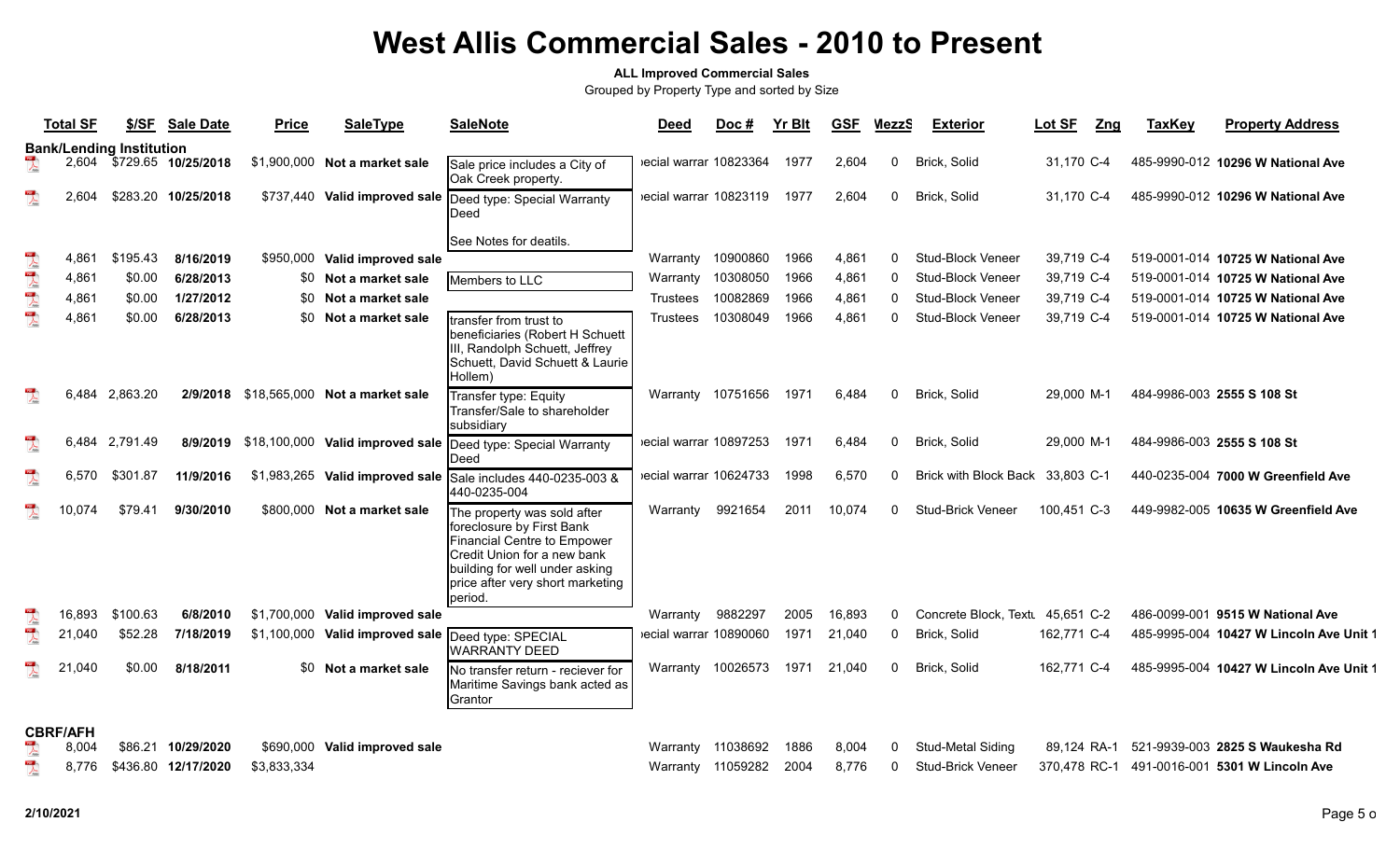#### **ALL Improved Commercial Sales**

|                                                                                                                                                                                                                                                                                                                                                                             | <b>Total SF</b> | \$/SF                             | <b>Sale Date</b>    | <b>Price</b> | <b>SaleType</b>               | <b>SaleNote</b>                                                                                                                                               | <b>Deed</b>           | Doc#     | <b>Yr Blt</b> | <b>GSF</b> | MezzS | <b>Exterior</b>          | Lot SF<br>Zng | <b>TaxKey</b> | <b>Property Address</b>            |
|-----------------------------------------------------------------------------------------------------------------------------------------------------------------------------------------------------------------------------------------------------------------------------------------------------------------------------------------------------------------------------|-----------------|-----------------------------------|---------------------|--------------|-------------------------------|---------------------------------------------------------------------------------------------------------------------------------------------------------------|-----------------------|----------|---------------|------------|-------|--------------------------|---------------|---------------|------------------------------------|
| $\overline{\mathbf{r}}$                                                                                                                                                                                                                                                                                                                                                     | 12,399          | \$309.16                          | 12/17/2020          | \$3,833,334  |                               |                                                                                                                                                               | Warranty              | 11059282 | 1960          | 12,399     |       | <b>Stud-Brick Veneer</b> | 370.478 RC-1  |               | 491-0016-001 5301 W Lincoln Ave    |
| $\overline{\mathbf{r}}$                                                                                                                                                                                                                                                                                                                                                     | 12,848          |                                   | \$298.36 12/17/2020 | \$3,833,334  |                               |                                                                                                                                                               | Warranty              | 11059282 | 1878          | 12,848     | 0     | <b>Stud-Brick Veneer</b> | 370,478 RC-1  |               | 491-0016-001 5301 W Lincoln Ave    |
| $\overline{\mathbf{r}}$                                                                                                                                                                                                                                                                                                                                                     | 21,866          | \$0.00                            | 10/5/2015           | \$0          | Not a market sale             | Merger dated 4-1-2015 did NOT<br>occur - revert back to previous<br>Iowner                                                                                    | r (see comn           |          | 2009          | 21,866     | 0     | Stud-Brick Veneer        | 48,264 C-2    |               | 452-0706-000 7801 W National Ave   |
| $\mathbb{R}$                                                                                                                                                                                                                                                                                                                                                                | ,866            | \$0.00                            | 4/1/2015            | \$0          | Not a market sale             | Is a Merger - surviving entity is<br>Heritage Senior Living LLC.<br>Document not required to be<br>recorded at Reg of Deeds.                                  | r (see comn           |          | 2009          | 21,866     | 0     | <b>Stud-Brick Veneer</b> | 48,264 C-2    |               | 452-0706-000 7801 W National Ave   |
| $\overline{\mathbf{r}}$                                                                                                                                                                                                                                                                                                                                                     | 32.981          | \$116.23                          | 12/17/2020          | \$3,833,334  |                               |                                                                                                                                                               | Warranty              | 11059282 | 1949          | 32,981     | 0     | <b>Stud-Brick Veneer</b> | 370,478 RC-1  |               | 491-0016-001 5301 W Lincoln Ave    |
| $\overline{\mathcal{A}}$                                                                                                                                                                                                                                                                                                                                                    | 33,752          | \$113.57                          | 12/17/2020          | \$3,833,334  |                               |                                                                                                                                                               | Warranty              | 11059282 | 2001          | 33,752     | 0     | <b>Stud-Brick Veneer</b> | 370,478 RC-1  |               | 491-0016-001 5301 W Lincoln Ave    |
| $\overline{\mathcal{A}}$                                                                                                                                                                                                                                                                                                                                                    | 45,920          | \$83.48                           | 12/17/2020          | \$3,833,334  |                               |                                                                                                                                                               | Warranty              | 11059282 | 1997          | 45,920     |       | Stud-Vinyl Siding        | 370,478 RC-1  |               | 491-0016-001 5301 W Lincoln Ave    |
| $\overline{\mathbf{r}}$                                                                                                                                                                                                                                                                                                                                                     | 59,090          | \$0.00                            | 8/5/2010            | \$0          | Not a market sale             | 4 documents - all exempt fees -<br>bankruptcy<br>09906250 201007279925457<br>09906516 201007279925509<br>09906658 201007309926104<br>09907025 201007309927872 | f (see comn 9906250   |          | 1963          | 59,090     | 0     | Stud-Brick Veneer        | 10,660 C-1    |               | 440-0415-001 7400 W Greenfield Ave |
| $\sum_{k \in \mathbb{N}}$                                                                                                                                                                                                                                                                                                                                                   | 59,090          | \$106.19                          | 3/1/2016            | \$6.275.000  | Valid improved sale           |                                                                                                                                                               | ecial warrar 10544289 |          | 1963          | 59,090     | 0     | <b>Stud-Brick Veneer</b> | 10,660 C-1    |               | 440-0415-001 7400 W Greenfield Ave |
| $\begin{picture}(20,20) \put(0,0){\vector(1,0){10}} \put(15,0){\vector(1,0){10}} \put(15,0){\vector(1,0){10}} \put(15,0){\vector(1,0){10}} \put(15,0){\vector(1,0){10}} \put(15,0){\vector(1,0){10}} \put(15,0){\vector(1,0){10}} \put(15,0){\vector(1,0){10}} \put(15,0){\vector(1,0){10}} \put(15,0){\vector(1,0){10}} \put(15,0){\vector(1,0){10}} \put(15,0){\vector(1$ | 59,090          | \$32.15                           | 8/31/2013           |              | \$1,900,000 Not a market sale | Related parties                                                                                                                                               | Warranty 10292031     |          | 1963          | 59,090     |       | <b>Stud-Brick Veneer</b> | 10,660 C-1    |               | 440-0415-001 7400 W Greenfield Ave |
| $\overline{\mathbf{r}}$                                                                                                                                                                                                                                                                                                                                                     | 59,090          | \$0.00                            | 3/11/2014           |              | \$0 Not a market sale         | Exchange                                                                                                                                                      | ecial warrar 10344965 |          | 1963          | 59,090     |       | <b>Stud-Brick Veneer</b> | 10,660 C-1    |               | 440-0415-001 7400 W Greenfield Ave |
| $\overline{\mathcal{L}}$                                                                                                                                                                                                                                                                                                                                                    | 59,090          | \$25.89                           | 10/31/2012          |              | \$1,530,000 Not a market sale | <b>IGrantee owns an indirect</b><br>interest in grantor.<br>Could represent debt<br>satisfaction deal                                                         | r (see comn 10184535  |          | 1963          | 59,090     | n.    | <b>Stud-Brick Veneer</b> | 10,660 C-1    |               | 440-0415-001 7400 W Greenfield Ave |
|                                                                                                                                                                                                                                                                                                                                                                             |                 | <b>Cold Storage Facility</b>      |                     |              |                               |                                                                                                                                                               |                       |          |               |            |       |                          |               |               |                                    |
|                                                                                                                                                                                                                                                                                                                                                                             | 2,160           | \$0.00                            | 5/31/2017           |              | \$0 Not a market sale         | -no MLS Satisfaction of 2012<br>land contarct.                                                                                                                | Warranty              | 10680697 | 1955          | 2,160      | 0     | Concrete Block           | $3.615$ M-1   |               | 474-0239-000 2100 S 57 St          |
| 人                                                                                                                                                                                                                                                                                                                                                                           | 2,160           | \$57.87                           | 5/31/2012           | \$125,000    | Valid improved sale           |                                                                                                                                                               | and contrac 10122791  |          | 1955          | 2,160      | 0     | Concrete Block           | $3.615$ M-1   |               | 474-0239-000 2100 S 57 St          |
|                                                                                                                                                                                                                                                                                                                                                                             |                 | <b>Commercial - Vacant - Mini</b> |                     |              |                               |                                                                                                                                                               |                       |          |               |            |       |                          |               |               |                                    |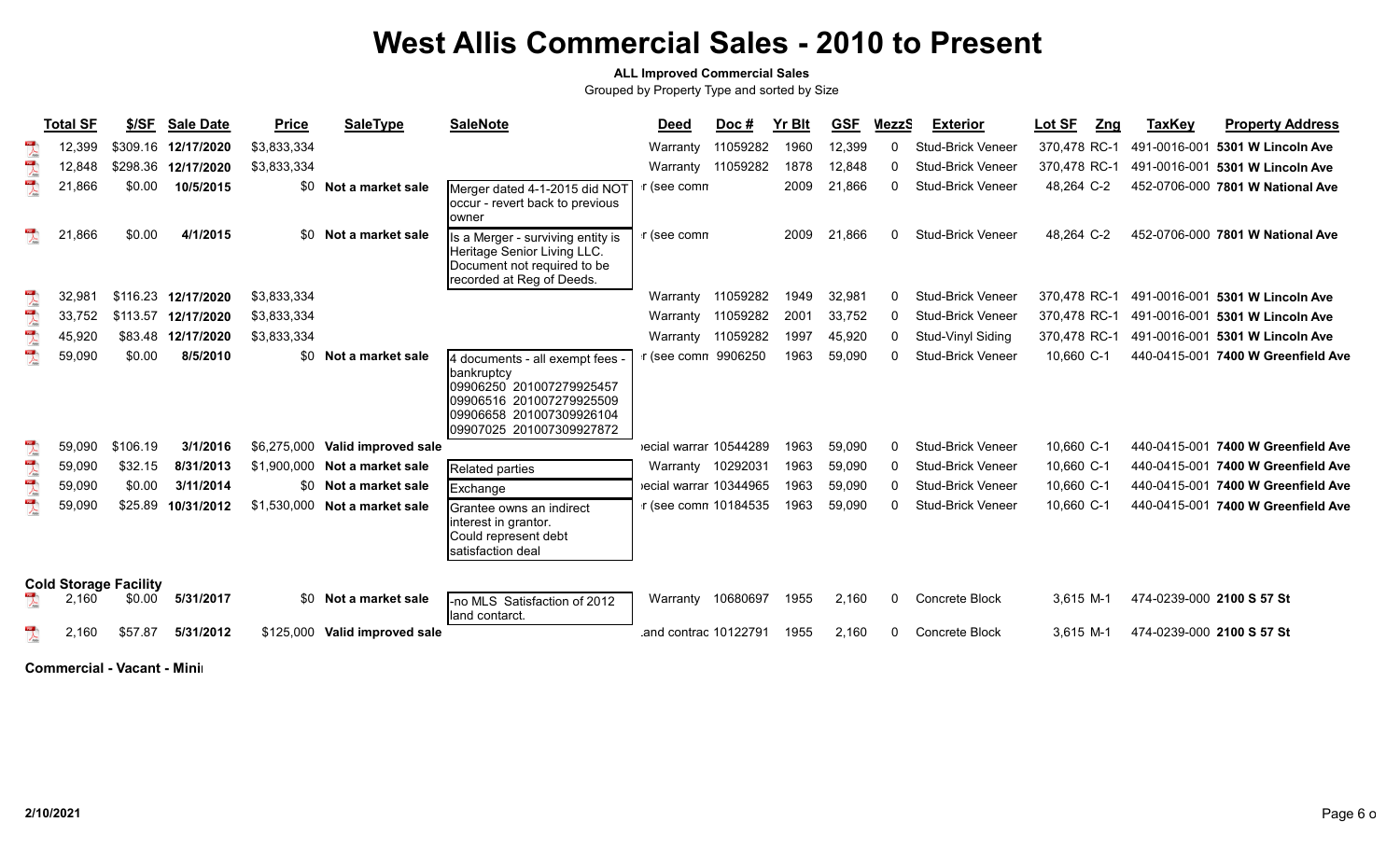### **ALL Improved Commercial Sales**

|                         | <b>Total SF</b>        | \$/SF                                               | <b>Sale Date</b>       | <b>Price</b> | <b>SaleType</b>                        | <b>SaleNote</b>                                                                                                                                                                                                            | Deed                                           | Doc #    | Yr Blt       | <b>GSF</b>     | MezzS        | <b>Exterior</b>                                      | Lot SF<br>Zng            | <b>TaxKey</b>             | <b>Property Address</b>                                              |
|-------------------------|------------------------|-----------------------------------------------------|------------------------|--------------|----------------------------------------|----------------------------------------------------------------------------------------------------------------------------------------------------------------------------------------------------------------------------|------------------------------------------------|----------|--------------|----------------|--------------|------------------------------------------------------|--------------------------|---------------------------|----------------------------------------------------------------------|
|                         | 30,181                 | \$0.00                                              | 2/14/2019              | \$0          | Other (see commen                      | Seller relation to buyer: Change<br>of name from Axelrod Wags,<br><b>LLC to Lupient Milwaukee</b><br>Properties, LLC<br>Transfer type: Change of name<br>from Axelrod Wags, LLC to<br>Lupient Milwaukee Properties,<br>LLC | Quit claim                                     | 10852635 | 2019         | 30.181         | <sup>0</sup> | Concrete Block                                       | 127,796 C-4              |                           | 485-9990-006 10595 W Arthur Ave                                      |
|                         | 30.181                 | \$59.14                                             | 9/12/2017              |              | \$1,785,000 Valid vacant sale          |                                                                                                                                                                                                                            | Warranty                                       | 10710682 | 2019         | 30,181         | 0            | Concrete Block                                       | 127,796 C-4              |                           | 485-9990-006 10595 W Arthur Ave                                      |
|                         |                        | <b>Commercial - Vacant - Park</b><br>2,700 1,351.85 | 1/27/2014              |              | \$3,650,000 Not a market sale          | Sale includes 448-9981-003 &<br>448-9981-004 & parcel in<br>Greenfield Reject Code 72                                                                                                                                      | ecial warrar 10333650                          |          | 1980         | 2,700          | 0            | Stud-Metal Siding                                    | 24,699 C-3               |                           | 448-9981-004 108 W Mitchell St                                       |
|                         | 600                    | <b>Commercial - Vacant - Secc</b><br>\$0.00         | 2/1/2018               |              | \$0 Not a market sale                  | Seller relation to buyer: Estate<br>equally shared by decedent's<br>children<br>Deed type: Deed transfer                                                                                                                   | r (see comn 10779261                           |          | 2001         | 600            | <sup>0</sup> | Concrete Block                                       | 158.646 M-1              | 479-9999-003 1935 S 98 St |                                                                      |
|                         |                        | <b>Commercial Condominium</b>                       |                        |              |                                        |                                                                                                                                                                                                                            |                                                |          |              |                |              |                                                      |                          |                           |                                                                      |
|                         | 5,194                  | \$79.90                                             | 12/4/2019              |              | \$415,000 Valid improved sale          |                                                                                                                                                                                                                            | Warranty                                       | 10932847 | 1967         | 5,194          | O            | Brick with Block Back 14,767 C-4                     |                          |                           | 523-0168-000 11121 W Oklahoma Ave                                    |
|                         | 181,287                | \$40.25                                             | 7/31/2015              | \$7,296,500  | Not a market sale                      | Related entity                                                                                                                                                                                                             | Quit claim                                     | 10485897 | 1940         | 181,287        | $\Omega$     | <b>Concrete Block</b>                                | 330,668 M-1              | 439-0002-011 807 S 60 St  |                                                                      |
| $\mathbb{R}$            | 245,700                | \$6.41                                              | 9/12/2014              |              | \$1,575,000 Not a market sale          | Split occurred in 2014 - No<br>seperate assessment for 2014                                                                                                                                                                | Condo                                          | 10394619 |              | 2014 245,700   | $\Omega$     | Concrete, Precast Pa 49,001 M-1                      |                          | 439-0002-013 851 S 60 St  |                                                                      |
|                         | <b>Contractor Shop</b> |                                                     |                        |              |                                        |                                                                                                                                                                                                                            |                                                |          |              |                |              |                                                      |                          |                           |                                                                      |
|                         | 840                    | \$148.81                                            | 8/24/2016              |              | \$125,000 Valid improved sale          |                                                                                                                                                                                                                            | Warranty                                       | 10599082 | 1956         | 840            |              | Concrete Block                                       | 12,023 C-3               |                           | 416-0007-001 9326 W Schlinger Ave                                    |
| $\frac{1}{\sqrt{2}}$    | 840                    | \$3.21                                              | 6/4/2014               | \$2,700      | Not a market sale                      |                                                                                                                                                                                                                            | Warranty                                       | 10366566 | 1940         | 840            | $\Omega$     | Stud-Metal Siding                                    | 79,018 M-1               |                           | 416-9981-001 9732 W Schlinger Ave                                    |
| $\overline{\mathbf{r}}$ | 1,124                  | \$77.85                                             | 5/7/2010               | \$87.500     | Not a market sale                      | Sale includes 453-0446-000 &<br>453-0447-000.                                                                                                                                                                              | Warranty                                       | 9873794  | 1929         | 1,124          | $\Omega$     | Block with EIFS (Synt                                | 3,600 C-2                | 453-0446-000 1815 S 76 St |                                                                      |
| $\frac{1}{\sqrt{2}}$    | 1,360<br>1,360         | \$0.00<br>\$0.00                                    | 2/12/2019<br>2/12/2019 | \$0<br>\$0   | Other (see commen<br>Other (see commen | Seller relation to buyer: ESTATE<br>to SOLE BENEFICIARY<br>Transfer type: Inheritance<br>Deed type: Personal<br>Representative's Deed                                                                                      | ial represen 10853444<br>of decedent: 10849456 |          | 1929<br>1929 | 1,360<br>1,360 | O            | <b>Block with Stucco</b><br><b>Block with Stucco</b> | 12,240 C-2<br>12,240 C-2 |                           | 452-0602-000 8113 W National Ave<br>452-0602-000 8113 W National Ave |
|                         |                        |                                                     |                        |              |                                        | Seller relation to buyer: spouse<br>Transfer type: HT-110<br>Deed type: HT-110                                                                                                                                             |                                                |          |              |                |              |                                                      |                          |                           |                                                                      |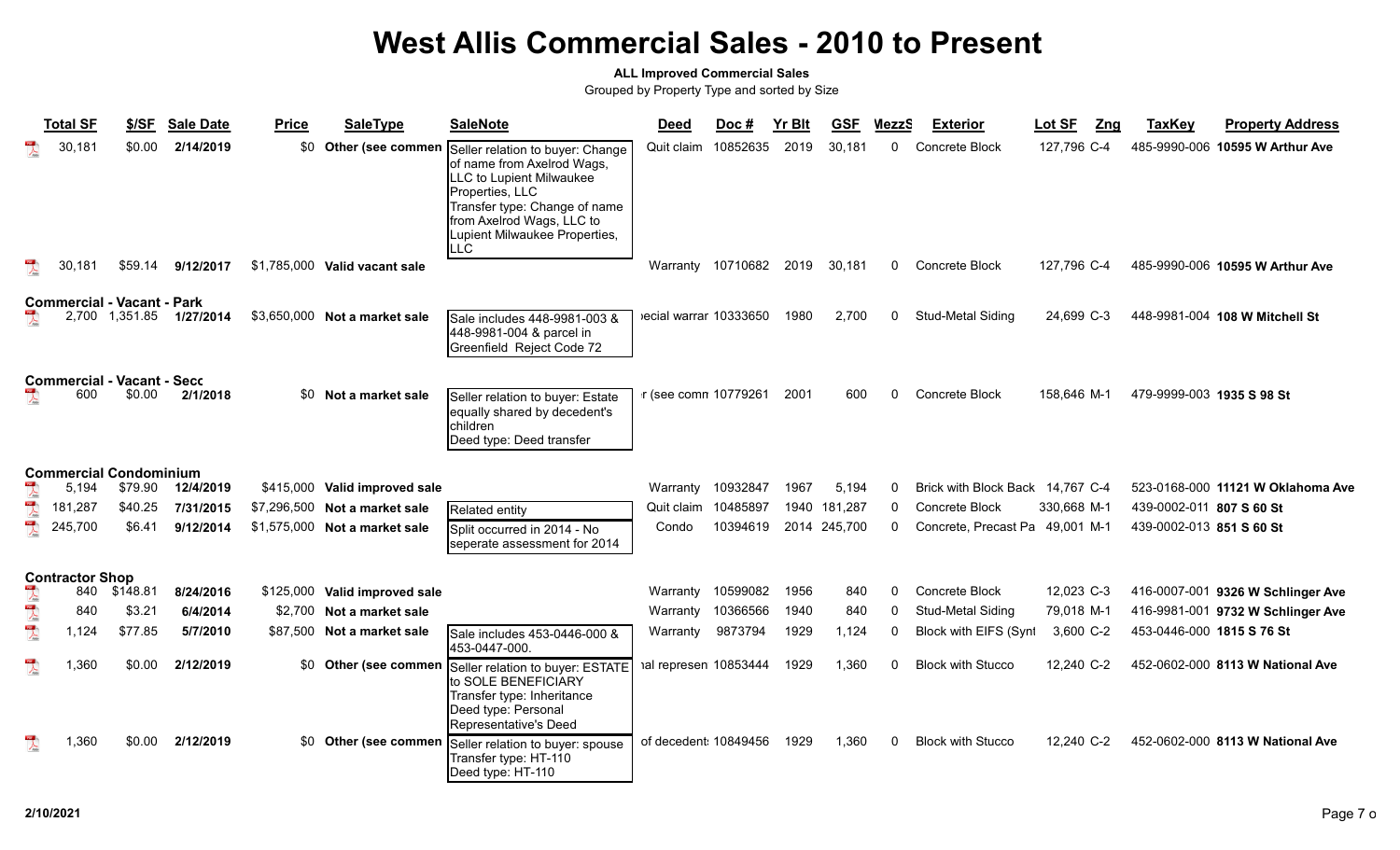#### **ALL Improved Commercial Sales**

|                                                                                                                                                                                                                                                                                                                                                                                                                                                                                                                                                                                                                                                    | <b>Total SF</b> | \$/SF    | <b>Sale Date</b>   | <b>Price</b> | <b>SaleType</b>               | <b>SaleNote</b>                                                                                                      | Deed                  | Doc #    | <b>Yr Blt</b> | <b>GSF</b> | MezzS    | <b>Exterior</b>                  | Lot SF     | Zng | TaxKey                    | <b>Property Address</b>          |
|----------------------------------------------------------------------------------------------------------------------------------------------------------------------------------------------------------------------------------------------------------------------------------------------------------------------------------------------------------------------------------------------------------------------------------------------------------------------------------------------------------------------------------------------------------------------------------------------------------------------------------------------------|-----------------|----------|--------------------|--------------|-------------------------------|----------------------------------------------------------------------------------------------------------------------|-----------------------|----------|---------------|------------|----------|----------------------------------|------------|-----|---------------------------|----------------------------------|
| $\sum_{k=1}^{n}$                                                                                                                                                                                                                                                                                                                                                                                                                                                                                                                                                                                                                                   | 1,620           | \$24.69  | 9/12/2016          | \$40,000     | Valid improved sale           |                                                                                                                      | Warranty              | 10602410 | 1921          | 1.620      | 0        | Concrete Block, Textu            | 3,572 C-2  |     |                           | 453-0610-000 7119 W National Ave |
| $\frac{1}{\sqrt{2}}$                                                                                                                                                                                                                                                                                                                                                                                                                                                                                                                                                                                                                               | 1,620           | \$0.00   | 4/4/2016           | \$0          | Not a market sale             | Grantors/grantees are the same<br>create survivorship marital<br>property                                            | Quit claim 10567361   |          | 1945          | 1,332      | 288      | Concrete Block                   | 6,970 C-2  |     |                           | 454-0560-001 6133 W Mitchell St  |
|                                                                                                                                                                                                                                                                                                                                                                                                                                                                                                                                                                                                                                                    | 1,620           | \$46.30  | 5/27/2016          | \$75,000     | Valid improved sale           |                                                                                                                      | Warranty 10576451     |          | 1945          | 1,332      |          | 288 Concrete Block               | 6.970 C-2  |     |                           | 454-0560-001 6133 W Mitchell St  |
| <b>A</b>                                                                                                                                                                                                                                                                                                                                                                                                                                                                                                                                                                                                                                           | 1,620           | \$0.00   | 5/27/2016          | \$0          | Not a market sale             | HT-110 Robert Mastalir D.O.D.<br>5-16-2016 transferred to Jane E<br>Mastalir                                         | r (see comn 10576450  |          | 1945          | 1,332      |          | 288 Concrete Block               | 6,970 C-2  |     |                           | 454-0560-001 6133 W Mitchell St  |
| $\mathbb{R}$                                                                                                                                                                                                                                                                                                                                                                                                                                                                                                                                                                                                                                       | 2,100           |          | \$18.10 10/15/2014 | \$38,000     | Not a market sale             | Christopher Burns & Pamela<br>Burns each conveyed their 1/3<br>interest to their LLC.                                | Quit claim 10407378   |          | 1965          | 2,100      | 0        | Concrete Block                   | 3,600 M-1  |     | 474-0023-000 1930 S 55 St |                                  |
| $\overline{\mathcal{L}}$                                                                                                                                                                                                                                                                                                                                                                                                                                                                                                                                                                                                                           | 2,100           |          | \$9.05 10/15/2014  | \$19,000     | Not a market sale             | James Burns conveyed his 1/3<br>interest to his LLC.                                                                 | Quit claim 10407379   |          | 1965          | 2,100      | 0        | Concrete Block                   | 3,600 M-1  |     | 474-0023-000 1930 S 55 St |                                  |
|                                                                                                                                                                                                                                                                                                                                                                                                                                                                                                                                                                                                                                                    | 2,280           | \$69.74  | 1/13/2015          |              | \$159,000 Not a market sale   | Foreclosure                                                                                                          | Sheriff deed 10435519 |          | 1927          | 2,280      | 0        | <b>Stud-Brick Veneer</b>         | 7,231 C-2  |     | 438-0190-000 714 S 60 St  |                                  |
|                                                                                                                                                                                                                                                                                                                                                                                                                                                                                                                                                                                                                                                    | 2,280           |          | \$81.14 12/11/2020 |              | \$185,000 Valid improved sale | Deed type: Personal<br>Representative Deed                                                                           | ial represen 11054910 |          | 1927          | 2,280      | 0        | <b>Stud-Brick Veneer</b>         | 7,231 C-2  |     | 438-0190-000 714 S 60 St  |                                  |
| $\overline{\mathbf{r}}$                                                                                                                                                                                                                                                                                                                                                                                                                                                                                                                                                                                                                            | 2,280           | \$0.00   | 3/1/2012           | \$0          | Not a market sale             | Satisfaction of Unrecorded LC<br>from 8-15-2006.                                                                     | Warranty              | 10219396 | 1927          | 2,280      | 0        | <b>Stud-Brick Veneer</b>         | 7.231 C-2  |     | 438-0190-000 714 S 60 St  |                                  |
| 大气                                                                                                                                                                                                                                                                                                                                                                                                                                                                                                                                                                                                                                                 | 2,520           | \$35.71  | 4/30/2014          | \$90,000     | Valid improved listin         |                                                                                                                      | Warranty              | 10356624 | 1950          | 2,520      | 0        | Concrete Block                   | 3,615 M-1  |     | 453-0466-000 1901 S 75 St |                                  |
|                                                                                                                                                                                                                                                                                                                                                                                                                                                                                                                                                                                                                                                    | 2,620           | \$0.00   | 6/15/2020          | \$0          | Other (see commen             | Seller relation to buyer:<br>Revocable Trust<br>Transfer type: transfer to<br>Grantors trust                         | Quit claim            | 10991073 | 1920          | 2,400      | 220      | Concrete Block, Textu            | 9,933 C-3  |     | 438-0283-001 1230 S 60 St |                                  |
| $\sum_{k \geq 0}$                                                                                                                                                                                                                                                                                                                                                                                                                                                                                                                                                                                                                                  | 2,620           | \$52.02  | 10/3/2019          | \$136,300    | Other (see commen             | Seller relation to buyer: Self                                                                                       | Quit claim            | 10918787 | 1920          | 2,400      | 220      | Concrete Block, Textu            | 9,933 C-3  |     | 438-0283-001 1230 S 60 St |                                  |
| $\begin{array}{c} \mathbf{1} \rightarrow \mathbf{1} \rightarrow \mathbf{1} \rightarrow \mathbf{1} \rightarrow \mathbf{1} \rightarrow \mathbf{1} \rightarrow \mathbf{1} \rightarrow \mathbf{1} \rightarrow \mathbf{1} \rightarrow \mathbf{1} \rightarrow \mathbf{1} \rightarrow \mathbf{1} \rightarrow \mathbf{1} \rightarrow \mathbf{1} \rightarrow \mathbf{1} \rightarrow \mathbf{1} \rightarrow \mathbf{1} \rightarrow \mathbf{1} \rightarrow \mathbf{1} \rightarrow \mathbf{1} \rightarrow \mathbf{1} \rightarrow \mathbf{1} \rightarrow \mathbf{1} \rightarrow \mathbf{1} \rightarrow \mathbf{1} \rightarrow \mathbf{1} \rightarrow \mathbf{1$ | 2,660           | \$120.30 | 7/27/2016          | \$320,000    | Valid improved sale           | Sale includes 451-0519-000,<br>451-0665-002 & 451-0666-002                                                           | Warranty              | 10588266 | 1975          | 2,660      | 0        | <b>Stud-Metal Siding</b>         | 21,954 C-2 |     | 451-0665-002 1519 S 84 St |                                  |
| $\overline{\mathbf{r}}$                                                                                                                                                                                                                                                                                                                                                                                                                                                                                                                                                                                                                            | 3,600           |          | \$90.28 10/31/2012 |              | \$325,000 Not a market sale   | DANIEL J. MEI to JAMES H.<br><b>FUCHS</b>                                                                            | Warranty              | 10179160 | 1958          | 3,600      | $\Omega$ | Brick with Block Back 51,488 M-1 |            |     |                           | 413-9994-019 12300 W Adler Ln    |
| $\overline{\mathbf{A}}$                                                                                                                                                                                                                                                                                                                                                                                                                                                                                                                                                                                                                            | 4,000           |          | \$76.25 11/28/2011 | \$305,000    | Valid improved sale           | 11333 West Becher St LLC is<br>James T Barry III<br>3401 Lincoln LLC is Donald G<br>Childers                         | Warranty 10058321     |          | 1981          | 4,000      | 0        | Concrete Block, Textu 22,303 M-1 |            |     |                           | 481-9992-007 11333 W Becher St   |
|                                                                                                                                                                                                                                                                                                                                                                                                                                                                                                                                                                                                                                                    | 4,068           | \$0.00   | 2/23/2017          | <b>SO</b>    | Not a market sale             | 1031 Exchange per Buyer<br>Seller relation to buyer:<br>Grantors to LLC<br>Transfer type: Transfer to LLC<br>-no MLS | Quit claim 10654811   |          | 1951          | 4,068      | 0        | Concrete Block                   | 5.266 M-1  |     |                           | 474-0512-001 5402 W Electric Ave |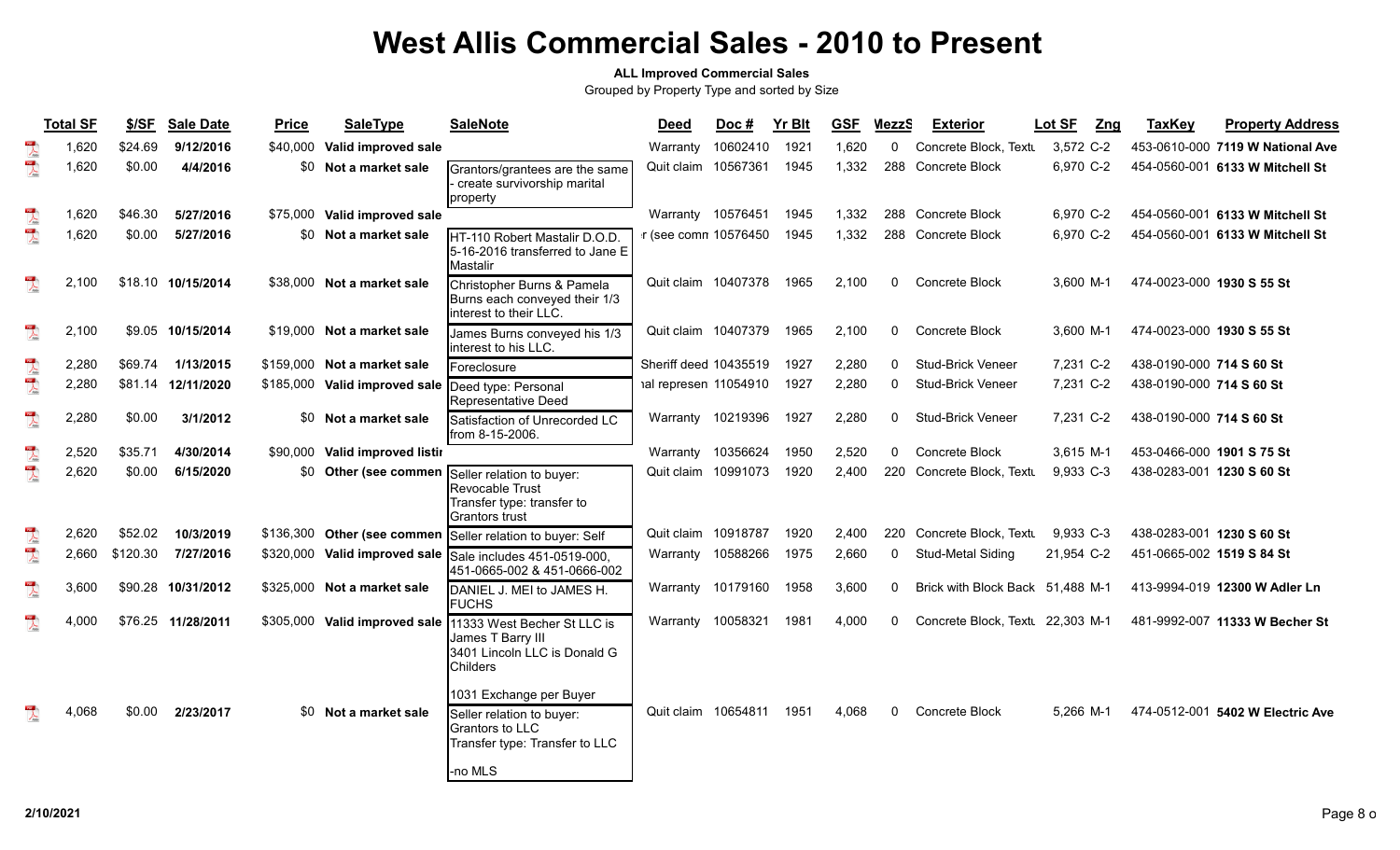#### **ALL Improved Commercial Sales**

Grouped by Property Type and sorted by Size

|                                                                                                                                                                                                                                                                                                                                                                             | <b>Total SF</b>            | \$/SF   | <b>Sale Date</b>  | <b>Price</b> | <b>SaleType</b>               | <b>SaleNote</b>                                                                                                                                                                                                                                                     | <b>Deed</b>           | Doc#     | <b>Yr Blt</b> | <b>GSF</b> | MezzS        | <b>Exterior</b>                | Lot SF<br>Zng | <b>TaxKey</b> | <b>Property Address</b>            |
|-----------------------------------------------------------------------------------------------------------------------------------------------------------------------------------------------------------------------------------------------------------------------------------------------------------------------------------------------------------------------------|----------------------------|---------|-------------------|--------------|-------------------------------|---------------------------------------------------------------------------------------------------------------------------------------------------------------------------------------------------------------------------------------------------------------------|-----------------------|----------|---------------|------------|--------------|--------------------------------|---------------|---------------|------------------------------------|
| $\begin{array}{c}\n\hline\n\end{array}$                                                                                                                                                                                                                                                                                                                                     | 4,320                      | \$49.77 | 7/21/2016         | \$215,000    | Valid improved sale           |                                                                                                                                                                                                                                                                     | Warranty              | 10586060 | 1961          | 4,320      | $\Omega$     | <b>Concrete Block</b>          | 16,074 M-1    |               | 417-0004-002 8942 W Schlinger Ave  |
| $\frac{1}{\sqrt{2}}$                                                                                                                                                                                                                                                                                                                                                        | 4,320                      | \$75.12 | 11/15/2018        | \$324,500    | Valid improved sale           |                                                                                                                                                                                                                                                                     | Warranty              | 10828229 | 1961          | 4,320      | $\Omega$     | Concrete Block                 | 16,074 M-1    |               | 417-0004-002 8942 W Schlinger Ave  |
| $\sum_{k=0}^{100}$                                                                                                                                                                                                                                                                                                                                                          | 4,400                      | \$39.77 | 7/25/2013         | \$175,000    | Valid improved sale           |                                                                                                                                                                                                                                                                     | Warranty              | 10277766 | 1950          | 4,400      | $\Omega$     | Concrete Block                 | 15,532 M-1    |               | 452-0430-000 8312 W Lapham St      |
| $\overline{\mathbf{r}}$                                                                                                                                                                                                                                                                                                                                                     | 4,485                      | \$0.00  | 6/1/2015          |              | \$0 Not a market sale         | HT-110 Judith Kulpa D.O.D.<br>15-4-2002 transferred to Michael<br><b>Conmy</b>                                                                                                                                                                                      | r (see comn 10465889  |          | 1962          | 4,485      |              | PE-Metal Sandwich F 22,377 M-1 |               |               | 417-0002-006 9036 W Schlinger Ave  |
| $\sum_{k=1}^{n}$                                                                                                                                                                                                                                                                                                                                                            | 4,485                      | \$73.58 | 6/1/2015          |              | \$330,000 Valid improved sale |                                                                                                                                                                                                                                                                     | Warranty              | 10465890 | 1962          | 4,485      |              | PE-Metal Sandwich F 22,377 M-1 |               |               | 417-0002-006 9036 W Schlinger Ave  |
| $\begin{picture}(20,20) \put(0,0){\vector(0,1){10}} \put(15,0){\vector(0,1){10}} \put(15,0){\vector(0,1){10}} \put(15,0){\vector(0,1){10}} \put(15,0){\vector(0,1){10}} \put(15,0){\vector(0,1){10}} \put(15,0){\vector(0,1){10}} \put(15,0){\vector(0,1){10}} \put(15,0){\vector(0,1){10}} \put(15,0){\vector(0,1){10}} \put(15,0){\vector(0,1){10}} \put(15,0){\vector(0$ | 6,765                      | \$59.87 | 9/15/2017         | \$405,000    | Valid improved sale           |                                                                                                                                                                                                                                                                     | Warranty              | 10713130 | 1941          | 6,765      | $\Omega$     | Concrete Block                 | 20,430 C-3    |               | 443-0314-000 9745 W Schlinger Ave  |
| $\mathbb{R}$                                                                                                                                                                                                                                                                                                                                                                | 7,000                      | \$46.43 | 10/31/2012        | \$325,000    | Not a market sale             | DANIEL J. MEI to JAMES H.<br><b>FUCHS</b>                                                                                                                                                                                                                           | Warranty              | 10179160 | 2015          | 7,000      | $\mathbf{0}$ | <b>Stud-Metal Siding</b>       | 51,488 M-1    |               | 413-9994-019 12300 W Adler Ln      |
| $\overline{\lambda}$                                                                                                                                                                                                                                                                                                                                                        | 7,600                      | \$0.00  | 8/28/2018         |              | \$0 Other (see commen         | Seller relation to buyer: Trustee<br>to Beneficiary<br>Transfer type: Trustee to<br>Beneficiary<br>Deed type: Trustees Deed                                                                                                                                         | Trustees              | 10812951 | 1948          | 7,600      | $\Omega$     | <b>Concrete Block</b>          | 13,968 M-1    |               | 474-0009-000 5225 W Electric Ave   |
|                                                                                                                                                                                                                                                                                                                                                                             | 7,600                      | \$0.00  | 8/28/2018         | \$0          | Other (see commen             | Seller relation to buyer:<br><b>TERMINATION OF</b><br><b>IDECEDENTS INTEREST</b><br>Transfer type: TERMINATION<br><b>IOF DECEDENT'S INTEREST</b><br>Deed type: TERMINATION OF<br><b>IDECEDENT'S INTEREST</b>                                                        | of decedent: 10810226 |          | 1948          | 7,600      | $\Omega$     | <b>Concrete Block</b>          | 13,968 M-1    |               | 474-0009-000 5225 W Electric Ave   |
|                                                                                                                                                                                                                                                                                                                                                                             | 7,600                      |         | \$0.00 11/30/2012 |              | \$0 Not a market sale         | No Transfer Return. Transfer on<br>Death - Related                                                                                                                                                                                                                  | Warranty              | 10192170 | 1948          | 7,600      | $\Omega$     | <b>Concrete Block</b>          | 13,968 M-1    |               | 474-0009-000 5225 W Electric Ave   |
|                                                                                                                                                                                                                                                                                                                                                                             | Convenience Store - No gas |         |                   |              |                               |                                                                                                                                                                                                                                                                     |                       |          |               |            |              |                                |               |               |                                    |
|                                                                                                                                                                                                                                                                                                                                                                             | 3,200                      | \$85.94 | 4/30/2013         |              | \$275,000 Not a market sale   | Met with owner's son, Raj. Raj<br>indicated that they own the<br>c-store business and purchased<br>the real estate from the seller.<br>He indicated that the seller was<br>a family friend and gave<br>preference and a "deal" to the<br>buyer. Not on open market. | Warranty              | 10243354 | 1973          | 3,200      |              | <b>Brick with Block Back</b>   | 8,973 C-2     |               | 442-0664-001 8530 W Greenfield Ave |
|                                                                                                                                                                                                                                                                                                                                                                             | 6,889                      | \$0.00  | 2/6/2012          | \$0          | Not a market sale             | Satisfaction of LC<br>Not on open market                                                                                                                                                                                                                            | Warranty              | 10082883 | 1972          | 6,889      | ŋ            | <b>Stud-Brick Veneer</b>       | 17,598 C-2    |               | 475-0556-001 6716 W Lincoln Ave    |

**Day Care Center**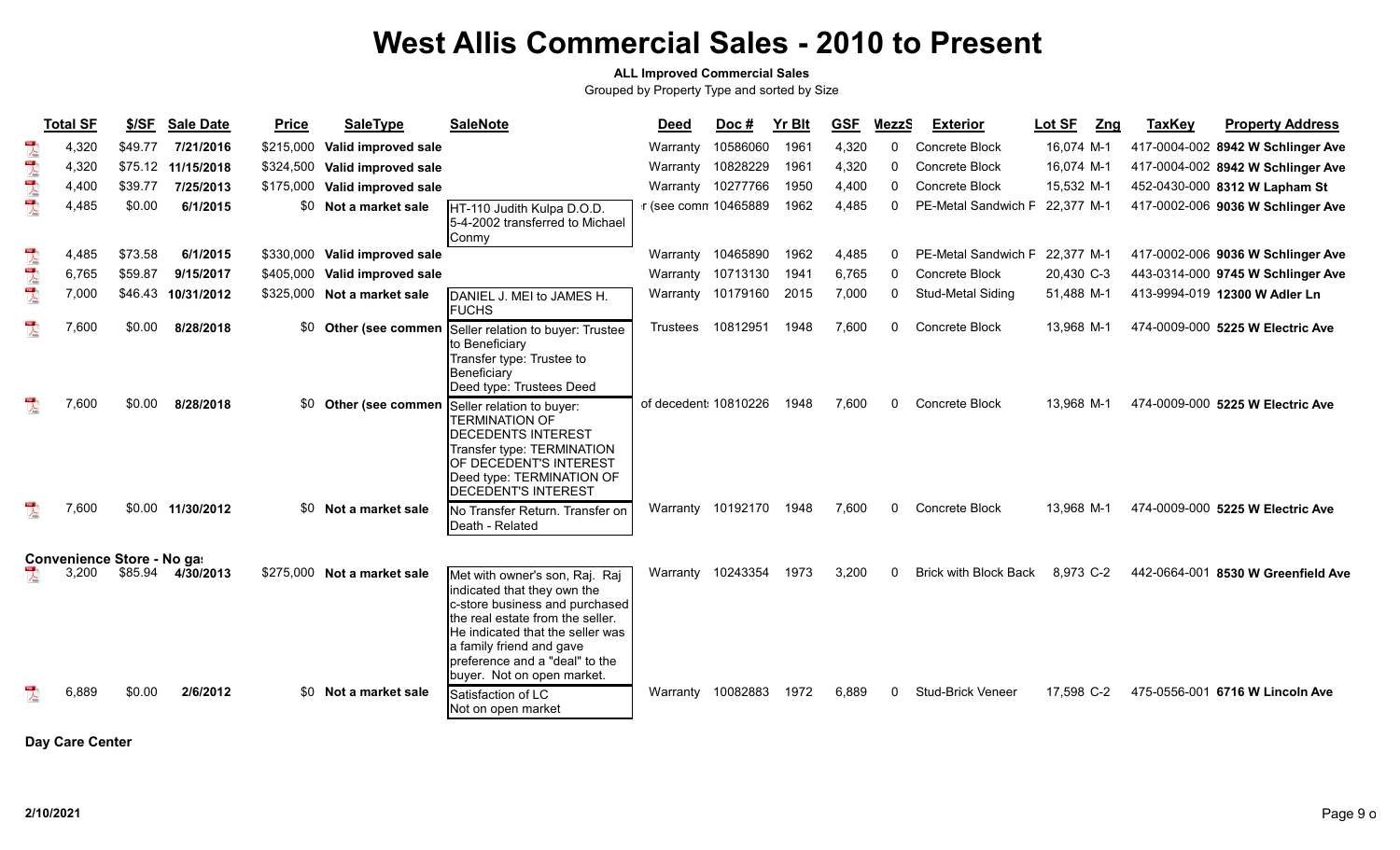### **ALL Improved Commercial Sales**

|                                                                                                                                                                                                                                                                                                                                                                             | <b>Total SF</b>      | \$/SF    | <b>Sale Date</b> | <b>Price</b> | <b>SaleType</b>               | <b>SaleNote</b>                                                                                      | <b>Deed</b>           | Doc#              | <b>Yr Blt</b> | <b>GSF</b> | MezzS        | <b>Exterior</b>              | Lot SF<br>Zng | <b>TaxKey</b>             | <b>Property Address</b>            |
|-----------------------------------------------------------------------------------------------------------------------------------------------------------------------------------------------------------------------------------------------------------------------------------------------------------------------------------------------------------------------------|----------------------|----------|------------------|--------------|-------------------------------|------------------------------------------------------------------------------------------------------|-----------------------|-------------------|---------------|------------|--------------|------------------------------|---------------|---------------------------|------------------------------------|
|                                                                                                                                                                                                                                                                                                                                                                             | 1,875                | \$0.00   | 8/16/2017        |              | \$0 Not a market sale         | Transfer type: Affidavit of<br>Correction for Land Contract<br>Deed type: Affidavit of<br>Correction | r (see comn 10705040  |                   | 1974          | 1,875      | $\mathbf{0}$ | Stud-Walls-Wood Sid          | 7,229 C-3     | 438-0311-001 1302 S 60 St |                                    |
| $\frac{1}{\sqrt{2}}$                                                                                                                                                                                                                                                                                                                                                        | 1,875                | \$97.07  | 7/5/2017         | \$182,000    | Not a market sale             | lland contract                                                                                       | and contrac 10693946  |                   | 1974          | 1,875      | 0            | Stud-Walls-Wood Sid          | 7,229 C-3     | 438-0311-001 1302 S 60 St |                                    |
| $\begin{array}{c}\n\hline\n\end{array}$                                                                                                                                                                                                                                                                                                                                     | 2,725                | \$52.84  | 4/20/2018        | \$144,000    | Valid improved sale           |                                                                                                      | Warranty 10770423     |                   | 1940          | 2,725      | $\Omega$     | <b>Brick with Block Back</b> | 6.318 C-2     | 454-0030-001 1700 S 60 St |                                    |
| $\mathbb{R}$                                                                                                                                                                                                                                                                                                                                                                | 2,903                | \$82.67  | 10/30/2020       | \$240,000    | Valid improved sale           |                                                                                                      |                       | Warranty 11042860 | 1960          | 2,903      | $\Omega$     | <b>Brick with Block Back</b> | 6,795 C-2     |                           | 443-0360-000 9716 W Greenfield Ave |
| $\sum_{k \in \mathbb{Z}}$                                                                                                                                                                                                                                                                                                                                                   | 2,903                | \$0.00   | 10/30/2020       |              |                               | \$0 Other (see commen Deed type: PERSONAL<br>REPRESENTATIVE'S                                        | ial represen 11042859 |                   | 1960          | 2,903      | $\Omega$     | <b>Brick with Block Back</b> | 6,795 C-2     |                           | 443-0360-000 9716 W Greenfield Ave |
| $\sum_{k=1}^{100}$                                                                                                                                                                                                                                                                                                                                                          | 7.420                | \$296.50 | 7/31/2015        |              | \$2.200.000 Not a market sale | Subsidiary with common parent                                                                        | Warranty              | 10486819          | 1985          | 7,420      | 0            | Brick with Block Back        | 63,815 RA-1   |                           | 520-9994-003 11423 W Cleveland Ave |
| $\frac{105}{\sqrt{25}}$                                                                                                                                                                                                                                                                                                                                                     | 7,920                | \$0.00   | 3/30/2020        |              | \$0 Other (see commen         | Seller relation to buyer: TRUST<br>TO SELF<br>Transfer type: QCD<br>Deed type: TRUSTEE'S DEED        | Trustees              | 10966364          | 1957          | 7,920      | $\Omega$     | Concrete Block               | 15,159 C-2    |                           | 476-0601-002 7330 W Lincoln Ave    |
| $\sum_{k=0}^{100}$                                                                                                                                                                                                                                                                                                                                                          | 7,920                | \$41.67  | 9/30/2014        | \$330,000    | Valid improved sale           |                                                                                                      | Warranty              | 10401650          | 1957          | 7,920      | 0            | Concrete Block               | 15,159 C-2    |                           | 476-0601-002 7330 W Lincoln Ave    |
| $\mathbb{R}$                                                                                                                                                                                                                                                                                                                                                                | 7,920                | \$0.00   | 3/30/2020        | \$0          | Other (see commen             | Seller relation to buyer: SELF<br>TO OWN LLC<br>Transfer type: QCD                                   | Quit claim 10966365   |                   | 1957          | 7,920      | $\mathbf{0}$ | Concrete Block               | 15,159 C-2    |                           | 476-0601-002 7330 W Lincoln Ave    |
|                                                                                                                                                                                                                                                                                                                                                                             | <b>Exempt Entity</b> |          |                  |              |                               |                                                                                                      |                       |                   |               |            |              |                              |               |                           |                                    |
|                                                                                                                                                                                                                                                                                                                                                                             | 2,145                | \$116.55 | 9/19/2019        |              | \$250,000 Not a market sale   |                                                                                                      | Warranty              | 10924079          | 1944          | 2,145      | 0            | Concrete Block               | 4,138 C-3     |                           | 438-0300-000 5900 W National Ave   |
| $\begin{picture}(20,5) \put(0,0){\vector(0,1){10}} \put(15,0){\vector(0,1){10}} \put(15,0){\vector(0,1){10}} \put(15,0){\vector(0,1){10}} \put(15,0){\vector(0,1){10}} \put(15,0){\vector(0,1){10}} \put(15,0){\vector(0,1){10}} \put(15,0){\vector(0,1){10}} \put(15,0){\vector(0,1){10}} \put(15,0){\vector(0,1){10}} \put(15,0){\vector(0,1){10}} \put(15,0){\vector(0,$ | 2,145                | \$209.79 | 12/8/2015        |              | \$450,000 Not a market sale   | Sale includes 438-0298.<br>438-0299 & 438-0300                                                       | Warranty              | 10526074          | 1944          | 2,145      | $\mathbf{0}$ | <b>Concrete Block</b>        | 4,138 C-3     |                           | 438-0300-000 5900 W National Ave   |
| $\frac{1}{\sqrt{2}}$                                                                                                                                                                                                                                                                                                                                                        | 2,339                | \$0.00   | 12/30/2014       |              | \$0 Not a market sale         | Order for Judgment and<br>Judgment<br>Milwaukee County foreclosed                                    | r (see comn 10424100  |                   | 1925          | 2,339      | $\mathbf{0}$ | <b>Stud-Brick Veneer</b>     | 14,985 C-2    |                           | 455-0117-001 5901 W Beloit Rd      |
| $\lambda$                                                                                                                                                                                                                                                                                                                                                                   | 2,339                | \$0.00   | 3/11/2019        |              | \$0 Other (see commen         |                                                                                                      | Quit claim 10855839   |                   | 1925          | 2,339      | $\Omega$     | <b>Stud-Brick Veneer</b>     | 14,985 C-2    |                           | 455-0117-001 5901 W Beloit Rd      |
| 大天天天天天                                                                                                                                                                                                                                                                                                                                                                      | 2,339                | \$29.93  | 2/11/2019        | \$70,000     | Not a market sale             |                                                                                                      | Quit claim 10847778   |                   | 1925          | 2,339      | $\Omega$     | <b>Stud-Brick Veneer</b>     | 14,985 C-2    |                           | 455-0117-001 5901 W Beloit Rd      |
|                                                                                                                                                                                                                                                                                                                                                                             | 2,400                | \$172.92 | 5/31/2018        | \$415,000    | Valid improved sale           |                                                                                                      | and contrac 10781361  |                   | 1957          | 2,400      | 0            | Concrete Block               | 9,440 C-4     |                           | 484-0002-001 2311 S 108 St         |
|                                                                                                                                                                                                                                                                                                                                                                             | 3,090                | \$0.00   | 4/28/2015        | \$0          | Not a market sale             | CDA purchased                                                                                        | Quit claim 10456300   |                   | 2015          | 3,090      | $\mathbf{0}$ | Concrete Block, Textu        | 54,992 C-3    |                           | 448-9990-001 1445 S 113 St         |
|                                                                                                                                                                                                                                                                                                                                                                             | 3,090                | \$0.00   | 4/9/2018         | \$0          | Not a market sale             | Sold for \$1                                                                                         | Quit claim 10765914   |                   | 2015          | 3,090      | $\Omega$     | Concrete Block, Textu        | 54,992 C-3    |                           | 448-9990-001 1445 S 113 St         |
|                                                                                                                                                                                                                                                                                                                                                                             | 3,568                | \$0.00   | 5/19/2020        | \$0          | Other (see commen             |                                                                                                      | Quit claim 11006645   |                   | 1924          | 3,568      | $\Omega$     | Stud-Walls-Wood Sid          | 6,481 C-2     |                           | 455-0121-000 5935 W Beloit Rd      |
|                                                                                                                                                                                                                                                                                                                                                                             | 3,568                | \$0.00   | 5/29/2019        |              | Neighborhood not c            | Transfer type: Transfer from<br>LLC to Individual Member                                             | Quit claim 10879504   |                   | 1924          | 3,568      | 0            | Stud-Walls-Wood Sid          | 6,481 C-2     |                           | 455-0121-000 5935 W Beloit Rd      |
| $\mathbb{R}$                                                                                                                                                                                                                                                                                                                                                                | 3,568                | \$0.00   | 12/30/2014       |              | \$0 Not a market sale         | Order for Judgment and<br>Judgment<br>Milwaukee County foreclosed                                    | r (see comn 10424100  |                   | 1924          | 3,568      | $\Omega$     | Stud-Walls-Wood Sid          | 6,481 C-2     |                           | 455-0121-000 5935 W Beloit Rd      |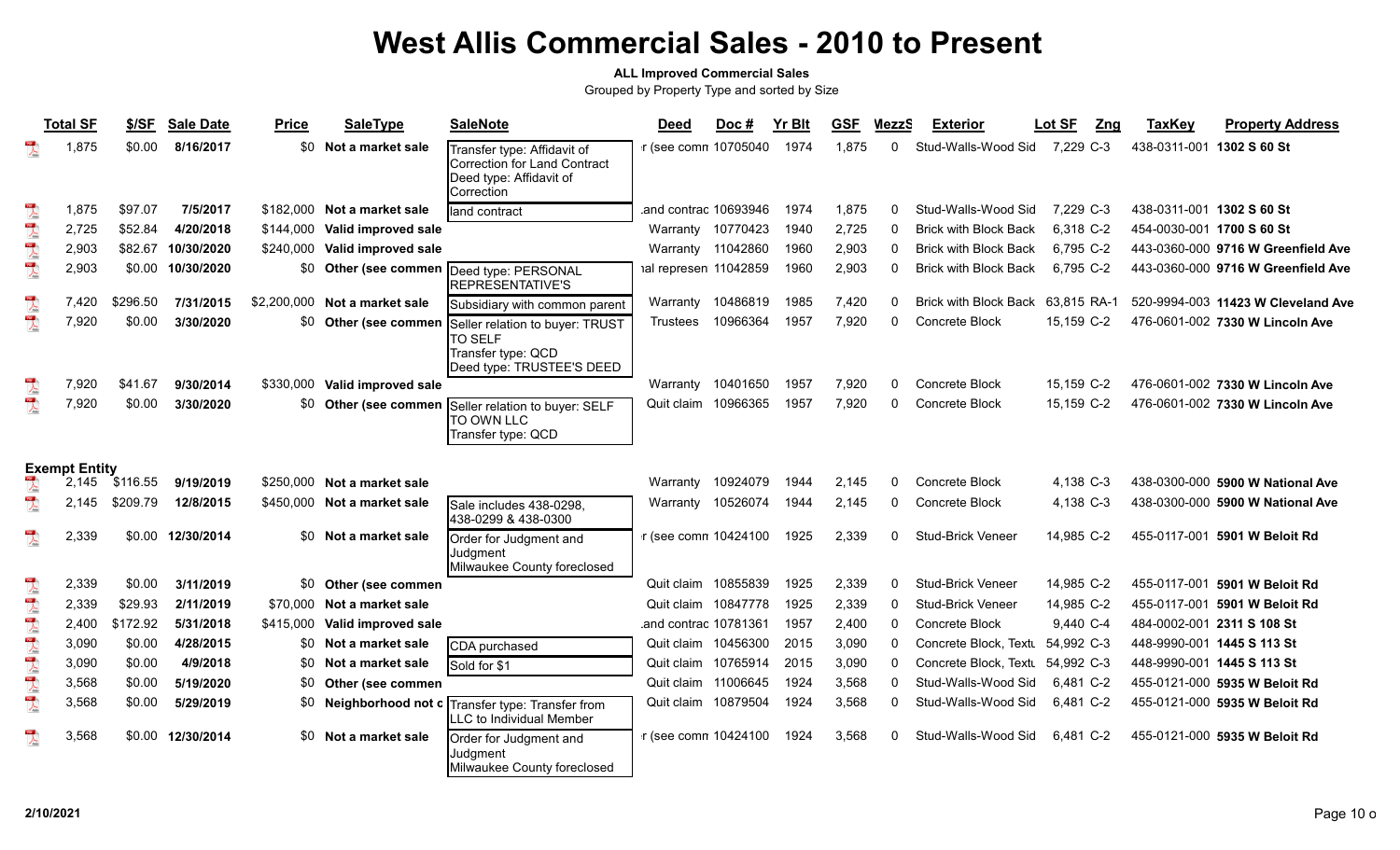#### **ALL Improved Commercial Sales**

Grouped by Property Type and sorted by Size

|                          | <b>Total SF</b>     | \$/SF    | <b>Sale Date</b> | <b>Price</b> | <b>SaleType</b>               | <b>SaleNote</b>                                             | Deed                  | Doc#              | <b>Yr Blt</b> | <b>GSF</b>   | <b>MezzS</b> | <b>Exterior</b>                  | Lot SF      | Zng | <b>TaxKey</b>             | <b>Property Address</b>            |
|--------------------------|---------------------|----------|------------------|--------------|-------------------------------|-------------------------------------------------------------|-----------------------|-------------------|---------------|--------------|--------------|----------------------------------|-------------|-----|---------------------------|------------------------------------|
| $\overline{\mathbf{r}}$  | 3,568               | \$22.42  | 8/8/2017         | \$80,000     | Not a market sale             |                                                             | Quit claim            | 10700347          | 1924          | 3,568        | 0            | Stud-Walls-Wood Sid              | 6,481 C-2   |     |                           | 455-0121-000 5935 W Beloit Rd      |
|                          | 3,568               | \$0.00   | 5/29/2019        | \$0          |                               | Other (see commen   Transfer type: Transfer to LLC          | Quit claim 10879505   |                   | 1924          | 3,568        | 0            | Stud-Walls-Wood Sid              | 6.481 C-2   |     |                           | 455-0121-000 5935 W Beloit Rd      |
|                          | 3,568               | \$0.00   | 5/19/2020        | \$0          | Other (see commen             |                                                             | Quit claim 11006644   |                   | 1924          | 3,568        | 0            | Stud-Walls-Wood Sid              | 6,481 C-2   |     |                           | 455-0121-000 5935 W Beloit Rd      |
| 人气                       | 3,760               | \$0.00   | 12/30/2014       | \$0          | Not a market sale             | Order for Judgment and                                      | r (see comn 10424100  |                   | 1990          | 3,760        | 0            | <b>Concrete Block</b>            | 14,985 C-2  |     |                           | 455-0117-001 5901 W Beloit Rd      |
|                          |                     |          |                  |              |                               | Judgment<br>Milwaukee County foreclosed                     |                       |                   |               |              |              |                                  |             |     |                           |                                    |
|                          | 3,760               | \$0.00   | 3/11/2019        |              | \$0 Other (see commen         |                                                             | Quit claim 10855839   |                   | 1990          | 3,760        | 0            | Concrete Block                   | 14,985 C-2  |     |                           | 455-0117-001 5901 W Beloit Rd      |
|                          | 3.760               | \$18.62  | 2/11/2019        | \$70,000     | Not a market sale             |                                                             | Quit claim 10847778   |                   | 1990          | 3,760        | 0            | Concrete Block                   | 14,985 C-2  |     |                           | 455-0117-001 5901 W Beloit Rd      |
|                          | 4,189               | \$90.71  | 6/30/2016        | \$380,000    | Valid improved sale           |                                                             |                       | Warranty 10578428 | 1973          | 4,189        | 0            | <b>Brick with Block Back</b>     | 7,080 C-4   |     |                           | 484-0001-000 10809 W Lincoln Ave   |
|                          | 4,189               | \$115.54 | 1/31/2019        | \$484,000    | Valid improved sale           |                                                             |                       | Warranty 10845249 | 1973          | 4,189        | 0            | <b>Brick with Block Back</b>     | 7,080 C-4   |     |                           | 484-0001-000 10809 W Lincoln Ave   |
|                          | 4,818               | \$0.00   | 3/11/2019        | \$0          | Other (see commen             |                                                             | Quit claim 10855839   |                   | 1925          | 4,818        | 0            | Concrete Block                   | 14,985 C-2  |     |                           | 455-0117-001 5901 W Beloit Rd      |
| $\mathbb{R}$             | 4,818               | \$0.00   | 12/30/2014       | \$0          | Not a market sale             | Order for Judgment and<br>Judgment                          | r (see comn 10424100  |                   | 1925          | 4,818        | 0            | <b>Concrete Block</b>            | 14,985 C-2  |     |                           | 455-0117-001 5901 W Beloit Rd      |
|                          |                     |          |                  |              |                               | Milwaukee County foreclosed                                 |                       |                   |               |              |              |                                  |             |     |                           |                                    |
| $\sum_{k=0}^{n}$         | 4,818               | \$14.53  | 2/11/2019        | \$70,000     | Not a market sale             |                                                             | Quit claim 10847778   |                   | 1925          | 4,818        | 0            | Concrete Block                   | 14,985 C-2  |     |                           | 455-0117-001 5901 W Beloit Rd      |
| $\overline{\mathcal{X}}$ | 10,170              | \$0.00   | 4/9/2018         | \$0          | Not a market sale             | Sold for \$1                                                | Quit claim 10765914   |                   | 1960          | 8,970        |              | 1,200 Brick with Block Back      | 54,992 C-3  |     |                           | 448-9990-001 1445 S 113 St         |
|                          | 10,170              | \$0.00   | 4/28/2015        | \$0          | Not a market sale             | CDA purchased                                               | Quit claim 10456300   |                   | 1960          | 8,970        |              | ,200 Brick with Block Back       | 54,992 C-3  |     |                           | 448-9990-001 1445 S 113 St         |
|                          | 27,200              | \$39.71  | 10/17/2019       | \$1.080.000  | Not a market sale             |                                                             | ecial warrar 10982104 |                   | 1989          | 27,200       | 0            | Concrete Block                   | 114.998 M-1 |     |                           | 484-9999-016 2356 S 111 St         |
|                          | 30,318              | \$0.00   | 12/22/2017       |              | \$1 Not a market sale         |                                                             | Warranty              | 10740553          | 2017          | 30,318       | 0            | Stud-Ashlar Stone Ve 118,265 C-3 |             |     |                           | 454-0651-001 6609 W Greenfield Ave |
| 大學                       | 58,615              | \$110.89 | 3/28/2019        | \$6,500,000  | Not a market sale             |                                                             | Warranty              | 10858618          | 1931          | 58,615       | 0            | Stud-Brick Veneer                | 15,987 C-3  |     | 440-0257-002 1135 S 70 St |                                    |
|                          | 58,615              | \$44.75  | 12/3/2010        |              | \$2,623,000 Not a market sale | Sale includes 440-0257-002 &<br>440-0259-002                | Warranty              | 9946827           | 1931          | 58,615       | 0            | <b>Stud-Brick Veneer</b>         | 15,987 C-3  |     | 440-0257-002 1135 S 70 St |                                    |
| $\sum_{k=1}^{n}$         | 98,611              | \$0.00   | 7/30/2010        | \$0          | Not a market sale             |                                                             | Quit claim            | 9901837           | 1958          | 98,611       | 0            | <b>Stud-Brick Veneer</b>         | 34,013 C-3  |     | 440-0256-002 1205 S 70 St |                                    |
| $\overline{\mathbf{r}}$  | 98,611              | \$65.92  | 3/28/2019        |              | \$6,500,000 Not a market sale |                                                             | Warranty              | 10858618          | 1958          | 98,611       | 0            | <b>Stud-Brick Veneer</b>         | 34,013 C-3  |     | 440-0256-002 1205 S 70 St |                                    |
| $\sum_{i=1}^{100}$       | 98,611              | \$37.52  | 8/13/2010        |              | \$3,700,000 Not a market sale | Sale includes 440-0245-001 &<br>440-0256-002 & 440-0259-004 | Warranty              | 9912373           | 1958          | 98,611       | 0            | <b>Stud-Brick Veneer</b>         | 34,013 C-3  |     | 440-0256-002 1205 S 70 St |                                    |
| $\mathbb{R}$             | 220,676             | \$0.00   | 3/29/2019        | \$1          | Not a market sale             |                                                             | Warranty              | 10863437          |               | 2019 220,676 | 0            | Stud-Hardboard Sidir 211,876 C-3 |             |     |                           | 454-0651-002 6620 W National Ave   |
|                          | <b>Funeral Home</b> |          |                  |              |                               |                                                             |                       |                   |               |              |              |                                  |             |     |                           |                                    |
|                          | 3,955               | \$25.28  | 4/3/2019         | \$100,000    | Sale includes unfini          |                                                             | Warranty              | 10859972          | 1983          | 3,955        | 0            | Concrete Block                   | 15,881 C-2  |     | 452-0327-001 1603 S 81 St |                                    |
| $\frac{1}{\sqrt{2}}$     | 3,955               | \$97.35  | 11/12/2019       | \$385,000    | Valid improved sale           |                                                             | Warranty              | 10926174          | 1983          | 3,955        | 0            | Concrete Block                   | 15,881 C-2  |     | 452-0327-001 1603 S 81 St |                                    |
| $\overline{\mathcal{A}}$ | 6,747               | \$14.82  | 4/3/2019         | \$100.000    | Sale includes unfini          |                                                             | Warranty              | 10859972          | 1924          | 6,747        | 0            | Brick, Solid                     | 15,881 C-2  |     | 452-0327-001 1603 S 81 St |                                    |
| $\overline{\mathbf{r}}$  | 6,747               | \$57.06  | 11/12/2019       |              | \$385,000 Valid improved sale |                                                             | Warranty              | 10926174          | 1924          | 6,747        | 0            | Brick, Solid                     | 15,881 C-2  |     | 452-0327-001 1603 S 81 St |                                    |

**Gas/Service Station - Convent**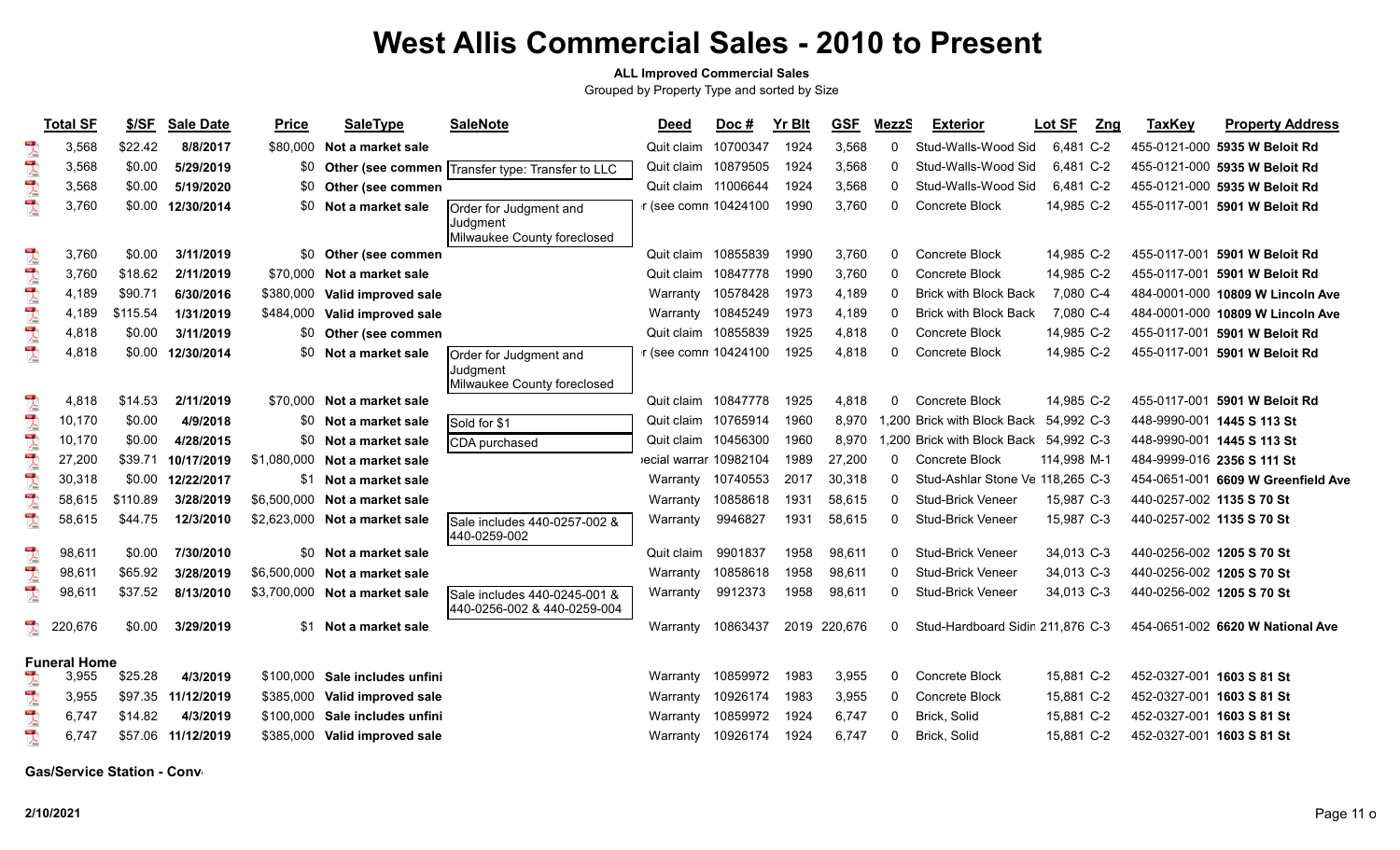#### **ALL Improved Commercial Sales**

|                                   | <b>Total SF</b> | \$/SF    | <b>Sale Date</b>  | <b>Price</b> | <b>SaleType</b>                                     | <b>SaleNote</b>                                                                                                                                            | Deed                  | Doc#     | <b>Yr Blt</b> | <b>GSF</b> | MezzS        | <b>Exterior</b>                  | Lot SF<br>Zng | <b>TaxKey</b>             | <b>Property Address</b>             |
|-----------------------------------|-----------------|----------|-------------------|--------------|-----------------------------------------------------|------------------------------------------------------------------------------------------------------------------------------------------------------------|-----------------------|----------|---------------|------------|--------------|----------------------------------|---------------|---------------------------|-------------------------------------|
| $\sum_{k=1}^{n}$                  | 1,363           | \$513.57 | 8/12/2014         |              | \$700,000 Valid improved sale                       |                                                                                                                                                            | Warranty              | 10393938 | 1964          | 1,363      | $\mathbf{0}$ | Concrete Block                   | 21,078 C-2    | 488-0002-002 2315 S 76 St |                                     |
| $\frac{10}{\sqrt{\frac{3}{25}}}}$ | 1,500           | 3,000.00 | 5/1/2020          |              | \$4,500,000 Valid improved sale  Deed type: SPECIAL | <b>WARRANTY DEED</b>                                                                                                                                       | ecial warrar 10974167 |          | 1993          | 1,500      | $\Omega$     | Brick, Solid                     | 21,423 C-3    |                           | 448-9993-009 11013 W Greenfield Ave |
| $\overline{\mathcal{A}}$          | 1.873           | \$202.88 | 4/30/2019         |              | \$380,000 Valid improved sale                       |                                                                                                                                                            | Warranty              | 10866385 | 1997          | 1,873      | 0            | Concrete Block, Textl 12,717 C-2 |               | 489-0362-001 2310 S 76 St |                                     |
| $\frac{105}{\sqrt{25}}$           | 2,228           | \$255.83 | 3/30/2012         |              | \$570,000 Not a market sale                         | Sold out of forclosure, financed                                                                                                                           | Warranty              | 10099740 | 1967          | 2,228      | $\Omega$     | Concrete Block                   | 20,343 C-2    |                           | 455-0080-001 5926 W Beloit Rd       |
|                                   |                 |          |                   |              |                                                     | sale. Appraisal dated<br>11/25/2011 for \$700,000 per<br>seller.                                                                                           |                       |          |               |            |              |                                  |               |                           |                                     |
|                                   | 2,228           | \$484.74 | 4/1/2010          |              | \$1,080,000 Not a market sale                       | Foreclosure                                                                                                                                                | Sheriff deed          | 9868818  | 1967          | 2,228      | $\Omega$     | Concrete Block                   | 20,343 C-2    |                           | 455-0080-001 5926 W Beloit Rd       |
|                                   | 2,228           | \$0.00   | 1/26/2017         |              | \$0 Not a market sale                               | Affadavit of correction -<br>correcting legal description                                                                                                  | Affidavit             | 10650034 | 1967          | 2,228      | $\Omega$     | Concrete Block                   | 20,343 C-2    |                           | 455-0080-001 5926 W Beloit Rd       |
|                                   |                 |          |                   |              |                                                     | -no MLS                                                                                                                                                    |                       |          |               |            |              |                                  |               |                           |                                     |
| $\sum_{\text{hot}}$               | 2,228           | \$201.97 | 12/19/2016        |              | \$450,000 Not a market sale                         | <b>Land Contract</b>                                                                                                                                       | and contrac 10633800. |          | 1967          | 2,228      | $\Omega$     | Concrete Block                   | 20,343 C-2    |                           | 455-0080-001 5926 W Beloit Rd       |
| $\overline{\mathbf{r}}$           | 2,338           | \$0.00   | 1/27/2014         |              | \$0 Not a market sale                               | Satisfaction of LC                                                                                                                                         | Warranty 10334580     |          | 1999          | 2,338      | $\Omega$     | Brick with Block Back 22,477 C-4 |               |                           | 520-9965-009 3061 S 108 St          |
|                                   | 2,338           | \$439.26 | 2/19/2013         |              | \$1,027,000 Valid improved sale Land Contract       |                                                                                                                                                            | and contrac 10218405  |          | 1999          | 2,338      | $\Omega$     | Brick with Block Back 22,477 C-4 |               |                           | 520-9965-009 3061 S 108 St          |
| 大学会                               | 2,349           | \$229.89 | 8/12/2014         |              | \$540,000 Valid improved sale                       |                                                                                                                                                            | Warranty 10393935     |          | 1957          | 2,349      | 0            | Brick with Block Back 12,284 C-2 |               |                           | 476-0563-001 7202 W Lincoln Ave     |
|                                   | 2.401           | \$214.49 | 6/28/2018         |              | \$515,000 Valid improved sale                       |                                                                                                                                                            | Warranty 10791234     |          | 2005          | 2,401      | $\Omega$     | Brick with Block Back 15.377 C-3 |               |                           | 446-0547-001 12004 W Greenfield Ave |
|                                   | 2,464           | \$304.38 | 9/13/2012         |              | \$750,000 Not a market sale                         | <b>I</b> SD in Lieu of Foreclosure                                                                                                                         | Sheriff deed 10169609 |          | 2009          | 2,464      | 0            | Brick with Block Back 20,343 C-2 |               |                           | 452-0708-000 7920 W National Ave    |
|                                   |                 |          |                   |              |                                                     | Seller is:<br><b>DWARIKA SINGH</b><br>3640 PILGRIM ROAD<br>BROOKFIELD, WI 53005                                                                            |                       |          |               |            |              |                                  |               |                           |                                     |
|                                   |                 |          |                   |              |                                                     | Buyer is:<br><b>HARJEET S WALIA</b><br>9519 N. RIVER BEND CT<br>RIVER HILLS, WI 53217                                                                      |                       |          |               |            |              |                                  |               |                           |                                     |
| $\overline{\phantom{a}}$          | 2,550           |          | \$0.00 10/16/2017 |              | \$0 Not a market sale                               | Seller relation to buyer:<br>MEMBER OF LLC<br>Seller relation to buyer:<br>MEMBER OF LLC<br>Transfer type: TRANSFER TO<br><b>LIMITED LIABILITY COMPANY</b> | Quit claim 10722879   |          | 1997          | 2,550      | 0            | Concrete Block. Text 17.188 C-3  |               |                           | 439-0345-002 6000 W National Ave    |
| $\lambda$                         | 2,550           | \$0.00   | 8/15/2017         |              | \$0 Not a market sale                               | Transfer: Parent/Children                                                                                                                                  | Quit claim 10705325   |          | 1997          | 2,550      | $\Omega$     | Concrete Block, Textl 17,188 C-3 |               |                           | 439-0345-002 6000 W National Ave    |
| $\overline{\mathbf{r}}$           | 2,550           | \$302.75 | 8/15/2017         |              | \$772,000 Not a market sale                         | Seller relation to buyer:<br><b>PARENT/CHILDREN</b>                                                                                                        | Quit claim 10705325   |          | 1997          | 2,550      | 0            | Concrete Block, Textl 17,188 C-3 |               |                           | 439-0345-002 6000 W National Ave    |
| $\overline{\mathbf{r}}$           | 3,866           | \$142.27 | 3/14/2013         |              | \$550,000 Not a market sale                         | In Lieu of Foreclosure                                                                                                                                     | Warranty 10227256     |          | 2004          | 3,866      | 0            | Concrete Block, Text 16,757 C-3  |               |                           | 449-9984-000 10535 W Greenfield Ave |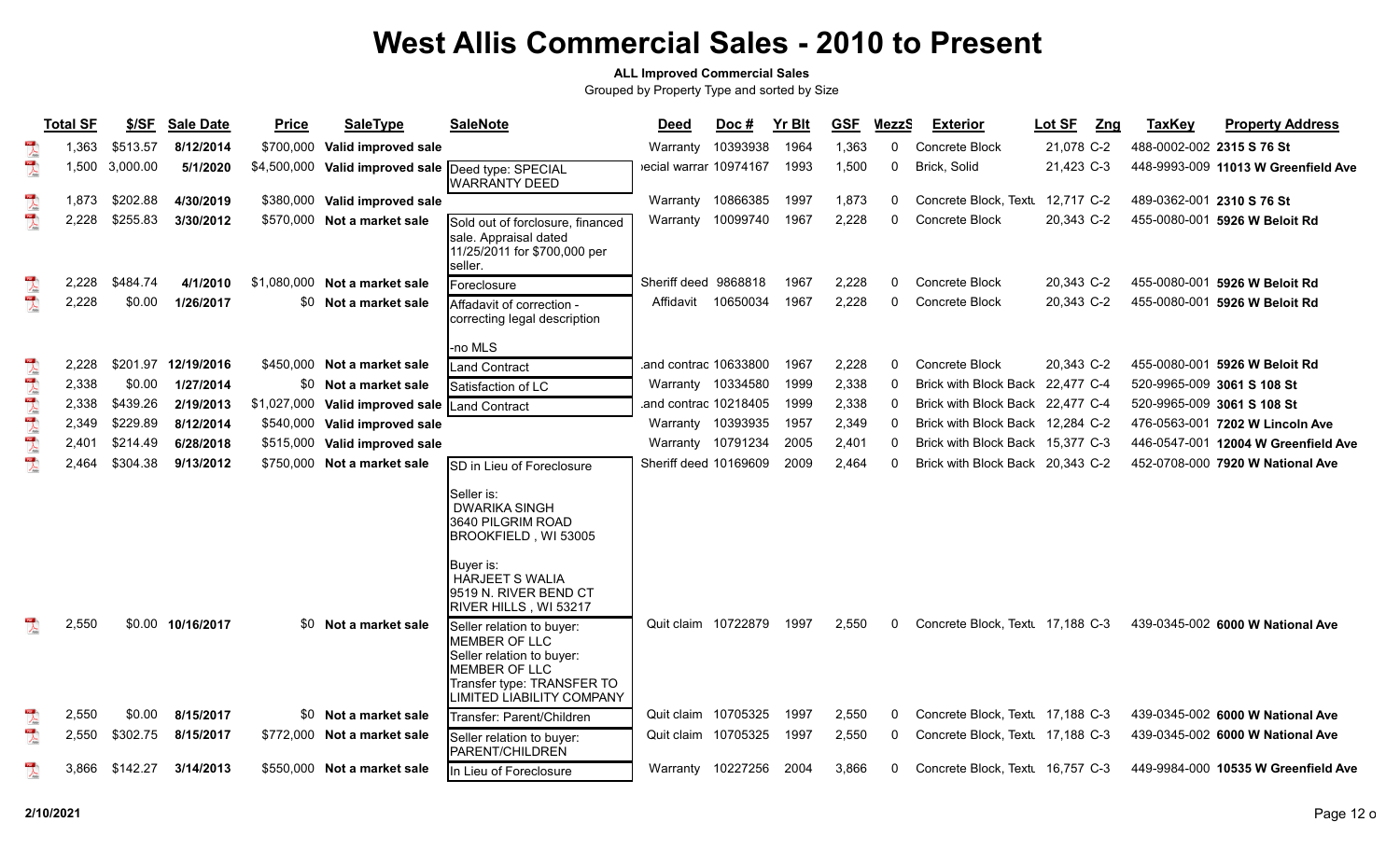### **ALL Improved Commercial Sales**

Grouped by Property Type and sorted by Size

|                           | <b>Total SF</b>              | \$/SF                               | <b>Sale Date</b>  | <b>Price</b> | <b>SaleType</b>                 | <b>SaleNote</b>                                                                                                                                                                                 | <b>Deed</b>           | Doc#     | <b>Yr Blt</b> | <b>GSF</b> | MezzS        | <b>Exterior</b>                   | Lot SF      | Zng | <b>TaxKey</b>            | <b>Property Address</b>            |
|---------------------------|------------------------------|-------------------------------------|-------------------|--------------|---------------------------------|-------------------------------------------------------------------------------------------------------------------------------------------------------------------------------------------------|-----------------------|----------|---------------|------------|--------------|-----------------------------------|-------------|-----|--------------------------|------------------------------------|
| $\lambda$                 | <b>Greenhouse</b><br>289     | \$276.82                            | 3/2/2020          |              | \$80,000 Valid improved sale    |                                                                                                                                                                                                 | Warranty 10959342     |          | 1955          | 289        | $\Omega$     | Concrete Block                    | 5,394 C-2   |     |                          | 474-0491-000 5520 W Lincoln Ave    |
|                           | <b>Health Club</b><br>32,640 |                                     | \$0.00 10/29/2018 |              |                                 | \$0 Other (see commen Seller relation to buyer:<br>Grantees are partners of the<br>limited partnership.                                                                                         | Warranty 10825997     |          | 1986          |            |              | 23,552 9,088 Stud-Brick Veneer    | 36,329 M-1  |     | 439-0002-007 901 S 60 St |                                    |
| $\overline{\mathcal{L}}$  | 32,640                       | \$3.52                              | 8/29/2019         |              | \$115,000 Not a market sale     | Deed type: Personal<br>Representative's Deed                                                                                                                                                    | ial represen 10904788 |          | 1986          |            |              | 23,552 9,088 Stud-Brick Veneer    | 36,329 M-1  |     | 439-0002-007 901 S 60 St |                                    |
|                           |                              |                                     |                   |              |                                 | Bethadam, LLC already part<br>owner. Now, aquiring another<br>25% interest.                                                                                                                     |                       |          |               |            |              |                                   |             |     |                          |                                    |
| $\sum_{\text{block}}$     | 32,640                       | \$1.91                              | 1/28/2020         |              | \$62,500 Not a market sale      |                                                                                                                                                                                                 | Warranty              | 10949745 | 1986          | 23,552     |              | 9,088 Stud-Brick Veneer           | 36,329 M-1  |     | 439-0002-007 901 S 60 St |                                    |
| $\overline{\mathbf{r}}$   | 32,640                       | \$5.74                              | 1/27/2020         |              | \$187,500 Not a market sale     |                                                                                                                                                                                                 | Warranty 10949746     |          | 1986          |            |              | 23,552 9,088 Stud-Brick Veneer    | 36,329 M-1  |     | 439-0002-007 901 S 60 St |                                    |
|                           |                              |                                     |                   |              |                                 |                                                                                                                                                                                                 |                       |          |               |            |              |                                   |             |     |                          |                                    |
| <b>Hotel</b><br>$\lambda$ | 12,324                       | \$217.46                            | 12/4/2019         |              | \$2,680,000 Valid improved sale |                                                                                                                                                                                                 | Warranty              | 10937379 | 1960          | 12,324     | 0            | Concrete Block                    | 188,685 C-3 |     |                          | 448-9979-007 1657 S 108 St         |
| $\overline{\mathbf{r}}$   | 29,196                       | \$91.79                             | 12/4/2019         | \$2,680,000  | Valid improved sale             |                                                                                                                                                                                                 | Warranty              | 10937379 | 1960          | 29,196     | 0            | Concrete Block                    | 188,685 C-3 |     |                          | 448-9979-007 1657 S 108 St         |
| $\overline{\mathbb{A}}$   | 73,866                       | \$0.00                              | 9/16/2014         | \$1          | Not a market sale               | CDA sold for \$1 - future site of                                                                                                                                                               | Warranty              | 10395828 | 2015          | 73,866     | $\mathbf{0}$ | Stud-Cement Fiber S 138,841 C-3   |             |     |                          | 452-0710-000 8201 W Greenfield Ave |
|                           |                              |                                     |                   |              |                                 | hotel                                                                                                                                                                                           |                       |          |               |            |              |                                   |             |     |                          |                                    |
|                           |                              | <b>Institutional Conversion - C</b> |                   |              |                                 |                                                                                                                                                                                                 |                       |          |               |            |              |                                   |             |     |                          |                                    |
|                           | 9,450                        | \$82.01                             | 7/17/2012         |              | \$775,000 Not a market sale     | Sale incl 439-0160, 439-0161,<br>439-0162, 439-0163, 439-0164.<br>439-0165-001, 439-0167,<br>439-0168 & 439-0169                                                                                | ecial warrar 10140135 |          | 1957          | 8,946      | 504          | Cavity Brick w/Block I 11,282 C-3 |             |     |                          | 439-0165-001 6014 W Madison St     |
| 头                         | 9.450                        | \$107.42                            | 12/9/2010         |              | \$1,015,073 Not a market sale   | Appraisal dated 12/14/2011<br>\$1,065,000 per buyer<br>Foreclosure.<br>Sale includes 439-0160,<br>439-0161, 439-0162,<br>439-0163, 439-0164,<br>439-0165-001, 439-0167,<br>439-0168 & 439-0169. | Sheriff deed 10061265 |          | 1957          | 8,946      | 504          | Cavity Brick w/Block I 11,282 C-3 |             |     |                          | 439-0165-001 6014 W Madison St     |

**Manufacturing**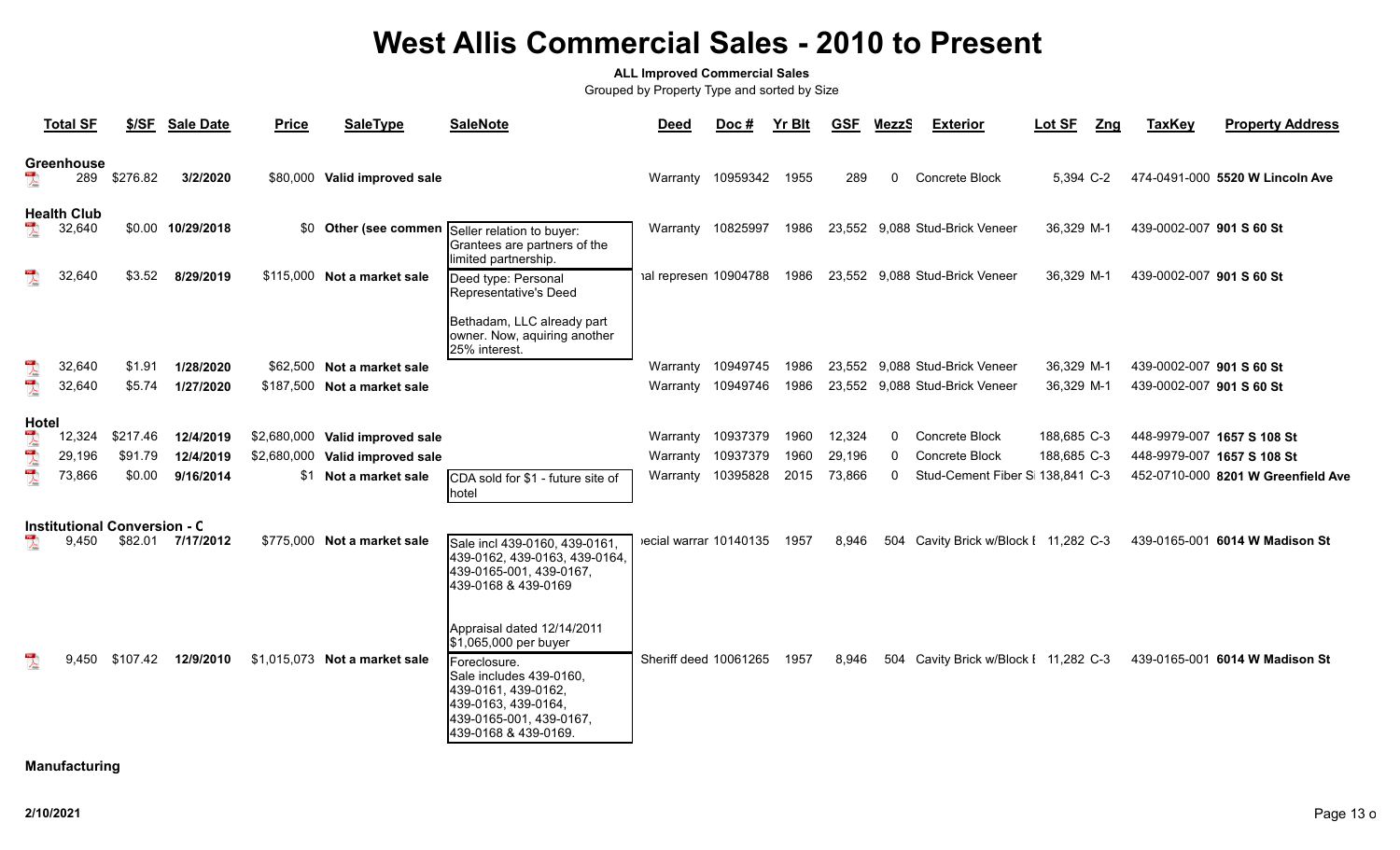#### **ALL Improved Commercial Sales**

|                          | <b>Total SF</b> | \$/SF   | <b>Sale Date</b> | <b>Price</b> | <b>SaleType</b>               | <b>SaleNote</b>                                                                                                                                                                                                                                                                                                                                                                                                                                                               | <b>Deed</b>           | $Doc$ #  | <b>Yr Blt</b> | <b>GSF</b> | <b>MezzS</b> | <b>Exterior</b>          | Lot SF      | Zng | <b>TaxKey</b>             | <b>Property Address</b>            |
|--------------------------|-----------------|---------|------------------|--------------|-------------------------------|-------------------------------------------------------------------------------------------------------------------------------------------------------------------------------------------------------------------------------------------------------------------------------------------------------------------------------------------------------------------------------------------------------------------------------------------------------------------------------|-----------------------|----------|---------------|------------|--------------|--------------------------|-------------|-----|---------------------------|------------------------------------|
|                          | 2,318           | \$0.00  | 5/10/2013        |              | \$0 Not a market sale         | manufacturing                                                                                                                                                                                                                                                                                                                                                                                                                                                                 | Trustees              | 10257420 | 1944          | 2,318      | $\mathbf{0}$ | Concrete Block           | 7,231 M-1   |     | 476-0288-000 1914 S 73 St |                                    |
|                          | 2,318           | \$60.40 | 3/12/2018        | \$140,000    | Other (see commen             | <i>Imanufacturing</i>                                                                                                                                                                                                                                                                                                                                                                                                                                                         | Warranty              | 10759193 | 1944          | 2,318      | $\mathbf{0}$ | Concrete Block           | 7,231 M-1   |     | 476-0288-000 1914 S 73 St |                                    |
|                          | 3,060           | \$57.19 | 2/2/2018         | \$175,000    | Valid improved sale           |                                                                                                                                                                                                                                                                                                                                                                                                                                                                               | Warranty              | 10750739 | 1996          | 3,060      | $\mathbf{0}$ | Concrete Block           | 4,400 M-1   |     | 453-0687-001 1826 S 71 St |                                    |
|                          | 4,281           | \$32.70 | 7/22/2019        | \$140,000    | Not a market sale             |                                                                                                                                                                                                                                                                                                                                                                                                                                                                               | Warranty              | 10891222 | 1947          | 4,281      | $\mathbf{0}$ | Concrete Block           | 6,578 M-1   |     | 474-0506-000 2201 S 54 St |                                    |
| 医大天天人                    | 4,281           | \$0.00  | 11/12/2018       |              | \$0 Not a market sale         | Transfer type: Deed in Lieu of<br>Foreclosure                                                                                                                                                                                                                                                                                                                                                                                                                                 | Quit claim 10830848   |          | 1947          | 4,281      | $\mathbf{0}$ | Concrete Block           | 6,578 M-1   |     | 474-0506-000 2201 S 54 St |                                    |
| $\overline{\mathcal{A}}$ | 5,840           | \$26.61 | 9/20/2012        | \$155,400    | Not a market sale             | per seller, Buyers are sons who<br>run businesses out fo location.<br>Grantee LLC member is Grant T<br>Elllington per eRETR.                                                                                                                                                                                                                                                                                                                                                  | and contrac 10174286  |          | 1925          | 5,840      | $\mathbf{0}$ | <b>Stud-Brick Veneer</b> | 3,615 C-1   |     |                           | 440-0414-000 7412 W Greenfield Ave |
| $\mathbb{R}$             | 5,840           | \$0.00  | 3/14/2019        | <b>SO</b>    |                               | Other (see commen Seller relation to buyer: Spouse<br>- Transfer to wife due to<br>husband's death<br>Transfer type: Husband passed<br>away<br>Deed type: Termination of<br>Decedent's Interest                                                                                                                                                                                                                                                                               | of decedent: 10860526 |          | 1925          | 5,840      | $\mathbf{0}$ | <b>Stud-Brick Veneer</b> | $3.615$ C-1 |     |                           | 440-0414-000 7412 W Greenfield Ave |
|                          | 5,840           | \$29.11 | 4/5/2019         |              | \$170,000 Other (see commen   |                                                                                                                                                                                                                                                                                                                                                                                                                                                                               | Warranty              | 10860528 | 1925          | 5,840      | $\mathbf{0}$ | <b>Stud-Brick Veneer</b> | 3,615 C-1   |     |                           | 440-0414-000 7412 W Greenfield Ave |
|                          | 5,840           | \$28.63 | 3/14/2019        |              |                               | \$167,200 Other (see commen Seller relation to buyer: In<br><b>Fulfillment of Land Contract</b>                                                                                                                                                                                                                                                                                                                                                                               | Warranty              | 10860527 | 1925          | 5,840      | $\mathbf{0}$ | Stud-Brick Veneer        | 3,615 C-1   |     |                           | 440-0414-000 7412 W Greenfield Ave |
| $\frac{1}{\sqrt{2}}$     | 7,488           | \$6.34  | 8/1/2011         | \$47.500     | Not a market sale             | Milwest Precision Machining Inc<br>is :<br><b>WALTER KOWALCZYK</b><br>1566 S. 83RD STREET<br>WEST ALLIS, WI 53214<br>Buyer stated that it was not on<br>the open market and that he<br>found property through friend<br>(seller?) Buyer also stated that it<br>was owner financed. (Sold<br>business with building, inlcudes<br>business value? Mortgage was<br>for \$100,000 with \$42,000<br>excluded for PP.)<br>Reject for atypical financing and<br>NO martket exposure. | Warranty              | 10023161 | 1946          | 7,488      | $\mathbf{0}$ | Concrete Block           | 13,939 M-1  |     | 452-0404-000 1566 S 83 St |                                    |
|                          | 7,488           | \$21.37 | 7/13/2018        | \$160,000    | Valid improved sale           |                                                                                                                                                                                                                                                                                                                                                                                                                                                                               | Warranty              | 10794878 | 1946          | 7,488      | 0            | Concrete Block           | 13,939 M-1  |     | 452-0404-000 1566 S 83 St |                                    |
| $-105$                   | 8,079           | \$41.22 | 9/6/2019         |              | \$333,000 Valid improved sale |                                                                                                                                                                                                                                                                                                                                                                                                                                                                               | <b>Trustees</b>       | 10904936 | 1969          | 7,475      | 604          | <b>Concrete Block</b>    | 12,240 M-1  |     | 476-0263-001 1931 S 73 St |                                    |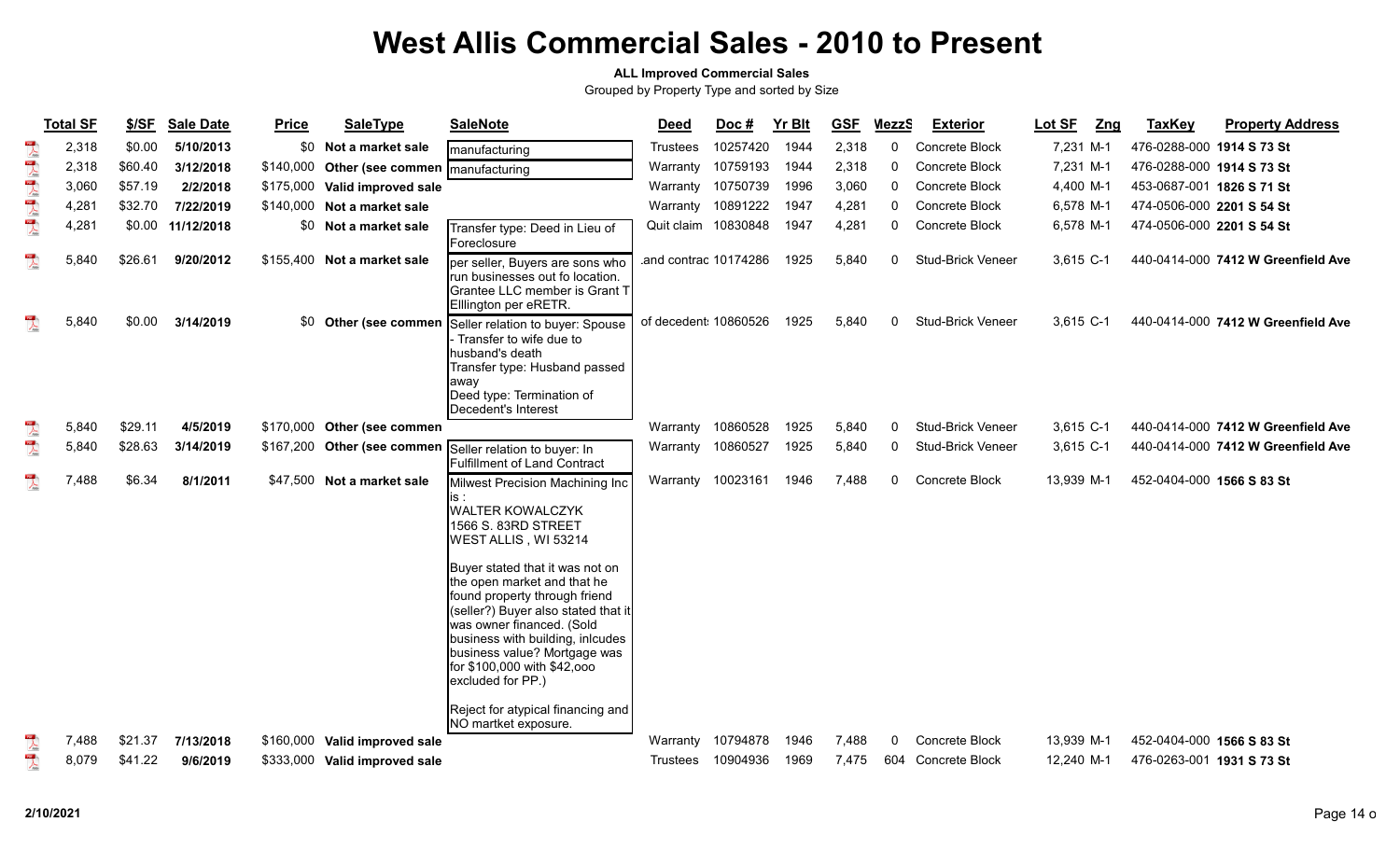**ALL Improved Commercial Sales**

|                          | <b>Total SF</b>        | \$/SF                              | <b>Sale Date</b> | Price       | <b>SaleType</b>                 | <b>SaleNote</b>                                                                                  | <b>Deed</b>           | Doc#     | Yr Blt | <b>GSF</b> | <b>MezzS</b> | <b>Exterior</b>                   | Lot SF     | Zng | <b>TaxKey</b>             | <b>Property Address</b>            |
|--------------------------|------------------------|------------------------------------|------------------|-------------|---------------------------------|--------------------------------------------------------------------------------------------------|-----------------------|----------|--------|------------|--------------|-----------------------------------|------------|-----|---------------------------|------------------------------------|
|                          | 11,032                 | \$4.53                             | 7/23/2018        | \$50,000    | Not a market sale               | Deed type: Trustee's Deed                                                                        | Trustees              | 10798636 | 1929   | 10,864     | 168          | <b>Brick with Block Back</b>      | 16,422 M-1 |     |                           | 477-0467-002 7746 W Hicks St       |
| $\mathbb{R}$             | 17,290                 | \$0.00                             | 11/30/2012       | \$0         | Not a market sale               | No Transfer Return. Transfer on<br>Death - Related                                               | Warranty              | 10192170 | 1953   | 17,290     | 0            | Concrete Block                    | 25,178 M-1 |     |                           | 474-0528-002 5330 W Electric Ave   |
|                          | 17,290                 | \$0.00                             | 4/6/2018         | <b>SO</b>   | Other (see commen               | Seller relation to buyer:<br>Individual to Trust<br>Transfer type: TOD-110<br>Deed type: TOD-110 | of decedent: 10769994 |          | 1953   | 17,290     | $\Omega$     | Concrete Block                    | 25.178 M-1 |     |                           | 474-0528-002 5330 W Electric Ave   |
|                          | 17,290                 | \$13.59                            | 4/6/2018         | \$235,000   | Valid improved sale             |                                                                                                  | Trustees              | 10769995 | 1953   | 17,290     | $\mathbf{0}$ | Concrete Block                    | 25,178 M-1 |     |                           | 474-0528-002 5330 W Electric Ave   |
| $\frac{1}{\sqrt{2}}$     | 49,322                 | \$36.04                            | 9/22/2017        | \$1,777,600 | Valid improved sale             |                                                                                                  | Warranty              | 10716596 | 1980   | 43,829     |              | 5,493 Concrete Block              | 99,840 M-1 |     |                           | 449-9999-012 1619 S 101 St         |
|                          |                        | <b>Medical Clinic/Multi-Specia</b> |                  |             |                                 |                                                                                                  |                       |          |        |            |              |                                   |            |     |                           |                                    |
|                          | 12,620                 | \$134.71                           | 2/28/2017        |             | \$1,700,000 Valid improved sale |                                                                                                  | Warranty              | 10653379 | 1990   | 12,620     | 0            | Stud-Brick Veneer                 | 88,296 M-1 |     |                           | 484-9998-004 11211 W Lincoln Ave   |
| $\overline{\mathcal{L}}$ | 20.301                 | \$273.63                           | 11/27/2013       | \$5,555,000 | Not a market sale               | In place lease (Columbia /St.<br>Marys)                                                          | Warranty              | 10316696 | 2004   | 20,301     | 0            | <b>Brick with Block Back</b>      | 95.745 C-4 |     |                           | 485-9995-013 2323 S 102 St         |
|                          | 35.485                 | \$254.33                           | 3/4/2020         |             | \$9,025,000 Valid improved sale | Related parties                                                                                  | ecial warrar 10957596 |          | 1999   | 35,485     | $\Omega$     | Brick with Block Back 167,183 M-1 |            |     | 440-0003-003 801 S 70 St  |                                    |
|                          | <b>Medical Offices</b> |                                    |                  |             |                                 |                                                                                                  |                       |          |        |            |              |                                   |            |     |                           |                                    |
|                          | 936                    | \$74.79                            | 6/15/2018        | \$70,000    | Valid improved sale             |                                                                                                  | Warranty              | 10786645 | 1958   | 936        | 0            | Concrete Block                    | 3,790 C-2  |     |                           | 476-0203-900 6923 W Becher St      |
|                          | 936                    | \$93.48                            | 9/4/2020         | \$87,500    | Valid improved sale             |                                                                                                  | Warranty              | 11020241 | 1958   | 936        | $\Omega$     | <b>Concrete Block</b>             | 3,790 C-2  |     |                           | 476-0203-900 6923 W Becher St      |
|                          | 1,478                  | \$0.00                             | 8/18/2014        | <b>SO</b>   | Not a market sale               | No Transfer Return                                                                               | ial represen 10390076 |          | 1957   | 1,478      | 0            | <b>Stud-Brick Veneer</b>          | 6,392 C-2  |     |                           | 478-0078-001 8801 W National Ave   |
|                          | 1.478                  | \$205.68                           | 4/27/2015        | \$304.000   | Valid improved sale             |                                                                                                  | Warranty              | 10456748 | 1957   | 1,478      | 0            | Stud-Brick Veneer                 | 6.392 C-2  |     |                           | 478-0078-001 8801 W National Ave   |
| $\overline{\mathbf{r}}$  | 1,728                  | \$100.17                           | 2/23/2010        | \$173,100   | Not a market sale               | Grantee is member of grantor<br><b>ILLC</b>                                                      | Warranty              | 9849707  | 1974   | 1,728      | 0            | Concrete Block, Textu             | 4,356 C-2  |     |                           | 450-0007-001 9323 W Greenfield Ave |
| $\frac{1}{\sqrt{2}}$     | 2.464                  | \$121.75                           | 12/29/2015       | \$300,000   | Valid improved sale             |                                                                                                  | Warranty              | 10529749 | 1960   | 2,464      | 0            | <b>Stud-Brick Veneer</b>          | 13,460 C-2 |     |                           | 487-0031-001 8531 W Lincoln Ave    |
|                          | 2,464                  | \$137.99                           | 5/8/2020         | \$340,000   | Not a market sale               |                                                                                                  | Warranty              | 10977465 | 1960   | 2,464      | 0            | Stud-Brick Veneer                 | 13,460 C-2 |     |                           | 487-0031-001 8531 W Lincoln Ave    |
|                          | 2,535                  | \$97.63                            | 2/22/2019        | \$247,500   | Valid improved sale             |                                                                                                  | Warranty              | 10850382 | 1973   | 2,535      | 0            | Concrete Block                    | 4,008 C-4  |     |                           | 484-0009-000 10817 W Lincoln Ave   |
|                          | 2,691                  | \$26.01                            | 3/23/2011        | \$70,000    | Not a market sale               |                                                                                                  | ecial warrar 9984544  |          | 1942   | 2,691      | 0            | Concrete Block, Textu             | 7,534 C-3  |     |                           | 488-0512-002 2572 S 76 St          |
|                          | 2,691                  | \$94.76                            | 5/15/2012        | \$255,000   |                                 | Valid improved sale \$255,000 Appraisal per seller                                               | Warranty              | 10118974 | 1942   | 2,691      | 0            | Concrete Block, Textu             | 7,534 C-3  |     | 488-0512-002 2572 S 76 St |                                    |
|                          | 3,300                  | \$98.48                            | 4/29/2014        | \$325,000   | Valid improved sale             |                                                                                                  | Warranty              | 10356634 | 1958   | 3,300      | 0            | <b>Brick with Block Back</b>      | 9.191 C-2  |     |                           | 487-0007-000 8411 W Lincoln Ave    |
| 14 天气之气                  | 3,576                  | \$0.00                             | 6/18/2014        | \$0         | Not a market sale               | Designate TOD Beneficiary<br>Related<br>No Transfer Return                                       | r (see comn 10420030  |          | 1953   | 3,576      | 0            | Stud-Brick Veneer                 | 3,600 C-1  |     |                           | 440-0312-000 7130 W Greenfield Ave |
|                          | 3,576                  | \$107.47                           | 8/13/2020        |             | \$384,300 Valid improved sale   |                                                                                                  | ecial warrar 11013223 |          | 1953   | 3,576      | 0            | Stud-Brick Veneer                 | 3,600 C-1  |     |                           | 440-0312-000 7130 W Greenfield Ave |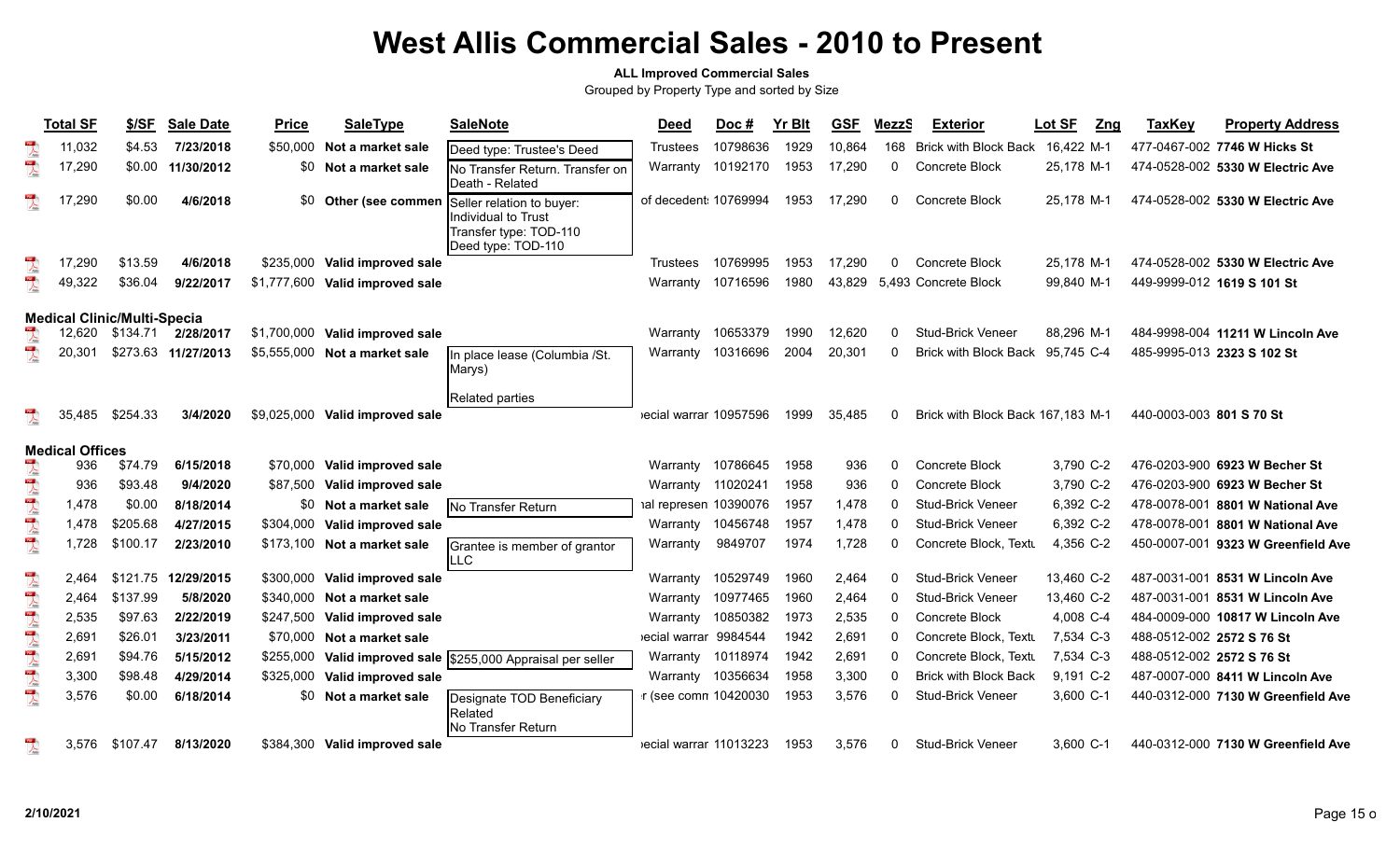#### **ALL Improved Commercial Sales**

|              | <b>Total SF</b> | \$/SF                                | <b>Sale Date</b> | <b>Price</b> | <b>SaleType</b>               | <b>SaleNote</b>                                                                                                                                               | Deed                  | Doc#     | <b>Yr Blt</b> | <b>GSF</b> | MezzS        | <b>Exterior</b>              | Lot SF<br>Zng | <b>TaxKey</b>             | <b>Property Address</b>            |
|--------------|-----------------|--------------------------------------|------------------|--------------|-------------------------------|---------------------------------------------------------------------------------------------------------------------------------------------------------------|-----------------------|----------|---------------|------------|--------------|------------------------------|---------------|---------------------------|------------------------------------|
|              | 5,164           | \$26.92                              | 1/1/2016         | \$139,000    | Not a market sale             | Land Contract conveyed 1/1/16;<br>satisfied in 2019. Business<br>owner purchased real property<br>-owner-occupied now.                                        | and contrac 10559839  |          | 1961          | 5,164      | $\Omega$     | Concrete Block               | 5,123 C-2     |                           | 487-0030-002 8511 W Lincoln Ave    |
|              | ,520            | \$16.93                              | 1/29/2016        |              | \$195,000 Valid improved sale |                                                                                                                                                               | Warranty              | 10536354 | 1963          | 11,520     | 0            | Concrete Block               | 10,397 C-2    |                           | 479-0767-001 9330 W Lincoln Ave    |
|              |                 | <b>Mixed Res. &amp; Commercial E</b> |                  |              |                               |                                                                                                                                                               |                       |          |               |            |              |                              |               |                           |                                    |
|              | 544             | \$175.55                             | 8/20/2018        |              | \$95,500 Valid improved sale  |                                                                                                                                                               | Warranty              | 10806996 | 1961          | 544        | $\Omega$     | <b>Stud-Brick Veneer</b>     | 4,835 C-2     |                           | 475-0279-000 6014 W Lincoln Ave    |
|              | 627             | \$242.42                             | 8/19/2011        | \$152,000    | Valid improved sale           |                                                                                                                                                               | Warranty              | 10029235 | 1954          | 627        | $\mathbf{0}$ | Concrete Block               | 6.839 C-2     | 477-0821-000 2261 S 76 St |                                    |
|              | 840             | \$3.21                               | 6/4/2014         | \$2,700      | Not a market sale             |                                                                                                                                                               | Warranty              | 10366566 | 1940          | 840        | 0            | Stud-Metal Siding            | 79,018 M-1    |                           | 416-9981-001 9732 W Schlinger Ave  |
|              | 840             | \$148.81                             | 8/24/2016        | \$125,000    | Valid improved sale           |                                                                                                                                                               | Warranty              | 10599082 | 1956          | 840        | $\Omega$     | Concrete Block               | 12,023 C-3    |                           | 416-0007-001 9326 W Schlinger Ave  |
| 大气之气         | 1,218           | \$147.78                             | 9/21/2015        |              | \$180,000 Not a market sale   | <b>SD Foreclosure</b><br>Includes parcel in Hales<br>lCorners                                                                                                 | Sheriff deed 10510188 |          | 1947          | 1,218      | $\mathbf{0}$ | <b>Stud-Brick Veneer</b>     | 4,440 C-2     |                           | 474-0044-000 5501 W Burnham St     |
| $\mathbb{R}$ | 1,218           | \$69.79                              | 6/23/2017        |              | \$85,000 Not a market sale    | lOut of foreclosure - Duress sale<br>- not typycal of market                                                                                                  | Warranty 10686702     |          | 1947          | 1,218      | $\Omega$     | <b>Stud-Brick Veneer</b>     | 4.440 C-2     |                           | 474-0044-000 5501 W Burnham St     |
|              | 1,264           | \$79.11                              | 2/24/2017        |              | \$100,000 Not a market sale   | Seller relation to buyer: Grantor<br>is father of Grantee LLC<br>Imembers<br>Ownership transferred: Grantor<br>retains vendor's interest in land<br>Icontract | and contrac 10657663  |          | 1912          | 1,264      | 0            | Stud-Vinyl Siding            | 7.405 C-2     | 442-0671-000 1037 S 84 St |                                    |
|              |                 |                                      |                  |              |                               | l-no MLS                                                                                                                                                      |                       |          |               |            |              |                              |               |                           |                                    |
|              | 1,344           | \$0.00                               | 9/23/2015        | \$0.         | Not a market sale             | <b>SD Foreclosure</b><br>Includes 15 other Milwaukee<br>lparcels<br>(Never received document from<br>R.O.D.)                                                  | Sheriff deed 10510708 |          | 1926          | 1,344      | $\Omega$     | Stud-Walls-Wood Sid          | 6,621 C-2     | 452-0334-000 1651 S 81 St |                                    |
|              | 1,344           | \$156.25                             | 5/8/2020         |              | \$210,000 Valid improved sale |                                                                                                                                                               | ial represen 10976661 |          | 1926          | 1,344      | $\Omega$     | Stud-Walls-Wood Sid          | 6.621 C-2     | 452-0334-000 1651 S 81 St |                                    |
|              | 1,344           | \$167.41                             | 10/14/2016       | \$225,000    |                               | Valid improved sale   Foreclosure liquidation                                                                                                                 | Quit claim 10623353   |          | 1926          | 1,344      | $\Omega$     | Stud-Walls-Wood Sid          | 6,621 C-2     | 452-0334-000 1651 S 81 St |                                    |
| 人工人          | 1,380           | \$0.00                               | 7/29/2016        | \$0          | Not a market sale             | HT-110 Henry Javorsky D.O.D.<br>4-15-2016 transferred his 1/2 int<br>to Susan & John Simon<br>No Transfer Return                                              | r (see comn 10592083  |          | 1933          | 1,380      | $\Omega$     | <b>Brick with Block Back</b> | 3,600 C-1     |                           | 440-0446-000 7504 W Greenfield Ave |
|              | 1,380           | \$83.33                              | 7/29/2016        |              | \$115,000 Valid improved sale |                                                                                                                                                               | Warranty              | 10592087 | 1933          | 1,380      | 0            | <b>Brick with Block Back</b> | 3,600 C-1     |                           | 440-0446-000 7504 W Greenfield Ave |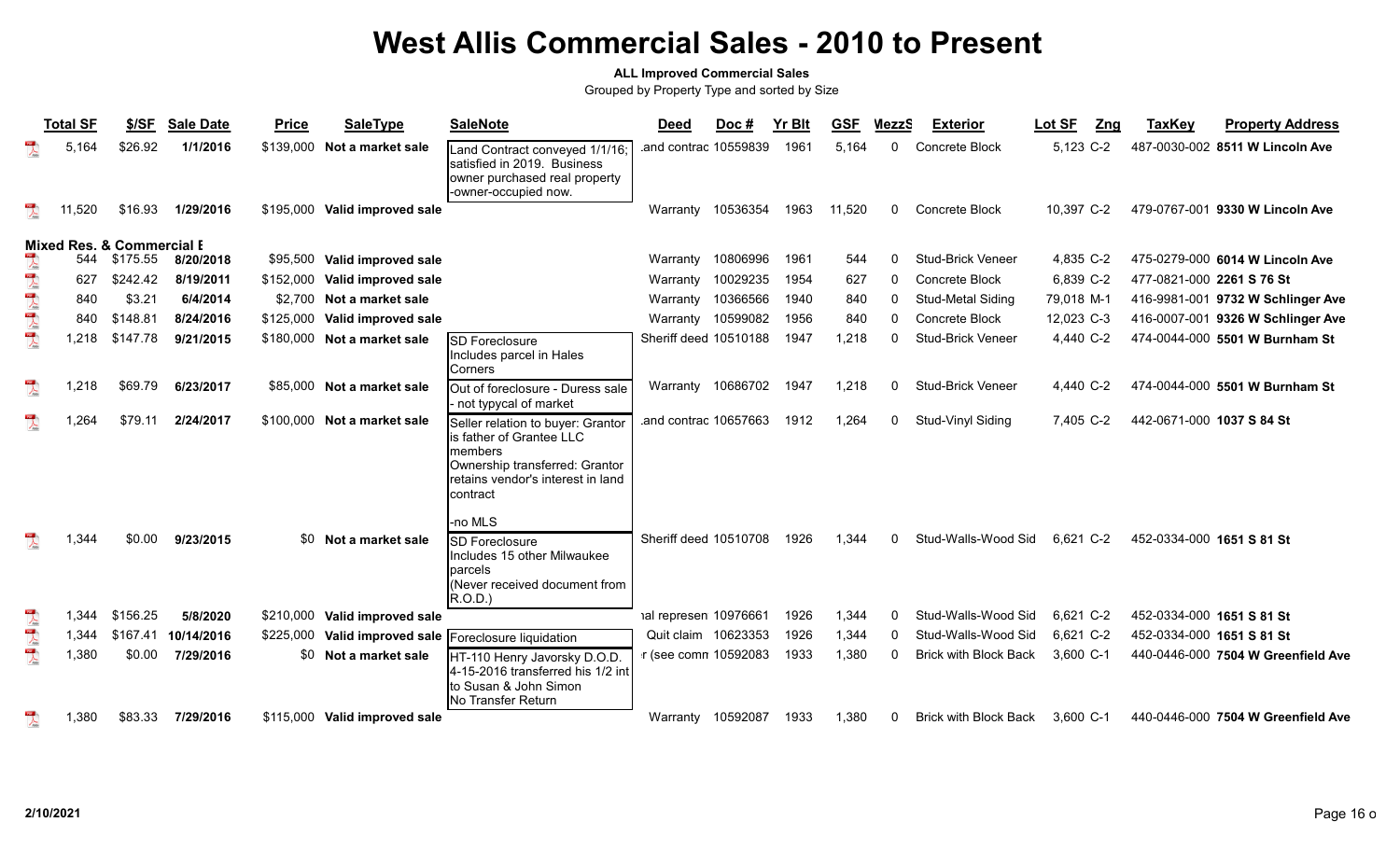### **ALL Improved Commercial Sales**

|                          | <b>Total SF</b> | \$/SF    | <b>Sale Date</b> | <b>Price</b> | <b>SaleType</b>             | <b>SaleNote</b>                                                                                                                                                                 | Deed                 | D <u>oc #</u> | Yr Blt | <b>GSF</b> | MezzS | <b>Exterior</b>     | Lot SF<br>Zng  | TaxKey                    | <b>Property Address</b>            |
|--------------------------|-----------------|----------|------------------|--------------|-----------------------------|---------------------------------------------------------------------------------------------------------------------------------------------------------------------------------|----------------------|---------------|--------|------------|-------|---------------------|----------------|---------------------------|------------------------------------|
| $\overline{\mathbf{r}}$  | 1,392           | \$0.00   | 4/30/2018        |              | \$0 Not a market sale       | Seller relation to buyer: Grantor<br>Ito Trust<br>Transfer type: Transfer to<br>Grantor's Trust                                                                                 | Quit claim           | 10777404      | 1905   | 1,392      |       | Stud-Walls-Wood Sid | 10.846 C-3     | 438-0241-001 1016 S 60 St |                                    |
| 人                        | 1,404           | \$145.01 | 10/21/2017       | \$203,600    | Not a market sale           | Seller relation to buyer: Self<br>(Clarification that Subject<br>Property is the Individual<br>Property of James Barnes)<br>Transfer type: Clarificaiton of a<br>Prior Document | Quit claim           | 10773512      | 1955   | 404. ا     |       | Concrete Block      | $C-2$<br>6,567 |                           | 442-0594-001 8700 W Greenfield Ave |
| $\lambda$                | 1,493           | \$0.00   | 1/29/2014        |              | \$0 Not a market sale       | Create Trust                                                                                                                                                                    | Quit claim           | 10336670      | 1913   | 1,493      |       | Stud-Walls-Wood Sid | 3,605 C-3      | 438-0199-000 966 S 60 St  |                                    |
| $\lambda$                | 1,548           | \$135.66 | 2/25/2011        |              | \$210,000 Not a market sale |                                                                                                                                                                                 | Trustees             | 9977603       | 1934   | 1,548      |       | Stud-Metal Siding   | 8,756 C-3      |                           | 445-0730-000 1349 S 108 St         |
| $\frac{1}{\sqrt{2}}$     | 1,575           | \$139.68 | 8/24/2018        | \$220,000    | Valid improved sale         |                                                                                                                                                                                 | Warranty             | 10807734      | 1898   | 1,575      |       | Stud-Metal Siding   | 11,282 C-2     | 475-0026-002 1911 S 60 St |                                    |
| $\overline{\phantom{a}}$ | 1,575           | \$0.00   | 9/30/2018        |              |                             | \$0 Other (see commen Seller relation to buyer: Created<br>an LLC<br>Transfer type: Transfering to an<br>ILLC                                                                   | Quit claim           | 10938946      | 1898   | 1,575      |       | Stud-Metal Siding   | 11,282 C-2     | 475-0026-002 1911 S 60 St |                                    |
|                          | 1,624           | \$0.00   | 12/8/2016        |              | \$0 Not a market sale       | Satisfaction of LC                                                                                                                                                              | Warranty             | 10635803      | 1948   | 1,624      |       | Concrete Block      | 10,367 C-3     |                           | 444-0391-000 1367 S 102 St         |
| $\overline{\mathbf{r}}$  | 1,624           | \$165.64 | 2/20/2014        |              | \$269,000 Not a market sale | Land Contract                                                                                                                                                                   | and contrac 10353981 |               | 1948   | 1,624      |       | Concrete Block      | 10,367 C-3     |                           | 444-0391-000 1367 S 102 St         |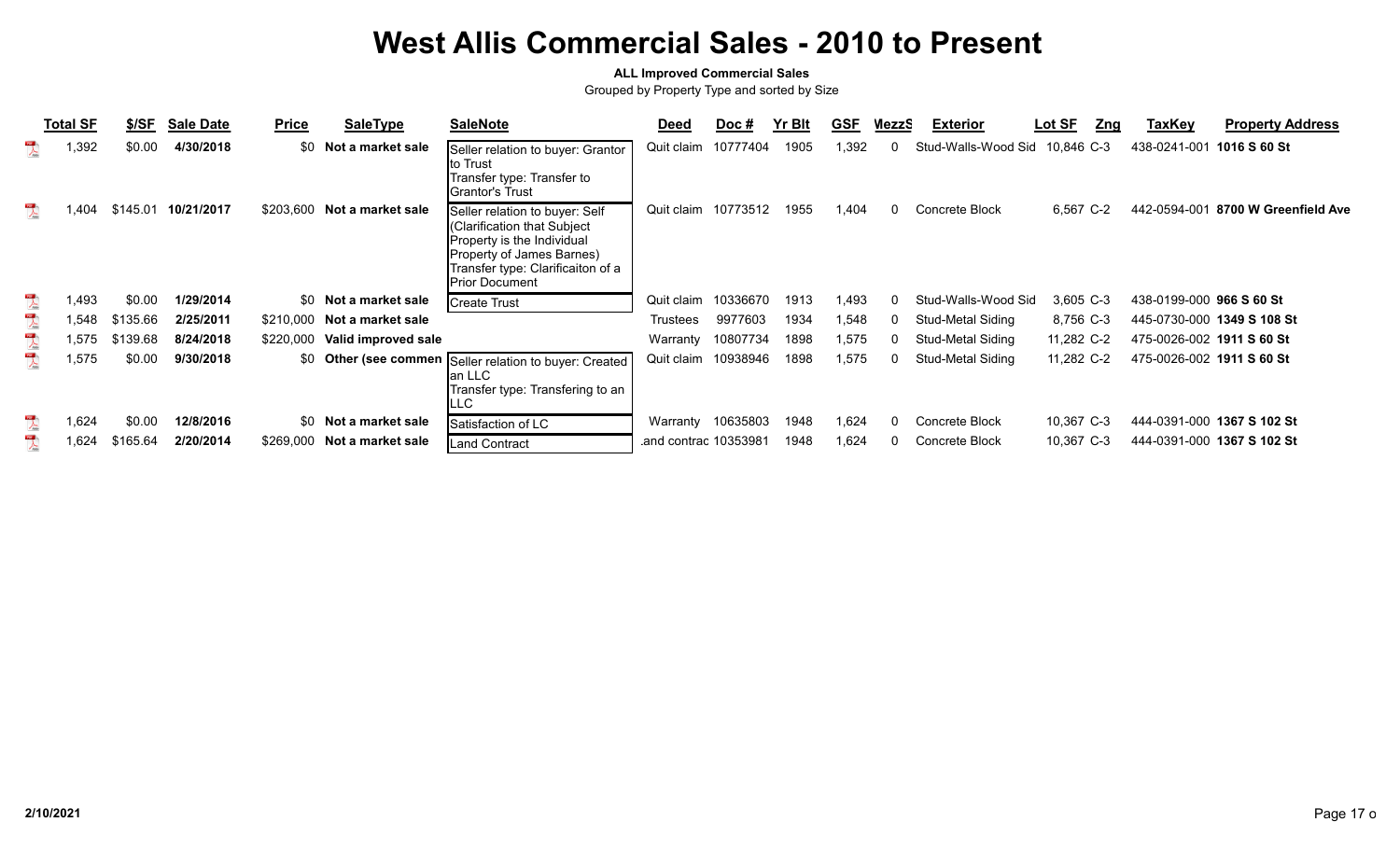#### **ALL Improved Commercial Sales**

| <b>Total SF</b>               |        | \$/SF Sale Date | <b>Price</b> | <b>SaleType</b> | <b>SaleNote</b>                                                                                                                                                                                                                                                                                                                                                                                                                                                                                                                                                                                                                                                                                                                                                                                                                       | <b>Deed</b> | <u>Doc #</u> | Yr Blt | <b>GSF</b> | <u>MezzS</u> | <b>Exterior</b>   | Lot SF | <u>Zng</u> | <b>TaxKey</b> | <b>Property Address</b>                     |
|-------------------------------|--------|-----------------|--------------|-----------------|---------------------------------------------------------------------------------------------------------------------------------------------------------------------------------------------------------------------------------------------------------------------------------------------------------------------------------------------------------------------------------------------------------------------------------------------------------------------------------------------------------------------------------------------------------------------------------------------------------------------------------------------------------------------------------------------------------------------------------------------------------------------------------------------------------------------------------------|-------------|--------------|--------|------------|--------------|-------------------|--------|------------|---------------|---------------------------------------------|
| 1,960<br>$\frac{1}{\sqrt{2}}$ | \$0.00 | 6/29/2020       | \$0          |                 | Other (see commen Seller relation to buyer:<br>Grantors' Partnership converted<br>to Grantee LLC under<br>s.178.1141 Wis.Stats, with all<br>ownership interests being<br>lidentical.<br>Seller relation to buyer:<br>Grantors' Partnership converted<br>Ito Grantee LLC under<br>s.178.1141 Wis.Stats, with all<br>ownership interests being<br>identical.<br>Seller relation to buyer:<br>Grantors' Partnership converted<br>to Grantee LLC under<br>s.178.1141 Wis.Stats, with all<br>ownership interests being<br>identical.<br>Seller relation to buyer:<br>Grantors' Partnership converted<br>to Grantee LLC under<br>s.178.1141 Wis.Stats, with all<br>ownership interests being<br>identical.<br>Transfer type: Partnership<br>Transfer to LLC pursuant to<br>Sec.178.1141 Wis. Stats., with<br>all interests being identical. | Quit claim  | 10993201     | 1897   | 1,960      | $\mathbf 0$  | Stud-Metal Siding |        |            |               | 19,773 RB-2 451-0354-002 8712 W Mitchell St |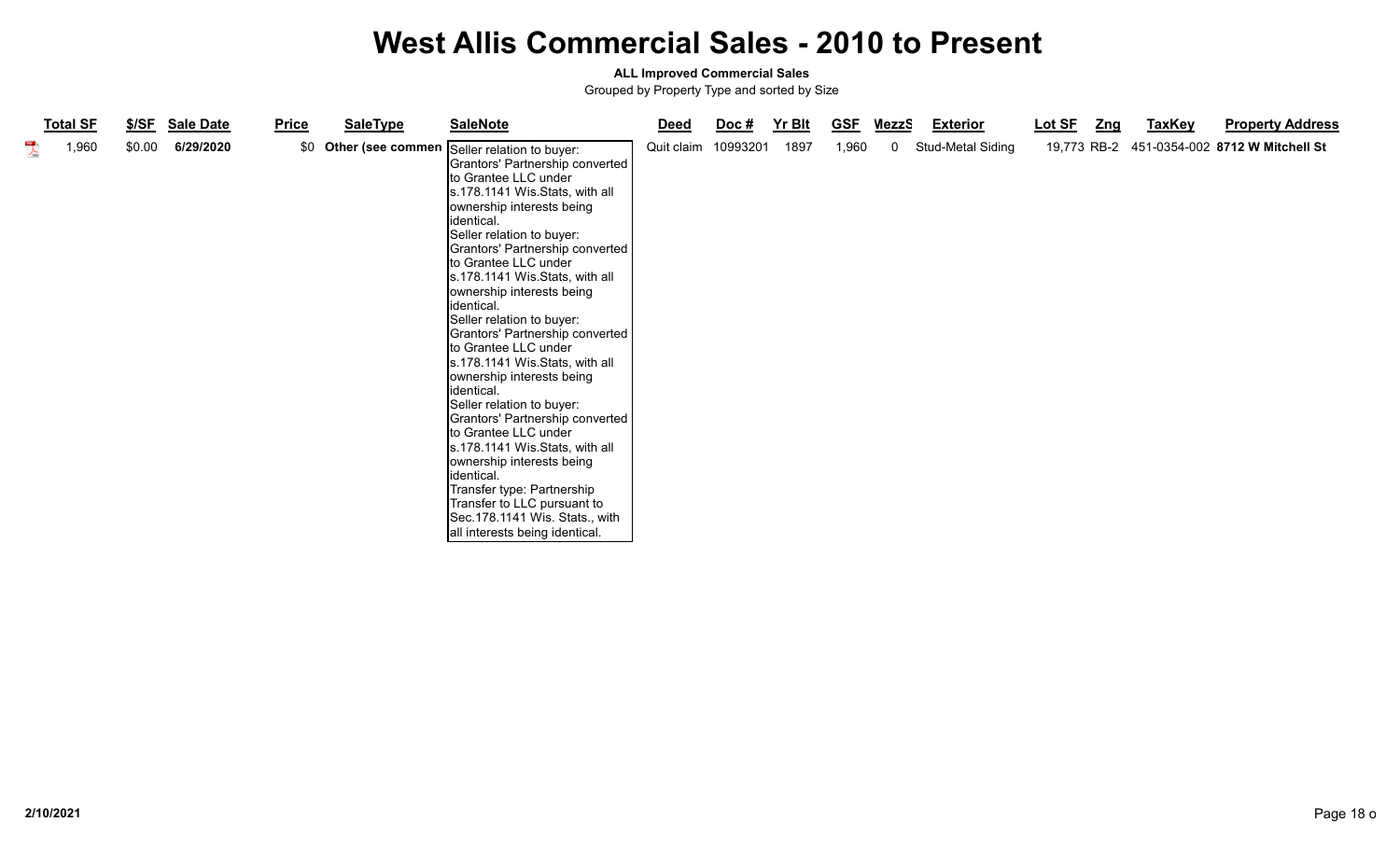#### **ALL Improved Commercial Sales**

|                      | <b>Total SF</b> |        | \$/SF Sale Date | <b>Price</b> | <b>SaleType</b> | <b>SaleNote</b>                                                                                                                                                                                                                                                                                                                                                                                                                                                                                                                                                                                                                                                                                                                                                                                                                       | <b>Deed</b> | <u>Doc #</u> | Yr Blt | <b>GSF</b> | <u>MezzS</u> | <b>Exterior</b>   | Lot SF | <u>Zng</u> | <b>TaxKey</b> | <b>Property Address</b>                     |
|----------------------|-----------------|--------|-----------------|--------------|-----------------|---------------------------------------------------------------------------------------------------------------------------------------------------------------------------------------------------------------------------------------------------------------------------------------------------------------------------------------------------------------------------------------------------------------------------------------------------------------------------------------------------------------------------------------------------------------------------------------------------------------------------------------------------------------------------------------------------------------------------------------------------------------------------------------------------------------------------------------|-------------|--------------|--------|------------|--------------|-------------------|--------|------------|---------------|---------------------------------------------|
| $\frac{1}{\sqrt{2}}$ | 2,016           | \$0.00 | 6/29/2020       | \$0          |                 | Other (see commen Seller relation to buyer:<br>Grantors' Partnership converted<br>to Grantee LLC under<br>s.178.1141 Wis.Stats, with all<br>ownership interests being<br>lidentical.<br>Seller relation to buyer:<br>Grantors' Partnership converted<br>Ito Grantee LLC under<br>s.178.1141 Wis.Stats, with all<br>ownership interests being<br>identical.<br>Seller relation to buyer:<br>Grantors' Partnership converted<br>to Grantee LLC under<br>s.178.1141 Wis.Stats, with all<br>ownership interests being<br>identical.<br>Seller relation to buyer:<br>Grantors' Partnership converted<br>to Grantee LLC under<br>s.178.1141 Wis.Stats, with all<br>ownership interests being<br>identical.<br>Transfer type: Partnership<br>Transfer to LLC pursuant to<br>Sec.178.1141 Wis. Stats., with<br>all interests being identical. | Quit claim  | 10993201     | 1897   | 2,016      | $\mathbf 0$  | Stud-Metal Siding |        |            |               | 19,773 RB-2 451-0354-002 8712 W Mitchell St |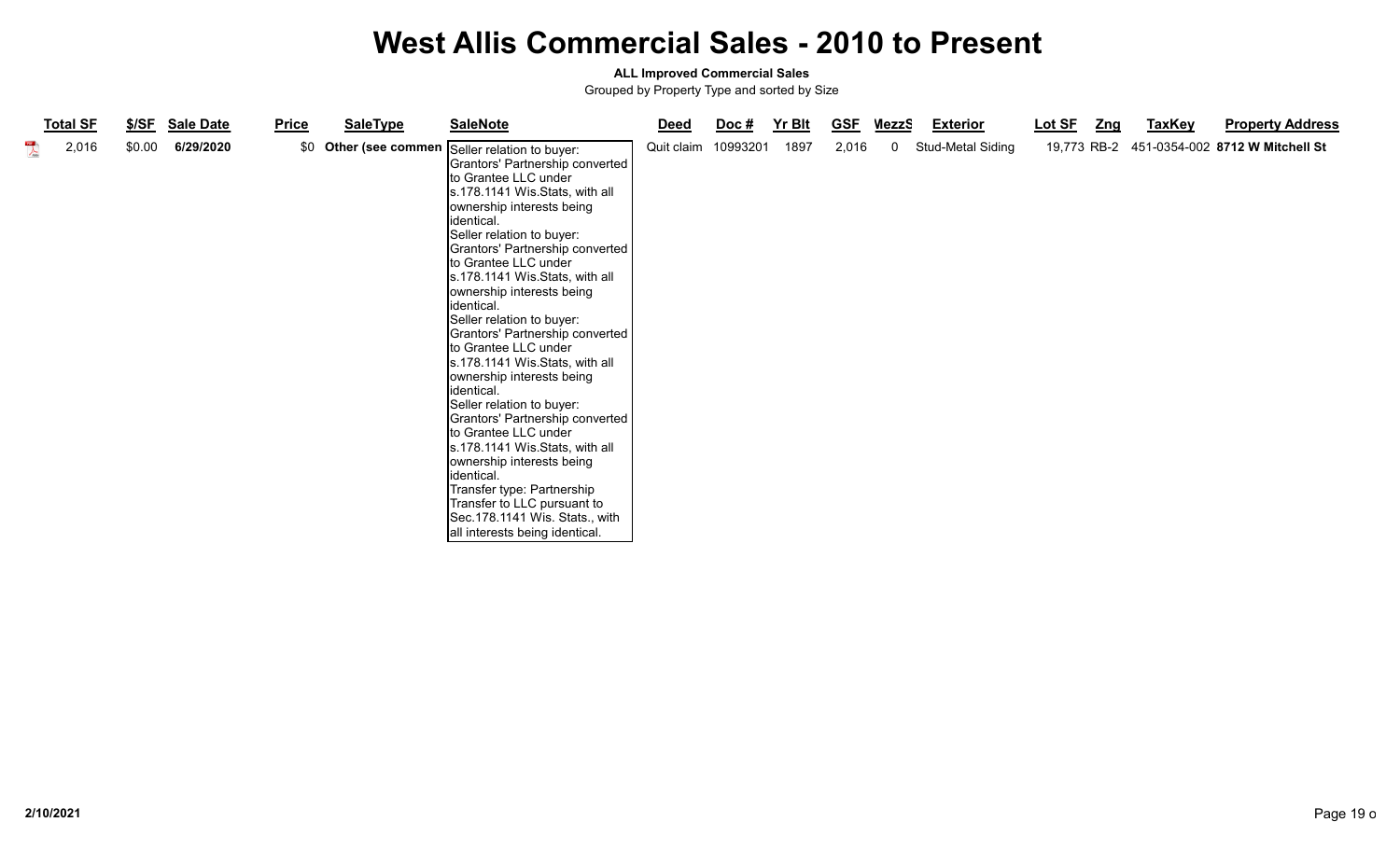### **ALL Improved Commercial Sales**

|                                         | <b>Total SF</b> | \$/SF    | <b>Sale Date</b>   | <b>Price</b> | <b>SaleType</b>               | <b>SaleNote</b>                                                                                                                                                                                                                                                                                                                                                                                                                                                                                                                                                                                                                                                                                                                                                                                           | <b>Deed</b>           | Doc# | <b>Yr Blt</b> | <b>GSF</b> | <b>MezzS</b> | <b>Exterior</b>          | Lot SF    | <u>Zng</u> | <b>TaxKey</b>             | <b>Property Address</b>                    |
|-----------------------------------------|-----------------|----------|--------------------|--------------|-------------------------------|-----------------------------------------------------------------------------------------------------------------------------------------------------------------------------------------------------------------------------------------------------------------------------------------------------------------------------------------------------------------------------------------------------------------------------------------------------------------------------------------------------------------------------------------------------------------------------------------------------------------------------------------------------------------------------------------------------------------------------------------------------------------------------------------------------------|-----------------------|------|---------------|------------|--------------|--------------------------|-----------|------------|---------------------------|--------------------------------------------|
| $\overline{\mathbf{r}}$                 | 2,080           | \$0.00   | 7/20/2020          |              | \$0 Other (see commen         | Seller relation to buyer:<br>Grantors' Partnership converted<br>to Grantee LLC under<br>s.178.1141 Wis.Stats, with all<br>ownership interests being<br>lidentical.<br>Seller relation to buyer:<br>Grantors' Partnership converted<br>to Grantee LLC under<br>s.178.1141 Wis.Stats, with all<br>ownership interests being<br>lidentical.<br>Seller relation to buyer:<br>Grantors' Partnership converted<br>to Grantee LLC under<br>s.178.1141 Wis.Stats, with all<br>ownership interests being<br>lidentical.<br>Seller relation to buyer:<br>Grantors' Partnership converted<br>to Grantee LLC under<br>s.178.1141 Wis.Stats, with all<br>ownership interests being<br>lidentical.<br>Transfer type: Partnership<br>Transfer to LLC pursuant to<br>Sec.178.1141, with all interests<br>being identical. | Quit claim 11001821   |      | 1916          | 2,080      | $\mathbf{0}$ | Stud-Vinyl Siding        |           |            |                           | 6,387 RB-2 451-0353-000 8718 W Mitchell St |
| $\sum_{k=1}^{10}$                       | 2,100           |          | \$40.00 12/29/2020 | \$84,000     |                               |                                                                                                                                                                                                                                                                                                                                                                                                                                                                                                                                                                                                                                                                                                                                                                                                           | Warranty 11062071     |      | 1918          | 2,100      | $\mathbf{0}$ | Stud-Walls-Wood Sid      | 5,209 C-2 |            |                           | 479-0785-000 9243 W National Ave           |
| $\begin{array}{c}\n\hline\n\end{array}$ | 2,100           | \$40.00  | 12/29/2020         | \$84,000     |                               | Deed type: Trustees Deed                                                                                                                                                                                                                                                                                                                                                                                                                                                                                                                                                                                                                                                                                                                                                                                  | r (see comn 11062070  |      | 1918          | 2,100      | 0            | Stud-Walls-Wood Sid      | 5,209 C-2 |            |                           | 479-0785-000 9243 W National Ave           |
| $\frac{1}{\sqrt{2}}$                    | 2,160           | \$104.17 | 10/14/2016         |              |                               | \$225,000 Valid improved sale Foreclosure liquidation                                                                                                                                                                                                                                                                                                                                                                                                                                                                                                                                                                                                                                                                                                                                                     | Quit claim 10623353   |      | 1920          | 2,160      | 0            | Stud-Walls-Wood Sid      | 6,621 C-2 |            | 452-0334-000 1651 S 81 St |                                            |
|                                         | 2,160           | \$97.22  | 5/8/2020           |              | \$210,000 Valid improved sale |                                                                                                                                                                                                                                                                                                                                                                                                                                                                                                                                                                                                                                                                                                                                                                                                           | ial represen 10976661 |      | 1920          | 2,160      | $\mathbf{0}$ | Stud-Walls-Wood Sid      | 6,621 C-2 |            | 452-0334-000 1651 S 81 St |                                            |
| 大學                                      | 2,160           | \$0.00   | 9/23/2015          |              | \$0 Not a market sale         | <b>SD</b> Foreclosure<br>Includes 15 other Milwaukee<br>Iparcels<br>(Never received document from<br>R.O.D.)                                                                                                                                                                                                                                                                                                                                                                                                                                                                                                                                                                                                                                                                                              | Sheriff deed 10510708 |      | 1920          | 2,160      | 0            | Stud-Walls-Wood Sid      | 6,621 C-2 |            | 452-0334-000 1651 S 81 St |                                            |
| $\lambda$                               | 2,216           | \$49.41  | 4/5/2016           |              | \$109,500 Not a market sale   | Foreclosure                                                                                                                                                                                                                                                                                                                                                                                                                                                                                                                                                                                                                                                                                                                                                                                               | Sheriff deed 10565548 |      | 1920          | 2,216      | 0            | Stud-Brick Veneer        | 3,138 C-3 |            |                           | 454-0204-000 6416 W National Ave           |
| $\frac{10}{\sqrt{25}}$                  | 2,345           | \$36.25  | 6/23/2017          |              | \$85,000 Not a market sale    | Out of foreclosure - Duress sale<br>- not typycal of market                                                                                                                                                                                                                                                                                                                                                                                                                                                                                                                                                                                                                                                                                                                                               | Warranty 10686702     |      | 1926          | 2,345      | 0            | <b>Stud-Brick Veneer</b> | 4,440 C-2 |            |                           | 474-0044-000 5501 W Burnham St             |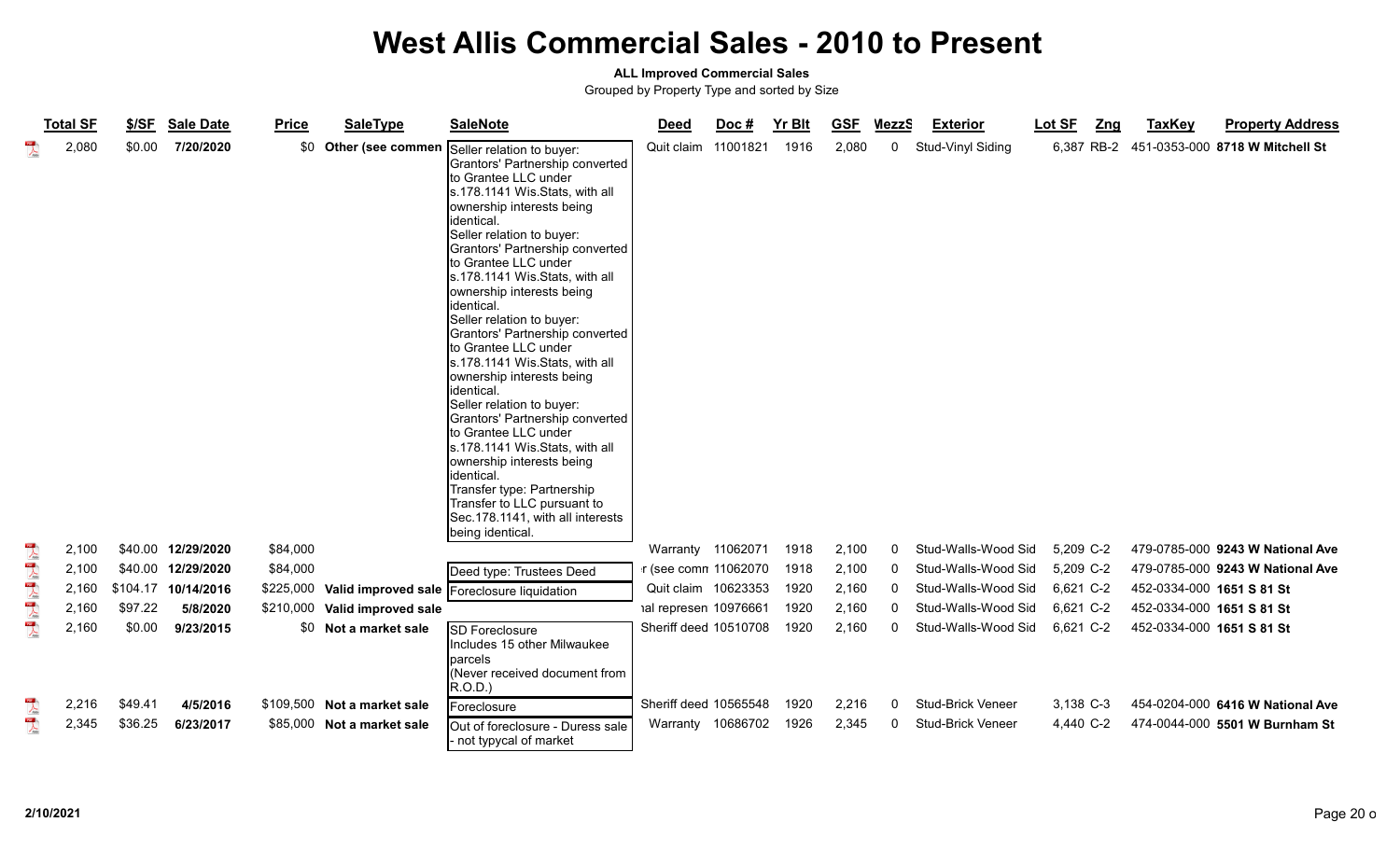### **ALL Improved Commercial Sales**

|                          | <b>Total SF</b> | \$/SF   | <b>Sale Date</b>  | <b>Price</b> | <b>SaleType</b>               | <b>SaleNote</b>                                                                                                                                                                                                                                                                                                                                                                                                                                                                                                                                                                                                                                                                                                                                                                                                              | <b>Deed</b>           | Doc#              | Yr Blt | <b>GSF</b> | <b>MezzS</b> | <b>Exterior</b>                | Lot SF<br>Zng | <b>TaxKey</b>             | <b>Property Address</b>                    |
|--------------------------|-----------------|---------|-------------------|--------------|-------------------------------|------------------------------------------------------------------------------------------------------------------------------------------------------------------------------------------------------------------------------------------------------------------------------------------------------------------------------------------------------------------------------------------------------------------------------------------------------------------------------------------------------------------------------------------------------------------------------------------------------------------------------------------------------------------------------------------------------------------------------------------------------------------------------------------------------------------------------|-----------------------|-------------------|--------|------------|--------------|--------------------------------|---------------|---------------------------|--------------------------------------------|
| $\overline{\mathbf{r}}$  | 2,345           | \$76.76 | 9/21/2015         |              | \$180,000 Not a market sale   | SD Foreclosure<br>Includes parcel in Hales<br>Corners                                                                                                                                                                                                                                                                                                                                                                                                                                                                                                                                                                                                                                                                                                                                                                        | Sheriff deed 10510188 |                   | 1926   | 2,345      | 0            | <b>Stud-Brick Veneer</b>       | 4,440 C-2     |                           | 474-0044-000 5501 W Burnham St             |
| $\sum_{k=1}^{n}$         | 2,730           | \$47.62 | 2/25/2019         |              | \$130,000 Not a market sale   |                                                                                                                                                                                                                                                                                                                                                                                                                                                                                                                                                                                                                                                                                                                                                                                                                              |                       | Warranty 10851899 | 1925   | 2,730      | 0            | <b>Stud-Brick Veneer</b>       | 3,598 C-2     | 453-0839-000 1975 S 71 St |                                            |
| $\overline{\mathbf{r}}$  | 2,730           |         | \$0.00 12/28/2018 |              | \$0 Not a market sale         | Transfer type: Sheriff's Sale<br>Deed type: Sheriff's Deed                                                                                                                                                                                                                                                                                                                                                                                                                                                                                                                                                                                                                                                                                                                                                                   | Sheriff deed 10841686 |                   | 1925   | 2,730      | 0            | Stud-Brick Veneer              | 3,598 C-2     | 453-0839-000 1975 S 71 St |                                            |
| $\sum_{k=1}^{n}$         | 2,914           | \$0.00  | 9/30/2018         |              |                               | \$0 Other (see commen Seller relation to buyer: Created<br>an LLC<br>Transfer type: Transfering to an<br>LLC                                                                                                                                                                                                                                                                                                                                                                                                                                                                                                                                                                                                                                                                                                                 | Quit claim 10938946   |                   | 1925   | 2,914      | 0            | Brick, Solid                   | 11,282 C-2    | 475-0026-002 1911 S 60 St |                                            |
| $\lambda$                | 2,914           | \$75.50 | 8/24/2018         |              | \$220,000 Valid improved sale |                                                                                                                                                                                                                                                                                                                                                                                                                                                                                                                                                                                                                                                                                                                                                                                                                              | Warranty 10807734     |                   | 1925   | 2,914      | 0            | Brick, Solid                   | 11,282 C-2    | 475-0026-002 1911 S 60 St |                                            |
| $\overline{\mathcal{L}}$ | 3,120           | \$0.00  | 7/20/2020         |              |                               | \$0 Other (see commen Seller relation to buyer:<br>Grantors' Partnership converted<br>to Grantee LLC under<br>s.178.1141 Wis.Stats, with all<br>ownership interests being<br>identical.<br>Seller relation to buyer:<br>Grantors' Partnership converted<br>lto Grantee LLC under<br>s.178.1141 Wis.Stats, with all<br>ownership interests being<br>identical.<br>Seller relation to buyer:<br>Grantors' Partnership converted<br>to Grantee LLC under<br>s.178.1141 Wis.Stats, with all<br>ownership interests being<br>identical.<br>Seller relation to buyer:<br>Grantors' Partnership converted<br>to Grantee LLC under<br>s.178.1141 Wis.Stats, with all<br>ownership interests being<br>identical.<br>Transfer type: Partnership<br>Transfer to LLC pursuant to<br>Sec.178.1141, with all interests<br>being identical. | Quit claim 11001821   |                   | 1916   | 3,120      | 0            | Stud-Metal Siding              |               |                           | 6,387 RB-2 451-0353-000 8718 W Mitchell St |
|                          | 3,708           | \$51.24 | 9/14/2011         | \$190,000    |                               | Valid improved sale Sale included 476-0258 &<br>476-0259                                                                                                                                                                                                                                                                                                                                                                                                                                                                                                                                                                                                                                                                                                                                                                     |                       | Warranty 10062871 | 1927   | 3,708      | 0            | Stud-Ashlar Stone Ve 7,231 C-2 |               |                           | 476-0259-000 6778 W Lincoln Ave            |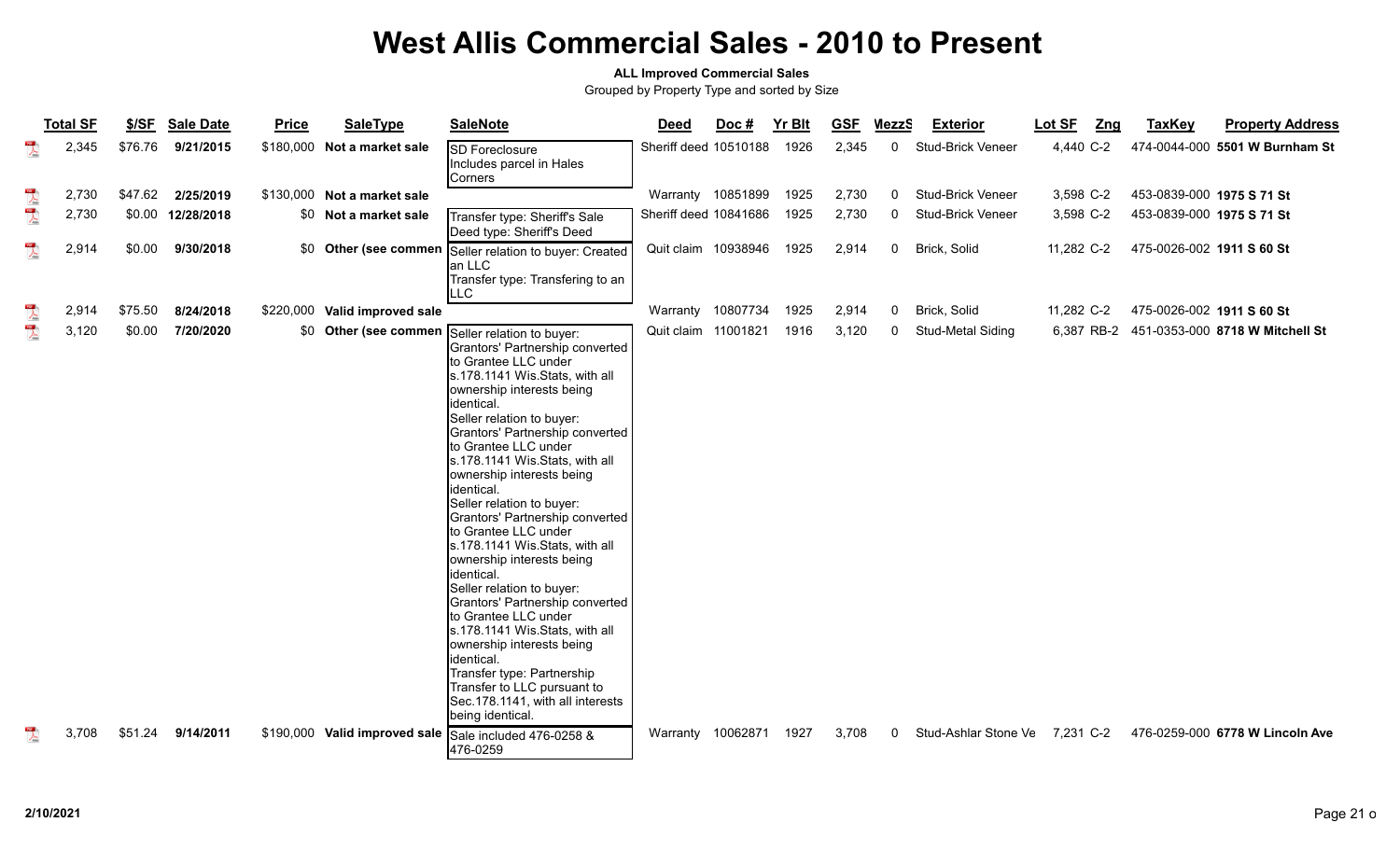### **ALL Improved Commercial Sales**

|                         | <b>Total SF</b>                  | \$/SF          | Sale Date | Price | <b>SaleType</b>                           | <b>SaleNote</b>                                                                                                              | Deed                  | Doc #    | <b>Yr Blt</b> | GSF.   | MezzS        | <b>Exterior</b>                                      | Lot SF      | Zng | <b>TaxKey</b>                         | <b>Property Address</b>                     |
|-------------------------|----------------------------------|----------------|-----------|-------|-------------------------------------------|------------------------------------------------------------------------------------------------------------------------------|-----------------------|----------|---------------|--------|--------------|------------------------------------------------------|-------------|-----|---------------------------------------|---------------------------------------------|
|                         | 4,296                            | \$0.00         | 9/5/2017  | \$0   | Not a market sale                         | Seller relation to buyer: John<br>Stanelle and Kevin Stanelle are<br>brothers                                                | Quit claim            | 10715228 | 1961          | 4,296  | 0            | Cavity Brick w/Block I 15,028 M-1                    |             |     |                                       | 417-0004-001 8924 W Schlinger Ave           |
|                         | <b>Neighborhood Shopping Co</b>  |                |           |       |                                           |                                                                                                                              |                       |          |               |        |              |                                                      |             |     |                                       |                                             |
|                         | 20,260                           | \$0.00         | 9/4/2013  |       | \$0 Not a market sale                     | Sole member to LLC                                                                                                           | Quit claim            | 10311808 | 1973          | 20,260 | $\mathbf{0}$ | <b>Stud-Brick Veneer</b>                             | 254,730 C-4 |     |                                       | 485-9990-011 10236 W National Ave           |
| $\mathbb{Z}$            | 46,532                           | \$0.00         | 9/4/2013  | SO.   | Not a market sale                         | Sole member to LLC                                                                                                           | Quit claim            | 10311808 | 1973          |        |              | 42,284  4,248  Concrete Block, Textu  254,730  C-4   |             |     |                                       | 485-9990-011 10236 W National Ave           |
| $\mathbb{R}$            | 245,395                          | \$75.65        |           |       | 2/9/2018 \$18,565,000 Not a market sale   | Transfer type: Equity<br>Transfer/Sale to shareholder<br>subsidiary                                                          | Warranty              | 10751656 |               |        |              | 1964 243,955 1,440 Brick with Block Back 733,725 M-1 |             |     | 484-9986-015 2563 S 108 St            |                                             |
|                         | 245,395                          | \$73.76        |           |       | 8/9/2019 \$18,100,000 Valid improved sale | Deed type: Special Warranty<br>Deed                                                                                          | ecial warrar 10897253 |          |               |        |              | 1964 243,955 1,440 Brick with Block Back 733,725 M-1 |             |     |                                       | 484-9986-015 2563 S 108 St                  |
|                         | <b>Nursing Home/Assisted Liv</b> |                |           |       |                                           |                                                                                                                              |                       |          |               |        |              |                                                      |             |     |                                       |                                             |
|                         | 11,170                           | \$22.38        | 7/3/2020  |       | \$250,000 Not a market sale               |                                                                                                                              | ecial warrar 11012600 |          | 1965          | 11,170 |              | Cavity Brick w/Block I                               |             |     |                                       | 15,928 RB-2 479-0564-000 9806 W Lincoln Ave |
| $\mathbb{R}$            | 19,080                           | \$34.07        | 7/31/2018 |       | \$650,000 Not a market sale               | both companies have same<br>address                                                                                          | Warranty              | 10802322 | 1915          | 19,080 | 0            | <b>Stud-Brick Veneer</b>                             |             |     | 14,418 RB-2 453-0394-000 1508 S 75 St |                                             |
|                         | 21,866                           | \$0.00         | 10/5/2015 |       | \$0 Not a market sale                     | Merger dated 4-1-2015 did NOT<br>occur - revert back to previous<br>owner                                                    | r (see comn           |          | 2009          | 21,866 | $\mathbf 0$  | <b>Stud-Brick Veneer</b>                             | 48,264 C-2  |     |                                       | 452-0706-000 7801 W National Ave            |
|                         | 21,866                           | \$0.00         | 4/1/2015  | SO.   | Not a market sale                         | Is a Merger - surviving entity is<br>Heritage Senior Living LLC.<br>Document not required to be<br>recorded at Reg of Deeds. | r (see comn           |          | 2009          | 21,866 | $\Omega$     | <b>Stud-Brick Veneer</b>                             | 48,264 C-2  |     |                                       | 452-0706-000 7801 W National Ave            |
| $\sum_{\rm{hot}}$       | 44,468                           | \$26.08        | 2/7/2011  |       | \$1.159.629 Not a market sale             |                                                                                                                              | Sheriff deed 9983822  |          | 2011          | 44.468 | 0            | <b>Stud-Brick Veneer</b>                             | 48,886 C-2  |     |                                       | 475-1001-000 6700 W Beloit Rd               |
| $\overline{\mathbf{r}}$ | 46,398                           | \$0.00         | 4/1/2015  |       | \$0 Not a market sale                     | Is a Merger - surviving entity is<br>Heritage Senior Living LLC.<br>Document not required to be<br>recorded at Reg of Deeds. | r (see comn           |          | 2009          | 46,398 | 0            | Stud-Cement Fiber S                                  | 61,812 C-2  |     |                                       | 452-0705-000 7901 W National Ave            |
|                         | 46,398                           | \$0.00         | 10/5/2015 |       | \$0 Not a market sale                     | Merger dated 4-1-2015 did NOT<br>occur - revert back to previous<br>owner                                                    | r (see comn           |          | 2009          | 46,398 | $\mathbf{0}$ | Stud-Cement Fiber S 61,812 C-2                       |             |     |                                       | 452-0705-000 7901 W National Ave            |
|                         | <b>Office Bldg - Class B</b>     | 6,000 \$137.50 | 9/21/2011 |       | \$825,000 Valid improved sale             | Buyer, NANWI Holdings LLC is:<br>NICHOLAS STALLARD                                                                           | Warranty 10042701     |          | 1987          | 6,000  | $\Omega$     | <b>Block with Stucco</b>                             | 48,177 M-1  |     |                                       | 445-0756-001 11575 W Theo Trecker Way       |
|                         |                                  |                |           |       |                                           | Seller, Eagle technology Group<br>LLC is:<br><b>RAYMOND L HOLDEN</b>                                                         |                       |          |               |        |              |                                                      |             |     |                                       |                                             |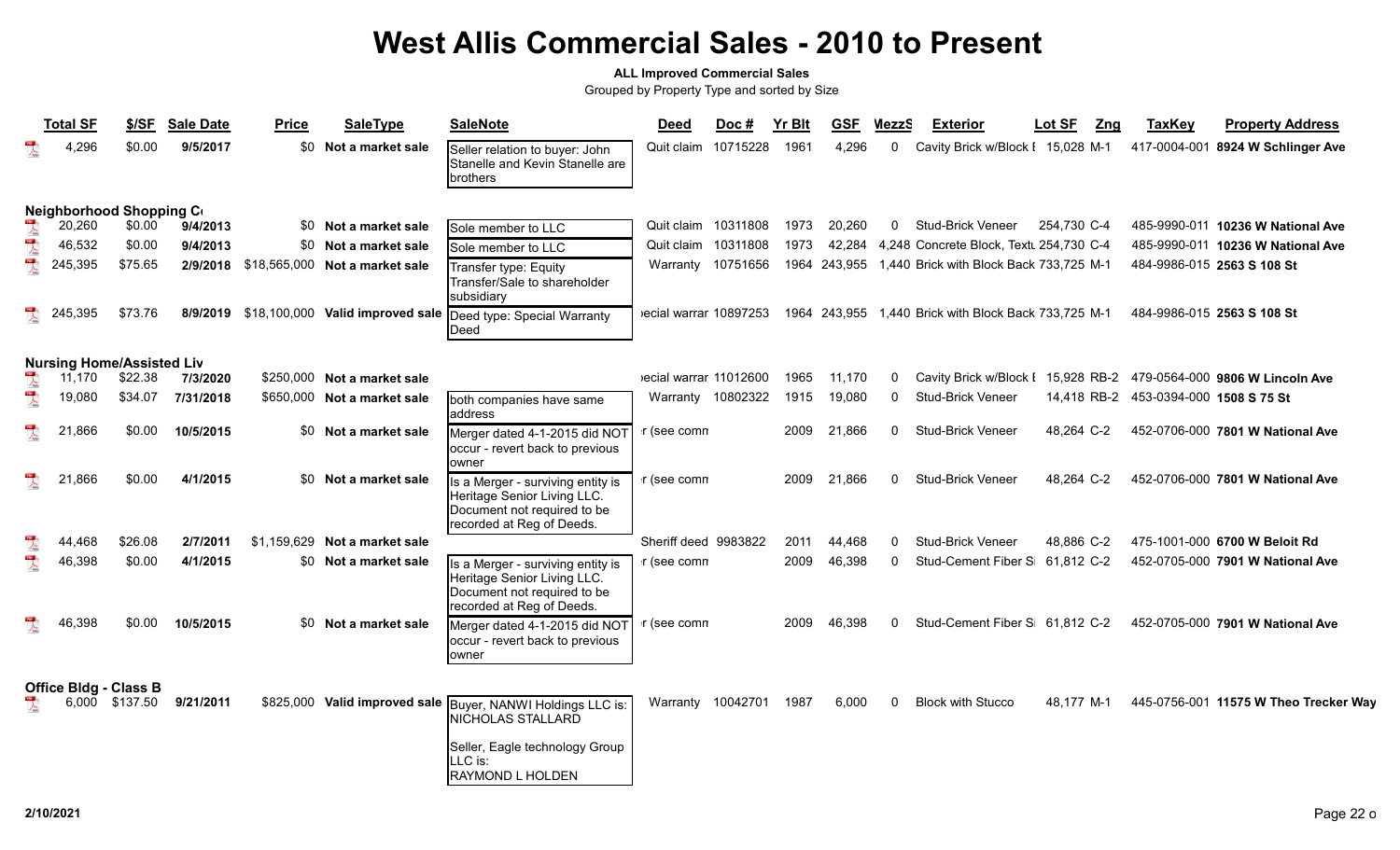### **ALL Improved Commercial Sales**

|                          | <b>Total SF</b> | \$/SF    | <b>Sale Date</b> | <b>Price</b> | <b>SaleType</b>                 | <b>SaleNote</b>                                                                                                                                  | <b>Deed</b>           | Doc#     | <b>Yr Blt</b> | <b>GSF</b> | <b>MezzS</b> | <b>Exterior</b>                   | Lot SF     | Zng | <b>TaxKey</b>              | <b>Property Address</b>               |
|--------------------------|-----------------|----------|------------------|--------------|---------------------------------|--------------------------------------------------------------------------------------------------------------------------------------------------|-----------------------|----------|---------------|------------|--------------|-----------------------------------|------------|-----|----------------------------|---------------------------------------|
| $\overline{\mathbf{r}}$  | 6.784           | \$77.39  | 2/9/2015         | \$525,000    | Valid improved sale             |                                                                                                                                                  | Warranty              | 10433670 | 1986          | 6,784      | 0            | <b>Stud-Brick Veneer</b>          | 21,237 C-2 |     |                            | 478-0501-002 8800 W Lincoln Ave       |
| $\mathbb{R}$             | 9,740           | \$0.00   | 9/7/2019         | \$0          | Other (see commen               | Seller relation to buyer: transfer<br>from trust to beneficiary<br>Transfer type: Transfer from<br>trust to beneficiary without<br>consideration | Quit claim            | 10911652 | 1987          | 9,740      | 0            | <b>Stud-Brick Veneer</b>          | 15,769 C-4 |     |                            | 524-9990-001 10601 W Oklahoma Ave     |
| $\overline{\mathbf{r}}$  | 12,928          | \$7.12   | 9/19/2013        | \$92,000     | Not a market sale               |                                                                                                                                                  | Quit claim            | 10296643 | 2013          | 12,928     | 0            | Stud-Brick Veneer                 | 36,743 C-3 |     | 440-0259-008 901 S 70 St   |                                       |
| $\mathbb{R}$             | 12,928          | \$18.27  | 8/6/2010         |              | \$236,200 Not a market sale     | Land only<br>Foreclosure                                                                                                                         | Sheriff deed 9945063  |          | 2013          | 12,928     | 0            | <b>Stud-Brick Veneer</b>          | 36,743 C-3 |     | 440-0259-008 901 S 70 St   |                                       |
| $\overline{\mathbf{r}}$  | 15,996          | \$0.00   | 7/11/2016        |              | \$0 Not a market sale           | To LLC                                                                                                                                           | Quit claim            | 10586624 | 1986          | 15,996     | 0            | <b>Stud-Brick Veneer</b>          | 39,144 C-4 |     |                            | 484-0099-001 2323 S 109 St            |
| $\overline{\mathcal{A}}$ | 38,564          | \$82.98  | 2/24/2017        | \$3,200,000  | Valid improved sale             |                                                                                                                                                  | Warranty              | 10658979 | 1979          | 38,564     | 0            | Brick with Block Back 109.153 C-4 |            |     |                            | 485-9996-015 2400 S 102 St            |
| $\mathbb{R}$             | 51,338          | \$175.31 | 10/19/2016       |              |                                 | \$9,000,000 Valid improved sale Sale includes 414-9992-011.<br>414-9992-017 & 414-9992-018                                                       | ecial warrar 10615780 |          | 1989          | 51,338     | 0            | Concrete Block, Text 181,715 M-1  |            |     |                            | 414-9992-017 11548 W Theo Trecker Way |
| $\mathbb{Z}$             | ,338            | \$124.49 | 4/3/2012         |              | \$6,390,841 Valid improved sale | Sale includes 414-9992-011 &<br>414-9992-017                                                                                                     | Warranty 10101736     |          | 1989          | 51,338     | 0            | Concrete Block, Textu 181,715 M-1 |            |     |                            | 414-9992-017 11548 W Theo Trecker Way |
|                          | 62,700          | \$103.67 | 9/13/2012        |              | \$6,500,000 Not a market sale   | Sale includes 485-9996-018 &<br>485-9996-019                                                                                                     | ecial warrar 10162344 |          | 1986          | 62,700     | 0            | Concrete, Precast Pa 165,001 C-4  |            |     |                            | 485-9996-019 10150 W National Ave     |
|                          |                 |          |                  |              |                                 | per seller, deal was short sale<br>forced by lender/loan maturity,<br>lender unwilling to expend.                                                |                       |          |               |            |              |                                   |            |     |                            |                                       |
|                          |                 |          |                  |              |                                 | additional value added AFTER<br>portfolio sale contract signed<br>but contract was not updated.                                                  |                       |          |               |            |              |                                   |            |     |                            |                                       |
| $\overline{\mathbf{r}}$  | 62.700          | \$34.69  | 5/16/2016        | \$2.175.000  | Not a market sale               | Foreclosure                                                                                                                                      | Sheriff deed 10581464 |          | 1981          | 62,700     | 0            | Concrete. Precast Pa 126,306 C-4  |            |     |                            | 485-9996-017 2448 S 102 St            |
| $\overline{\mathcal{A}}$ | 62,700          | \$127.59 | 5/5/2017         | \$8,000,000  | Valid improved sale             |                                                                                                                                                  | ecial warrar 10671713 |          | 1983          | 62,700     | 0            | Concrete, Precast Pa 130,765 C-4  |            |     |                            | 485-9996-018 2514 S 102 St            |
| $\overline{\mathbf{r}}$  | 62,700          | \$161.08 | 6/22/2020        | \$10,100,000 | Not a market sale               |                                                                                                                                                  | Warranty              | 10991309 | 1983          | 62,700     | 0            | Concrete, Precast Pa 130,765 C-4  |            |     |                            | 485-9996-018 2514 S 102 St            |
| $\overline{\mathcal{A}}$ | 62,700          | \$161.08 | 6/22/2020        |              | \$10,100,000 Not a market sale  |                                                                                                                                                  | Warranty              | 10991309 | 1986          | 62,700     | 0            | Concrete, Precast Pa 165,001 C-4  |            |     |                            | 485-9996-019 10150 W National Ave     |
| $\overline{\mathbf{r}}$  | 62,700          | \$127.59 | 5/5/2017         |              | \$8,000,000 Valid improved sale |                                                                                                                                                  | ecial warrar 10671713 |          | 1986          | 62,700     | 0            | Concrete. Precast Pa 165,001 C-4  |            |     |                            | 485-9996-019 10150 W National Ave     |
| $\overline{\mathcal{X}}$ | 62,700          | \$17.54  | 12/28/2010       |              | \$1,100,000 Not a market sale   | Andrew Hoff conveyed his 50%<br>int to co-owner Robert Yunker.                                                                                   | Quit claim            | 9958740  | 1981          | 62,700     | 0            | Concrete, Precast Pa 126,306 C-4  |            |     |                            | 485-9996-017 2448 S 102 St            |
|                          | 62.700          | \$38.68  | 9/18/2020        |              | \$2,425,000 Valid improved sale |                                                                                                                                                  | Warranty              | 11022438 | 1981          | 62,700     | 0            | Concrete, Precast Pa 126,306 C-4  |            |     | 485-9996-017 2448 S 102 St |                                       |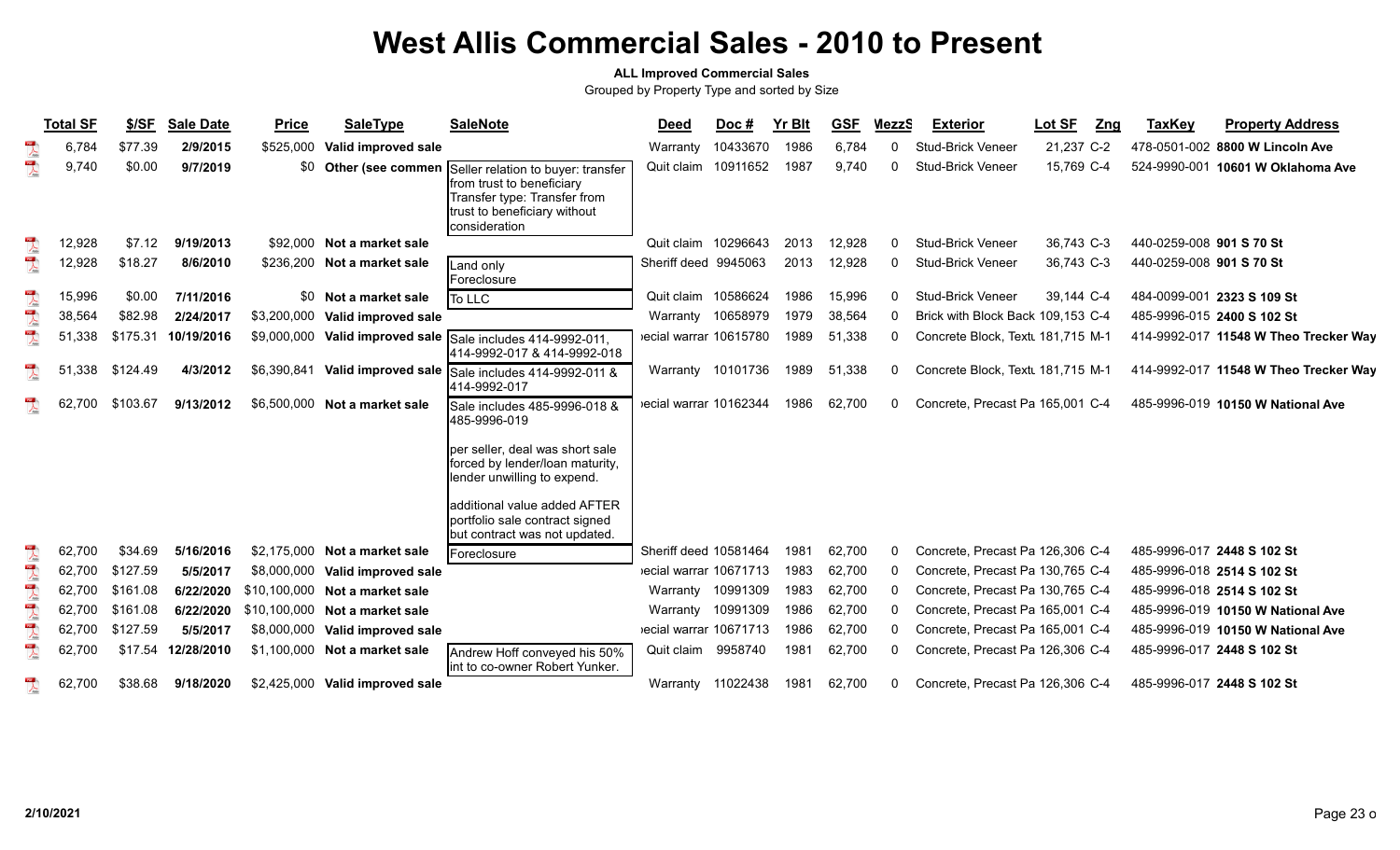### **ALL Improved Commercial Sales**

|                          | <b>Total SF</b> | \$/SF                        | <b>Sale Date</b>    | <b>Price</b> | <b>SaleType</b>                 | <b>SaleNote</b>                                                                                                                                                                    | <b>Deed</b>           | Doc#     | Yr Blt | <b>GSF</b> | <b>MezzS</b> | <b>Exterior</b>                   | <b>Lot SF</b><br><u>Zng</u> | <b>TaxKey</b>            | <b>Property Address</b>            |
|--------------------------|-----------------|------------------------------|---------------------|--------------|---------------------------------|------------------------------------------------------------------------------------------------------------------------------------------------------------------------------------|-----------------------|----------|--------|------------|--------------|-----------------------------------|-----------------------------|--------------------------|------------------------------------|
|                          | 62,700          | \$103.67                     | 9/13/2012           |              | \$6,500,000 Not a market sale   | Sale includes 485-9996-018 &<br>485-9996-019                                                                                                                                       | ecial warrar 10162344 |          | 1983   | 62.700     | $\Omega$     | Concrete, Precast Pa 130,765 C-4  |                             |                          | 485-9996-018 2514 S 102 St         |
|                          |                 |                              |                     |              |                                 | per seller, deal was short sale<br>forced by lender/loan maturity,<br>lender unwilling to expend.                                                                                  |                       |          |        |            |              |                                   |                             |                          |                                    |
|                          |                 |                              |                     |              |                                 | additional value added AFTER<br>portfolio sale contract signed<br>but contract was not updated.                                                                                    |                       |          |        |            |              |                                   |                             |                          |                                    |
| $\overline{\mathbf{r}}$  | 67.469          |                              | \$136.36 12/13/2018 |              | \$9,200,000 Valid improved sale | Deed type: Special Warranty<br>Deed                                                                                                                                                | ecial warrar 10834784 |          | 1996   | 67.469     | 0            | Curtain-Glazed Atriun 451,232 M-1 |                             | 439-0001-022 770 S 70 St |                                    |
|                          | 67.469          |                              | \$91.62 12/18/2014  |              | \$6,181,700 Not a market sale   | Transfer from parent to<br>subsidiary                                                                                                                                              | Warranty              | 10423096 | 1996   | 67,469     | $^{\circ}$   | Curtain-Glazed Atriun 451,232 M-1 |                             | 439-0001-022 770 S 70 St |                                    |
|                          |                 | <b>Office Bldg - Class C</b> |                     |              |                                 |                                                                                                                                                                                    |                       |          |        |            |              |                                   |                             |                          |                                    |
|                          | 972             |                              | \$144.03 12/12/2018 | \$140.000    | Valid improved sale             |                                                                                                                                                                                    | Warranty              | 10836249 | 1989   | 972        |              | <b>Stud-Brick Veneer</b>          | 27,312 C-2                  |                          | 478-9998-004 8440 W National Ave   |
| $\overline{\mathbf{r}}$  | 1,396           | \$161.17                     | 6/18/2015           | \$225,000    | Valid improved sale             |                                                                                                                                                                                    | Warranty              | 10476891 | 1956   | 1,396      |              | <b>Brick with Block Back</b>      | 7,200 C-4                   |                          | 485-0009-009 2340 S 108 St         |
| $\sum_{\rm{last}}$       | 1,619           | \$101.91                     | 12/18/2014          | \$165,000    | Not a market sale               |                                                                                                                                                                                    | Warranty              | 10421438 | 1979   | 1,619      |              | Stud-Vinyl Siding                 | 9,126 C-2                   |                          | 475-0554-001 6700 W Lincoln Ave    |
| $\frac{1}{\sqrt{2}}$     | 1,636           | \$0.00                       | 9/18/2018           | \$0          | Other (see commen               | Seller relation to buyer: Transfer<br>to Trust for Estate Planning<br>purposes<br>Transfer type: Transfer of Title<br>to Trust for Estate Planning<br>purposes                     | Warranty              | 10816776 | 1952   | 1,636      | $\Omega$     | Concrete Block                    | 4,030 C-2                   |                          | 451-0067-000 8717 W Greenfield Ave |
|                          | 1,636           | \$0.00                       | 6/20/2018           | <b>SO</b>    | Other (see commen               | Seller relation to buyer: Spouse<br>Transfer type: Personal<br>Representative's Deed<br>Deed type: Personal<br>Representative's Deed                                               | ial represen 10797725 |          | 1952   | 1,636      | $\Omega$     | Concrete Block                    | 4.030 C-2                   |                          | 451-0067-000 8717 W Greenfield Ave |
| $\sum_{k=1}^{n}$         | 1,758           | \$130.83                     | 11/28/2017          | \$230,000    | Valid improved sale             |                                                                                                                                                                                    | Warranty              | 10733546 | 1982   | 1,758      |              | <b>Brick with Block Back</b>      | $9.627$ C-2                 |                          | 452-0612-000 8214 W National Ave   |
| $\overline{\mathcal{L}}$ | 2,080           | \$42.07                      | 9/16/2011           |              | \$87,500 Not a market sale      | Seller stated that sale price was<br>not market price. Was suffering<br>from illness and had not<br>operated business out of the<br>property for three years after<br>Iretirement. | Warranty              | 10034919 | 1959   | 2,080      |              | <b>Brick with Block Back</b>      | 4,600 C-2                   |                          | 451-0064-000 8701 W Greenfield Ave |
| $\frac{1}{\sqrt{2}}$     | 2,080           | \$98.03                      | 12/6/2016           |              | \$203,900 Not a market sale     | Related entity                                                                                                                                                                     | Quit claim 10632469   |          | 1959   | 2,080      |              | <b>Brick with Block Back</b>      | 4,600 C-2                   |                          | 451-0064-000 8701 W Greenfield Ave |
| $\sum_{k\in\mathbb{N}}$  | 2,336           | \$65.92                      | 11/11/2019          | \$154,000    | Valid improved sale             |                                                                                                                                                                                    | Warranty              | 10929351 | 1973   | 2,336      |              | Stud-Brick Veneer                 | 4,647 C-4                   |                          | 485-0015-000 10708 W Hayes Ave     |
| $\frac{1}{\sqrt{2}}$     | 2,401           | \$459.64                     | 1/21/2020           |              | \$1,103,600 Not a market sale   |                                                                                                                                                                                    | ecial warrar 10946982 |          | 2018   | 2,401      | <sup>0</sup> | Stud-Brick Veneer                 | 21,780 M-1                  |                          | 439-0150-002 6512 W Greenfield Ave |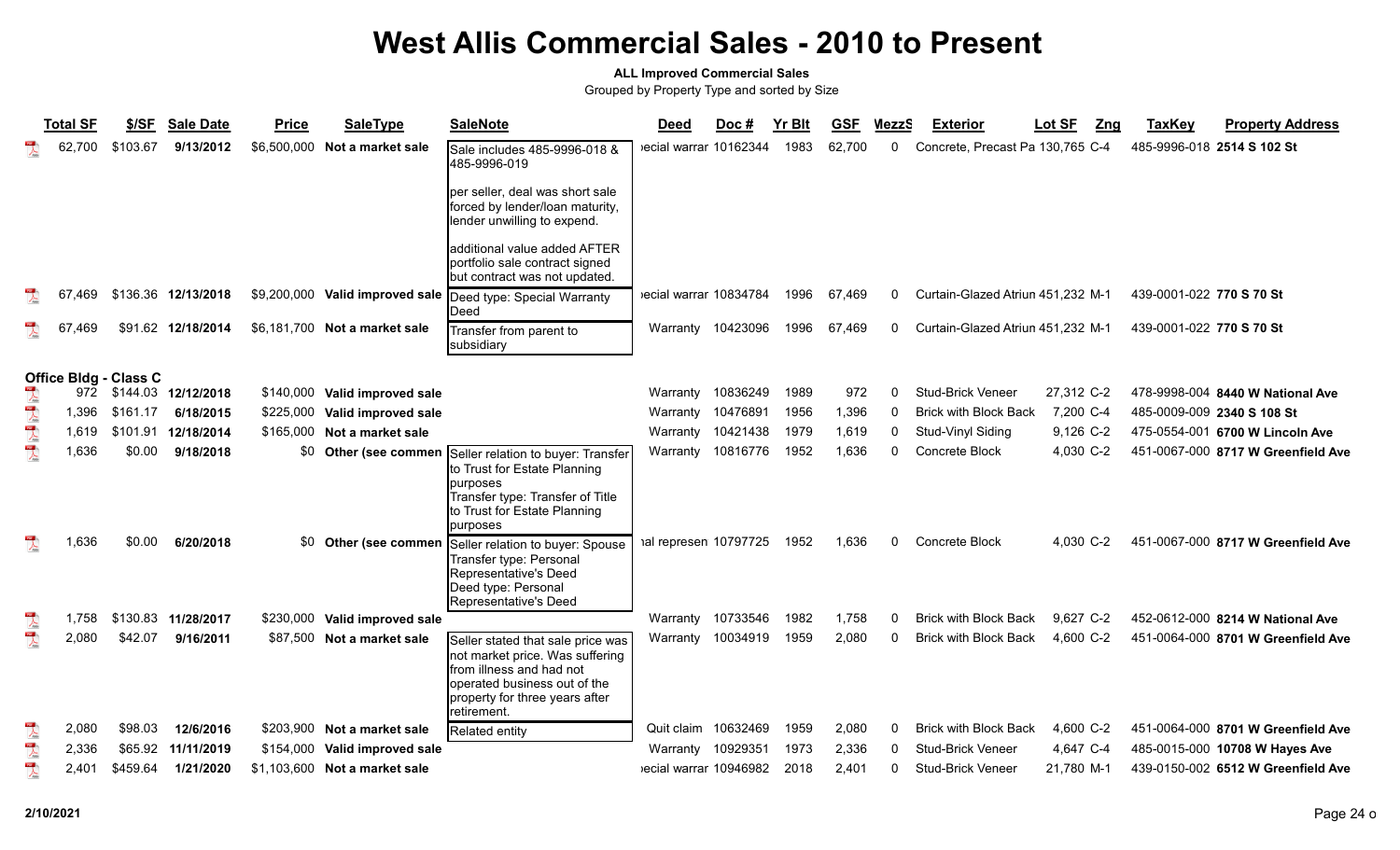### **ALL Improved Commercial Sales**

|                                         | <b>Total SF</b> | \$/SF    | Sale Date  | <b>Price</b> | <b>SaleType</b>               | <b>SaleNote</b>                                                                                                                                                 | <b>Deed</b>           | Doc#     | <b>Yr Blt</b> | <b>GSF</b> | MezzS        | <b>Exterior</b>              | Lot SF<br>Zng | <b>TaxKey</b>             | <b>Property Address</b>             |
|-----------------------------------------|-----------------|----------|------------|--------------|-------------------------------|-----------------------------------------------------------------------------------------------------------------------------------------------------------------|-----------------------|----------|---------------|------------|--------------|------------------------------|---------------|---------------------------|-------------------------------------|
| $\sum_{\lambda \in \mathcal{A}}$        | 2,401           | \$33.32  | 12/27/2017 | \$80,000     | Not a market sale             |                                                                                                                                                                 | Warranty              | 10740983 | 2018          | 2,401      | $\mathbf{0}$ | <b>Stud-Brick Veneer</b>     | 21,780 M-1    |                           | 439-0150-002 6512 W Greenfield Ave  |
| $\overline{\mathbf{r}}$                 | 2,450           | \$89.80  | 12/11/2014 | \$220,000    | Not a market sale             | Foreclosure Liquidation                                                                                                                                         | ecial warrar 10419392 |          | 2004          | 2,450      | $\Omega$     | <b>Brick with Block Back</b> | 9,823 C-2     |                           | 443-0272-005 9600 W Greenfield Ave  |
| $\overline{\mathbf{r}}$                 | 2,450           | \$118.37 | 2/19/2014  | \$290,000    | Not a market sale             | In Lieu of Foreclosure                                                                                                                                          | Warranty              | 10348522 | 2004          | 2,450      | 0            | <b>Brick with Block Back</b> | 9,823 C-2     |                           | 443-0272-005 9600 W Greenfield Ave  |
| $\overline{\mathbf{r}}$                 | 2,712           | \$22.12  | 9/18/2018  | \$60,000     | Valid improved sale           |                                                                                                                                                                 | Warranty              | 10814251 | 1947          | 2,712      | 0            | Concrete Block               | 7,215 C-3     | 438-0252-000 1112 S 60 St |                                     |
| $\begin{array}{c}\n\hline\n\end{array}$ | 3,062           | \$63.68  | 2/22/2012  | \$195,000    | Not a market sale             | Sold out of forclosure                                                                                                                                          | Warranty              | 10090003 | 1974          | 3,062      | $\Omega$     | <b>Stud-Brick Veneer</b>     | 8,877 C-1     |                           | 453-0035-001 7001 W Greenfield Ave  |
| $\begin{array}{c}\n\hline\n\end{array}$ | 3,062           | \$89.81  | 10/28/2010 | \$275,000    | Not a market sale             | Foreclosure                                                                                                                                                     | Sheriff deed          | 9940158  | 1974          | 3,062      | $\Omega$     | <b>Stud-Brick Veneer</b>     | 8,877 C-1     |                           | 453-0035-001 7001 W Greenfield Ave  |
|                                         | 3,420           | \$84.80  | 11/27/2018 | \$290,000    | Valid improved sale           |                                                                                                                                                                 | Warranty              | 10833891 | 1973          | 3,420      | $\Omega$     | <b>Block with Stucco</b>     | 4,600 C-2     |                           | 451-0088-000 8831 W Greenfield Ave  |
| <b>A</b>                                | 4,000           | \$0.00   | 1/12/2018  | \$0          | Other (see commen             | Seller relation to buyer: SELVES<br>TO LLC<br>Transfer type: TO LLC                                                                                             | Quit claim            | 10750883 | 1948          | 4,000      | $\Omega$     | <b>Stud-Cement Fiber S</b>   | 13,068 C-2    |                           | 478-0072-001 8802 W Becher St       |
| $\overline{\mathcal{A}}$                | 4,000           | \$61.31  | 12/11/2017 | \$245,250    | Valid improved sale           | remodel after sale                                                                                                                                              | Warranty              | 10736470 | 1948          | 4,000      | $\Omega$     | Stud-Cement Fiber S          | 13.068 C-2    |                           | 478-0072-001 8802 W Becher St       |
|                                         | 4,189           | \$115.54 | 1/31/2019  | \$484,000    | Valid improved sale           |                                                                                                                                                                 | Warranty              | 10845249 | 1973          | 4,189      | 0            | <b>Brick with Block Back</b> | 7,080 C-4     |                           | 484-0001-000 10809 W Lincoln Ave    |
| $\frac{1}{\sqrt{2}}$                    | 4,189           | \$90.71  | 6/30/2016  | \$380,000    | Valid improved sale           |                                                                                                                                                                 | Warranty              | 10578428 | 1973          | 4,189      | 0            | <b>Brick with Block Back</b> | 7,080 C-4     |                           | 484-0001-000 10809 W Lincoln Ave    |
| $\overline{\mathbf{r}}$                 | 4,213           | \$0.00   | 12/21/2018 | \$0          | Not a market sale             | Seller relation to buyer: From 1<br>LLC to another that principal is<br>member of<br>Transfer type: QCD from 1 LLC<br>to another that principal is<br>member of | Quit claim            | 10841798 | 1924          | 4,213      | 0            | Concrete, Precast Pa         | 4.835 C-1     |                           | 453-0116-000 7311 W Greenfield Ave  |
| $\frac{1}{\sqrt{2}}$                    | 4,213           | \$28.48  | 2/15/2018  |              | \$120,000 Valid improved sale | Deed type: Trustees Deed. See<br>also DOC 10753520                                                                                                              | <b>Trustees</b>       | 10753519 | 1924          | 4,213      | 0            | Concrete, Precast Pa         | 4,835 C-1     |                           | 453-0116-000 7311 W Greenfield Ave  |
| $\overline{\mathcal{A}}$                | 4,213           | \$0.00   | 2/15/2018  |              | \$0 Other (see commen         | combined with 10753519                                                                                                                                          | Warranty              | 10753520 | 1924          | 4,213      | $\Omega$     | Concrete, Precast Pa         | 4,835 C-1     |                           | 453-0116-000 7311 W Greenfield Ave  |
| $\frac{1}{\sqrt{2}}$                    | 4,500           | \$84.44  | 10/13/2016 | \$380,000    | Valid improved sale           |                                                                                                                                                                 | Warranty              | 10615665 | 1967          | 4,500      | $\Omega$     | Concrete Block               | 14,503 C-3    |                           | 446-0525-001 11800 W Greenfield Ave |
| $\mathbb{R}$                            | 4,500           | \$16.20  | 8/20/2012  | \$72,900     | Not a market sale             | Buyer is:<br>JAMES M. PETERMAN<br>1260 SHELLY LANE<br>HARTLAND, WI 53029<br>per seller, Grantee is related by<br>Parternership to Grantor                       | Quit claim            | 10151735 | 1967          | 4,500      | $\Omega$     | Concrete Block               | 14,503 C-3    |                           | 446-0525-001 11800 W Greenfield Ave |
| $\sum_{\rm{hot}}$                       | 4,758           | \$36.78  | 6/11/2012  | \$175.000    | Not a market sale             | Sale out of forclosure                                                                                                                                          | Warranty              | 10129835 | 1950          | 4,758      | 0            | <b>Stud-Brick Veneer</b>     | 8,973 C-2     |                           | 491-0072-000 5631 W Lincoln Ave     |
| $\overline{\mathbf{r}}$                 | 4,758           | \$36.78  | 10/10/2011 | \$175,000    | Not a market sale             | Foreclosure                                                                                                                                                     | Sheriff deed 10052326 |          | 1950          | 4,758      | 0            | <b>Stud-Brick Veneer</b>     | 8,973 C-2     |                           | 491-0072-000 5631 W Lincoln Ave     |
| $\overline{\mathbf{r}}$                 | 5,186           | \$17.84  | 5/15/2017  | \$92,500     | Valid improved sale           | Deed type: Trustee's Deed                                                                                                                                       | r (see comn 10713230  |          | 1925          | 5,186      | $\Omega$     | <b>Stud-Brick Veneer</b>     | 6,268 C-3     |                           | 438-0448-000 5801 W National Ave    |
| $\mathbb{R}$                            | 5,186           | \$36.64  | 12/2/2020  | \$190,000    |                               |                                                                                                                                                                 | Warranty 11061807     |          | 1925          | 5,186      | 0            | <b>Stud-Brick Veneer</b>     | 6,268 C-3     |                           | 438-0448-000 5801 W National Ave    |
| $\mathbb{R}$                            | 5.186           | \$33.74  | 9/10/2010  | \$175.000    | Valid improved sale           |                                                                                                                                                                 | and contrac 9920361   |          | 1925          | 5.186      | $\Omega$     | <b>Stud-Brick Veneer</b>     | 6.268 C-3     |                           | 438-0448-000 5801 W National Ave    |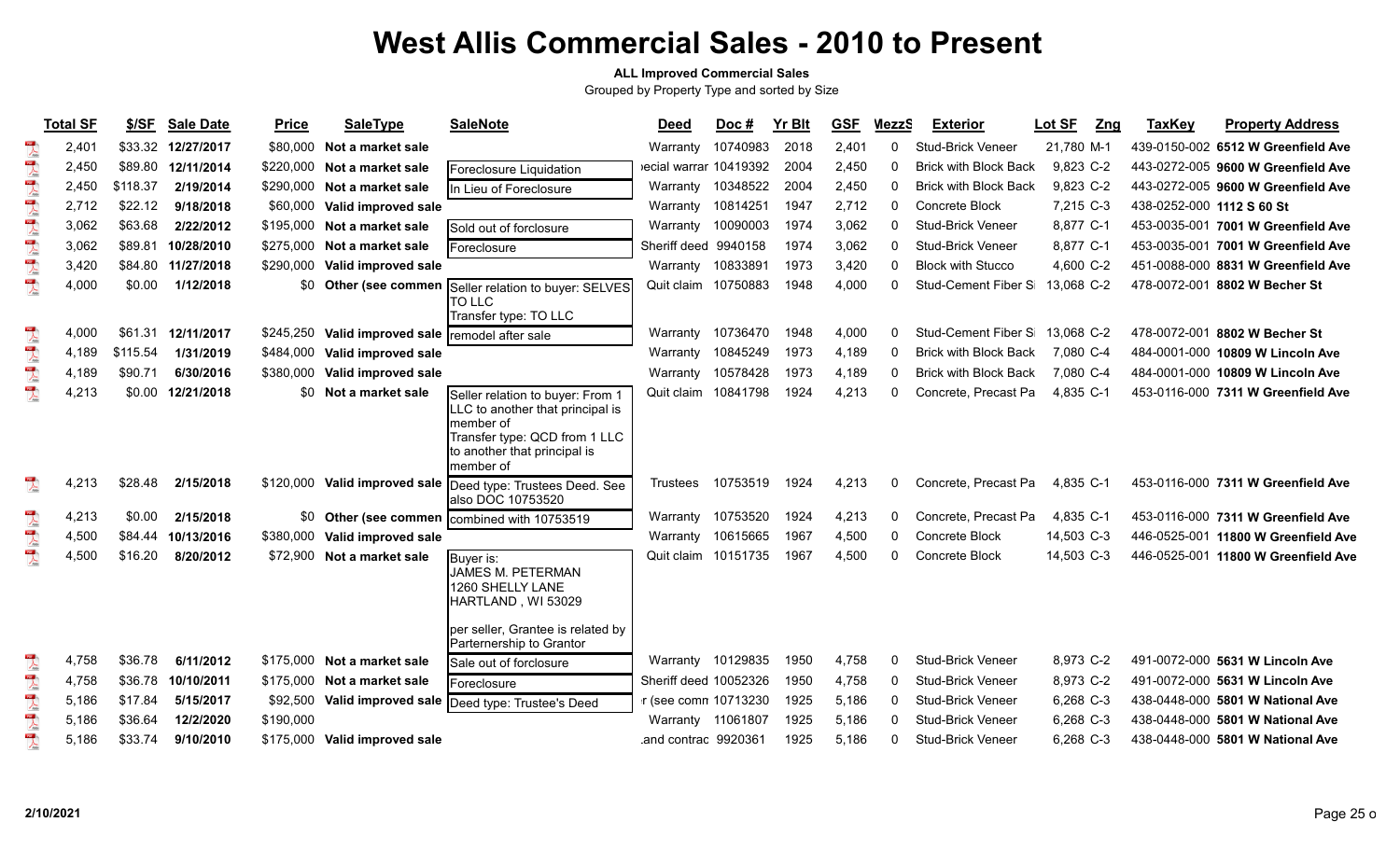#### **ALL Improved Commercial Sales**

|                                                                                                                                                                                                                                                                                                                                                                                                                                   | <b>Total SF</b> | \$/SF   | <b>Sale Date</b> | <b>Price</b> | <b>SaleType</b>                 | <b>SaleNote</b>                                                                                                                                          | <b>Deed</b>           | Doc#     | <b>Yr Blt</b> | <b>GSF</b>   | <b>MezzS</b> | <b>Exterior</b>                   | Lot SF<br>Zng | <b>TaxKey</b>           | <b>Property Address</b>            |
|-----------------------------------------------------------------------------------------------------------------------------------------------------------------------------------------------------------------------------------------------------------------------------------------------------------------------------------------------------------------------------------------------------------------------------------|-----------------|---------|------------------|--------------|---------------------------------|----------------------------------------------------------------------------------------------------------------------------------------------------------|-----------------------|----------|---------------|--------------|--------------|-----------------------------------|---------------|-------------------------|------------------------------------|
| $\lambda$                                                                                                                                                                                                                                                                                                                                                                                                                         | 5,186           | \$0.00  | 1/4/2016         | \$0          | Not a market sale               | In lieu of foreclosure<br>Defaulted on LC - back to LC<br>Vendor                                                                                         | r (see comn 10529553  |          | 1925          | 5,186        | 0            | <b>Stud-Brick Veneer</b>          | 6,268 C-3     |                         | 438-0448-000 5801 W National Ave   |
| 10 <sup>2</sup><br>$\frac{1}{\sqrt{2}}$                                                                                                                                                                                                                                                                                                                                                                                           | 5,520           | \$10.87 | 1/8/2015         |              | \$60,000 Not a market sale      | Foreclosure Liquidation                                                                                                                                  | ecial warrar 10425563 |          | 1961          | 5,520        | 0            | Concrete Block                    | 3,599 C-2     |                         | 453-0056-000 1427 S 70 St          |
| $\sum_{k=1}^{100}$                                                                                                                                                                                                                                                                                                                                                                                                                | 5,520           | \$22.50 | 10/27/2010       |              | \$124,200 Not a market sale     | Foreclosure                                                                                                                                              | Sheriff deed 9940157  |          | 1961          | 5,520        |              | <b>Concrete Block</b>             | 3.599 C-2     |                         | 453-0056-000 1427 S 70 St          |
| $\sum_{k=0}^{100}$                                                                                                                                                                                                                                                                                                                                                                                                                | 5,860           | \$42.66 | 2/29/2016        |              | \$250,000 Valid improved sale   | 2 docs: Dwyer Trust to<br>Sarandos 2 LLC (10544157)<br>and Klose Trust to Sarandos 2<br>LLC (10544158)                                                   | Trustees              | 10544158 | 1975          | 5,860        |              | <b>Brick with Block Back</b>      | 14,058 C-2    |                         | 451-0611-001 8413 W Greenfield Ave |
|                                                                                                                                                                                                                                                                                                                                                                                                                                   | 5,860           | \$42.66 | 2/24/2016        |              |                                 | Conveyance equals \$500,000.<br>Both transfers appear to be<br>arm's length.<br>\$250,000 Valid improved sale 2 docs: Dwyer Trust to                     | Trustees              | 10544157 | 1975          | 5,860        |              | Brick with Block Back 14,058 C-2  |               |                         | 451-0611-001 8413 W Greenfield Ave |
|                                                                                                                                                                                                                                                                                                                                                                                                                                   |                 |         |                  |              |                                 | Sarandos 2 LLC (10544157)<br>and Klose Trust to Sarandos 2<br>LLC (10544158)<br>Conveyance equals \$500,000.                                             |                       |          |               |              |              |                                   |               |                         |                                    |
|                                                                                                                                                                                                                                                                                                                                                                                                                                   | 6,105           | \$0.00  | 7/28/2020        | \$0          |                                 | Both transfers appear to be<br>arm's length.<br>Other (see commen Seller relation to buyer:<br>MEMBER OF THE LLC<br>Transfer type: TO DEED OUT<br>OF LLC | Quit claim 11007808   |          | 1945          | 6,105        |              | <b>Brick with Block Back</b>      | 4,443 C-2     |                         | 479-0601-000 9242 W National Ave   |
| $\sum_{k=1}^{n}$                                                                                                                                                                                                                                                                                                                                                                                                                  | 10,504          | \$26.66 | 8/28/2014        |              | \$280,000 Valid improved sale   |                                                                                                                                                          | Warranty              | 10391195 | 1972          | 10,504       |              | Brick with Block Back 15,312 C-4  |               |                         | 524-0003-002 10617 W Oklahoma Ave  |
|                                                                                                                                                                                                                                                                                                                                                                                                                                   | 11,130          | \$31.45 | 4/29/2014        | \$350,000    | Not a market sale               | Dyer Vollmer LLC is a<br>shareholder subsidiary of Dyer<br>Trust                                                                                         | Quit claim 10356839   |          | 1959          | 11,130       | <sup>0</sup> | Brick with Block Back 22,756 C-2  |               |                         | 487-0250-002 8410 W Cleveland Ave  |
| $\mathbb{Z}$                                                                                                                                                                                                                                                                                                                                                                                                                      | 11,130          | \$17.97 | 9/9/2014         |              | \$200,000 Not a market sale     | Transfer from one LLC to<br>another LLC - both are owned<br>by the same individual                                                                       | Quit claim 10403294   |          | 1959          | 11,130       | 0            | Brick with Block Back 22,756 C-2  |               |                         | 487-0250-002 8410 W Cleveland Ave  |
| $\sum_{k \geq 0}$                                                                                                                                                                                                                                                                                                                                                                                                                 | 11,130          | \$17.97 | 4/29/2014        |              | \$200,000 Not a market sale     | Quit Claim Deed                                                                                                                                          | Quit claim 10356840   |          | 1959          | 11,130       |              | Brick with Block Back 22,756 C-2  |               |                         | 487-0250-002 8410 W Cleveland Ave  |
| $\sum_{k=1}^{10}$                                                                                                                                                                                                                                                                                                                                                                                                                 | 11,130          | \$31.45 | 5/21/2013        |              | \$350,000 Not a market sale     | <b>SD Foreclosure</b>                                                                                                                                    | Sheriff deed 10271384 |          | 1959          | 11,130       |              | Brick with Block Back 22,756 C-2  |               |                         | 487-0250-002 8410 W Cleveland Ave  |
| $\overline{\mathbf{r}}$                                                                                                                                                                                                                                                                                                                                                                                                           | 11,130          | \$57.57 | 3/23/2016        |              | \$640,700 Not a market sale     | Foreclosure                                                                                                                                              | Sheriff deed 10565549 |          | 1959          | 11,130       |              | Brick with Block Back 22,756 C-2  |               |                         | 487-0250-002 8410 W Cleveland Ave  |
| $\overline{\mathbf{r}}$                                                                                                                                                                                                                                                                                                                                                                                                           | 18,048          | \$56.79 | 6/29/2010        |              | \$1,025,000 Valid improved sale |                                                                                                                                                          | Warranty              | 9893152  | 1968          | 18,048       |              | Curtain-Metal with Gli 51,488 C-3 |               |                         | 448-9998-002 1551 S 108 St         |
| $\begin{array}{c}\n\frac{1}{2} \\ \frac{1}{2} \\ \frac{1}{2} \\ \frac{1}{2} \\ \frac{1}{2} \\ \frac{1}{2} \\ \frac{1}{2} \\ \frac{1}{2} \\ \frac{1}{2} \\ \frac{1}{2} \\ \frac{1}{2} \\ \frac{1}{2} \\ \frac{1}{2} \\ \frac{1}{2} \\ \frac{1}{2} \\ \frac{1}{2} \\ \frac{1}{2} \\ \frac{1}{2} \\ \frac{1}{2} \\ \frac{1}{2} \\ \frac{1}{2} \\ \frac{1}{2} \\ \frac{1}{2} \\ \frac{1}{2} \\ \frac{1}{2} \\ \frac{1}{2} \\ \frac{1$ | 406,107         | \$4.50  | 12/31/2019       |              | \$1,828,700 Not a market sale   |                                                                                                                                                          | Warranty              | 10948546 |               | 1902 406,107 | 0            | Brick, Solid                      | 394,784 M-1   | 439-0001-026 11 S 70 St |                                    |
|                                                                                                                                                                                                                                                                                                                                                                                                                                   | 406,107         | \$10.34 | 3/29/2019        |              | \$4,200,000 Not a market sale   | Deed type: Special Warranty<br>Deed                                                                                                                      | ecial warrar 10859135 |          |               | 1902 406,107 | O            | Brick, Solid                      | 394,784 M-1   | 439-0001-026 11 S 70 St |                                    |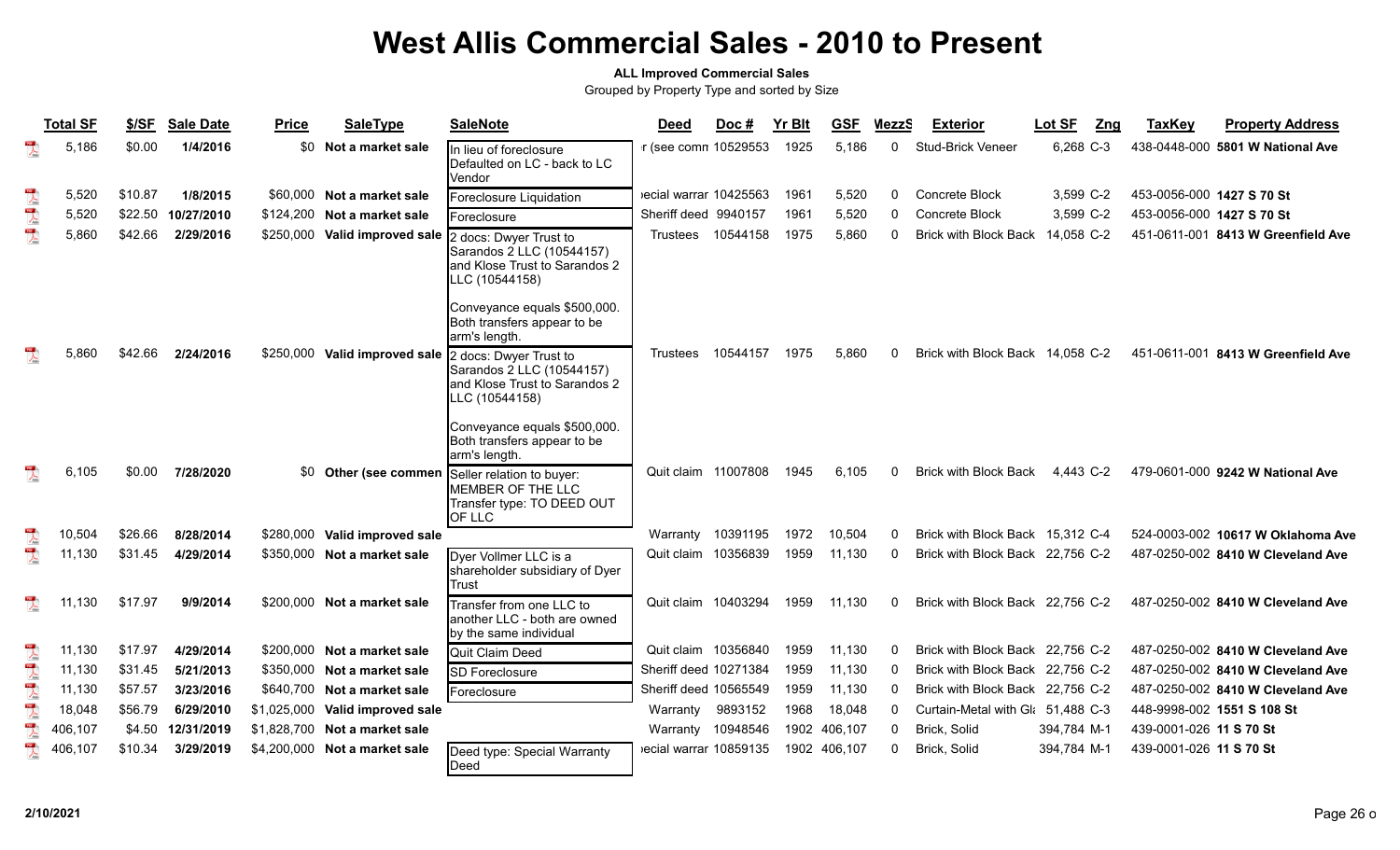#### **ALL Improved Commercial Sales**

|                         | <b>Total SF</b> | \$/SF                                    | <b>Sale Date</b> | <b>Price</b> | <b>SaleType</b>              | <b>SaleNote</b>                                                                                                                                                                                       | <b>Deed</b>           | Doc#     | <b>Yr Blt</b> | <b>GSF</b> | MezzS        | <b>Exterior</b>              | Lot SF    | <b>TaxKey</b><br>Zng     | <b>Property Address</b>             |
|-------------------------|-----------------|------------------------------------------|------------------|--------------|------------------------------|-------------------------------------------------------------------------------------------------------------------------------------------------------------------------------------------------------|-----------------------|----------|---------------|------------|--------------|------------------------------|-----------|--------------------------|-------------------------------------|
|                         | 608             | <b>Office Bldg - Class D</b><br>\$123.36 | 12/4/2018        |              | \$75,000 Valid improved sale |                                                                                                                                                                                                       | and contrac 10833847  |          | 1916          | 608        | 0            | Stud-Walls-Wood Sid          | 3,600 C-2 |                          | 452-0280-000 1525 S 81 St           |
| $\frac{1}{\sqrt{2}}$    | 624             | \$120.99                                 | 8/5/2015         | \$75,500     | Valid improved sale          |                                                                                                                                                                                                       | Warranty              | 10493788 | 1955          | 624        | $\Omega$     | Concrete Block               | 4,686 C-3 |                          | 444-0516-001 10506 W Greenfield Ave |
|                         | 818             | \$0.00                                   | 1/16/2012        |              | \$0 Not a market sale        | Satisfaction of LC                                                                                                                                                                                    | Warranty              | 10086646 | 1959          | 818        | $\Omega$     | <b>Brick with Block Back</b> | 4,950 C-2 |                          | 454-0538-000 6200 W Burnham St      |
|                         | 818             | \$85.57                                  | 1/16/2012        | \$70,000     | Valid improved sale          |                                                                                                                                                                                                       | Warranty              | 10086647 | 1959          | 818        | $\Omega$     | <b>Brick with Block Back</b> | 4,950 C-2 |                          | 454-0538-000 6200 W Burnham St      |
| $\frac{1}{\sqrt{2}}$    | 1,050           | \$0.00                                   | 3/7/2017         | \$0          | Not a market sale            |                                                                                                                                                                                                       | r (see comn 10655764  |          | 1967          | 1,050      | $\Omega$     | Concrete Block               | 9,322 C-3 |                          | 517-0433-000 3036 S 92 St           |
|                         |                 |                                          |                  |              |                              | Seller relation to buyer:<br>VENDOR / VENDEE<br>Ownership transferred:<br><b>VENDEE'S INTEREST</b><br>Transfer type: AMENDMENT<br>OF LAND CONTRACT<br>Deed type: AMENDMENT OF<br><b>LAND CONTRACT</b> |                       |          |               |            |              |                              |           |                          |                                     |
|                         |                 |                                          |                  |              |                              | -no MLS                                                                                                                                                                                               |                       |          |               |            |              |                              |           |                          |                                     |
| $\sum_{\rm kink}$       | 1.050           | \$111.24                                 | 4/15/2014        |              | \$116,800 Not a market sale  | <b>Land Contract</b>                                                                                                                                                                                  | and contrac 10352639  |          | 1967          | 1,050      | $\Omega$     | Concrete Block               | 9,322 C-3 |                          | 517-0433-000 3036 S 92 St           |
| $\overline{\mathbf{r}}$ | 1,050           | \$111.24                                 | 4/23/2019        |              | \$116,800 Not a market sale  | Seller relation to buyer:<br>VENDOR / VENDEE                                                                                                                                                          | Warranty 10865021     |          | 1967          | 1,050      | $\mathbf{0}$ | Concrete Block               | 9,322 C-3 |                          | 517-0433-000 3036 S 92 St           |
| $\sum_{i=1}^{100}$      | 1,096           | \$0.00                                   | 7/1/2010         |              | \$0 Other (see commen        | Satisfaction of LC - No transfer<br>return                                                                                                                                                            | Warranty              | 9897863  | 1928          | 1,096      | 0            | Brick, Solid                 | 4,835 C-2 |                          | 475-0468-000 6328 W Lincoln Ave     |
|                         | 1,110           | \$85.59                                  | 2/10/2016        | \$95,000     | Valid improved sale          |                                                                                                                                                                                                       | Warranty              | 10540730 | 1961          | 1,110      | 0            | Concrete Block               | 3,120 C-3 | 417-0014-000 624 S 92 St |                                     |
|                         | 1,182           | \$63.45                                  | 4/19/2013        |              | \$75,000 Not a market sale   | To be used by exempt<br>organization                                                                                                                                                                  | Warranty              | 10241418 | 1951          | 1,182      | 0            | Concrete Block               | 4,182 C-2 |                          | 438-0339-000 5726 W National Ave    |
| $\frac{1}{\sqrt{2}}$    | 1,182           | \$0.00                                   | 6/20/2016        |              | \$0 Not a market sale        | <b>Fulf of LC</b>                                                                                                                                                                                     | Warranty 10575300     |          | 1951          | 1,182      | $\mathbf{0}$ | Concrete Block               | 4,182 C-2 |                          | 438-0339-000 5726 W National Ave    |
| $\overline{\mathbf{r}}$ | 1,182           | \$67.68                                  | 2/2/2015         |              | \$80,000 Valid improved sale | Land Contract - contract and<br>deed occurred in same year                                                                                                                                            | and contrac 10433350  |          | 1951          | 1,182      | $\mathbf{0}$ | Concrete Block               | 4,182 C-2 |                          | 438-0339-000 5726 W National Ave    |
| $\sum_{k\in\mathbb{Z}}$ | 1,182           | \$63.87                                  | 6/20/2016        |              | \$75,500 Valid improved sale |                                                                                                                                                                                                       | Warranty              | 10575301 | 1951          | 1,182      | $\mathbf{0}$ | Concrete Block               | 4,182 C-2 |                          | 438-0339-000 5726 W National Ave    |
|                         | 1,500           | \$39.73                                  | 4/7/2017         | \$59,600     | Not a market sale            | -no MLS                                                                                                                                                                                               | Warranty              | 10665160 | 1957          | 1,500      | $\Omega$     | <b>Brick with Block Back</b> | 5,097 M-1 |                          | 474-0266-002 2129 S 55 St           |
|                         | 1,500           | \$213.33                                 | 9/15/2020        | \$320,000    | Valid improved sale          |                                                                                                                                                                                                       | Warranty 11024473     |          | 1957          | 1,500      | $\Omega$     | <b>Brick with Block Back</b> | 5,097 M-1 |                          | 474-0266-002 2129 S 55 St           |
|                         | 1,560           | \$41.60                                  | 2/25/2016        | \$64,900     |                              | Valid improved sale Sale of bank owned property                                                                                                                                                       | ecial warrar 10543162 |          | 194'          | 1,560      | $\Omega$     | Stud-Vinyl Siding            | 3,919 C-2 |                          | 479-0425-000 9613 W Lincoln Ave     |
| 一人一人一人                  | 1,630           | \$79.75                                  | 5/17/2018        | \$130,000    |                              | Valid improved sale  Not listed on the market. The<br>sale was to the tenant. Seller<br>was going through a divorce<br>and had to sell per buyer sale<br>questionnaire. sh<br>See Sale Review notes.  | Warranty 10777989     |          | 1966          | 1,630      | $\Omega$     | <b>Brick with Block Back</b> | 4,269 C-2 |                          | 442-0670-001 8500 W Greenfield Ave  |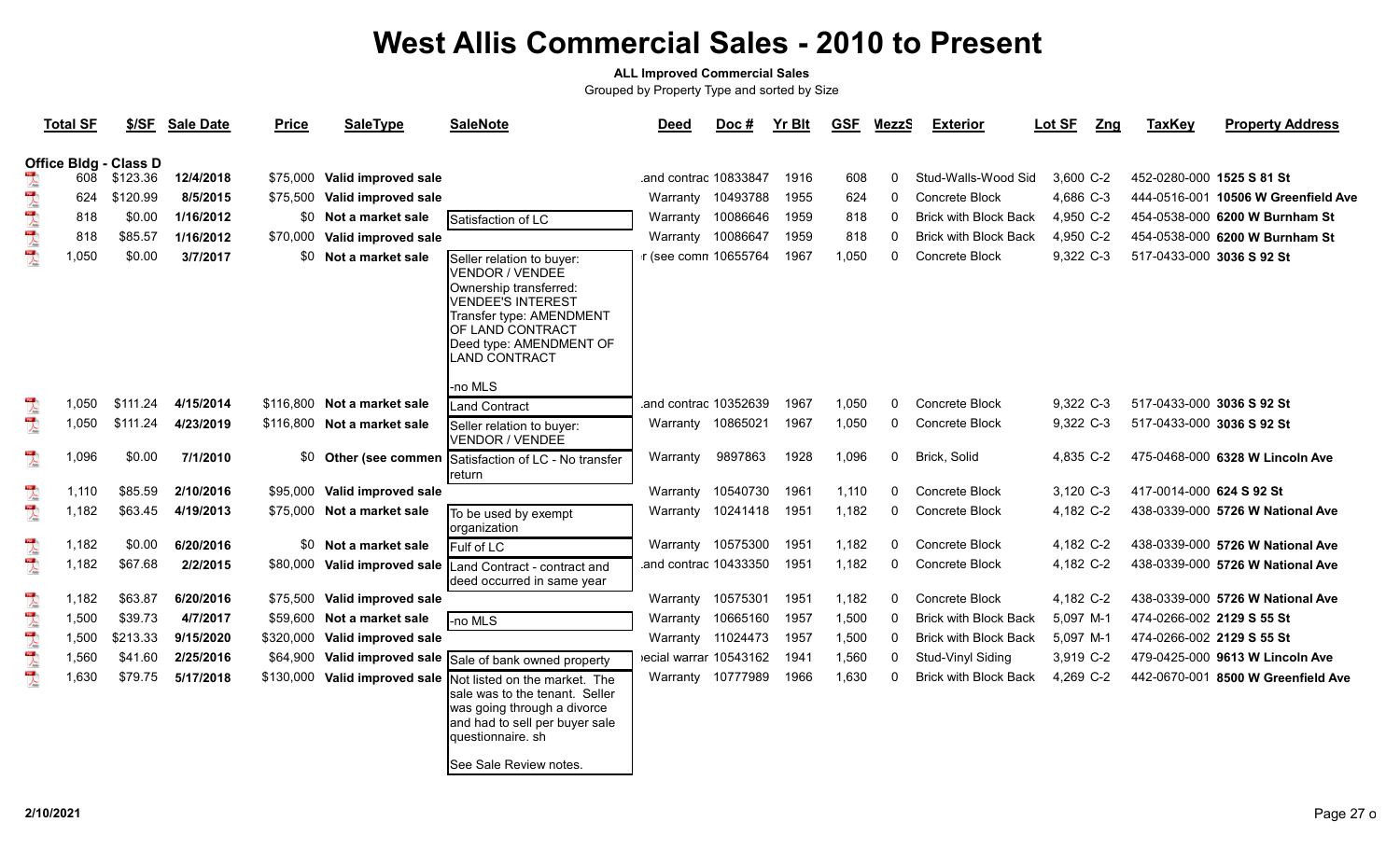### **ALL Improved Commercial Sales**

|                                                                                                                                                                                                                                                                                                                                                                             | <b>Total SF</b>            | \$/SF                              | Sale Date         | <b>Price</b> | <b>SaleType</b>                 | <b>SaleNote</b>                                                                                                                                                        | <b>Deed</b>           | Doc#     | <b>Yr Blt</b> | <b>GSF</b>   | MezzS    | <b>Exterior</b>                  | Lot SF<br>Zng | <b>TaxKey</b>              | <b>Property Address</b>            |
|-----------------------------------------------------------------------------------------------------------------------------------------------------------------------------------------------------------------------------------------------------------------------------------------------------------------------------------------------------------------------------|----------------------------|------------------------------------|-------------------|--------------|---------------------------------|------------------------------------------------------------------------------------------------------------------------------------------------------------------------|-----------------------|----------|---------------|--------------|----------|----------------------------------|---------------|----------------------------|------------------------------------|
|                                                                                                                                                                                                                                                                                                                                                                             | 2,657                      | \$0.00                             | 1/28/2020         | \$0          | Other (see commen               | Seller relation to buyer:<br>Designation of TOD Beneficiary<br>Transfer type: Designation of<br><b>TOD Beneficiary</b><br>Deed type: Designation of TOD<br>Beneficiary | of decedent: 10949497 |          | 1910          | 2,657        |          | Concrete Block                   | 7,057 C-3     |                            | 439-0307-000 6212 W Greenfield Ave |
|                                                                                                                                                                                                                                                                                                                                                                             | <b>Office with Storage</b> |                                    |                   |              |                                 |                                                                                                                                                                        |                       |          |               |              |          |                                  |               |                            |                                    |
|                                                                                                                                                                                                                                                                                                                                                                             | 2,100                      | \$38.10                            | 3/6/2017          | \$80.000     | Valid improved sale             |                                                                                                                                                                        | Warranty              | 10655318 | 1948          | 2,100        |          | Concrete Block                   | 4,051 C-2     |                            | 451-0066-001 8713 W Greenfield Ave |
| $\overline{\mathbf{r}}$                                                                                                                                                                                                                                                                                                                                                     | 2,315                      | \$35.90                            | 5/13/2015         |              | \$83,100 Not a market sale      | Foreclosure                                                                                                                                                            | Sheriff deed 10474036 |          | 1928          | 2,315        |          | Stud-Vinyl Siding                | 6,735 C-2     |                            | 453-0974-000 6926 W Becher St      |
| $\overline{\mathbf{r}}$                                                                                                                                                                                                                                                                                                                                                     | 2,315                      | \$23.76                            | 1/27/2017         | \$55,000     | Not a market sale               | Deed type: SPECIAL<br>WARRANTY DEED                                                                                                                                    | ecial warrar 10646685 |          | 1928          | 2,315        |          | Stud-Vinyl Siding                | 6,735 C-2     |                            | 453-0974-000 6926 W Becher St      |
| $\overline{\mathbf{r}}$                                                                                                                                                                                                                                                                                                                                                     | 7,036                      | \$56.28                            | 11/9/2020         | \$396,000    |                                 | Seller relation to buyer: LLC TO<br>LLC<br>Transfer type: TRANSFER<br><b>FROM ONE LLC TO ANOTHER</b><br>I⊔∟c                                                           | Quit claim 11056963   |          | 1956          | 7,036        |          | Concrete Block                   | 16,901 C-2    | 451-0228-003 1442 S 92 St  |                                    |
|                                                                                                                                                                                                                                                                                                                                                                             | 7.036                      | \$26.29                            | 12/18/2017        |              | \$185,000 Not a market sale     | Deed type: Special Warranty<br><b>I</b> Deed                                                                                                                           | r (see comn 10738177  |          | 1956          | 7,036        | $\Omega$ | Concrete Block                   | 16.901 C-2    | 451-0228-003 1442 S 92 St  |                                    |
| $\overline{\mathcal{A}}$                                                                                                                                                                                                                                                                                                                                                    | 9,780                      | \$25.56                            | 9/15/2014         |              | \$250,000 Not a market sale     | Foreclosure Liquidation                                                                                                                                                | ecial warrar 10399808 |          | 2000          | 9,780        |          | <b>Brick with Block Back</b>     | 7,231 C-1     |                            | 440-0380-000 7326 W Greenfield Ave |
| $\sum_{k=1}^{100}$                                                                                                                                                                                                                                                                                                                                                          | 9,780                      | \$70.04                            | 12/3/2010         | \$685,000    | Not a market sale               | In lieu of foreclosure                                                                                                                                                 | Warranty              | 9948048  | 2000          | 9,780        |          | <b>Brick with Block Back</b>     | 7,231 C-1     |                            | 440-0380-000 7326 W Greenfield Ave |
| $\overline{\mathbf{r}}$                                                                                                                                                                                                                                                                                                                                                     | 11,965                     | \$0.00                             | 3/13/2018         | \$0          | Not a market sale               | Transfer type: Deed in Lieu of<br>Foreclosure<br>Deed type: Deed in Lieu of<br>Foreclosure                                                                             | r (see comn 10761351  |          | 1972          | 11,965       |          | Concrete Block                   | 32,663 M-1    | 482-9999-020 2077 S 116 St |                                    |
| $\begin{picture}(20,20) \put(0,0){\vector(0,1){10}} \put(15,0){\vector(0,1){10}} \put(15,0){\vector(0,1){10}} \put(15,0){\vector(0,1){10}} \put(15,0){\vector(0,1){10}} \put(15,0){\vector(0,1){10}} \put(15,0){\vector(0,1){10}} \put(15,0){\vector(0,1){10}} \put(15,0){\vector(0,1){10}} \put(15,0){\vector(0,1){10}} \put(15,0){\vector(0,1){10}} \put(15,0){\vector(0$ | 18,391                     | \$112.83                           | 12/1/2020         |              | \$2,075,000 Valid improved sale |                                                                                                                                                                        | Warranty 11050547     |          | 1973          | 18,391       |          | Concrete Block, Textu 93,044 C-4 |               | 485-9996-009 2356 S 102 St |                                    |
| $\mathbb{R}$                                                                                                                                                                                                                                                                                                                                                                | 18,391                     | \$77.76                            | 10/30/2020        | \$1,430,000  | Not a market sale               |                                                                                                                                                                        | ecial warrar 11039528 |          | 1973          | 18,391       |          | Concrete Block, Textu 93,044 C-4 |               | 485-9996-009 2356 S 102 St |                                    |
|                                                                                                                                                                                                                                                                                                                                                                             |                            | <b>Parking Garage - Multilevel</b> |                   |              |                                 |                                                                                                                                                                        |                       |          |               |              |          |                                  |               |                            |                                    |
|                                                                                                                                                                                                                                                                                                                                                                             | 236,250                    |                                    | \$0.00 11/29/2016 | \$0          | Not a market sale               | Transfer from Wisconsin LLC to<br>Delaware LLC                                                                                                                         | Warranty              | 10628638 |               | 2005 236,250 |          | Concrete. Precast Pa             | 741 M-1       |                            | 439-0001-046 6650 W Washington St  |
|                                                                                                                                                                                                                                                                                                                                                                             | 236,250                    | \$0.00                             | 11/29/2016        | \$0          | Not a market sale               | Transfer from Wisconsin LLC to<br><b>IDelaware LLC</b>                                                                                                                 | Warranty              | 10628638 | 2005          | 236,250      |          | Concrete, Precast Pa 293,420 M-1 |               |                            | 439-0001-046 6650 W Washington St  |
|                                                                                                                                                                                                                                                                                                                                                                             | <b>Quick Oil Change</b>    |                                    |                   |              |                                 |                                                                                                                                                                        |                       |          |               |              |          |                                  |               |                            |                                    |
|                                                                                                                                                                                                                                                                                                                                                                             |                            | 3,416 \$146.37                     | 9/25/2017         |              | \$500,000 Valid vacant sale     |                                                                                                                                                                        | Warranty 10716950     |          | 2017          | 3,416        | 0        | Concrete Block, Glaz 19,024 C-4  |               | 523-9998-000 3101 S 108 St |                                    |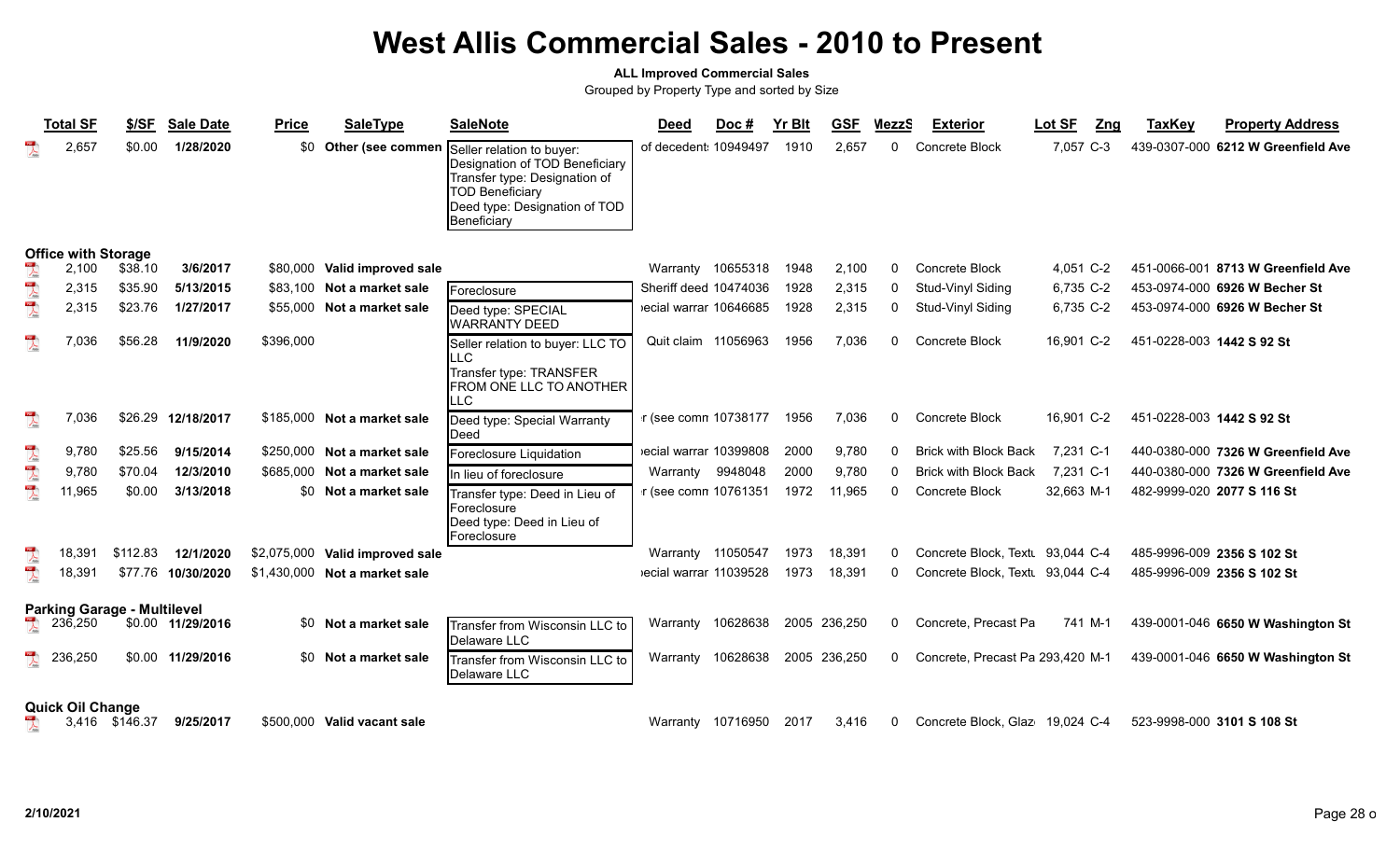### **ALL Improved Commercial Sales**

|                                                                                                                                                                                                                                                                                                                                                                             | <b>Total SF</b>           | \$/SF    | <b>Sale Date</b> | <b>Price</b> | <b>SaleType</b>       | <b>SaleNote</b>                                                                                                                                                                  | <b>Deed</b>           | Doc #    | <b>Yr Blt</b> | <b>GSF</b> | MezzS | <b>Exterior</b>                 | <b>Lot SF</b><br>Zng | TaxKey | <b>Property Address</b>           |
|-----------------------------------------------------------------------------------------------------------------------------------------------------------------------------------------------------------------------------------------------------------------------------------------------------------------------------------------------------------------------------|---------------------------|----------|------------------|--------------|-----------------------|----------------------------------------------------------------------------------------------------------------------------------------------------------------------------------|-----------------------|----------|---------------|------------|-------|---------------------------------|----------------------|--------|-----------------------------------|
|                                                                                                                                                                                                                                                                                                                                                                             | 3,416                     | \$70.26  | 2/15/2016        | \$240,000    | Not a market sale     | Business operator bought real<br>estate from landlord because of<br>landlord's failing health.<br>Long-term friendship between<br>two, price was a "deal"<br>according to buyer. | Warranty              | 10543549 | 2017          | 3,416      |       | Concrete Block, Glaz            | 19,024 C-4           |        | 523-9998-000 3101 S 108 St        |
|                                                                                                                                                                                                                                                                                                                                                                             | 3,416                     | \$600.12 | 10/25/2018       | \$2,050,000  | Valid improved sale   |                                                                                                                                                                                  | Warranty              | 10824171 | 2017          | 3,416      | 0     | Concrete Block, Glaz 19,024 C-4 |                      |        | 523-9998-000 3101 S 108 St        |
|                                                                                                                                                                                                                                                                                                                                                                             | <b>Residential Duplex</b> |          |                  |              |                       |                                                                                                                                                                                  |                       |          |               |            |       |                                 |                      |        |                                   |
|                                                                                                                                                                                                                                                                                                                                                                             | 840                       | \$3.21   | 6/4/2014         | \$2.700      | Not a market sale     |                                                                                                                                                                                  | Warranty 10366566     |          | 1940          | 840        | 0     | Stud-Metal Siding               | 79,018 M-1           |        | 416-9981-001 9732 W Schlinger Ave |
| $\sum_{k=0}^{n}$                                                                                                                                                                                                                                                                                                                                                            | 1,218                     | \$147.78 | 9/21/2015        | \$180,000    | Not a market sale     | <b>SD Foreclosure</b><br>Includes parcel in Hales<br>Corners                                                                                                                     | Sheriff deed 10510188 |          | 1947          | 1,218      | 0     | <b>Stud-Brick Veneer</b>        | 4,440 C-2            |        | 474-0044-000 5501 W Burnham St    |
| $\sum_{k=1}^{n}$                                                                                                                                                                                                                                                                                                                                                            | 1,218                     | \$69.79  | 6/23/2017        | \$85,000     | Not a market sale     | Out of foreclosure - Duress sale<br>not typycal of market                                                                                                                        | Warranty              | 10686702 | 1947          | 1,218      | 0.    | <b>Stud-Brick Veneer</b>        | 4,440 C-2            |        | 474-0044-000 5501 W Burnham St    |
| $\mathbb{Z}$                                                                                                                                                                                                                                                                                                                                                                | 1,344                     | \$167.41 | 10/14/2016       | \$225,000    |                       | Valid improved sale   Foreclosure liquidation                                                                                                                                    | Quit claim 10623353   |          | 1926          | 1,344      | 0     | Stud-Walls-Wood Sid             | 6,621 C-2            |        | 452-0334-000 1651 S 81 St         |
| $\begin{picture}(20,20) \put(0,0){\vector(1,0){10}} \put(15,0){\vector(1,0){10}} \put(15,0){\vector(1,0){10}} \put(15,0){\vector(1,0){10}} \put(15,0){\vector(1,0){10}} \put(15,0){\vector(1,0){10}} \put(15,0){\vector(1,0){10}} \put(15,0){\vector(1,0){10}} \put(15,0){\vector(1,0){10}} \put(15,0){\vector(1,0){10}} \put(15,0){\vector(1,0){10}} \put(15,0){\vector(1$ | 1,344                     | \$156.25 | 5/8/2020         | \$210,000    | Valid improved sale   |                                                                                                                                                                                  | ial represen 10976661 |          | 1926          | 1,344      |       | Stud-Walls-Wood Sid             | 6,621 C-2            |        | 452-0334-000 1651 S 81 St         |
| $\overline{\mathbf{r}}$                                                                                                                                                                                                                                                                                                                                                     | 1,344                     | \$0.00   | 9/23/2015        |              | \$0 Not a market sale | SD Foreclosure<br>Includes 15 other Milwaukee<br>parcels<br>(Never received document from<br>R.O.D.)                                                                             | Sheriff deed 10510708 |          | 1926          | 1,344      | 0.    | Stud-Walls-Wood Sid             | 6,621 C-2            |        | 452-0334-000 1651 S 81 St         |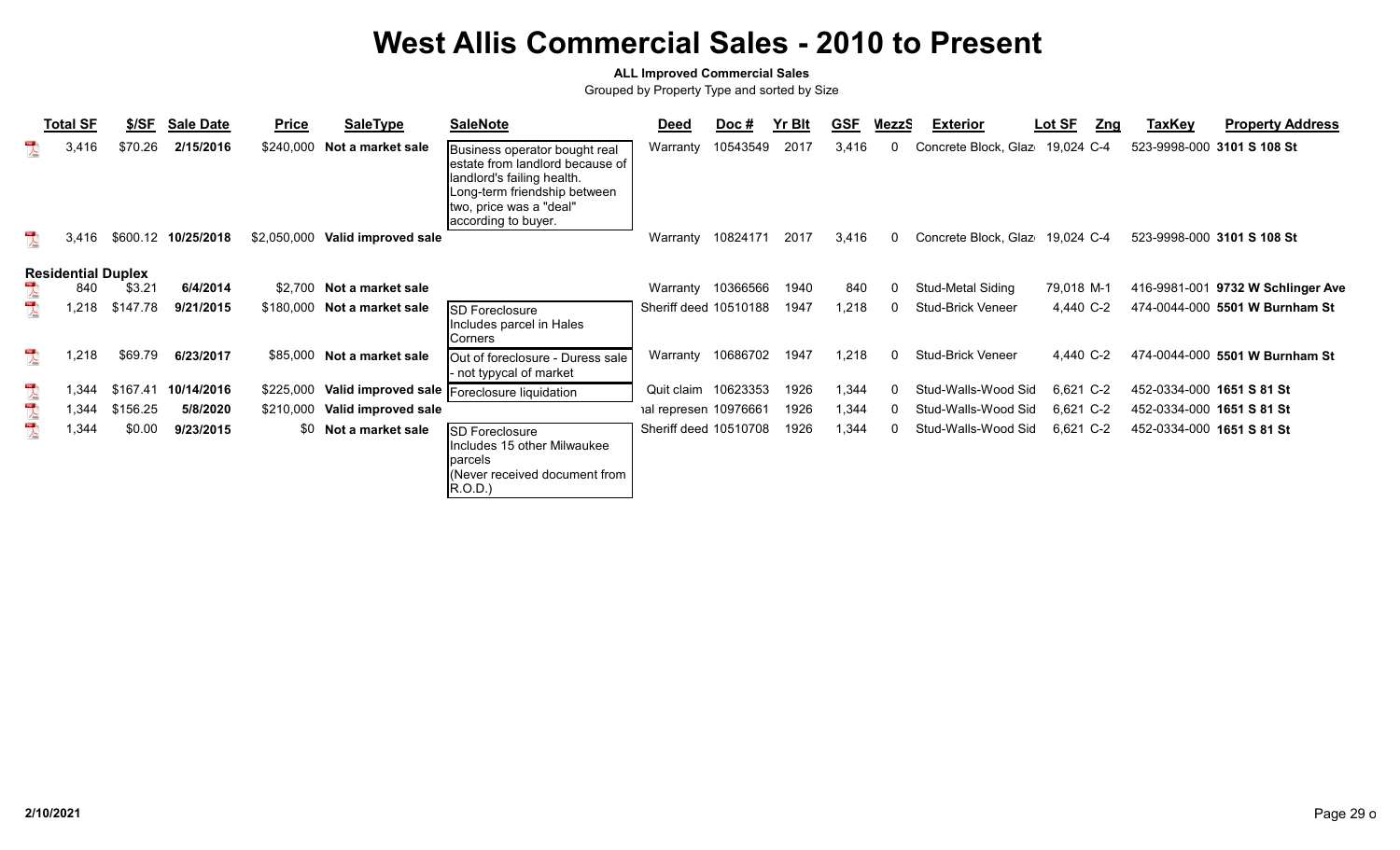### **ALL Improved Commercial Sales**

| <b>Total SF</b>               |        | \$/SF Sale Date | <b>Price</b> | <b>SaleType</b> | <b>SaleNote</b>                                                                                                                                                                                                                                                                                                                                                                                                                                                                                                                                                                                                                                                                                                                                                                                                                       | <b>Deed</b> | <u>Doc #</u> | Yr Blt | <b>GSF</b> | <u>MezzS</u> | <b>Exterior</b>   | Lot SF | <u>Zng</u> | <b>TaxKey</b> | <b>Property Address</b>                     |
|-------------------------------|--------|-----------------|--------------|-----------------|---------------------------------------------------------------------------------------------------------------------------------------------------------------------------------------------------------------------------------------------------------------------------------------------------------------------------------------------------------------------------------------------------------------------------------------------------------------------------------------------------------------------------------------------------------------------------------------------------------------------------------------------------------------------------------------------------------------------------------------------------------------------------------------------------------------------------------------|-------------|--------------|--------|------------|--------------|-------------------|--------|------------|---------------|---------------------------------------------|
| 1,960<br>$\frac{1}{\sqrt{2}}$ | \$0.00 | 6/29/2020       | \$0          |                 | Other (see commen Seller relation to buyer:<br>Grantors' Partnership converted<br>to Grantee LLC under<br>s.178.1141 Wis.Stats, with all<br>ownership interests being<br>lidentical.<br>Seller relation to buyer:<br>Grantors' Partnership converted<br>Ito Grantee LLC under<br>s.178.1141 Wis.Stats, with all<br>ownership interests being<br>identical.<br>Seller relation to buyer:<br>Grantors' Partnership converted<br>to Grantee LLC under<br>s.178.1141 Wis.Stats, with all<br>ownership interests being<br>identical.<br>Seller relation to buyer:<br>Grantors' Partnership converted<br>to Grantee LLC under<br>s.178.1141 Wis.Stats, with all<br>ownership interests being<br>identical.<br>Transfer type: Partnership<br>Transfer to LLC pursuant to<br>Sec.178.1141 Wis. Stats., with<br>all interests being identical. | Quit claim  | 10993201     | 1897   | 1,960      | $\mathbf 0$  | Stud-Metal Siding |        |            |               | 19,773 RB-2 451-0354-002 8712 W Mitchell St |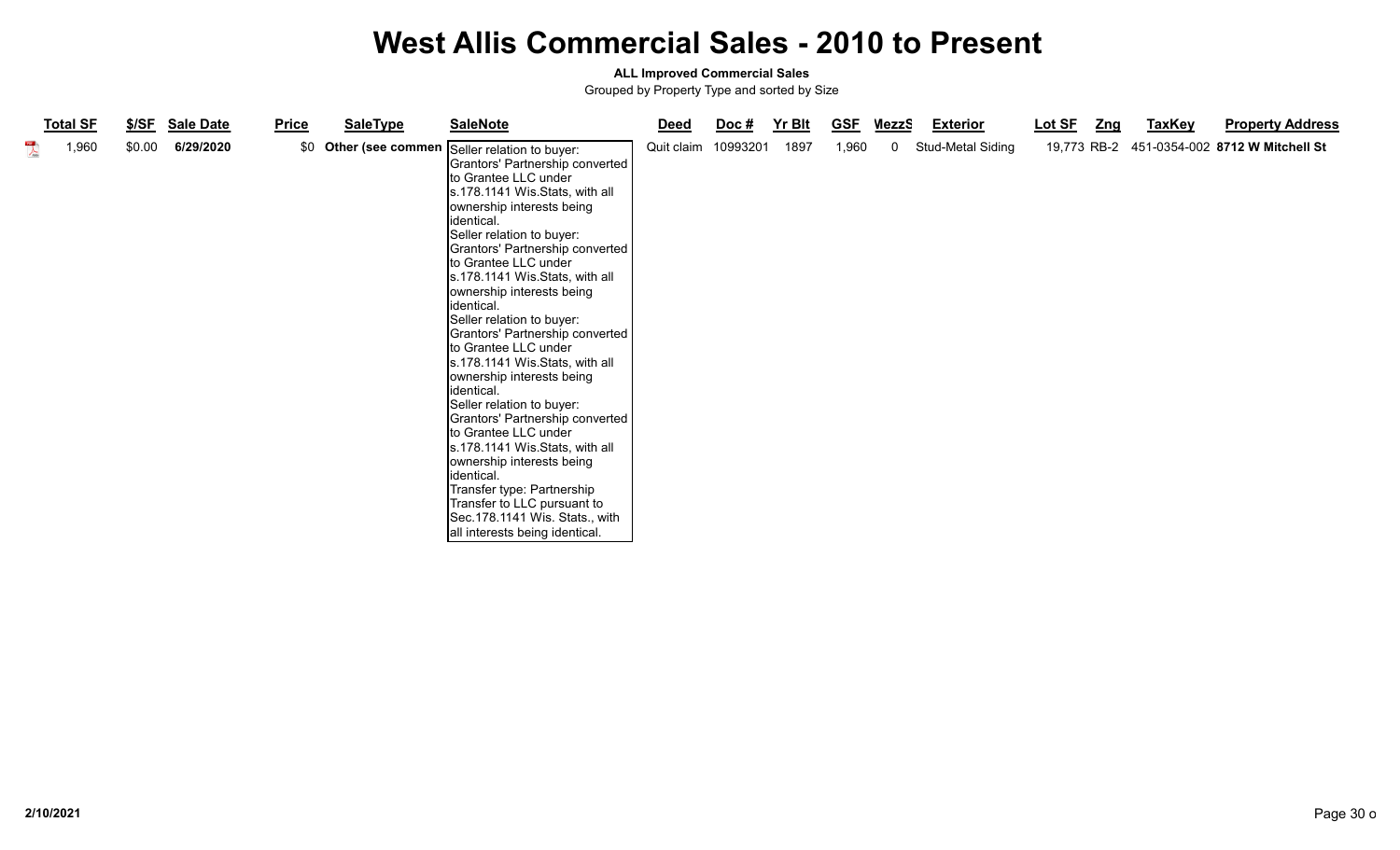#### **ALL Improved Commercial Sales**

| <b>Total SF</b>    |        | \$/SF Sale Date | <b>Price</b> | <b>SaleType</b> | <b>SaleNote</b>                                                                                                                                                                                                                                                                                                                                                                                                                                                                                                                                                                                                                                                                                                                                                                                                                         | <b>Deed</b>         | Doc # | <b>Yr Blt</b> | <u>GSF</u> | MezzS        | <b>Exterior</b>   | Lot SF | <u>Zng</u> | TaxKey | <b>Property Address</b>                     |
|--------------------|--------|-----------------|--------------|-----------------|-----------------------------------------------------------------------------------------------------------------------------------------------------------------------------------------------------------------------------------------------------------------------------------------------------------------------------------------------------------------------------------------------------------------------------------------------------------------------------------------------------------------------------------------------------------------------------------------------------------------------------------------------------------------------------------------------------------------------------------------------------------------------------------------------------------------------------------------|---------------------|-------|---------------|------------|--------------|-------------------|--------|------------|--------|---------------------------------------------|
| $\lambda$<br>2,016 | \$0.00 | 6/29/2020       | \$0          |                 | Other (see commen Seller relation to buyer:<br>Grantors' Partnership converted<br>to Grantee LLC under<br>s.178.1141 Wis.Stats, with all<br>ownership interests being<br>lidentical.<br>Seller relation to buyer:<br>Grantors' Partnership converted<br>to Grantee LLC under<br>s.178.1141 Wis.Stats, with all<br>ownership interests being<br>lidentical.<br>Seller relation to buyer:<br>Grantors' Partnership converted<br>to Grantee LLC under<br>s.178.1141 Wis.Stats, with all<br>ownership interests being<br>lidentical.<br>Seller relation to buyer:<br>Grantors' Partnership converted<br>Ito Grantee LLC under<br>s.178.1141 Wis.Stats, with all<br>ownership interests being<br>identical.<br>Transfer type: Partnership<br>Transfer to LLC pursuant to<br>Sec.178.1141 Wis. Stats., with<br>all interests being identical. | Quit claim 10993201 |       | 1897          | 2,016      | $\mathbf{0}$ | Stud-Metal Siding |        |            |        | 19,773 RB-2 451-0354-002 8712 W Mitchell St |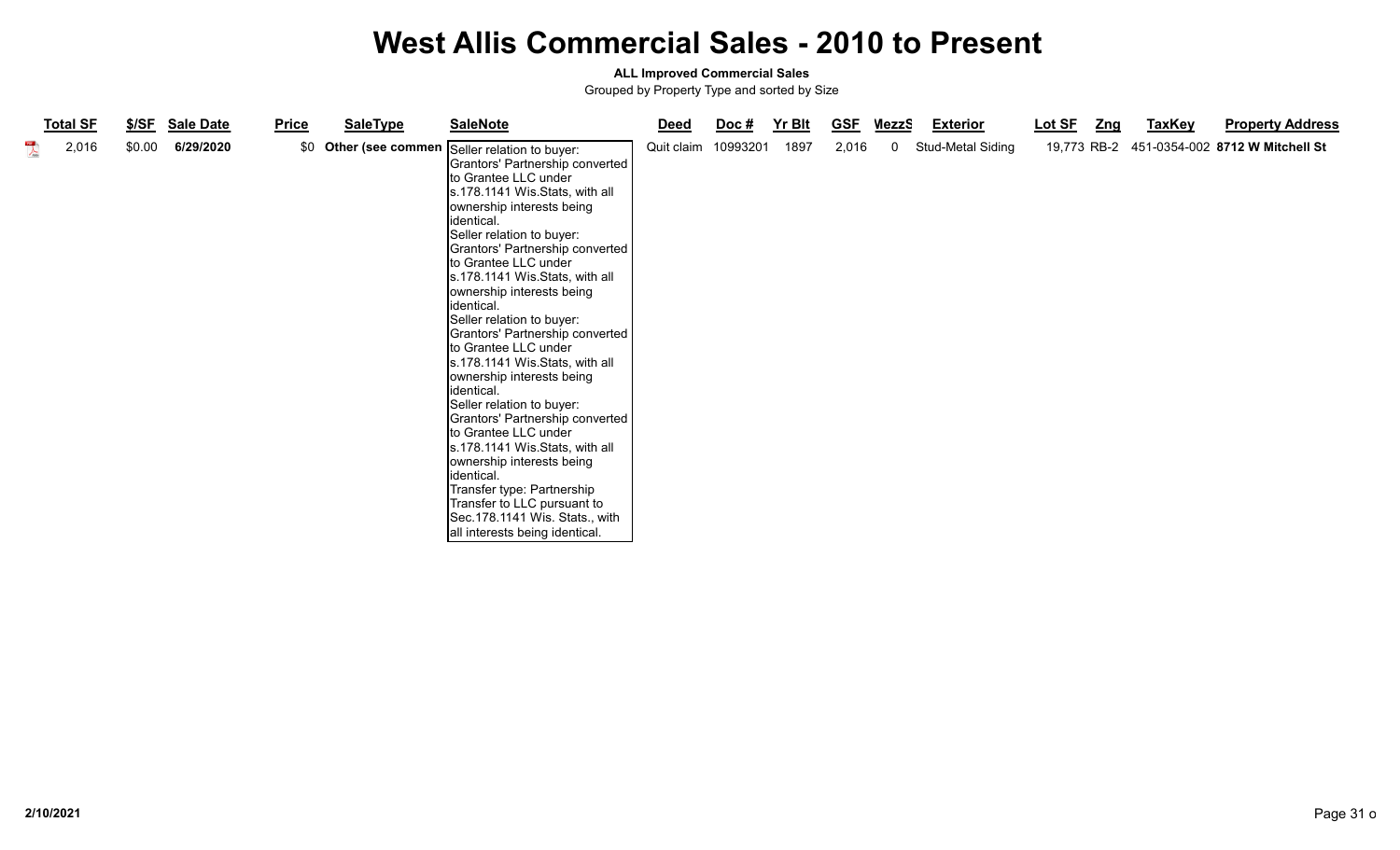### **ALL Improved Commercial Sales**

|                         | <b>Total SF</b> | \$/SF   | <b>Sale Date</b>    | <b>Price</b> | <b>SaleType</b>               | <b>SaleNote</b>                                                                                                                                                                                                                                                                                                                                                                                                                                                                                                                                                                                                                                                                                                                                                                                       | <b>Deed</b>           | Doc# | <b>Yr Blt</b> | <b>GSF</b> | <b>MezzS</b> | <b>Exterior</b>          | Lot SF    | Zng | <b>TaxKey</b>             | <b>Property Address</b>                    |
|-------------------------|-----------------|---------|---------------------|--------------|-------------------------------|-------------------------------------------------------------------------------------------------------------------------------------------------------------------------------------------------------------------------------------------------------------------------------------------------------------------------------------------------------------------------------------------------------------------------------------------------------------------------------------------------------------------------------------------------------------------------------------------------------------------------------------------------------------------------------------------------------------------------------------------------------------------------------------------------------|-----------------------|------|---------------|------------|--------------|--------------------------|-----------|-----|---------------------------|--------------------------------------------|
|                         | 2,080           | \$0.00  | 7/20/2020           | \$0          | Other (see commen             | Seller relation to buyer:<br>Grantors' Partnership converted<br>to Grantee LLC under<br>s.178.1141 Wis.Stats, with all<br>ownership interests being<br>identical.<br>Seller relation to buyer:<br>Grantors' Partnership converted<br>to Grantee LLC under<br>s.178.1141 Wis.Stats, with all<br>ownership interests being<br>identical.<br>Seller relation to buyer:<br>Grantors' Partnership converted<br>to Grantee LLC under<br>s.178.1141 Wis.Stats, with all<br>ownership interests being<br>identical.<br>Seller relation to buyer:<br>Grantors' Partnership converted<br>to Grantee LLC under<br>s.178.1141 Wis.Stats, with all<br>ownership interests being<br>identical.<br>Transfer type: Partnership<br>Transfer to LLC pursuant to<br>Sec.178.1141, with all interests<br>being identical. | Quit claim 11001821   |      | 1916          | 2,080      | $\mathbf{0}$ | Stud-Vinyl Siding        |           |     |                           | 6,387 RB-2 451-0353-000 8718 W Mitchell St |
| $\frac{1}{\sqrt{2}}$    | 2,160           | \$97.22 | 5/8/2020            |              | \$210,000 Valid improved sale |                                                                                                                                                                                                                                                                                                                                                                                                                                                                                                                                                                                                                                                                                                                                                                                                       | ial represen 10976661 |      | 1920          | 2,160      | $\Omega$     | Stud-Walls-Wood Sid      | 6,621 C-2 |     | 452-0334-000 1651 S 81 St |                                            |
| $\sum_{k=1}^{100}$      | 2,160           |         | \$104.17 10/14/2016 |              | \$225,000 Valid improved sale | Foreclosure liquidation                                                                                                                                                                                                                                                                                                                                                                                                                                                                                                                                                                                                                                                                                                                                                                               | Quit claim 10623353   |      | 1920          | 2,160      | $\mathbf{0}$ | Stud-Walls-Wood Sid      | 6,621 C-2 |     | 452-0334-000 1651 S 81 St |                                            |
| $\overline{\mathbf{r}}$ | 2,160           | \$0.00  | 9/23/2015           |              | \$0 Not a market sale         | <b>SD Foreclosure</b><br>Includes 15 other Milwaukee<br>parcels<br>(Never received document from<br>R.O.D.)                                                                                                                                                                                                                                                                                                                                                                                                                                                                                                                                                                                                                                                                                           | Sheriff deed 10510708 |      | 1920          | 2,160      | $\mathbf{0}$ | Stud-Walls-Wood Sid      | 6,621 C-2 |     | 452-0334-000 1651 S 81 St |                                            |
| $\overline{\mathbf{r}}$ | 2,345           | \$76.76 | 9/21/2015           |              | \$180,000 Not a market sale   | SD Foreclosure<br>Includes parcel in Hales<br>Corners                                                                                                                                                                                                                                                                                                                                                                                                                                                                                                                                                                                                                                                                                                                                                 | Sheriff deed 10510188 |      | 1926          | 2,345      | $\mathbf{0}$ | <b>Stud-Brick Veneer</b> | 4,440 C-2 |     |                           | 474-0044-000 5501 W Burnham St             |
| $\mathbb{R}$            | 2,345           | \$36.25 | 6/23/2017           |              | \$85,000 Not a market sale    | Out of foreclosure - Duress sale<br>- not typycal of market                                                                                                                                                                                                                                                                                                                                                                                                                                                                                                                                                                                                                                                                                                                                           | Warranty 10686702     |      | 1926          | 2,345      | 0            | <b>Stud-Brick Veneer</b> | 4,440 C-2 |     |                           | 474-0044-000 5501 W Burnham St             |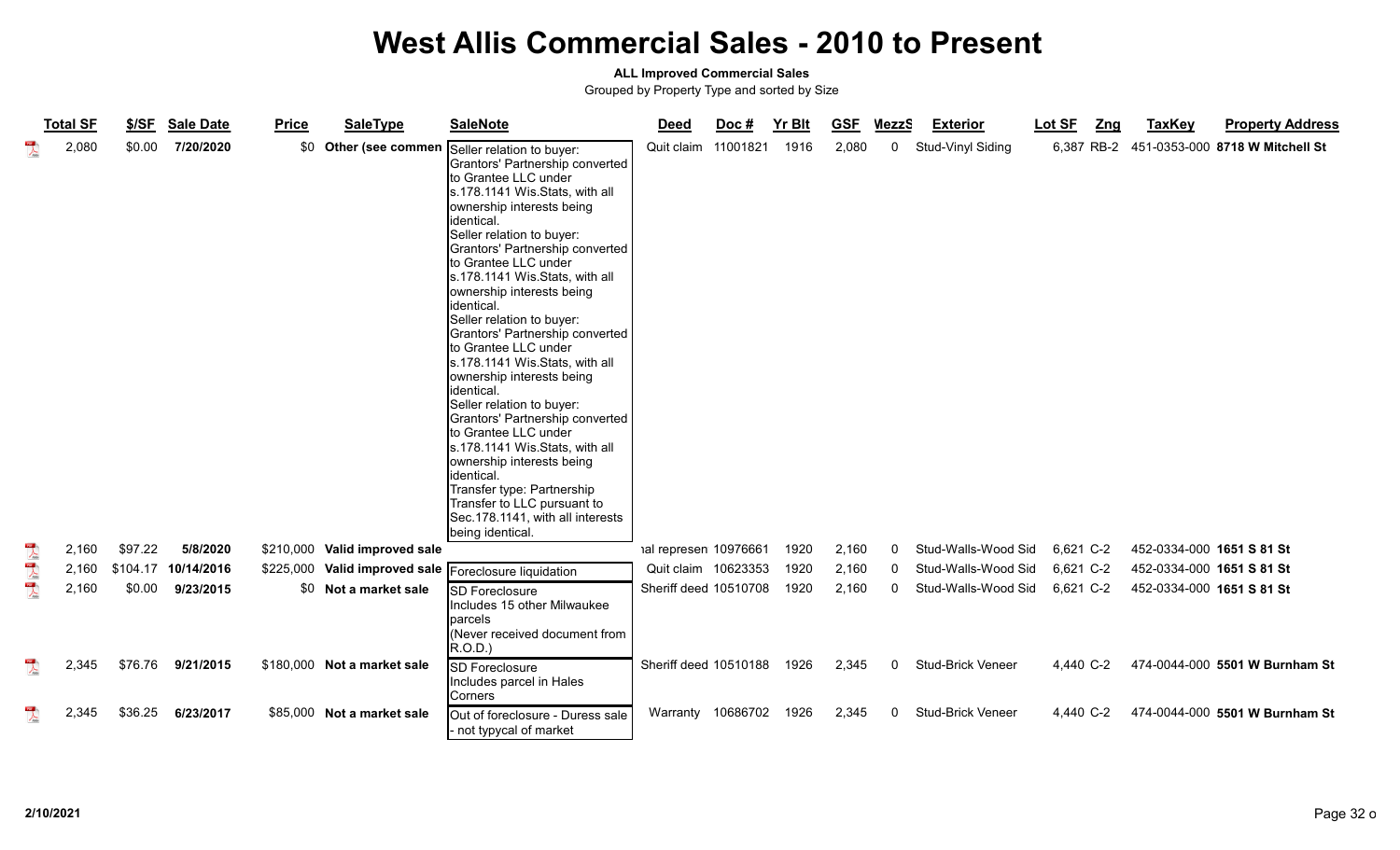### **ALL Improved Commercial Sales**

|                                                                           | <b>Total SF</b> |                                                  | \$/SF Sale Date | <b>Price</b> | <b>SaleType</b>               | <b>SaleNote</b>                                                                                                                                                                                                                                                                                                                                                                                                                                                                                                                                                                                                                                                                                                                                                                                       | <b>Deed</b>          | Doc#              | <b>Yr Blt</b> | <b>GSF</b> | <b>MezzS</b> | <b>Exterior</b>          | Lot SF     | <u>Zng</u> | <b>TaxKey</b>             | <b>Property Address</b>                    |
|---------------------------------------------------------------------------|-----------------|--------------------------------------------------|-----------------|--------------|-------------------------------|-------------------------------------------------------------------------------------------------------------------------------------------------------------------------------------------------------------------------------------------------------------------------------------------------------------------------------------------------------------------------------------------------------------------------------------------------------------------------------------------------------------------------------------------------------------------------------------------------------------------------------------------------------------------------------------------------------------------------------------------------------------------------------------------------------|----------------------|-------------------|---------------|------------|--------------|--------------------------|------------|------------|---------------------------|--------------------------------------------|
|                                                                           | 3,120           | \$0.00                                           | 7/20/2020       | \$0          | Other (see commen             | Seller relation to buyer:<br>Grantors' Partnership converted<br>to Grantee LLC under<br>s.178.1141 Wis.Stats, with all<br>ownership interests being<br>identical.<br>Seller relation to buyer:<br>Grantors' Partnership converted<br>to Grantee LLC under<br>s.178.1141 Wis.Stats, with all<br>ownership interests being<br>identical.<br>Seller relation to buyer:<br>Grantors' Partnership converted<br>to Grantee LLC under<br>s.178.1141 Wis.Stats, with all<br>ownership interests being<br>identical.<br>Seller relation to buyer:<br>Grantors' Partnership converted<br>to Grantee LLC under<br>s.178.1141 Wis.Stats, with all<br>ownership interests being<br>identical.<br>Transfer type: Partnership<br>Transfer to LLC pursuant to<br>Sec.178.1141, with all interests<br>being identical. | Quit claim 11001821  |                   | 1916          | 3,120      | $\mathbf 0$  | <b>Stud-Metal Siding</b> |            |            |                           | 6,387 RB-2 451-0353-000 8718 W Mitchell St |
| $\frac{1}{\sqrt{2}}$                                                      |                 | <b>Residential Single Family</b><br>544 \$175.55 | 8/20/2018       |              | \$95,500 Valid improved sale  |                                                                                                                                                                                                                                                                                                                                                                                                                                                                                                                                                                                                                                                                                                                                                                                                       | Warranty             | 10806996          | 1961          | 544        | 0            | <b>Stud-Brick Veneer</b> | 4,835 C-2  |            |                           | 475-0279-000 6014 W Lincoln Ave            |
| $\begin{array}{c}\n\frac{1}{\sqrt{2}} \\ \frac{1}{\sqrt{2}}\n\end{array}$ | 627             | \$242.42                                         | 8/19/2011       |              | \$152,000 Valid improved sale |                                                                                                                                                                                                                                                                                                                                                                                                                                                                                                                                                                                                                                                                                                                                                                                                       | Warranty 10029235    |                   | 1954          | 627        | 0            | <b>Concrete Block</b>    | 6,839 C-2  |            | 477-0821-000 2261 S 76 St |                                            |
| $\sum_{\rm kink}$                                                         | 840             | \$148.81                                         | 8/24/2016       |              | \$125,000 Valid improved sale |                                                                                                                                                                                                                                                                                                                                                                                                                                                                                                                                                                                                                                                                                                                                                                                                       | Warranty 10599082    |                   | 1956          | 840        | $\mathbf{0}$ | Concrete Block           | 12,023 C-3 |            |                           | 416-0007-001 9326 W Schlinger Ave          |
| $\overline{\mathbf{r}}$                                                   | 1,264           | \$79.11                                          | 2/24/2017       |              | \$100,000 Not a market sale   | Seller relation to buyer: Grantor<br>is father of Grantee LLC<br>members<br>Ownership transferred: Grantor<br>retains vendor's interest in land<br>contract                                                                                                                                                                                                                                                                                                                                                                                                                                                                                                                                                                                                                                           | and contrac 10657663 |                   | 1912          | 1,264      | 0            | Stud-Vinyl Siding        | 7,405 C-2  |            | 442-0671-000 1037 S 84 St |                                            |
|                                                                           | 1,344           | \$74.33                                          | 8/30/2016       |              | \$99,900 Valid improved sale  | -no MLS                                                                                                                                                                                                                                                                                                                                                                                                                                                                                                                                                                                                                                                                                                                                                                                               |                      | Warranty 10600487 | 1913          | 1,344      | $\mathbf 0$  | Concrete Block           | 3,615 C-2  |            |                           | 474-0110-000 5715 W Burnham St             |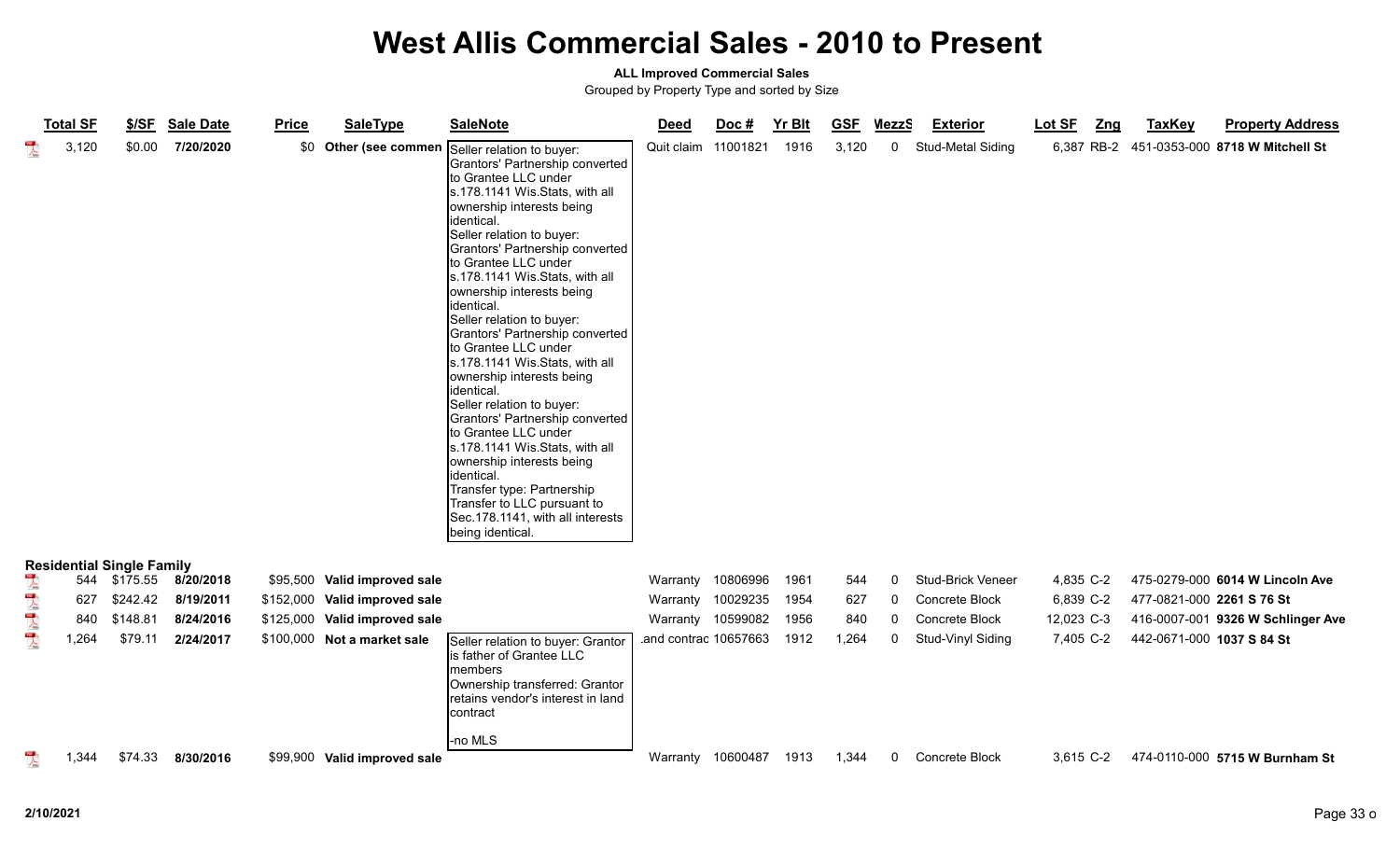#### **ALL Improved Commercial Sales**

Grouped by Property Type and sorted by Size

|                         | <b>Total SF</b> | \$/SF    | Sale Date           | <b>Price</b> | <b>SaleType</b>               | <b>SaleNote</b>                                                                                                                                                                                                                | <b>Deed</b>           | Doc #    | <b>Yr Blt</b> | <b>GSF</b> | MezzS        | <b>Exterior</b>                   | Lot SF     | Zng | TaxKey                    | <b>Property Address</b>            |
|-------------------------|-----------------|----------|---------------------|--------------|-------------------------------|--------------------------------------------------------------------------------------------------------------------------------------------------------------------------------------------------------------------------------|-----------------------|----------|---------------|------------|--------------|-----------------------------------|------------|-----|---------------------------|------------------------------------|
| $\mathbb{R}$            | 1,344           | \$68.45  | 3/25/2015           | \$92.000     | Not a market sale             | Foreclosure                                                                                                                                                                                                                    | Sheriff deed 10456548 |          | 1913          | 1,344      | $\Omega$     | Concrete Block                    | 3.615 C-2  |     |                           | 474-0110-000 5715 W Burnham St     |
| $\overline{\mathbf{r}}$ | 1,344           |          | \$0.00 10/26/2016   |              | \$0 Not a market sale         | affidavit of correction - correct<br>spelling of grantee's first name<br>-no MLS                                                                                                                                               | Affidavit 10617114    |          | 1913          | 1,344      | $\Omega$     | Concrete Block                    | 3,615 C-2  |     |                           | 474-0110-000 5715 W Burnham St     |
|                         | ,344            | \$28.13  | 3/12/2016           |              | \$37,800 Not a market sale    | Foreclosure Liquidation - no<br>transfer return (5-31-16: Listing<br>states 52 DOM but was actually<br>244 CDOM with a starting price<br>of \$84,900. No sale letter sent-it<br>is Active on MLS now asking<br>\$107,900. jrk) | ecial warrar 10547385 |          | 1913          | 1,344      | $\mathbf{0}$ | Concrete Block                    | 3,615 C-2  |     |                           | 474-0110-000 5715 W Burnham St     |
|                         | 1,380           | \$0.00   | 7/29/2016           | \$0          | Not a market sale             | HT-110 Henry Javorsky D.O.D.<br>4-15-2016 transferred his 1/2 int<br>to Susan & John Simon<br>No Transfer Return                                                                                                               | r (see comn 10592083  |          | 1933          | 1,380      | $\Omega$     | <b>Brick with Block Back</b>      | 3,600 C-1  |     |                           | 440-0446-000 7504 W Greenfield Ave |
| $\lambda$               | 1,380           | \$83.33  | 7/29/2016           |              | \$115,000 Valid improved sale |                                                                                                                                                                                                                                | Warranty              | 10592087 | 1933          | 1,380      | $\mathbf{0}$ | <b>Brick with Block Back</b>      | 3,600 C-1  |     |                           | 440-0446-000 7504 W Greenfield Ave |
| $\mathbb{R}$            | 1,392           | \$0.00   | 4/30/2018           |              | \$0 Not a market sale         | Seller relation to buyer: Grantor<br>to Trust<br>Transfer type: Transfer to<br>Grantor's Trust                                                                                                                                 | Quit claim 10777404   |          | 1905          | 1,392      | $\Omega$     | Stud-Walls-Wood Sid 10,846 C-3    |            |     | 438-0241-001 1016 S 60 St |                                    |
|                         | 1.404           |          | \$145.01 10/21/2017 |              | \$203,600 Not a market sale   | Seller relation to buyer: Self<br>(Clarification that Subject<br>Property is the Individual<br>Property of James Barnes)<br>Transfer type: Clarificaiton of a<br><b>Prior Document</b>                                         | Quit claim 10773512   |          | 1955          | 1,404      | $\Omega$     | Concrete Block                    | 6.567 C-2  |     |                           | 442-0594-001 8700 W Greenfield Ave |
|                         | 1,548           | \$135.66 | 2/25/2011           | \$210,000    | Not a market sale             |                                                                                                                                                                                                                                | Trustees              | 9977603  | 1934          | 1,548      | $\mathbf{0}$ | Stud-Metal Siding                 | 8,756 C-3  |     |                           | 445-0730-000 1349 S 108 St         |
|                         | 1,624           | \$165.64 | 2/20/2014           |              | \$269,000 Not a market sale   | <b>Land Contract</b>                                                                                                                                                                                                           | and contrac 10353981  |          | 1948          | 1,624      | $\mathbf{0}$ | Concrete Block                    | 10,367 C-3 |     |                           | 444-0391-000 1367 S 102 St         |
| 人工人工人                   | 1,624           | \$0.00   | 12/8/2016           |              | \$0 Not a market sale         | Satisfaction of LC                                                                                                                                                                                                             | Warranty 10635803     |          | 1948          | 1,624      | $\Omega$     | Concrete Block                    | 10,367 C-3 |     |                           | 444-0391-000 1367 S 102 St         |
|                         | 2,730           | \$0.00   | 12/28/2018          | \$0          | Not a market sale             | Transfer type: Sheriff's Sale<br>Deed type: Sheriff's Deed                                                                                                                                                                     | Sheriff deed 10841686 |          | 1925          | 2,730      | $\mathbf{0}$ | Stud-Brick Veneer                 | 3,598 C-2  |     | 453-0839-000 1975 S 71 St |                                    |
|                         | 2,730           | \$47.62  | 2/25/2019           |              | \$130,000 Not a market sale   |                                                                                                                                                                                                                                | Warranty 10851899     |          | 1925          | 2,730      | $\Omega$     | Stud-Brick Veneer                 | 3,598 C-2  |     | 453-0839-000 1975 S 71 St |                                    |
|                         | 3,708           | \$51.24  | 9/14/2011           |              | \$190,000 Valid improved sale | Sale included 476-0258 &<br>476-0259                                                                                                                                                                                           | Warranty 10062871     |          | 1927          | 3,708      | $\mathbf{0}$ | Stud-Ashlar Stone Ve              | 7,231 C-2  |     |                           | 476-0259-000 6778 W Lincoln Ave    |
|                         | 4,296           | \$0.00   | 9/5/2017            | \$0          | Not a market sale             | Seller relation to buyer: John<br>Stanelle and Kevin Stanelle are<br><b>Ibrothers</b>                                                                                                                                          | Quit claim 10715228   |          | 1961          | 4,296      | $\mathbf{0}$ | Cavity Brick w/Block I 15,028 M-1 |            |     |                           | 417-0004-001 8924 W Schlinger Ave  |

**Restaurant - Custard/Food**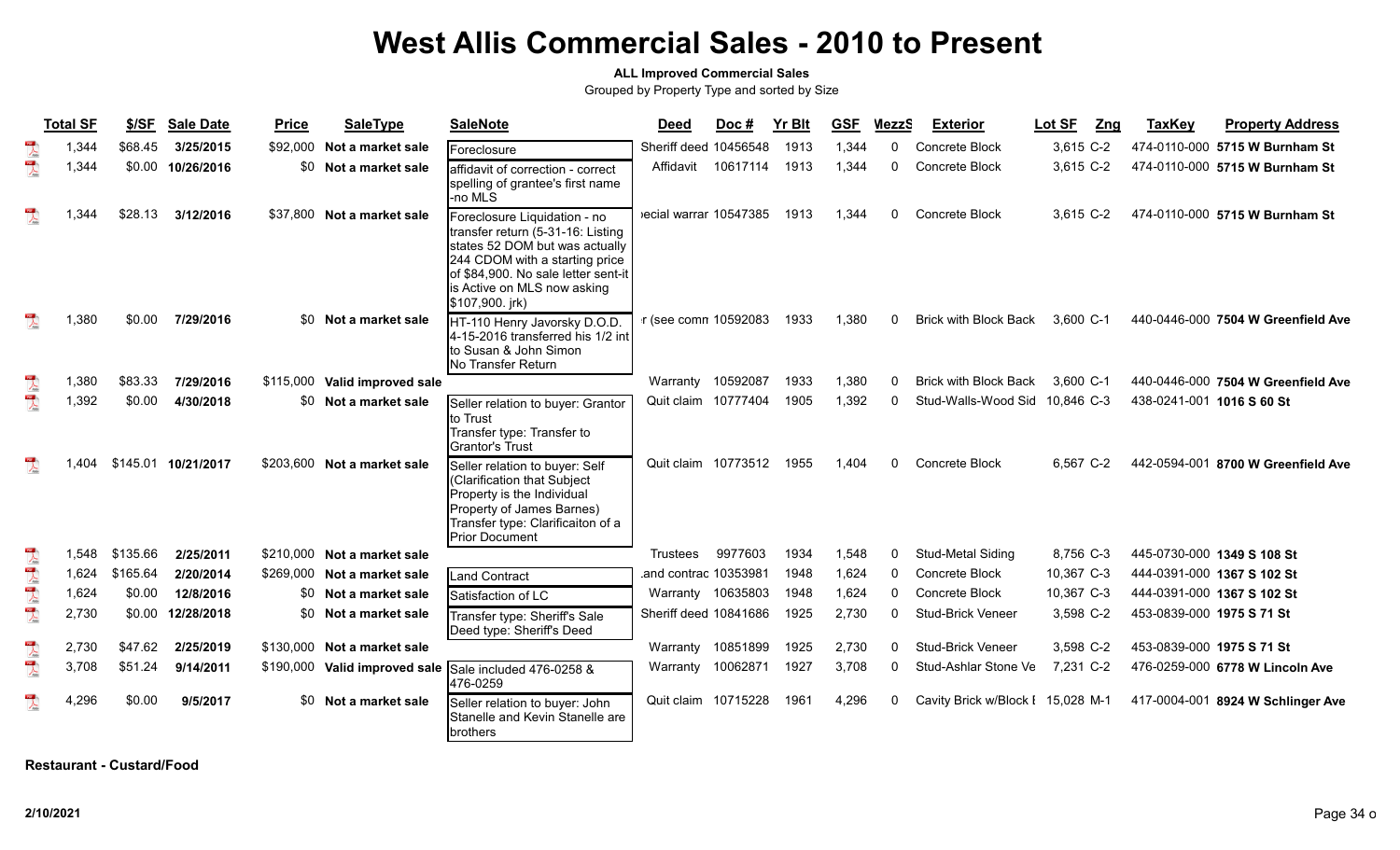#### **ALL Improved Commercial Sales**

|                                                                                                                                                                                                                                                                                                                                                                             | <b>Total SF</b> | \$/SF                              | <b>Sale Date</b> | <b>Price</b> | <b>SaleType</b>                 | <b>SaleNote</b>                                                                                                                  | <b>Deed</b>           | Doc #    | <b>Yr Blt</b> | <b>GSF</b> | MezzS | <b>Exterior</b>                  | Lot SF<br>Zng | <b>TaxKey</b> | <b>Property Address</b>             |
|-----------------------------------------------------------------------------------------------------------------------------------------------------------------------------------------------------------------------------------------------------------------------------------------------------------------------------------------------------------------------------|-----------------|------------------------------------|------------------|--------------|---------------------------------|----------------------------------------------------------------------------------------------------------------------------------|-----------------------|----------|---------------|------------|-------|----------------------------------|---------------|---------------|-------------------------------------|
| $\sum_{\text{block}}$                                                                                                                                                                                                                                                                                                                                                       | 600             | \$0.00                             | 12/2/2019        | \$0          | Not a market sale               | Transfer type: sheriff sale -<br>Iforeclosure<br>Deed type: Sheriffs Deed                                                        | Sheriff deed 10951966 |          | 1953          | 600        |       | Concrete Block                   | 9,234 C-2     |               | 477-0660-000 8322 W Lincoln Ave     |
| $\frac{10^2}{\sqrt{25}}$                                                                                                                                                                                                                                                                                                                                                    | 600             | \$209.83                           | 5/31/2017        |              |                                 | \$125,900 Valid improved sale  Deed type: Trustee's Deed<br>-no MLS                                                              | Trustees              | 10681236 | 1953          | 600        |       | Concrete Block                   | 9,234 C-2     |               | 477-0660-000 8322 W Lincoln Ave     |
| $\overline{\phantom{a}}$                                                                                                                                                                                                                                                                                                                                                    | 600             | \$133.33                           | 8/19/2020        | \$80,000     |                                 | Valid improved sale  Deed type: TRUSTEE'S                                                                                        | <b>Trustees</b>       | 11011541 | 1953          | 600        |       | Concrete Block                   | 9,234 C-2     |               | 477-0660-000 8322 W Lincoln Ave     |
|                                                                                                                                                                                                                                                                                                                                                                             |                 | <b>Restaurant - Fast Food - Br</b> |                  |              |                                 |                                                                                                                                  |                       |          |               |            |       |                                  |               |               |                                     |
|                                                                                                                                                                                                                                                                                                                                                                             | 2,752           | \$463.30                           | 5/10/2018        |              | \$1,275,000 Valid improved sale |                                                                                                                                  | ecial warrar 10779163 |          | 1996          | 2,752      |       | Concrete Block                   | 30,569 C-4    |               | 485-9990-009 2678 S 108 St          |
| $\begin{picture}(20,20) \put(0,0){\vector(0,1){10}} \put(15,0){\vector(0,1){10}} \put(15,0){\vector(0,1){10}} \put(15,0){\vector(0,1){10}} \put(15,0){\vector(0,1){10}} \put(15,0){\vector(0,1){10}} \put(15,0){\vector(0,1){10}} \put(15,0){\vector(0,1){10}} \put(15,0){\vector(0,1){10}} \put(15,0){\vector(0,1){10}} \put(15,0){\vector(0,1){10}} \put(15,0){\vector(0$ | 2,834           | \$179.96                           | 3/31/2014        | \$510,000    | Not a market sale               | Transfer between business<br>Ipartners/related entities                                                                          | Warranty              | 10347107 | 1983          | 2,834      |       | <b>Brick with Block Back</b>     | 16,364 C-2    |               | 479-0826-001 9124 W Lincoln Ave     |
| $\lambda$                                                                                                                                                                                                                                                                                                                                                                   | 2,834           | \$179.96                           | 1/23/2015        | \$510,000    | Not a market sale               | Related Entity - Look at grantors<br>and gratees addresses on<br>Transfer Return.                                                | Warranty              | 10429352 | 1983          | 2,834      |       | Brick with Block Back            | 16,364 C-2    |               | 479-0826-001 9124 W Lincoln Ave     |
| $\lambda$                                                                                                                                                                                                                                                                                                                                                                   | 2,886           | \$630.60                           | 7/31/2013        | \$1,819,919  | Not a market sale               |                                                                                                                                  | ecial warrar 10285341 |          | 1984          | 2,886      |       | Brick with Block Back 31,799 C-3 |               |               | 448-9993-005 10933 W Greenfield Ave |
| $\sum_{k=1}^{100}$                                                                                                                                                                                                                                                                                                                                                          | 3,146           | \$0.00                             | 1/24/2020        |              | \$0 Other (see commen           | Seller relation to buyer: Trust<br>beneficiaries and LLC members<br>lare identical<br>Transfer type: Distribution from<br>∣trust | Quit claim            | 11003828 | 1982          | 3,146      |       | Brick with Block Back 41,251 C-4 |               |               | 485-9990-014 2626 S 108 St          |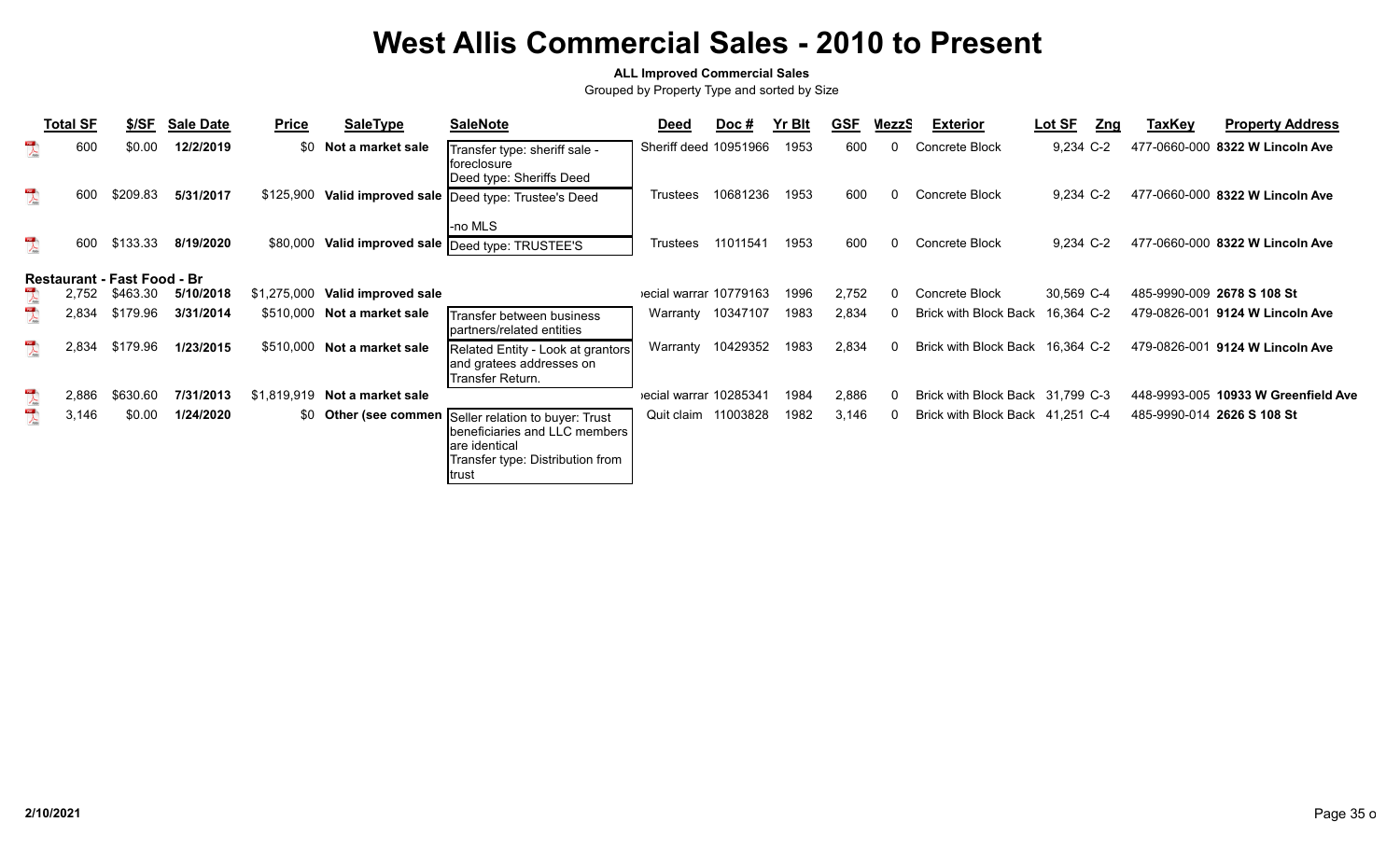### **ALL Improved Commercial Sales**

|                         | <b>Total SF</b> | \$/SF                              | <b>Sale Date</b>    | <b>Price</b> | <b>SaleType</b>                | <b>SaleNote</b>                                                                                                                                                                                                                                                                                                                                                                                                                                                                                                                                                                                                                                                                                                                                                         | <b>Deed</b>           | Doc#              | <b>Yr Blt</b> | <b>GSF</b> | MezzS        | <b>Exterior</b>                  | Lot SF<br>Zng | <b>TaxKey</b> | <b>Property Address</b>            |
|-------------------------|-----------------|------------------------------------|---------------------|--------------|--------------------------------|-------------------------------------------------------------------------------------------------------------------------------------------------------------------------------------------------------------------------------------------------------------------------------------------------------------------------------------------------------------------------------------------------------------------------------------------------------------------------------------------------------------------------------------------------------------------------------------------------------------------------------------------------------------------------------------------------------------------------------------------------------------------------|-----------------------|-------------------|---------------|------------|--------------|----------------------------------|---------------|---------------|------------------------------------|
|                         | 3,146           | \$0.00                             | 9/17/2020           |              | \$0 Other (see commen          | Seller relation to buyer:<br>Individual family members to<br>family-owned LLC<br>Ownership transferred: 1/3<br>ownership interest<br>Seller relation to buyer:<br>Individual family members to<br>family-owned LLC<br>Ownership transferred: 1/3<br>ownership interest<br>Seller relation to buyer:<br>Individual family members to<br>family-owned LLC<br>Ownership transferred: 1/9<br>ownership interest<br>Seller relation to buyer:<br>Individual family members to<br>family-owned LLC<br>Ownership transferred: 1/9<br>ownership interest<br>Seller relation to buyer:<br>Individual family members to<br>family-owned LLC<br>Ownership transferred: 1/9<br>ownership interest<br>Transfer type: Distribution from<br>individual family members to<br>family LLC | Quit claim 11035676   |                   | 1982          | 3,146      | $\Omega$     | Brick with Block Back 41,251 C-4 |               |               | 485-9990-014 2626 S 108 St         |
| $\lambda$               | 4,368           | \$167.12                           | 4/5/2019            |              | \$729,960 Not a market sale    |                                                                                                                                                                                                                                                                                                                                                                                                                                                                                                                                                                                                                                                                                                                                                                         |                       | Warranty 10860443 | 1998          | 4,368      | $\mathbf{0}$ | Concrete Block                   | 40,902 C-3    |               | 451-0644-004 8301 W Greenfield Ave |
| $\frac{1}{\sqrt{2}}$    | 4,735           | \$466.84                           | 3/6/2019            |              |                                | \$2,210,500 Valid improved sale Deed type: Special Warranty<br>Deed                                                                                                                                                                                                                                                                                                                                                                                                                                                                                                                                                                                                                                                                                                     | ecial warrar 10852805 |                   | 2016          | 4,735      | 0            | Brick with Block Back            | 35,415 C4     |               | 484-9986-016 2645 S 108 St         |
| $\mathbb{R}$            | 4,735           | 3,920.80                           | 2/9/2018            |              | \$18,565,000 Not a market sale | Transfer type: Equity<br>Transfer/Sale to shareholder<br>subsidiary                                                                                                                                                                                                                                                                                                                                                                                                                                                                                                                                                                                                                                                                                                     |                       | Warranty 10751656 | 2016          | 4,735      | $\mathbf{0}$ | Brick with Block Back 35,415 C4  |               |               | 484-9986-016 2645 S 108 St         |
|                         |                 | <b>Restaurant - Fast Food - Lo</b> |                     |              |                                |                                                                                                                                                                                                                                                                                                                                                                                                                                                                                                                                                                                                                                                                                                                                                                         |                       |                   |               |            |              |                                  |               |               |                                    |
|                         | 1.108           |                                    | \$95.67 10/11/2019  |              | \$106,000 Valid improved sale  |                                                                                                                                                                                                                                                                                                                                                                                                                                                                                                                                                                                                                                                                                                                                                                         | Warranty              | 10918845          | 1960          | 1,108      | 0            | Concrete Block                   | 7,403 C-2     |               | 442-0533-003 9130 W Greenfield Ave |
| $\frac{1}{\sqrt{2}}$    | 1.444           |                                    | \$103.88 11/30/2018 |              | \$150,000 Not a market sale    |                                                                                                                                                                                                                                                                                                                                                                                                                                                                                                                                                                                                                                                                                                                                                                         | Warranty              | 10839234          | 1970          | 1,444      | $\Omega$     | <b>Brick with Block Back</b>     | 8,999 C-2     |               | 451-0638-001 8501 W Greenfield Ave |
| $\overline{\mathbf{r}}$ | 1,444           |                                    | \$103.88 11/30/2018 |              | \$150,000 Not a market sale    | Deed type: Trustee's Deed                                                                                                                                                                                                                                                                                                                                                                                                                                                                                                                                                                                                                                                                                                                                               | <b>Trustees</b>       | 10839233          | 1970          | 1,444      | $\Omega$     | <b>Brick with Block Back</b>     | 8,999 C-2     |               | 451-0638-001 8501 W Greenfield Ave |
| $\overline{\mathbf{r}}$ | 1,540           | \$0.00                             | 9/7/2018            |              |                                | \$0 Other (see commen   Fulfillment of Land Contract                                                                                                                                                                                                                                                                                                                                                                                                                                                                                                                                                                                                                                                                                                                    | Warranty              | 10811281          | 1979          | 1,540      | 0            | Concrete Block                   | 15,246 C-3    |               | 444-0453-001 1234 S 108 St         |
| $\mathbb{R}$            | 1,540           | \$194.81                           | 8/12/2013           |              | \$300,000 Valid improved sale  |                                                                                                                                                                                                                                                                                                                                                                                                                                                                                                                                                                                                                                                                                                                                                                         | and contrac 10320325  |                   | 1979          | 1,540      | $\Omega$     | <b>Concrete Block</b>            | 15,246 C-3    |               | 444-0453-001 1234 S 108 St         |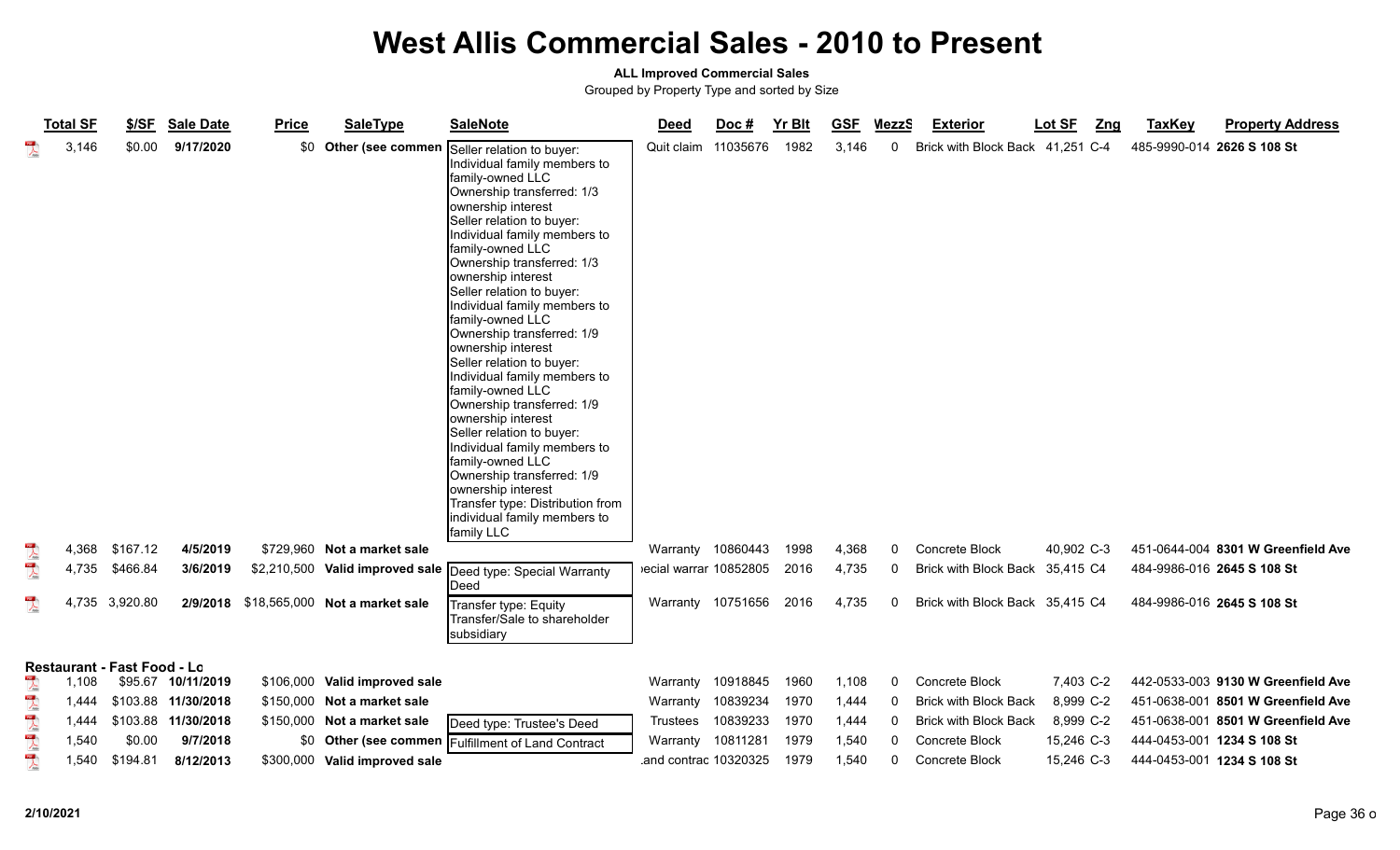#### **ALL Improved Commercial Sales**

|                                                                                                                                                                                                                                                                                                                                                                                                                                                                                          | <b>Total SF</b> | \$/SF                              | <b>Sale Date</b>    | <b>Price</b> | <b>SaleType</b>               | <b>SaleNote</b>                                                                                                                                                                         | <b>Deed</b>          | Doc $#$           | <b>Yr Blt</b> | <b>GSF</b> | MezzS    | <b>Exterior</b>              | Lot SF<br>Zng | <b>TaxKey</b> | <b>Property Address</b>            |
|------------------------------------------------------------------------------------------------------------------------------------------------------------------------------------------------------------------------------------------------------------------------------------------------------------------------------------------------------------------------------------------------------------------------------------------------------------------------------------------|-----------------|------------------------------------|---------------------|--------------|-------------------------------|-----------------------------------------------------------------------------------------------------------------------------------------------------------------------------------------|----------------------|-------------------|---------------|------------|----------|------------------------------|---------------|---------------|------------------------------------|
|                                                                                                                                                                                                                                                                                                                                                                                                                                                                                          | 2,474           | \$278.90                           | 5/27/2011           | \$690,000    | Not a market sale             | <b>JDN West Allis Associates LP,</b><br>Seller, shares Registered Agent<br>with CFT Developments LLC,<br>Buyer - CT Corporartion<br>Systems.                                            | Warranty             | 10004634          | 2011          | 2,474      | 0        | <b>Stud-Brick Veneer</b>     | 34,369 C-4    |               | 484-9986-008 2611 S 108 St         |
|                                                                                                                                                                                                                                                                                                                                                                                                                                                                                          |                 |                                    |                     |              |                               | Outparcel was heavily<br>encumbered by Easements,<br>Covenants and Restrictions by<br>Iseller as detailed in<br>Doc#10004633 on file in the<br>Milw County Register of Deeds<br>Office. |                      |                   |               |            |          |                              |               |               |                                    |
|                                                                                                                                                                                                                                                                                                                                                                                                                                                                                          |                 | <b>Restaurant - Fast Food - Lo</b> |                     |              |                               |                                                                                                                                                                                         |                      |                   |               |            |          |                              |               |               |                                    |
| $\mathbb{R}$                                                                                                                                                                                                                                                                                                                                                                                                                                                                             | 1,927           | \$176.44                           | 1/30/2017           | \$340,000    | Valid improved sale           |                                                                                                                                                                                         | Warranty             | 10645238          | 1976          | 1,927      | 0        | Stud-EIFS (Synthetic         | 20,038 C-4    |               | 520-0014-001 10922 W National Ave  |
| $\overline{\mathbf{r}}$                                                                                                                                                                                                                                                                                                                                                                                                                                                                  | 3,709           |                                    | \$96.40 12/20/2010  | \$357,550    | Not a market sale             | Charles Randa's 1/2 int<br>conveyed to partner James<br>Taylor.                                                                                                                         | Quit claim           | 9955303           | 1966          | 3,709      | $\Omega$ | Stud-Brick Veneer            | 35,284 C-4    |               | 485-0016-004 2362 S 108 St         |
|                                                                                                                                                                                                                                                                                                                                                                                                                                                                                          |                 | <b>Restaurant - Sit Down</b>       |                     |              |                               |                                                                                                                                                                                         |                      |                   |               |            |          |                              |               |               |                                    |
| $\sum_{k=0}^{100}$                                                                                                                                                                                                                                                                                                                                                                                                                                                                       | 1,920           |                                    | \$117.19 12/10/2013 | \$225,000    | Valid improved sale           |                                                                                                                                                                                         | Warranty             | 10321069          | 1951          | 1,920      | 0        | Ashlar Stone Veneer          | 24,212 C-3    |               | 516-0205-000 8340 W Beloit Rd      |
| $\frac{1}{\sqrt{2}}$                                                                                                                                                                                                                                                                                                                                                                                                                                                                     | 2,495           | \$90.18                            | 4/5/2016            | \$225,000    | Valid improved sale           |                                                                                                                                                                                         | Warranty             | 10553950          | 1957          | 2,495      | 0        | Concrete Block, Glaz         | 18,252 C-4    |               | 523-9951-002 3411 S 108 St         |
| $\sum_{k \in \mathbb{N}}$                                                                                                                                                                                                                                                                                                                                                                                                                                                                | 2,500           | \$128.00                           | 1/25/2010           | \$320,000    | Valid improved sale           |                                                                                                                                                                                         | Warranty             | 9841429           | 1949          | 2,500      | $\Omega$ | Concrete Block               | 21,250 C-4    |               | 520-9974-001 11505 W National Ave  |
| $\sum_{\rm max}$                                                                                                                                                                                                                                                                                                                                                                                                                                                                         | 3,567           | \$53.83                            | 7/17/2020           | \$192,000    | Valid improved sale           |                                                                                                                                                                                         | Warranty             | 10999709          | 1950          | 3,567      | 0        | <b>Stud-Brick Veneer</b>     | 3,600 C-1     |               | 440-0311-000 7136 W Greenfield Ave |
| $\frac{105}{\sqrt{25}}$                                                                                                                                                                                                                                                                                                                                                                                                                                                                  | 3,713           | \$40.40                            | 6/21/2013           |              | \$150,000 Not a market sale   | Sale involved duress. Buyer<br>received financing from City to<br>help seller purchase real estate.<br>Seller remains a tenant and<br>operates restaurant.                              |                      | Warranty 10269222 | 1970          | 3,713      | 0        | <b>Ashlar Stone Veneer</b>   | 7,231 C-1     |               | 453-0118-000 7335 W Greenfield Ave |
| $\begin{array}{c}\n\hline\n\end{array}\n\qquad\n\begin{array}{c}\n\hline\n\end{array}\n\qquad\n\begin{array}{c}\n\hline\n\end{array}\n\qquad\n\begin{array}{c}\n\hline\n\end{array}\n\qquad\n\begin{array}{c}\n\hline\n\end{array}\n\qquad\n\begin{array}{c}\n\hline\n\end{array}\n\qquad\n\begin{array}{c}\n\hline\n\end{array}\n\qquad\n\begin{array}{c}\n\hline\n\end{array}\n\qquad\n\begin{array}{c}\n\hline\n\end{array}\n\qquad\n\begin{array}{c}\n\hline\n\end{array}\n\qquad\n$ | 3,713           | \$61.94                            | 8/10/2010           | \$230,000    | Valid improved sale           |                                                                                                                                                                                         | r (see comn 9904151  |                   | 1970          | 3,713      | 0        | <b>Ashlar Stone Veneer</b>   | 7,231 C-1     |               | 453-0118-000 7335 W Greenfield Ave |
| $\mathbb{R}$                                                                                                                                                                                                                                                                                                                                                                                                                                                                             | 5,344           | \$0.00                             | 7/12/2016           |              | \$0 Not a market sale         | HT-110 Ruth Ticali D.O.D.<br>6-18-2016 transferred to Filippo<br>Ticali                                                                                                                 | r (see comn 10592783 |                   | 1954          | 5,344      | 0        | <b>Stud-Brick Veneer</b>     | 32,844 C-2    |               | 489-0036-001 6915 W Lincoln Ave    |
| $\overline{\mathbf{r}}$                                                                                                                                                                                                                                                                                                                                                                                                                                                                  | 5,783           | \$233.44                           | 1/4/2010            |              | \$1,350,000 Not a market sale | Sale includes 452-0048-000 &<br>452-0052-002                                                                                                                                            | Warranty             | 9865662           | 1976          | 5,783      | 0        | <b>Brick with Block Back</b> | 17,981 C-2    |               | 452-0052-002 7727 W Greenfield Ave |
|                                                                                                                                                                                                                                                                                                                                                                                                                                                                                          | 6,041           | \$49.66                            | 6/17/2014           | \$300,000    | Not a market sale             | year vacancy, compulsion to<br>liquidate asset                                                                                                                                          | Warrantv             | 10369114          | 1969          | 6,041      | O        | <b>Block with Stucco</b>     | 24,220 C-2    |               | 479-0430-001 9638 W National Ave   |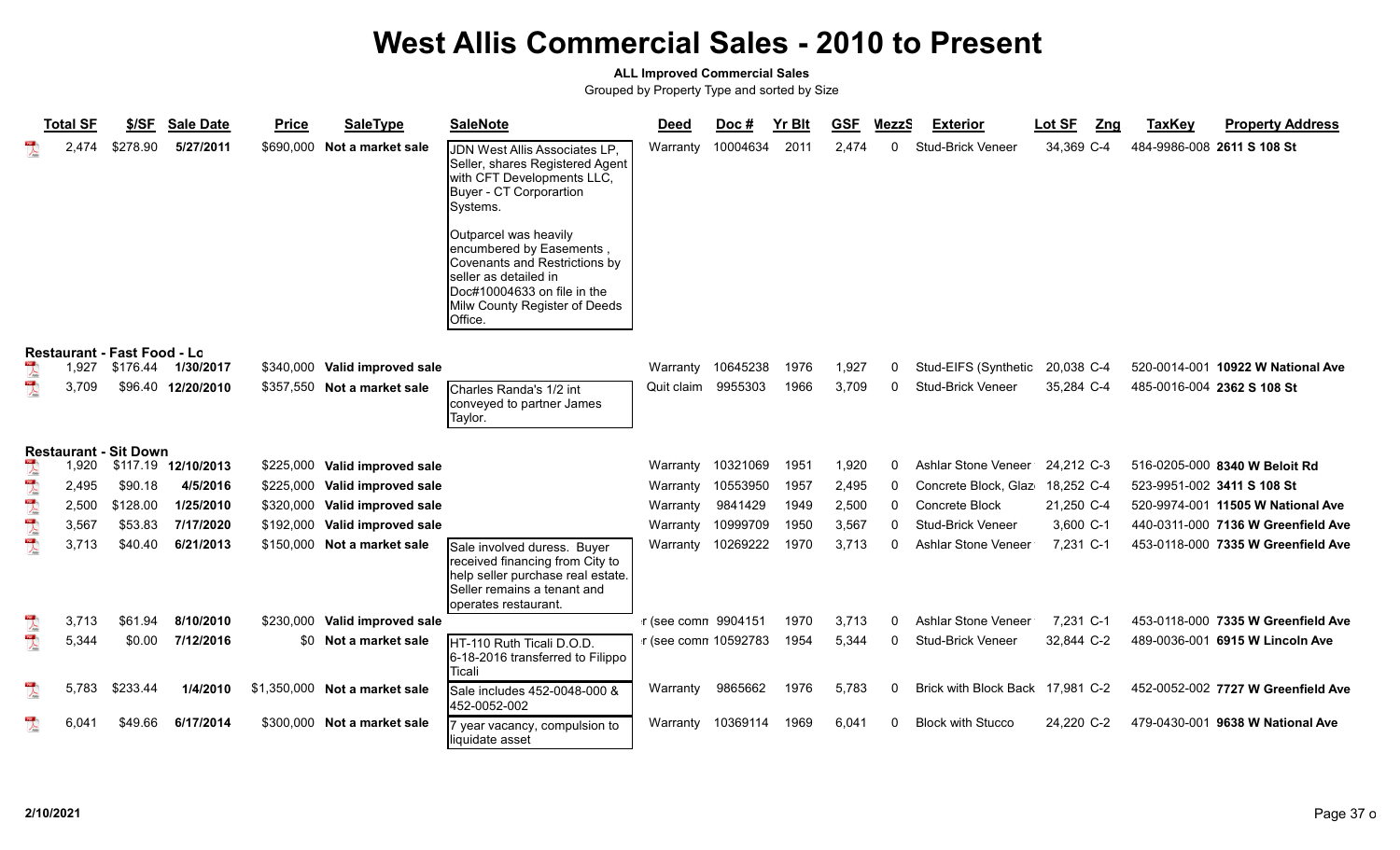### **ALL Improved Commercial Sales**

|                          | <b>Total SF</b>         | \$/SF    | <b>Sale Date</b>    | <b>Price</b> | <b>SaleType</b>                 | <b>SaleNote</b>                                                                                                                                                                                                                   | <b>Deed</b>           | Doc#     | <b>Yr Blt</b> | <b>GSF</b> | <b>MezzS</b> | <b>Exterior</b>                                      | Lot SF     | <b>TaxKey</b><br>Zng | <b>Property Address</b>            |
|--------------------------|-------------------------|----------|---------------------|--------------|---------------------------------|-----------------------------------------------------------------------------------------------------------------------------------------------------------------------------------------------------------------------------------|-----------------------|----------|---------------|------------|--------------|------------------------------------------------------|------------|----------------------|------------------------------------|
|                          | 9,827                   | \$0.00   | 11/9/2018           |              | \$0 Other (see commen           | Seller relation to buyer:<br>Grantor/Trustee<br>Seller relation to buyer:<br>Grantor/Trustee<br>Transfer type: Quit Claim Deed                                                                                                    | Quit claim            | 10835450 | 1976          | 9,827      | $\Omega$     | Concrete Block                                       | 99,884 C-4 |                      | 485-9990-013 10200 W National Ave  |
|                          | <b>Retail - Big Box</b> |          |                     |              |                                 |                                                                                                                                                                                                                                   |                       |          |               |            |              |                                                      |            |                      |                                    |
|                          | 27,268                  |          | \$108.19 12/17/2014 |              | \$2,950,000 Valid improved sale |                                                                                                                                                                                                                                   | ecial warrar 10420955 |          | 2004          | 24.209     |              | 3,059 Concrete Block, Textt 135,806 C-4              |            |                      | 520-9965-036 11135 W National Ave  |
| $\sum_{\text{block}}$    | 131,815                 | \$56.90  | 6/25/2019           |              | \$7,500,000 Not a market sale   |                                                                                                                                                                                                                                   | ecial warrar 10884218 |          |               |            |              | 1999 129,395 2,420 Concrete Block, Textl 469,141 C-3 |            |                      | 449-9981-019 1540 S 108 St         |
|                          | Retail (1-2 Units)      |          |                     |              |                                 |                                                                                                                                                                                                                                   |                       |          |               |            |              |                                                      |            |                      |                                    |
|                          | 480                     | \$158.75 | 10/5/2018           |              | \$76,200 Valid improved sale    |                                                                                                                                                                                                                                   | Warranty              | 10818949 | 1928          | 480        | 0            | Stud-Stucco                                          | 4,030 C-2  |                      | 451-0085-000 8811 W Greenfield Ave |
|                          | 544                     | \$175.55 | 8/20/2018           | \$95,500     | Valid improved sale             |                                                                                                                                                                                                                                   | Warranty              | 10806996 | 1961          | 544        | <sup>0</sup> | Stud-Brick Veneer                                    | 4,835 C-2  |                      | 475-0279-000 6014 W Lincoln Ave    |
|                          | 627                     | \$242.42 | 8/19/2011           | \$152,000    | Valid improved sale             |                                                                                                                                                                                                                                   | Warranty              | 10029235 | 1954          | 627        | $\Omega$     | <b>Concrete Block</b>                                | 6,839 C-2  |                      | 477-0821-000 2261 S 76 St          |
|                          | 800                     | \$137.50 | 5/13/2020           | \$110,000    |                                 | Valid improved sale Deed type: Personal Rep Deed                                                                                                                                                                                  | ial represen 10977583 |          | 1930          | 800        |              | Stud-Hardboard Sidir                                 | 2,788 C-2  |                      | 453-1057-000 7133 W Becher St      |
| $\overline{\mathbf{r}}$  | 800                     | \$12.50  | 2/12/2015           | \$10,000     | Not a market sale               | no transfer return - From County<br>(No MLS. jrk 10-27-15: No<br>response to sale letter mailed<br>6-19-15 with a response date of<br>7-6-15. Owner has been in<br>Iseveral times and this is a<br>problem property with BI. jrk) | Quit claim 10450186   |          | 1930          | 800        | $\Omega$     | Stud-Hardboard Sidir                                 | 2,788 C-2  |                      | 453-1057-000 7133 W Becher St      |
| $\overline{\lambda}$     | 800                     | \$0.00   | 5/9/2014            |              | \$0 Not a market sale           | Milwaukee County foreclosed<br>for back taxes                                                                                                                                                                                     | r (see comn 10360708  |          | 1930          | 800        | $\Omega$     | Stud-Hardboard Sidir                                 | 2,788 C-2  |                      | 453-1057-000 7133 W Becher St      |
| $\overline{\mathcal{L}}$ | 884                     | \$0.00   | 12/16/2016          |              | \$0 Not a market sale           | to LLC                                                                                                                                                                                                                            | Quit claim 10633828   |          | 1924          | 884        |              | Stud-Synthetic Masor                                 | 4,182 C-2  |                      | 475-0277-000 6000 W Lincoln Ave    |
| $\sum_{i=1}^{100}$       | 1.404                   | \$145.01 | 10/21/2017          |              | \$203,600 Not a market sale     | Seller relation to buyer: Self<br>(Clarification that Subject<br>Property is the Individual<br>Property of James Barnes)<br>Transfer type: Clarificaiton of a<br><b>Prior Document</b>                                            | Quit claim 10773512   |          | 1955          | 1,404      | $\Omega$     | Concrete Block                                       | 6,567 C-2  |                      | 442-0594-001 8700 W Greenfield Ave |
| $\overline{\mathcal{L}}$ | 1,500                   |          | \$0.00 10/31/2018   |              | \$0 Other (see commen           | Transfer type: Deed in Lieu of<br>Foreclosure<br>Deed type: Deed in Lieu of<br>Foreclosure                                                                                                                                        | r (see comn 10824624  |          | 1924          | 1,500      | $\Omega$     | <b>Stud-Brick Veneer</b>                             | 3,599 C-1  |                      | 453-0119-000 7341 W Greenfield Ave |
| $\mathbb{R}$             | 1.500                   | \$76.67  | 6/27/2018           | \$115.000    | Valid improved sale             | Deed type: Personal<br>Representative's Deed                                                                                                                                                                                      | ial represen 10792286 |          | 1926          | 1,500      | n            | <b>Brick with Block Back</b>                         | 3,600 C-1  |                      | 440-0445-000 7506 W Greenfield Ave |
| $\overline{\mathbf{r}}$  | 1,500                   | \$94.00  | 7/29/2010           |              | \$141,000 Valid improved sale   |                                                                                                                                                                                                                                   | and contrac 9901586   |          | 1924          | 1,500      | n            | <b>Stud-Brick Veneer</b>                             | 3,599 C-1  |                      | 453-0119-000 7341 W Greenfield Ave |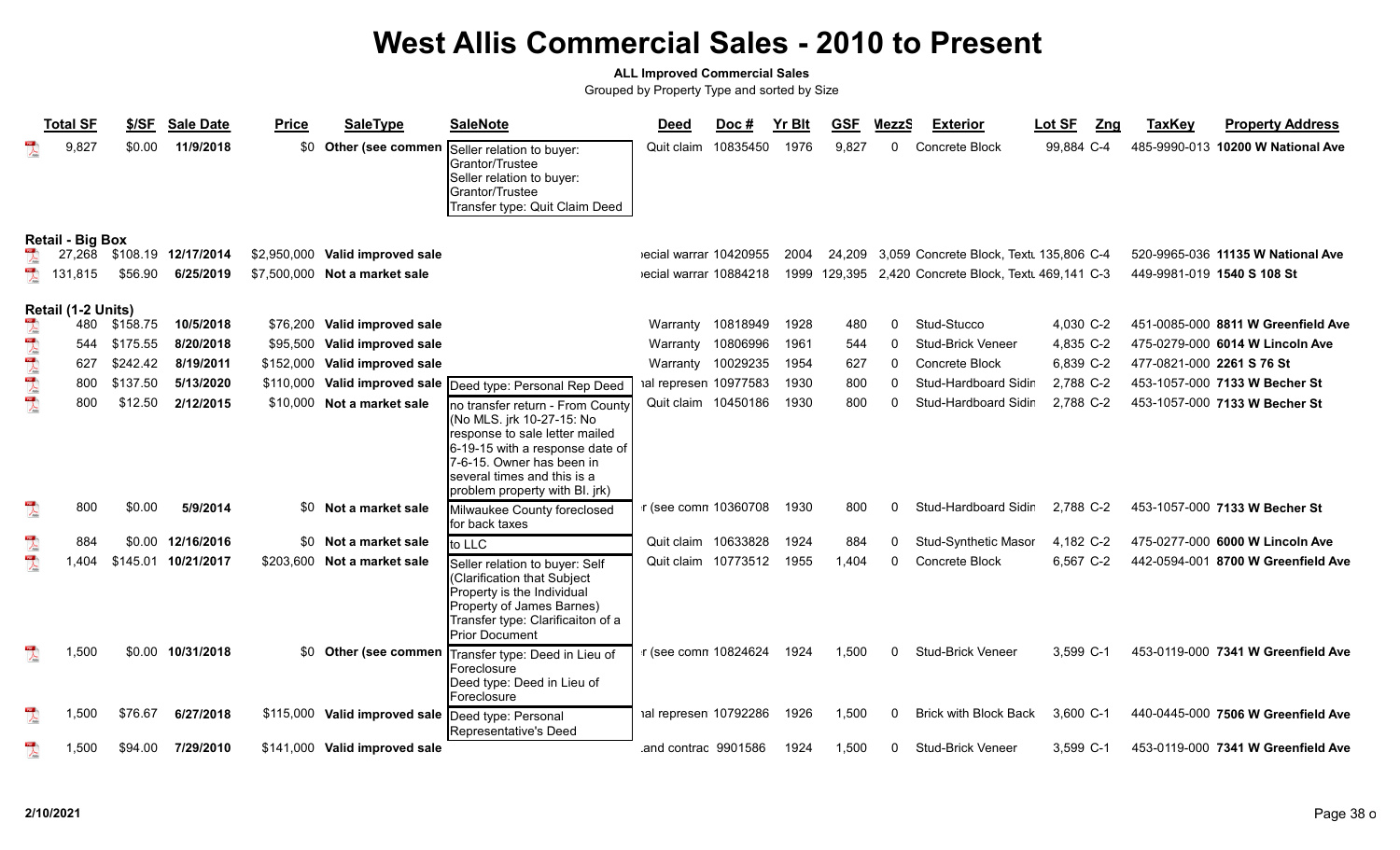### **ALL Improved Commercial Sales**

|                           | <b>Total SF</b> | \$/SF    | <b>Sale Date</b> | <b>Price</b> | <b>SaleType</b>               | <b>SaleNote</b>                                                                                                                                    | Deed                  | $Doc$ #  | <b>Yr Blt</b> | <b>GSF</b> | <b>MezzS</b> | <b>Exterior</b>              | Lot SF<br>Zng | <b>TaxKey</b>             | <b>Property Address</b>            |
|---------------------------|-----------------|----------|------------------|--------------|-------------------------------|----------------------------------------------------------------------------------------------------------------------------------------------------|-----------------------|----------|---------------|------------|--------------|------------------------------|---------------|---------------------------|------------------------------------|
|                           | 1,508           | \$0.00   | 9/30/2018        | \$0          |                               | Other (see commen Seller relation to buyer: Created                                                                                                | Quit claim            | 10938945 | 1925          | 1,508      | $\Omega$     | <b>Brick with Block Back</b> | 4,620 C-2     | 475-0028-000 1917 S 60 St |                                    |
|                           |                 |          |                  |              |                               | lan LLC<br>Transfer type: Transfering to an                                                                                                        |                       |          |               |            |              |                              |               |                           |                                    |
|                           |                 |          |                  |              |                               | <b>ILLC</b>                                                                                                                                        |                       |          |               |            |              |                              |               |                           |                                    |
| $\sum_{k=0}^{n}$          | 1.508           | \$145.89 | 8/24/2018        | \$220.000    | Valid improved sale           |                                                                                                                                                    | Warranty              | 10807734 | 1925          | 1,508      | 0            | <b>Brick with Block Back</b> | 4,620 C-2     | 475-0028-000 1917 S 60 St |                                    |
| $\frac{1}{\sqrt{2}}$      | 1,632           | \$107.23 | 11/2/2012        |              | \$175,000 Not a market sale   | Cheryl Stefaniak's interest only<br>to Richard Manchester                                                                                          | Quit claim 10231043   |          | 1925          | 1,632      | 0            | <b>Stud-Brick Veneer</b>     | 3,600 C-1     |                           | 440-0413-000 7420 W Greenfield Ave |
|                           | 1.704           | \$76.23  | 10/12/2011       | \$129,900    | Valid improved sale           |                                                                                                                                                    | Warranty              | 10048135 | 1960          | 1,704      | $\mathbf{0}$ | <b>Concrete Block</b>        | 7,579 C-2     |                           | 478-0383-000 8822 W Lincoln Ave    |
|                           | 1,792           | \$93.75  | 10/1/2010        | \$168,000    | Valid improved sale           |                                                                                                                                                    | and contrac 9966195   |          | 1925          | 1,792      | 0            | Concrete Block               | 4,356 C-2     |                           | 442-0632-000 8436 W Greenfield Ave |
|                           | 1,908           | \$0.00   | 5/11/2020        | \$0          |                               | Other (see commen Seller relation to buyer: Member<br>to LLC<br>Transfer type: Transfer from                                                       | Warranty 10980114     |          | 1948          | 1,908      | $\mathbf{0}$ | Concrete Block               | 5,997 C-2     |                           | 475-0278-000 6004 W Lincoln Ave    |
| 头                         | 1,943           | \$0.00   | 5/14/2015        |              | \$0 Not a market sale         | Member to LLC<br>HT-110 Marye Ellen<br>Ladogiannis (spouse) D.O.D.<br>5-21-1998 transferred to Estate<br>of Antonios Ladogiannis                   | r (see comn 10462967  |          | 1929          | 1,943      | $\mathbf{0}$ | <b>Concrete Block</b>        | 4,182 C-2     |                           | 438-0552-000 5607 W National Ave   |
|                           | 1.943           | \$0.00   | 5/14/2015        |              | \$0 Not a market sale         | Related<br>Transfer included 438-0552-000<br>8 438-0553-000                                                                                        | ial represen 10462969 |          | 1929          | 1,943      | $\mathbf{0}$ | Concrete Block               | 4,182 C-2     |                           | 438-0552-000 5607 W National Ave   |
| $\lambda$                 | 1.956           | \$69.02  | 11/18/2014       | \$135.000    | Not a market sale             |                                                                                                                                                    | Warranty              | 10413663 | 1966          | 1,956      | $\Omega$     | Concrete Block               | 7,439 C-3     | 517-9993-000 3050 S 92 St |                                    |
| $\frac{1}{\sqrt{2}}$      | 2,455           | \$132.38 | 12/9/2011        |              | \$325,000 Not a market sale   | Seller - Vitamin Life LLC is<br><b>RAJESH PATEL.</b><br>Sale was Short Sale per Seller.                                                            | Warranty              | 10064226 | 2007          | 2,455      | 0            | <b>Brick with Block Back</b> | 13.242 C-4    |                           | 520-1004-000 11045 W National Ave  |
| $\sum_{n=1}^{\infty}$     | 2.455           | \$105.91 | 9/24/2020        |              | \$260,000 Valid improved sale |                                                                                                                                                    | Warranty              | 11025412 | 2007          | 2,455      | $\Omega$     | <b>Brick with Block Back</b> | 13.242 C-4    |                           | 520-1004-000 11045 W National Ave  |
| $\sum_{k=0}^{n}$          | 2,455           | \$0.00   | 4/30/2013        |              | \$0 Not a market sale         | Convert Entity                                                                                                                                     | Quit claim            | 10255020 | 2007          | 2,455      | 0            | <b>Brick with Block Back</b> | 13,242 C-4    |                           | 520-1004-000 11045 W National Ave  |
| $\sum_{k \in \mathbb{N}}$ | 2,455           | \$183.30 | 7/11/2013        |              | \$450,000 Not a market sale   | Not on open market                                                                                                                                 | Warrantv              | 10280371 | 2007          | 2,455      | 0            | <b>Brick with Block Back</b> | 13,242 C-4    |                           | 520-1004-000 11045 W National Ave  |
| $\sum_{k=0}^{100}$        | 2,900           | \$86.03  | 6/14/2016        | \$249,500    |                               | Valid improved sale $\frac{1}{30,000}$ expenditures after sale<br>for landscaping, new fence and<br>linterior renovation for new<br>occupancy use. | Warranty              | 10574256 | 1960          | 2,900      | 0            | Concrete Block               | 5,040 C-2     |                           | 443-0359-000 9730 W Greenfield Ave |
|                           | 3,496           | \$0.00   | 2/10/2014        |              | \$0 Not a market sale         | Transfer to beneficiary (Sandra<br>$ D.O.D. 1-17-14\rangle$                                                                                        | r (see comn 10336667  |          | 1947          | 3,496      | 0            | <b>Concrete Block</b>        | 11,190 C-3    |                           | 445-0717-000 1117 S 108 St         |
| $\mathbb{R}$              | 3,496           | \$0.00   | 12/21/2010       |              |                               | \$0 Other (see commen   Transfer to son (Dennis) upon<br>the death of Sandra.                                                                      | r (see comn 9954528   |          | 1947          | 3,496      | $\mathbf{0}$ | Concrete Block               | 11,190 C-3    |                           | 445-0717-000 1117 S 108 St         |
| $\overline{\mathbf{r}}$   | 3,496           | \$0.00   | 2/29/2016        |              | \$0 Not a market sale         | create LLC                                                                                                                                         | Quit claim 10543421   |          | 1947          | 3,496      | $\Omega$     | Concrete Block               | 11,190 C-3    |                           | 445-0717-000 1117 S 108 St         |
| $\overline{\mathbf{r}}$   | 3,600           | \$55.56  | 5/21/2014        | \$200.000    | Not a market sale             | Foreclosure                                                                                                                                        | Warrantv              | 10364688 | 1926          | 3,600      | 0            | <b>Brick with Block Back</b> | 3,600 C-1     |                           | 440-0348-000 7218 W Greenfield Ave |
| $\overline{\mathcal{L}}$  | 3,600           | \$69.44  | 11/15/2011       | \$250,000    | Not a market sale             | Sold out of forclosure                                                                                                                             | Warranty              | 10057183 | 1973          | 3,600      | 0            | Brick with Block Back        | 14,418 C-1    |                           | 440-0443-001 7520 W Greenfield Ave |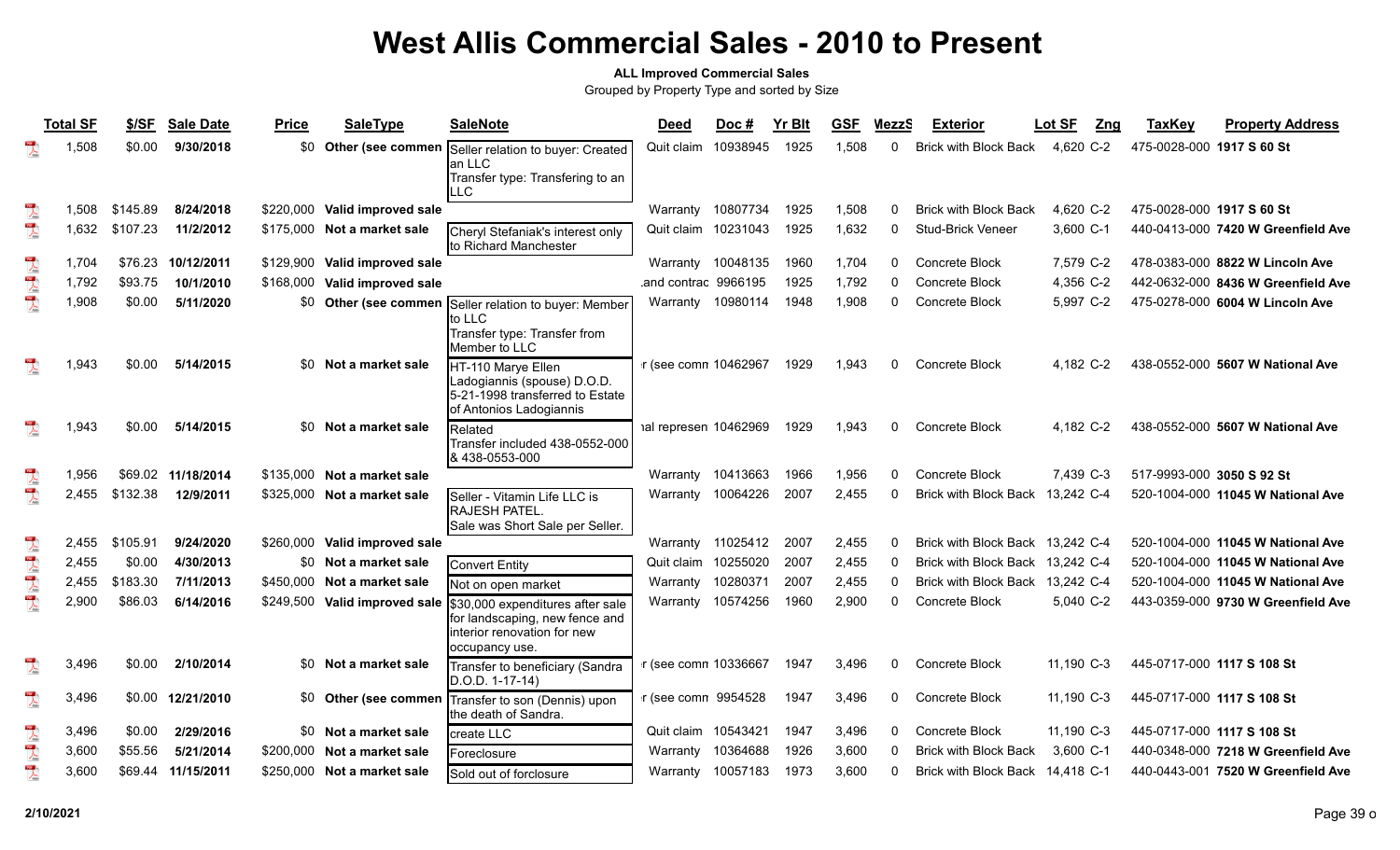#### **ALL Improved Commercial Sales**

|                         | <b>Total SF</b> | \$/SF    | <b>Sale Date</b>    | <b>Price</b> | <b>SaleType</b>               | <b>SaleNote</b>                                                                                                                                                                                  | <b>Deed</b>           | Doc#                | Yr Blt | <b>GSF</b> | <b>MezzS</b> | <b>Exterior</b>                  | <b>Lot SF</b><br>Zng | <b>TaxKey</b> | <b>Property Address</b>            |
|-------------------------|-----------------|----------|---------------------|--------------|-------------------------------|--------------------------------------------------------------------------------------------------------------------------------------------------------------------------------------------------|-----------------------|---------------------|--------|------------|--------------|----------------------------------|----------------------|---------------|------------------------------------|
| $\frac{1}{\sqrt{2}}$    | 3,600           | \$111.11 | 6/24/2011           | \$400,000    | Not a market sale             | In lieu of foreclosure                                                                                                                                                                           | Quit claim            | 10020924            | 1973   | 3,600      | $\Omega$     | Brick with Block Back 14,418 C-1 |                      |               | 440-0443-001 7520 W Greenfield Ave |
| $\mathbb{R}$            | 3,600           | \$0.00   | 2/22/2018           | \$0          | Other (see commen             | Seller relation to buyer: slef to<br>ltrust<br>Transfer type: Transfer by Irene<br>ipo, Individual to Irene M. Lipo<br>Revocable Trust U?A dated<br>February 3, 1997                             | Warranty              | 10765442            | 1974   | 3,600      | $\Omega$     | Concrete Block, Textl 11,181 C-4 |                      |               | 484-0084-001 10903 W Lincoln Ave   |
| $\overline{\mathbf{r}}$ | 3,600           | \$41.67  | 6/20/2014           | \$150,000    | Not a market sale             | Foreclosure Liquidation                                                                                                                                                                          | ecial warrar 10375012 |                     | 1926   | 3,600      |              | <b>Brick with Block Back</b>     | 3.600 C-1            |               | 440-0348-000 7218 W Greenfield Ave |
| $\overline{\mathbf{r}}$ | 3,600           | \$0.00   | 2/22/2018           | \$0          | Other (see commen             | Seller relation to buyer: self as<br>General partner of partnership<br>to self as individual<br>Transfer type: Transfer by Irene<br>Lipo, General Partner of Lipo<br>FLP to Irene Lipo, Individu |                       | Warranty 10765441   | 1974   | 3,600      | $\Omega$     | Concrete Block, Textu            | 11,181 C-4           |               | 484-0084-001 10903 W Lincoln Ave   |
|                         | 3,724           | \$0.00   | 4/28/2020           |              | \$0 Other (see commen         | Seller relation to buyer:<br><b>Grantors to Trust</b><br>Transfer type: Transfer to Trust                                                                                                        |                       | Quit claim 10975538 | 1970   | 3.724      | $\Omega$     | Concrete Block                   | 15,159 C-2           |               | 479-0434-001 9622 W National Ave   |
|                         | 4,000           | \$86.25  | 11/13/2020          | \$345.000    | Not a market sale             |                                                                                                                                                                                                  | Warranty              | 11046660            | 1996   | 4,000      |              | Stud-Brick Veneer                | 20,560 C-4           |               | 523-9986-004 11037 W Oklahoma Ave  |
|                         | 4,000           | \$0.00   | 7/28/2017           | \$0          | Not a market sale             |                                                                                                                                                                                                  | Warranty              | 10699702            | 1928   | 4,000      | $\Omega$     | Concrete Block                   | 5,998 C-1            |               | 453-0117-000 7321 W Greenfield Ave |
| 大学人                     | 4,000           | \$0.00   | 4/26/2017           | \$0          | Not a market sale             | Seller relation to buyer:<br>Parent/Child<br>Transfer type: Transfer on<br>Death<br>Deed type: Designation of TOD<br>Beneficiary                                                                 | r (see comn 10672077  |                     | 1928   | 4,000      | $\Omega$     | Concrete Block                   | 5,998 C-1            |               | 453-0117-000 7321 W Greenfield Ave |
|                         |                 |          |                     |              |                               | -no MLS                                                                                                                                                                                          |                       |                     |        |            |              |                                  |                      |               |                                    |
|                         | 4,192           |          | \$32.20 12/15/2014  |              | \$135,000 Valid improved sale | Also Grantee Keith Pajot<br>transfers on his death to<br>Rebecca Rose Pajot                                                                                                                      | Warranty              | 10419837            | 1948   | 4,192      | $\Omega$     | Concrete Block                   | 4,643 C-2            |               | 489-0073-000 6855 W Beloit Rd      |
|                         | 4,192           | \$0.00   | 2/20/2015           | SO.          | Not a market sale             | Affidavit correcting doc<br>$\#10419837$ (2nd page of legal<br>description was missing)                                                                                                          | Affidavit             | 10436729            | 1948   | 4,192      | $\Omega$     | Concrete Block                   | 4.643 C-2            |               | 489-0073-000 6855 W Beloit Rd      |
| $\sum_{\text{back}}$    | 4,260           | \$0.00   | 6/24/2013           |              | \$0 Not a market sale         | Related<br>Transfer on Death to trust                                                                                                                                                            | r (see comn 10284239  |                     | 1921   | 4,260      | 0            | Brick, Solid                     | 7,231 C-1            |               | 440-0231-000 7028 W Greenfield Ave |
|                         | 4,280           | \$16.36  | 7/17/2016           |              | \$70,000 Valid improved sale  |                                                                                                                                                                                                  | Warranty              | 10584958            | 1963   | 4,280      |              | Concrete Block                   | 5,009 C-2            |               | 475-0552-001 6701 W Beloit Rd      |
|                         | 4,385           | \$28.51  | 12/21/2018          | \$125,000    | Valid improved sale           |                                                                                                                                                                                                  | Warranty              | 10837682            | 1932   | 4,385      |              | <b>Brick with Block Back</b>     | 5,905 C-2            |               | 475-0220-000 6760 W Beloit Rd      |
| $\sum_{\rm kink}$       | 5,597           |          | \$35.73 12/30/2015  | \$200,000    | Valid improved sale           |                                                                                                                                                                                                  | Warranty              | 10529306            | 1937   | 5,597      |              | Concrete Block                   | 7,406 C-3            |               | 438-0452-000 5825 W National Ave   |
| $\mathbb{R}$            | 6,000           |          | \$106.02 12/18/2015 |              | \$636,100 Not a market sale   |                                                                                                                                                                                                  | ecial warrar 10530252 |                     | 1988   | 6,000      | $\Omega$     | Concrete Block, Textu            | 19,200 C-4           |               | 520-0131-001 11000 W National Ave  |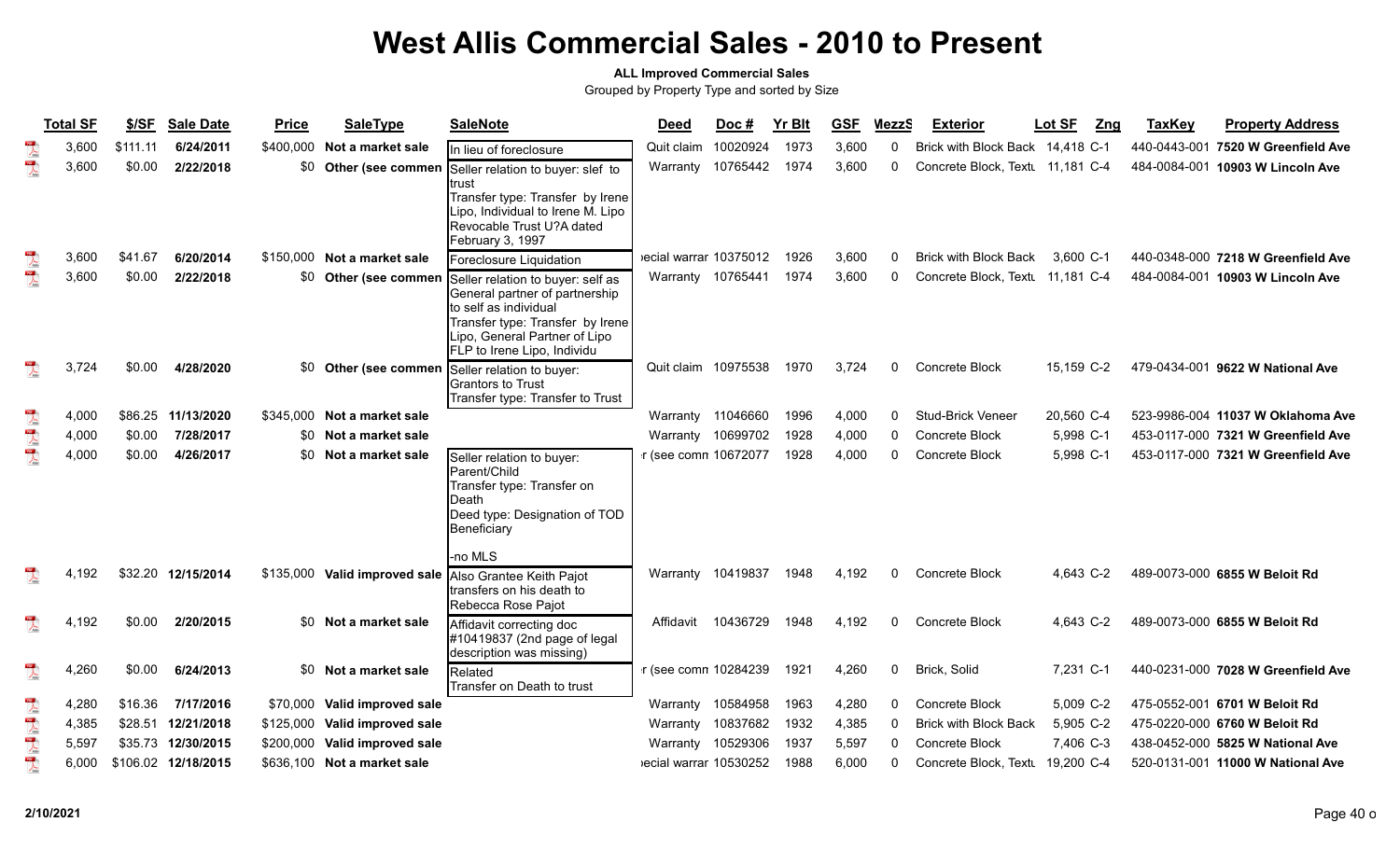#### **ALL Improved Commercial Sales**

|                         | <b>Total SF</b> | \$/SF    | <b>Sale Date</b>    | <b>Price</b> | <b>SaleType</b>                           | <b>SaleNote</b>                                                                                                                                                              | Deed                  | Doc#     | <b>Yr Blt</b> | <b>GSF</b> | MezzS    | <b>Exterior</b>                  | Lot SF<br>Zng | <b>TaxKey</b>              | <b>Property Address</b>             |
|-------------------------|-----------------|----------|---------------------|--------------|-------------------------------------------|------------------------------------------------------------------------------------------------------------------------------------------------------------------------------|-----------------------|----------|---------------|------------|----------|----------------------------------|---------------|----------------------------|-------------------------------------|
| $\lambda$               | 6,517           | \$98.67  | 1/9/2020            |              | \$643,054 Not a market sale               |                                                                                                                                                                              | Warranty              | 10945924 | 1948          | 6,517      | O        | Concrete Block                   | 14,854 C-3    |                            | 444-0478-002 10706 W Greenfield Ave |
| $\overline{\mathbf{r}}$ | 6,517           | \$98.67  | 4/30/2010           |              | \$643,054 Not a market sale               | Sale includes 444-0476-000,<br>444-0477-000 & 444-0478-001                                                                                                                   | and contrac 9877937   |          | 1948          | 6,517      | $\Omega$ | Concrete Block                   | 14,854 C-3    |                            | 444-0478-002 10706 W Greenfield Ave |
| $\frac{1}{\sqrt{2}}$    | 6,816           | \$98.30  | 6/30/2014           |              | \$670,000 Other (see commen   NSA - Split |                                                                                                                                                                              | Warranty 10373041     |          | 2014          | 6,816      | $\Omega$ | Brick with Block Back 32,918 C-4 |               | 520-1009-000 3035 S 108 St |                                     |
| $\sum_{k\in\mathbb{N}}$ | 7,280           | \$234.20 | 10/21/2011          | \$1,705,000  | Valid improved sale WA AAP LLC is :       | <b>DAVE HERBECK</b><br>3500 E. DESTINATION DRIVE<br>APPLETON, WI 54915<br>Lee & Lee of Wisconsin LLC is:<br>JUN W LEE<br>4610 UNIVERSITY AVE STE<br>1018                     | ecial warrar 10045874 |          | 1998          | 7,280      | $\Omega$ | Brick with Block Back 45,912 C-3 |               |                            | 453-0001-004 6804 W National Ave    |
|                         |                 |          |                     |              |                                           | <b>PYARE SQUARE BLDG</b><br>MADISON, WI 53705                                                                                                                                |                       |          |               |            |          |                                  |               |                            |                                     |
| $\frac{1}{\sqrt{2}}$    | 7.356           |          | \$149.54 11/30/2010 |              | \$1,100,000 Not a market sale             | Buyer was longtime tenant in<br>building; solicited sale. Not on<br>market - per buyer.                                                                                      | <b>Trustees</b>       | 9946520  | 1994          | 7,356      | 0        | Concrete Block, Textu 47,480 C-4 |               |                            | 484-0010-002 2349 S 108 St          |
| $\sum_{\text{block}}$   | 8,105           | \$49.08  | 9/20/2012           |              | \$397,800 Valid improved sale             |                                                                                                                                                                              | Quit claim 10165953   |          | 1958          | 8,105      | $\Omega$ | Concrete Block                   | 14,416 C-2    |                            | 476-0659-000 7530 W Lincoln Ave     |
|                         | 8,105           | \$203.58 | 9/15/2016           |              | \$1,650,000 Not a market sale             |                                                                                                                                                                              | Warranty 10609032     |          | 1958          | 8,105      | 0        | Concrete Block                   | 14,416 C-2    |                            | 476-0659-000 7530 W Lincoln Ave     |
|                         | 10,118          | \$27.28  | 5/1/2018            |              | \$276,000 Other (see commen               | Transfer type: ASSIGNMENT<br>OF VENDEE'S INTEREST IN<br><b>LAND CONTRACT</b><br>Deed type: ASSIGNMENT OF<br>LAND CONTRACT                                                    | and contrac 10789517  |          | 1924          | 10,118     | ∩        | <b>Stud-Brick Veneer</b>         | 10,237 C-1    |                            | 440-0442-000 7546 W Greenfield Ave  |
|                         | 10,118          | \$10.08  | 11/7/2013           | \$102,000    | Not a market sale                         | Lieu of Foreclosure                                                                                                                                                          | Warranty 10311353     |          | 1924          | 10,118     | $\Omega$ | <b>Stud-Brick Veneer</b>         | 10,237 C-1    |                            | 440-0442-000 7546 W Greenfield Ave  |
| $\overline{\mathbf{A}}$ | 10,118          | \$32.62  | 6/1/2015            |              | \$330,000 Valid improved sale             | Additional Document:<br>"Declaration of Restrictions"<br>Recorded 6-11-15, document<br>#10469291<br>Land contract and deed<br>occurred in 2015 - reject 11<br>does not apply | and contrac 10469292  |          | 1924          | 10,118     | $\Omega$ | <b>Stud-Brick Veneer</b>         | 10,237 C-1    |                            | 440-0442-000 7546 W Greenfield Ave  |
|                         | 17,953          | \$203.31 | 1/27/2014           |              | \$3,650,000 Not a market sale             | Sale includes 448-9981-003 &<br>448-9981-004 & parcel in<br>Greenfield Reject Code 72                                                                                        | ecial warrar 10333650 |          | 1999          | 17,953     | $\Omega$ | Concrete Block                   | 87,773 C-3    | 448-9981-003 1701 S 108 St |                                     |
|                         | 17,953          | \$0.00   | 1/27/2014           | \$0          | Other (see commen                         | correcting previous deed. DOC<br>10333650                                                                                                                                    | Affidavit             | 11029447 | 1999          | 17,953     | $\Omega$ | Concrete Block                   | 87,773 C-3    | 448-9981-003 1701 S 108 St |                                     |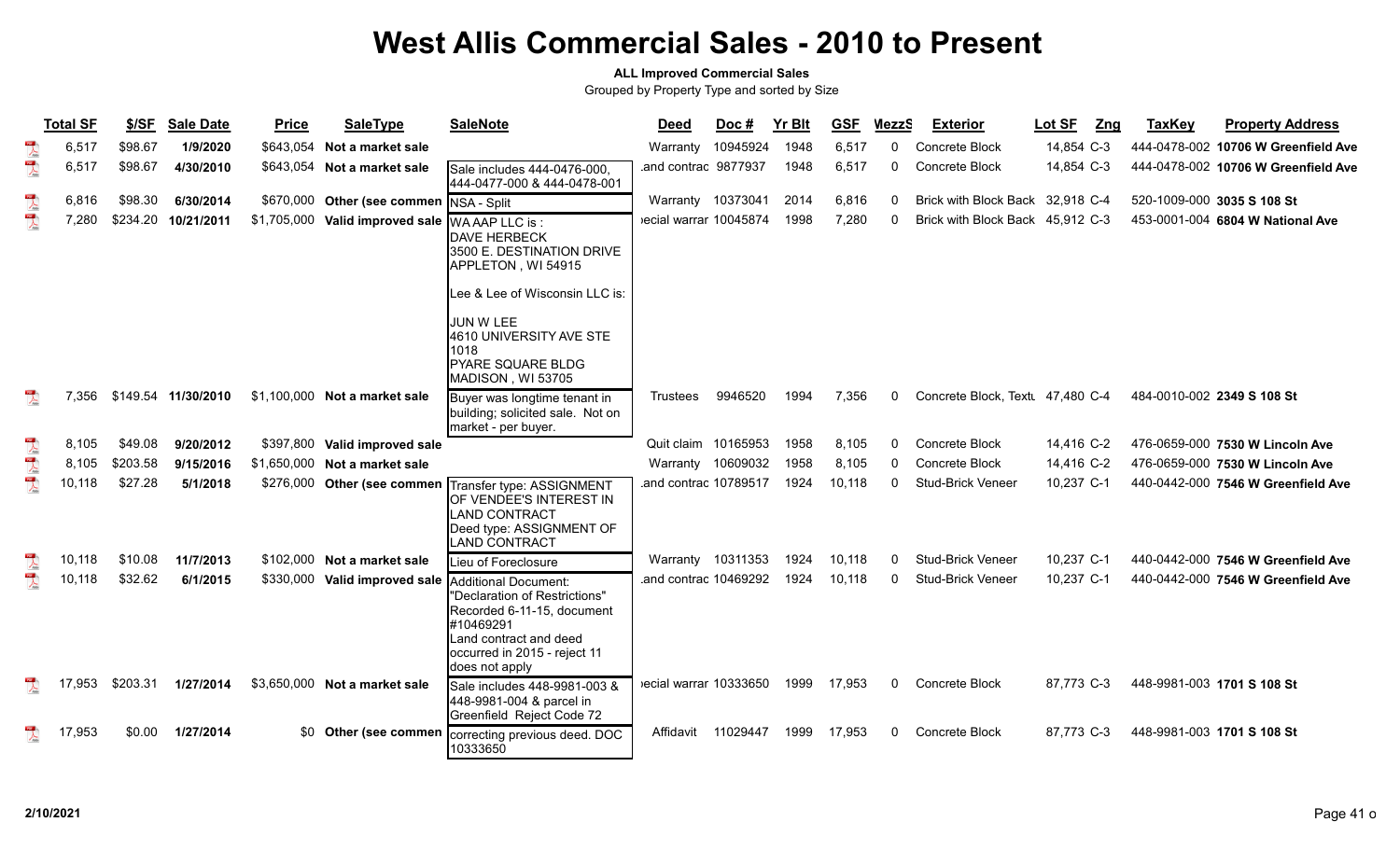#### **ALL Improved Commercial Sales**

|                          | <b>Total SF</b>          | \$/SF                               | <b>Sale Date</b> | <b>Price</b> | <b>SaleType</b>                 | <b>SaleNote</b>                                                                                                      | <b>Deed</b>           | Doc#     | <b>Yr Blt</b> | <b>GSF</b> | <b>MezzS</b> | <b>Exterior</b>                  | Lot SF<br>Zng | <b>TaxKey</b> | <b>Property Address</b>             |
|--------------------------|--------------------------|-------------------------------------|------------------|--------------|---------------------------------|----------------------------------------------------------------------------------------------------------------------|-----------------------|----------|---------------|------------|--------------|----------------------------------|---------------|---------------|-------------------------------------|
|                          | 18,200                   | \$0.00                              | 1/27/2014        | \$0          |                                 | Other (see commen   correcting previous deed. DOC<br>10333650                                                        | Affidavit             | 11029447 | 1974          | 18,200     | $\mathbf{0}$ | <b>Concrete Block</b>            | 87.773 C-3    |               | 448-9981-003 1701 S 108 St          |
|                          | 18,200                   | \$200.55                            | 1/27/2014        |              | \$3,650,000 Not a market sale   | Sale includes 448-9981-003 &<br>448-9981-004 & parcel in<br>Greenfield Reject Code 72                                | ecial warrar 10333650 |          | 1974          | 18,200     | $\mathbf{0}$ | Concrete Block                   | 87,773 C-3    |               | 448-9981-003 1701 S 108 St          |
|                          | 19,993                   | \$110.04                            | 2/7/2017         |              | \$2,200,000 Not a market sale   | -no MLS                                                                                                              | Warranty 10647890     |          | 2004          | 19,993     | 0            | Concrete Block, Text 57,325 C-3  |               |               | 449-9980-007 1800 S 108 St          |
|                          | <b>Retail Drug Store</b> |                                     |                  |              |                                 |                                                                                                                      |                       |          |               |            |              |                                  |               |               |                                     |
|                          | 13,833                   | \$357.48                            | 1/15/2019        | \$4,945,000  | Valid improved sale             |                                                                                                                      | ecial warrar 10841854 |          | 1998          | 13,833     | $\Omega$     | Brick with Block Back 63,632 C-3 |               |               | 451-0641-001 8333 W Greenfield Ave  |
| $\overline{\mathbf{r}}$  | 13,833                   | \$325.20                            | 10/20/2014       |              | \$4,498,453 Not a market sale   |                                                                                                                      | Warranty 10406074     |          | 1998          | 13,833     | 0            | Brick with Block Back 64,556 C-3 |               |               | 449-9983-002 10725 W Greenfield Ave |
| $\overline{\mathbf{r}}$  |                          | 13,855 1,306.39                     | 8/9/2019         |              |                                 | \$18,100,000 Valid improved sale  Deed type: Special Warranty<br>Deed                                                | ecial warrar 10897253 |          | 1996          | 13,855     | $\mathbf{0}$ | Concrete Block, Textu 54,229 M-1 |               |               | 484-9986-017 2677 S 108 St          |
|                          |                          | 13,855 1,339.95                     | 2/9/2018         |              | \$18,565,000 Not a market sale  | Transfer type: Equity<br>Transfer/Sale to shareholder<br>subsidiary                                                  | Warranty 10751656     |          | 1996          | 13,855     | $\mathbf{0}$ | Concrete Block, Text 54,229 M-1  |               |               | 484-9986-017 2677 S 108 St          |
|                          | 14,490                   | \$340.63                            | 3/15/2018        |              | \$4,935,683 Valid improved sale |                                                                                                                      | Warranty              | 10759906 | 2008          | 14,490     | $\Omega$     | Brick with Block Back 67,300 C-3 |               |               | 454-0640-001 6101 W Greenfield Ave  |
|                          |                          | <b>Retail Showroom &amp; Warehc</b> |                  |              |                                 |                                                                                                                      |                       |          |               |            |              |                                  |               |               |                                     |
|                          | 1,120                    | \$0.00                              | 2/10/2011        | <b>SO</b>    | Not a market sale               | Satisfaction of LC<br>Not on open market                                                                             | Warranty 10078812     |          | 1966          | 1,120      | 0            | Concrete Block                   | 24,089 C-2    |               | 450-9953-001 9633 W Greenfield Ave  |
|                          | 1,792                    | \$0.00                              | 5/10/2018        |              | \$0 Not a market sale           | Seller relation to buyer:<br><b>INDIVIDUAL / TRUST</b><br>Transfer type: TRANSFER<br><b>FROM INDIVIDUAL TO TRUST</b> | Quit claim 10777199   |          | 1922          | 1,792      | 0            | Stud-Metal Siding                | 7,798 C-2     |               | 451-0520-000 1535 S 84 St           |
|                          | 1,792                    | \$88.17                             | 1/8/2020         | \$158,000    |                                 | Valid improved sale  Deed type: Trustee's Deed                                                                       | Trustees              | 10943703 | 1922          | 1,792      | $\Omega$     | Stud-Metal Siding                | 7,798 C-2     |               | 451-0520-000 1535 S 84 St           |
|                          | 2,680                    | \$0.00                              | 6/23/2014        |              | \$0 Not a market sale           | Transfer to LLC                                                                                                      | Warranty              | 10373940 | 1953          | 2,680      | $\Omega$     | <b>Concrete Block</b>            | 7.710 C-2     |               | 443-0217-000 9508 W Greenfield Ave  |
| 大气点                      | 2,680                    | \$0.00                              | 6/18/2014        |              | \$0 Not a market sale           | Not on open market<br>Satisfaction of LC                                                                             | Warranty 10373938     |          | 1953          | 2,680      | $\mathbf{0}$ | Concrete Block                   | 7,710 C-2     |               | 443-0217-000 9508 W Greenfield Ave  |
| $\lambda$                | 2,680                    | \$0.00                              | 6/23/2014        |              | \$0 Not a market sale           | Related                                                                                                              | Warranty              | 10373939 | 1953          | 2,680      | $\Omega$     | Concrete Block                   | 7,710 C-2     |               | 443-0217-000 9508 W Greenfield Ave  |
| $\sum_{k=1}^{n}$         | 3,708                    | \$51.24                             | 9/14/2011        |              |                                 | \$190,000 Valid improved sale Sale included 476-0258 &<br>476-0259                                                   | Warranty 10062871     |          | 1927          | 3,708      | $\mathbf{0}$ | Stud-Ashlar Stone Ve             | 7,231 C-2     |               | 476-0259-000 6778 W Lincoln Ave     |
| $\overline{\mathbf{r}}$  | 5,302                    | \$0.00                              | 2/10/2011        |              | \$0 Not a market sale           | Satisfaction of LC<br>Not on open market                                                                             | Warranty 10078812     |          | 1937          | 5,302      | $\mathbf{0}$ | Brick, Solid                     | 24,089 C-2    |               | 450-9953-001 9633 W Greenfield Ave  |
| $\sum_{k=1}^{n}$         | 6,608                    | \$67.62                             | 5/17/2019        |              | \$446,800 Not a market sale     |                                                                                                                      | Trustees              | 10875202 | 1949          | 6,608      | 0            | Concrete Block                   | 18,382 C-2    |               | 450-0045-002 9513 W Greenfield Ave  |
| $\overline{\mathcal{A}}$ | 7,200                    | \$90.28                             | 1/15/2014        | \$650,000    | Valid improved sale             |                                                                                                                      | Warranty              | 10329877 | 1973          | 7,200      | $\mathbf{0}$ | PE-Cold Storage Met              | 27,646 C-3    |               | 445-0585-002 11422 W Greenfield Ave |
| $\sum_{\rm kink}$        | 7,200                    | \$145.83                            | 10/28/2020       | \$1,050,000  | Valid improved sale             |                                                                                                                      | Warranty              | 11040839 | 1973          | 7,200      |              | PE-Cold Storage Met              | 27,646 C-3    |               | 445-0585-002 11422 W Greenfield Ave |
| $\overline{\mathbf{r}}$  | 7,728                    | \$34.94                             | 7/30/2014        |              | \$270,000 Valid improved sale   |                                                                                                                      | Warranty 10381640     |          | 1924          | 7,728      | 0            | Stud-Synthetic Masor             | 4,182 C-1     |               | 440-0378-000 7338 W Greenfield Ave  |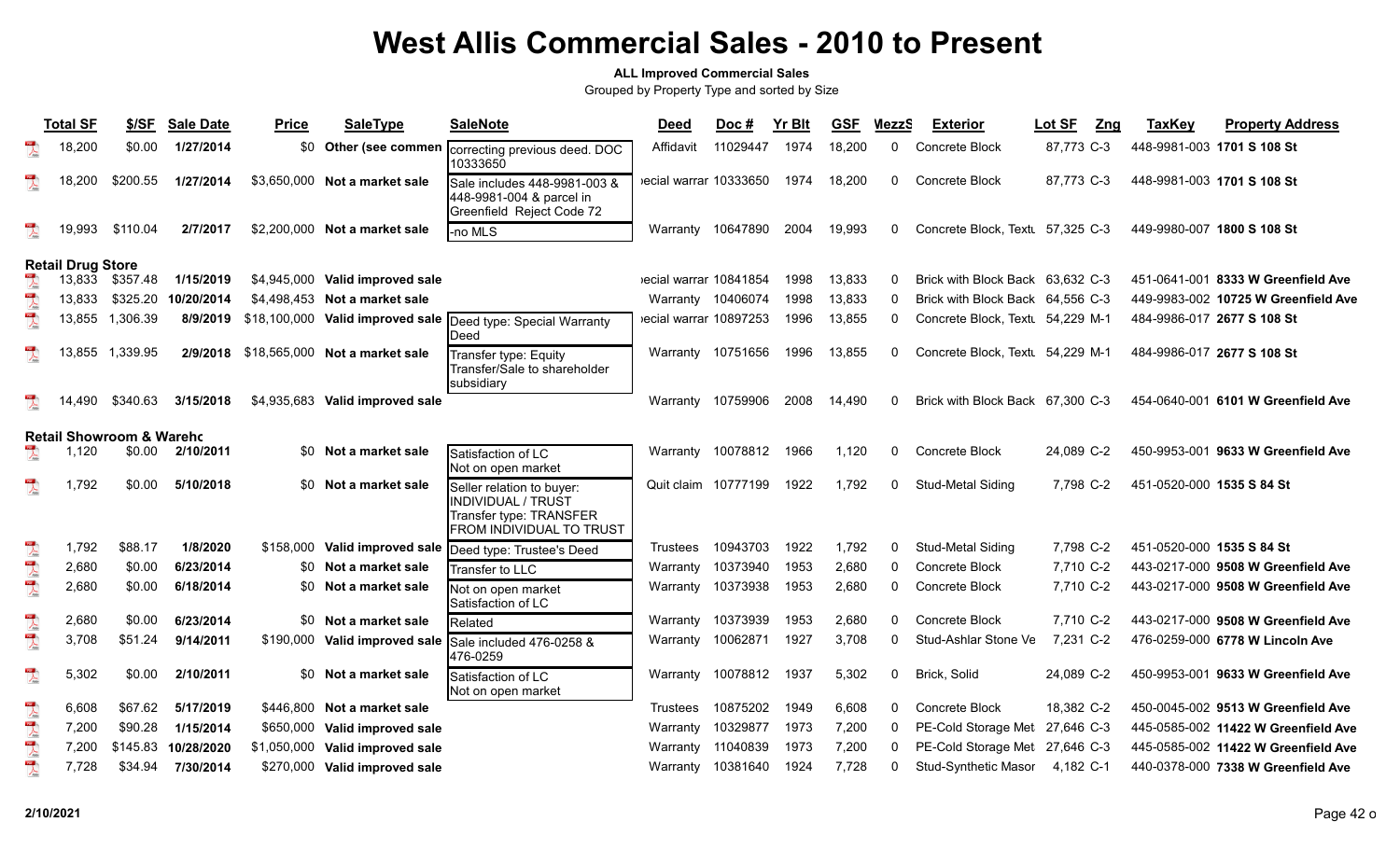#### **ALL Improved Commercial Sales**

|                                         | <b>Total SF</b>          | \$/SF    | <b>Sale Date</b> | <b>Price</b> | <b>SaleType</b>                   | <b>SaleNote</b>                                                                                                                                             | <b>Deed</b>           | Doc#     | <b>Yr Blt</b> | <b>GSF</b> | <b>MezzS</b> | <b>Exterior</b>                                     | <b>Lot SF</b> | <u>Zng</u> | <b>TaxKey</b>              | <b>Property Address</b>             |
|-----------------------------------------|--------------------------|----------|------------------|--------------|-----------------------------------|-------------------------------------------------------------------------------------------------------------------------------------------------------------|-----------------------|----------|---------------|------------|--------------|-----------------------------------------------------|---------------|------------|----------------------------|-------------------------------------|
| $\lambda$                               | 7,728                    | \$32.22  | 2/15/2019        | \$249,000    | Valid improved sale               |                                                                                                                                                             | Warranty              | 10848546 | 1924          | 7,728      | $\mathbf 0$  | <b>Stud-Synthetic Masor</b>                         | 4,182 C-1     |            |                            | 440-0378-000 7338 W Greenfield Ave  |
| $\overline{\mathcal{A}}$                | 9,200                    | \$70.65  | 1/15/2014        | \$650,000    | Valid improved sale               |                                                                                                                                                             | Warranty              | 10329877 | 1978          | 7,360      |              | 1,840 Block with EIFS (Synt 27,646 C-3              |               |            |                            | 445-0585-002 11422 W Greenfield Ave |
| $\frac{10}{\sqrt{2}}$                   | 9,200                    | \$114.13 | 10/28/2020       | \$1,050,000  | Valid improved sale               |                                                                                                                                                             | Warranty              | 11040839 | 1978          | 7,360      |              | 1,840 Block with EIFS (Synt 27,646 C-3              |               |            |                            | 445-0585-002 11422 W Greenfield Ave |
|                                         | 11,560                   | \$64.01  | 12/31/2012       | \$740,000    | Other (see commen   Manufacturing |                                                                                                                                                             | Warranty              | 10202152 | 1954          | 11,560     | $\mathbf{0}$ | <b>Concrete Block</b>                               | 51,270 C-3    |            | 448-9982-000 1815 S 108 St |                                     |
|                                         | 13,493                   | \$14.08  | 10/27/2017       | \$190,000    |                                   | Valid improved sale Deed type: Trust Deed                                                                                                                   | Trustees              | 10724916 | 1938          | 7,013      |              | 6,480 Stud-Brick Veneer                             | 7,231 C-1     |            |                            | 440-0310-000 7140 W Greenfield Ave  |
| $\sum_{k=1}^{100}$                      | 21,352                   | \$173.29 | 3/17/2020        | \$3,700,000  | Valid improved sale               |                                                                                                                                                             | ecial warrar 10961130 |          | 1973          | 20,604     |              | 748 Concrete Block                                  | 291,939 M-1   |            | 444-9995-002 800 S 108 St  |                                     |
| $\overline{\mathbf{r}}$                 | 21,500                   | \$83.72  | 4/24/2020        | \$1,800,000  |                                   | Valid improved sale Deed type: Special Warranty<br>Deed                                                                                                     | ecial warrar 10974706 |          | 1996          | 21,500     | $\Omega$     | Concrete Block, Textu 79,583 M-1                    |               |            |                            | 481-9991-012 11220 W Lincoln Ave    |
| $\sum_{\rm hot}$                        | 21,500                   | \$51.16  | 12/5/2014        | \$1,100,000  | Valid improved sale               |                                                                                                                                                             | Warranty 10417363     |          | 1996          | 21,500     | 0            | Concrete Block, Textu 79,583 M-1                    |               |            |                            | 481-9991-012 11220 W Lincoln Ave    |
| $\begin{array}{c}\n\hline\n\end{array}$ | 59,520                   | \$62.16  | 3/17/2020        | \$3,700,000  | Valid improved sale               |                                                                                                                                                             | ecial warrar 10961130 |          | 1950          | 59,520     | $\Omega$     | Concrete Block                                      | 291,939 M-1   |            | 444-9995-002 800 S 108 St  |                                     |
| $\overline{\mathcal{L}}$                | 196,398                  | \$27.50  | 4/29/2016        | \$5,400,000  | Not a market sale                 | Transfer type: Distribution in<br>connection with liquidation of<br>entity<br>**Not finalized - transfer fee<br>paid                                        | Quit claim 10672123   |          |               |            |              | 1971 189,818 6,580 PF-Metal w/Block Ba  528,949 M-1 |               |            | 414-9990-001 333 S 108 St  |                                     |
|                                         | 398<br>196               | \$13.75  | 5/25/2017        |              | \$2,700,000 Not a market sale     | -no MLS<br>Ownership transferred:<br>Undivided 1/2 tenant in common<br>nterest<br>-no MLS                                                                   | Quit claim 10679174   |          |               |            |              | 1971 189,818 6,580 PF-Metal w/Block Ba  528,949 M-1 |               |            | 414-9990-001 333 S 108 St  |                                     |
|                                         | <b>Retail/Apt/Office</b> |          |                  |              |                                   |                                                                                                                                                             |                       |          |               |            |              |                                                     |               |            |                            |                                     |
|                                         | 688                      | \$305.23 | 7/24/2020        | \$210,000    | Valid improved sale               |                                                                                                                                                             | Warranty              | 11006059 | 1938          | 688        | $\Omega$     | Concrete Block                                      | 3,600 C-2     |            |                            | 455-0094-000 5901 W Burnham St      |
| $\frac{1}{\sqrt{2}}$                    | 1.050                    | \$176.10 | 8/20/2018        | \$184,900    | Valid improved sale               |                                                                                                                                                             | <b>Trustees</b>       | 10807848 | 1925          | 1,050      | $\Omega$     | <b>Stud-Brick Veneer</b>                            | 8,189 C-2     |            | 476-0233-000 2260 S 69 St  |                                     |
| $\overline{\mathbb{A}}$                 | 1,260                    | \$114.13 | 5/19/2014        | \$143,800    | Not a market sale                 | Personal Representatives.<br>Estate liquidation                                                                                                             | ial represen 10365771 |          | 1952          | 1,260      | $\mathbf 0$  | Concrete Block                                      | 4,073 C-2     |            |                            | 442-0527-000 9100 W Greenfield Ave  |
| $\overline{\mathbf{r}}$                 | 1,264                    | \$79.11  | 2/24/2017        |              | \$100,000 Not a market sale       | Seller relation to buyer: Grantor<br>is father of Grantee LLC<br>nembers<br>Ownership transferred: Grantor<br>retains vendor's interest in land<br>contract | and contrac 10657663  |          | 1912          | 1,264      | 0            | Stud-Vinyl Siding                                   | 7,405 C-2     |            | 442-0671-000 1037 S 84 St  |                                     |
|                                         | 1,380                    | \$83.33  | 7/29/2016        |              | \$115,000 Valid improved sale     | -no MLS                                                                                                                                                     | Warranty              | 10592087 | 1933          | 1,380      | 0            | <b>Brick with Block Back</b>                        | 3,600 C-1     |            |                            | 440-0446-000 7504 W Greenfield Ave  |
|                                         |                          |          |                  |              |                                   |                                                                                                                                                             |                       |          |               |            |              |                                                     |               |            |                            |                                     |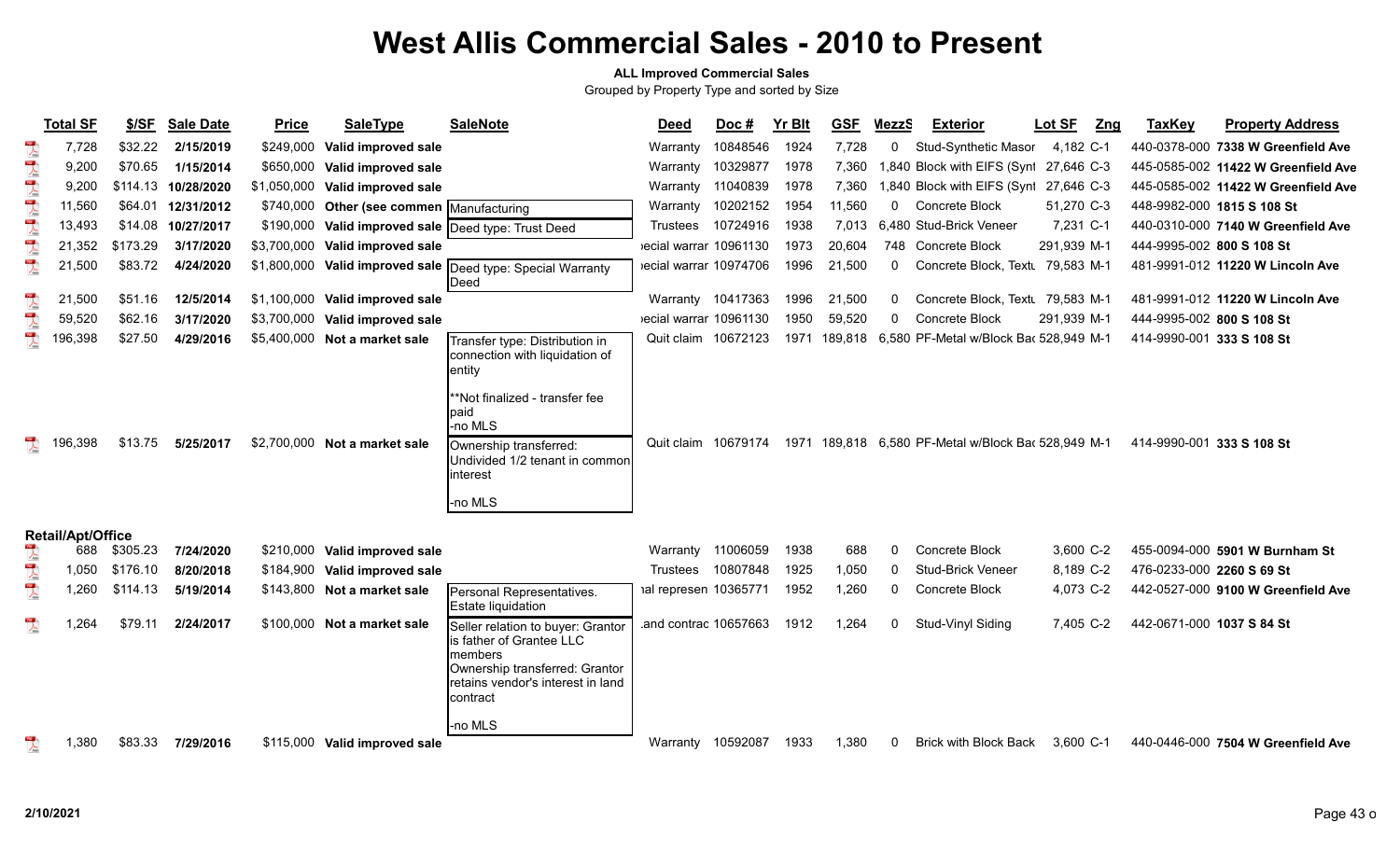### **ALL Improved Commercial Sales**

|                                           | <b>Total SF</b> | \$/SF    | <b>Sale Date</b> | <b>Price</b> | <b>SaleType</b>               | <b>SaleNote</b>                                                                                                                                            | <b>Deed</b>           | Doc#     | <b>Yr Blt</b> | <b>GSF</b> | <b>MezzS</b> | <b>Exterior</b>              | Lot SF<br>Zng | <b>TaxKey</b>             | <b>Property Address</b>            |
|-------------------------------------------|-----------------|----------|------------------|--------------|-------------------------------|------------------------------------------------------------------------------------------------------------------------------------------------------------|-----------------------|----------|---------------|------------|--------------|------------------------------|---------------|---------------------------|------------------------------------|
|                                           | 1,380           | \$0.00   | 7/29/2016        | \$0          | Not a market sale             | HT-110 Henry Javorsky D.O.D.<br>4-15-2016 transferred his 1/2 int<br>to Susan & John Simon<br>No Transfer Return                                           | r (see comn 10592083  |          | 1933          | 1.380      |              | <b>Brick with Block Back</b> | 3,600 C-1     |                           | 440-0446-000 7504 W Greenfield Ave |
| $\sum_{k \geq 0}$                         | 1.434           | \$83.68  | 8/7/2020         | \$120,000    | Valid improved sale           |                                                                                                                                                            | Warranty              | 11020318 | 1918          | 1.434      | 0            | <b>Stud-Metal Siding</b>     | 4,791 C-2     |                           | 478-0502-000 8501 W Becher St      |
| $\overline{\mathbf{r}}$                   | 1.548           | \$135.66 | 2/25/2011        | \$210,000    | Not a market sale             |                                                                                                                                                            | Trustees              | 9977603  | 1934          | 1,548      | $\Omega$     | Stud-Metal Siding            | 8,756 C-3     |                           | 445-0730-000 1349 S 108 St         |
| <b>All Report</b>                         | 1,575           | \$139.68 | 8/24/2018        | \$220,000    | Valid improved sale           |                                                                                                                                                            | Warranty              | 10807734 | 1898          | 1,575      | $\Omega$     | Stud-Metal Siding            | 11,282 C-2    | 475-0026-002 1911 S 60 St |                                    |
|                                           | 1,575           | \$0.00   | 9/30/2018        | \$0          |                               | Other (see commen Seller relation to buyer: Created<br>an LLC<br>Transfer type: Transfering to an<br>LLC                                                   | Quit claim            | 10938946 | 1898          | 1,575      | $\Omega$     | Stud-Metal Siding            | 11,282 C-2    | 475-0026-002 1911 S 60 St |                                    |
| $\sum_{k=0}^{n}$                          | 1.700           | \$33.53  | 3/27/2020        | \$57,000     | Valid improved sale           |                                                                                                                                                            | Warranty              | 10964612 | 1905          | 1,700      |              | Stud Walls-Asphalt S         | 3,600 C-2     | 452-0270-000 1427 S 81 St |                                    |
| $\overline{\mathbf{r}}$                   | 1,784           | \$80.44  | 9/12/2014        | \$143,500    | Valid improved sale           | Sale includes 489-0003-000 &<br>489-0004-000                                                                                                               | Warranty              | 10394471 | 1950          | 1,784      | $\Omega$     | Concrete Block               | 5,302 C-2     |                           | 489-0004-000 6819 W Beloit Rd      |
| $\mathbb{R}$                              | 1,924           | \$0.00   | 3/1/2019         | \$0          | Other (see commen             | Seller relation to buyer: Estate<br>to Beneficiaries<br>Transfer type: Estate to<br><b>I</b> Beneficiaries<br>Deed type: Personal<br>Representative's Deed | ial represen 10853446 |          | 1906          | 1,924      | 0            | Stud Walls-Asphalt S         | 3,615 RB-2    | 453-0604-000 1670 S 71 St |                                    |
| $\begin{array}{c}\n\hline\n\end{array}$   | 2.047           | \$31.75  | 6/29/2017        |              | \$65,000 Not a market sale    |                                                                                                                                                            | Warrantv              | 10689002 | 1957          | 2,047      | $\Omega$     | Stud-Ashlar Stone Ve         | 4,178 C-2     | 451-0558-000 1635 S 84 St |                                    |
| $\begin{array}{c} \mathbf{1} \end{array}$ | 2,100           | \$40.00  | 12/29/2020       | \$84,000     |                               | Deed type: Trustees Deed                                                                                                                                   | r (see comn 11062070  |          | 1918          | 2,100      | $\Omega$     | Stud-Walls-Wood Sid          | 5,209 C-2     |                           | 479-0785-000 9243 W National Ave   |
|                                           | 2,100           | \$40.00  | 12/29/2020       | \$84,000     |                               |                                                                                                                                                            | Warranty 11062071     |          | 1918          | 2,100      | $\Omega$     | Stud-Walls-Wood Sid          | 5,209 C-2     |                           | 479-0785-000 9243 W National Ave   |
| 大學                                        | 2,160           | \$27.78  | 4/26/2013        | \$60,000     | Not a market sale             | Compulsion to sell - failed<br>business operation                                                                                                          | Warranty              | 10278135 | 1908          | 2,160      | 0            | Stud-Vinyl Siding            | 3,600 C-2     | 453-0525-000 1942 S 76 St |                                    |
|                                           | 2.176           | \$32.12  | 10/12/2011       | \$69,900     | Not a market sale             |                                                                                                                                                            | Warranty              | 10043434 | 1937          | 2,176      | $\Omega$     | Brick, Solid                 | 2,160 C-2     | 476-0337-001 2076 S 74 St |                                    |
|                                           | 2,176           | \$62.04  | 1/31/2018        | \$135,000    | Valid improved sale           |                                                                                                                                                            | Warranty 10749240     |          | 1937          | 2,176      | $\Omega$     | Brick, Solid                 | 2,160 C-2     | 476-0337-001 2076 S 74 St |                                    |
|                                           | 2,216           | \$49.41  | 4/5/2016         | \$109,500    | Not a market sale             | Foreclosure                                                                                                                                                | Sheriff deed 10565548 |          | 1920          | 2,216      | $\Omega$     | Stud-Brick Veneer            | 3,138 C-3     |                           | 454-0204-000 6416 W National Ave   |
| 大气                                        | 2,232           | \$74.69  | 12/20/2013       | \$166,700    | Valid improved sale           |                                                                                                                                                            | Warranty 10325601     |          | 1926          | 2,232      | $\Omega$     | <b>Concrete Block</b>        | 7,231 C-2     |                           | 455-0033-000 5600 W Burnham St     |
|                                           | 2,320           | \$74.01  | 12/16/2020       | \$171,700    | Not a market sale             | Seller relation to buyer: Transfer<br>to LLC<br>Seller relation to buyer: Transfer<br>to LLC<br>Transfer type: Transfer to LLC                             | Quit claim            | 11062252 | 1922          | 2,320      |              | Stud-Ashlar Stone Ve         | 4,073 C-2     |                           | 442-0528-000 9104 W Greenfield Ave |
|                                           | 2,392           | \$68.52  | 7/29/2010        |              | \$163,900 Valid improved sale |                                                                                                                                                            | and contrac 9901588   |          | 1900          | 2,392      | <sup>0</sup> | Stud-Ashlar Stone Ve         | 3,599 C-1     |                           | 453-0120-000 7347 W Greenfield Ave |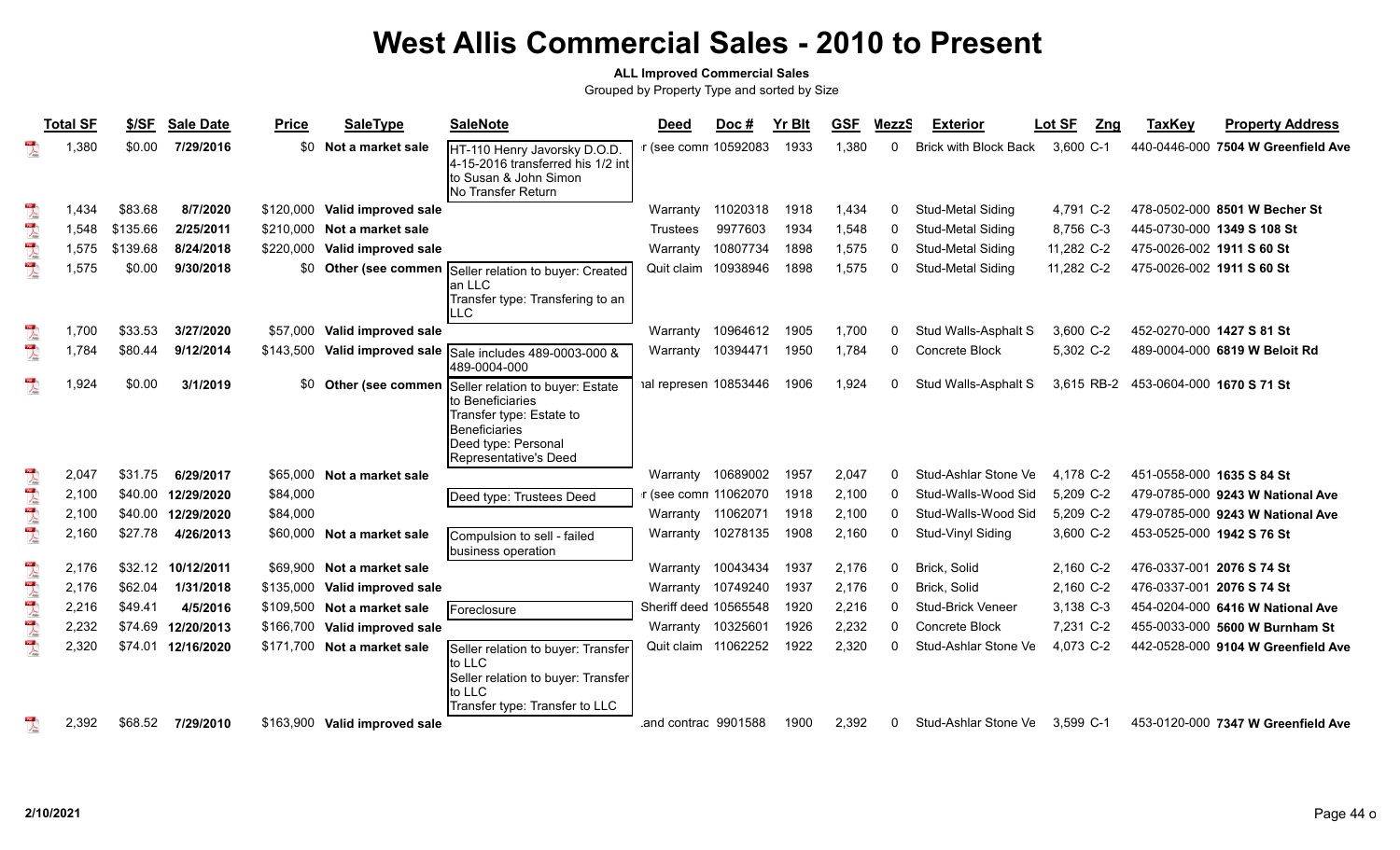### **ALL Improved Commercial Sales**

|                          | <b>Total SF</b> | \$/SF   | <b>Sale Date</b>  | <b>Price</b> | <b>SaleType</b>                               | <b>SaleNote</b>                                                                                      | Deed                 | Doc#     | <b>Yr Blt</b> | <b>GSF</b> | MezzS        | <b>Exterior</b>             | Lot SF<br><u>Zng</u> | <b>TaxKey</b>             | <b>Property Address</b>            |
|--------------------------|-----------------|---------|-------------------|--------------|-----------------------------------------------|------------------------------------------------------------------------------------------------------|----------------------|----------|---------------|------------|--------------|-----------------------------|----------------------|---------------------------|------------------------------------|
|                          | 2,392           |         | \$0.00 10/31/2018 |              | \$0 Other (see commen                         | Transfer type: Deed in Lieu of<br>IForeclosure<br>Deed type: Deed in Lieu of<br><b>IForeclosure</b>  | r (see comn 10824625 |          | 1900          | 2,392      | <sup>n</sup> | Stud-Ashlar Stone Ve        | 3.599 C-1            |                           | 453-0120-000 7347 W Greenfield Ave |
|                          | 2,398           | \$0.00  | 2/5/2014          |              | \$0 Not a market sale                         | Correct legal desc for doc #<br>10314282<br>Remove Sandra Jaskie                                     | r (see comn 10335775 |          | 1923          | 2,398      |              | Stud Walls-Asphalt S        | 4,792 C-2            | 475-0249-001 2175 S 60 St |                                    |
|                          | 2,408           | \$0.00  | 4/13/2018         |              | \$0 Other (see commen   Transfer type: vacate | foreclosure judgment<br>Deed type: Order to Vacate<br>Judgment & Return Title                        | Court order 10769842 |          | 1951          | 2,408      | <sup>n</sup> | Concrete Block              | 19,146 C-4           |                           | 520-9971-000 11401 W National Ave  |
| $\mathbb{R}$             | 2,408           |         | \$0.00 10/25/2017 |              | \$0 Not a market sale                         | Transfer type: Tax Lien<br>Judgement of Foreclosure<br>Deed type: Order for Judgment<br>and Judgment | r (see comn 10726886 |          | 1951          | 2,408      |              | Concrete Block              | 19.146 C-4           |                           | 520-9971-000 11401 W National Ave  |
| $\overline{\mathbf{r}}$  | 2,428           | \$0.00  | 9/30/2013         |              | \$0 Not a market sale                         | Debra Kopczynski removed                                                                             | Quit claim 10360943  |          | 1919          | 2.428      |              | <b>Stud-Synthetic Masor</b> | 7.231 C-2            |                           | 454-0280-001 6532 W Mitchell St    |
| $\overline{\mathbf{r}}$  | 2,438           | \$63.58 | 10/26/2020        | \$155,000    |                                               | Transfer type: Quit claim from<br>Individual to LLC                                                  | Quit claim 11061969  |          | 1936          | 2,438      |              | Stud-Ashlar Stone Ve        | 4,430 C-2            |                           | 452-0140-000 7724 W National Ave   |
| $\overline{\mathcal{X}}$ | 2,438           | \$69.73 | 8/24/2018         | \$170,000    | Valid improved sale                           |                                                                                                      | Warranty 10807477    |          | 1936          | 2,438      |              | Stud-Ashlar Stone Ve        | 4,430 C-2            |                           | 452-0140-000 7724 W National Ave   |
| $\overline{\mathbf{r}}$  | 2,470           | \$42.51 | 6/4/2019          | \$105,000    | Other (see commen                             | Seller relation to buyer: Same<br>Ownership, new LLC<br>Transfer type: Like-Owned LLC<br>Transfer    | Quit claim 10877977  |          | 1916          | 2,470      |              | Stud-Brick Veneer           | 3,601 C-2            | 476-0085-000 2079 S 69 St |                                    |
| $\overline{\mathbf{r}}$  | 2,470           | \$40.49 | 8/7/2018          |              | \$100,000 Valid improved sale                 |                                                                                                      | Warranty             | 10802084 | 1916          | 2,470      |              | <b>Stud-Brick Veneer</b>    | 3,601 C-2            | 476-0085-000 2079 S 69 St |                                    |
|                          | 2,496           | \$0.00  | 4/10/2020         |              | \$0 Not a market sale                         | Transfer type: Transfer                                                                              | Quit claim           | 10980256 | 1927          | 2,496      |              | Stud-Walls-Wood Sid         | 2,962 C-1            |                           | 453-0090-000 7217 W Greenfield Ave |
| $\overline{\mathbf{r}}$  | 2,500           | \$32.00 | 4/25/2011         | \$80,000     | Not a market sale                             |                                                                                                      | ecial warrar         | 9990980  | 1902          | 2,500      |              | Stud-Vinyl Siding           | 3,600 C-2            | 452-0338-000 1719 S 81 St |                                    |
| $\overline{\mathbf{r}}$  | 2,500           | \$34.00 | 5/20/2010         | \$85,000     | Not a market sale                             |                                                                                                      | Warranty             | 9887225  | 1902          | 2,500      |              | Stud-Vinyl Siding           | 3,600 C-2            | 452-0338-000 1719 S 81 St |                                    |
| $\mathbb{R}$             | 2.516           | \$63.59 | 10/7/2015         | \$160,000    | Valid improved sale                           |                                                                                                      | Warranty             | 10506394 | 1950          | 2,516      |              | Brick, Solid                | 5,397 C-2            |                           | 475-0376-000 6206 W Lincoln Ave    |
| 人气                       | 2,592           | \$48.23 | 8/27/2019         | \$125,000    | Valid improved sale                           |                                                                                                      | Warranty             | 10903179 | 1925          | 2,592      |              | Concrete Block              | 3,600 C-2            |                           | 474-0048-002 5523 W Burnham St     |
|                          | 2,592           | \$38.58 | 3/30/2015         | \$100,000    | Valid improved sale                           |                                                                                                      | Warranty             | 10449698 | 1925          | 2,592      |              | Concrete Block              | 3,600 C-2            |                           | 474-0048-002 5523 W Burnham St     |
| $\frac{1}{\sqrt{2}}$     | 2,600           | \$0.00  | 7/17/2015         |              | Not a market sale                             | This deed corrects legal<br>description on doc #10469972<br>rec 6-2015                               | Warranty             | 10484032 | 1920          | 2,600      |              | Stud-Vinyl Siding           | 3,510 C-2            |                           | 450-0023-000 9431 W Greenfield Ave |
|                          | 2,600           | \$0.00  | 6/12/2015         |              | \$0 Not a market sale                         | create trust                                                                                         | Warranty             | 10469972 | 1920          | 2,600      |              | Stud-Vinyl Siding           | 3,510 C-2            |                           | 450-0023-000 9431 W Greenfield Ave |
| $\overline{\mathbf{r}}$  | 2,611           | \$38.30 | 5/17/2019         | \$100,000    | Valid improved sale                           |                                                                                                      | Warranty             | 10872794 | 1910          | 2,611      |              | Stud-Metal Siding           | 3,600 C-2            |                           | 455-0069-000 5912 W Burnham St     |
| $\mathbb{R}$             | 2,611           | \$45.00 | 1/3/2020          | \$117,500    | Valid improved sale                           |                                                                                                      | Warranty             | 10940957 | 1910          | 2,611      |              | Stud-Metal Siding           | 3.600 C-2            |                           | 455-0069-000 5912 W Burnham St     |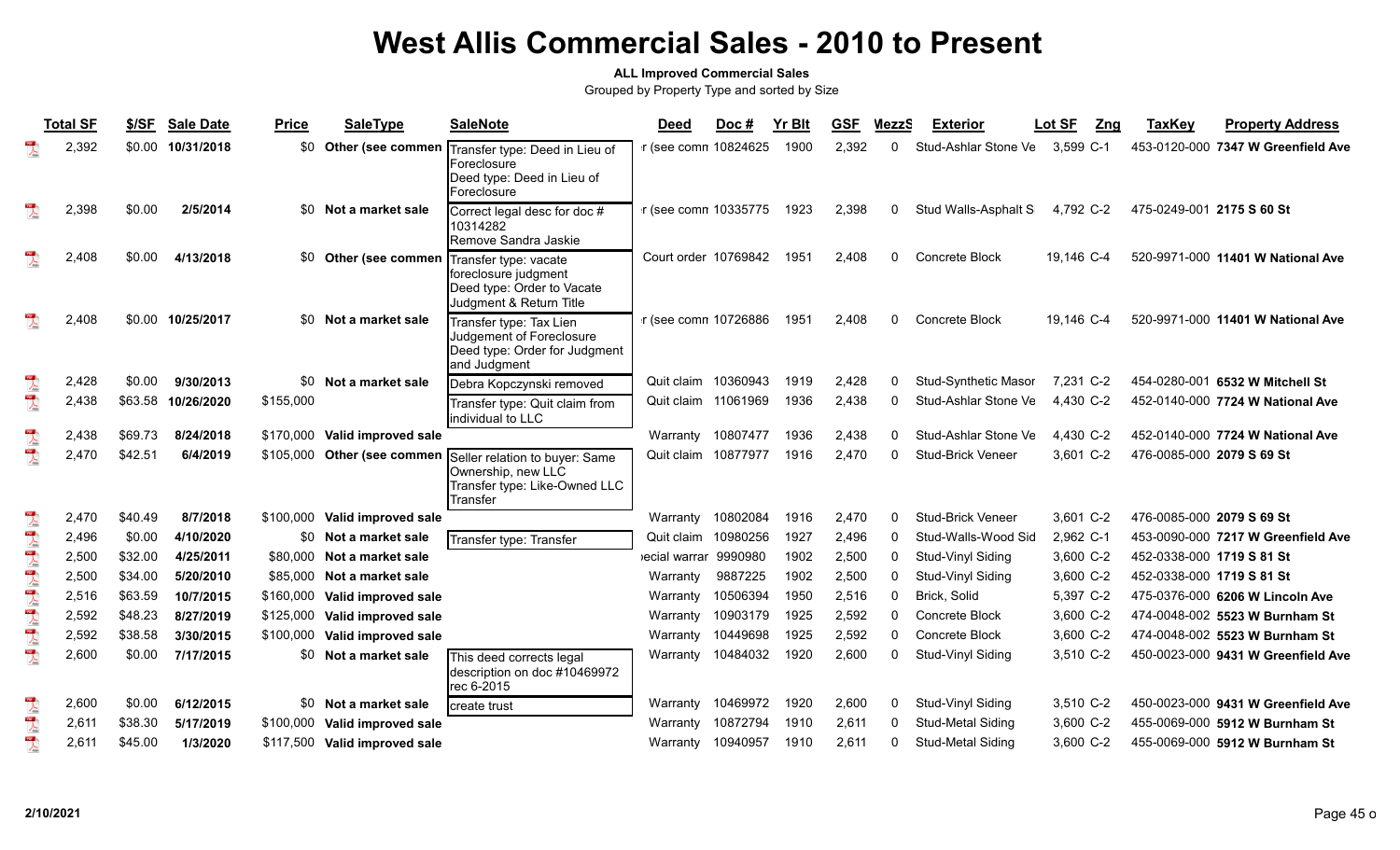### **ALL Improved Commercial Sales**

|                                                                                                                                                                                                                                                                                                                                                                             | <b>Total SF</b> | \$/SF   | <b>Sale Date</b>    | <b>Price</b> | <b>SaleType</b>               | <b>SaleNote</b>                                                                                                                                                                    | <b>Deed</b>            | Doc#     | <b>Yr Blt</b> | <b>GSF</b> | <b>MezzS</b> | <b>Exterior</b>                | Lot SF      | Zng | <b>TaxKey</b>             | <b>Property Address</b>          |
|-----------------------------------------------------------------------------------------------------------------------------------------------------------------------------------------------------------------------------------------------------------------------------------------------------------------------------------------------------------------------------|-----------------|---------|---------------------|--------------|-------------------------------|------------------------------------------------------------------------------------------------------------------------------------------------------------------------------------|------------------------|----------|---------------|------------|--------------|--------------------------------|-------------|-----|---------------------------|----------------------------------|
|                                                                                                                                                                                                                                                                                                                                                                             | 2.700           |         | \$68.11 10/15/2012  | \$183,900    | Valid improved sale           | Sold as a going concern.<br>Marketed privately to local<br>practitioners. Per Buyer,<br>building allocation is \$184,000,<br>Equipment is \$6,000 and<br>Goodwill is \$39,000.     | Warranty               | 10183215 | 1928          | 2.700      | 0            | Stud-Brick Veneer              | 5,397 C-2   |     |                           | 475-0518-000 6506 W Lincoln Ave  |
| $\sum_{n=1}^{\infty}$                                                                                                                                                                                                                                                                                                                                                       | 2,730           | \$47.62 | 2/25/2019           |              | \$130,000 Not a market sale   |                                                                                                                                                                                    | Warranty 10851899      |          | 1925          | 2,730      | 0            | <b>Stud-Brick Veneer</b>       | 3,598 C-2   |     | 453-0839-000 1975 S 71 St |                                  |
| $\mathbb{R}$                                                                                                                                                                                                                                                                                                                                                                | 2,730           | \$0.00  | 12/28/2018          |              | \$0 Not a market sale         | Transfer type: Sheriff's Sale<br>Deed type: Sheriff's Deed                                                                                                                         | Sheriff deed 10841686  |          | 1925          | 2,730      | 0            | <b>Stud-Brick Veneer</b>       | 3.598 C-2   |     | 453-0839-000 1975 S 71 St |                                  |
| $\frac{1}{\sqrt{2}}$                                                                                                                                                                                                                                                                                                                                                        | 2,780           | \$42.23 | 2/8/2016            |              | \$117,400 Valid improved sale | Buyer sale questionnaire was<br>returned from USPS 4-27-2016.<br>Re-mailed to:<br>1407 Carnsmore Dr<br>Fayetteville, NC 28304<br>Also included MAC form                            | Warranty 10542912      |          | 1923          | 2.780      | 0            | <b>Stud-Brick Veneer</b>       | $3.615$ C-2 |     |                           | 454-0601-000 6039 W Mitchell St  |
| $\overline{\mathcal{L}}$                                                                                                                                                                                                                                                                                                                                                    | 2,780           | \$0.00  | 11/3/2011           |              | \$0 Not a market sale         | Related - Transfer on Death<br>No transfer return                                                                                                                                  | r (see comn 10059921   |          | 1923          | 2,780      | 0            | <b>Stud-Brick Veneer</b>       | 3,615 C-2   |     |                           | 454-0601-000 6039 W Mitchell St  |
| $\begin{picture}(130,10) \put(0,0){\vector(1,0){10}} \put(15,0){\vector(1,0){10}} \put(15,0){\vector(1,0){10}} \put(15,0){\vector(1,0){10}} \put(15,0){\vector(1,0){10}} \put(15,0){\vector(1,0){10}} \put(15,0){\vector(1,0){10}} \put(15,0){\vector(1,0){10}} \put(15,0){\vector(1,0){10}} \put(15,0){\vector(1,0){10}} \put(15,0){\vector(1,0){10}} \put(15,0){\vector($ | 2,892           | \$42.88 | 6/12/2015           |              | \$124,000 Valid improved sale |                                                                                                                                                                                    | Warranty 10475316      |          | 1927          | 2,892      | 0            | <b>Stud-Brick Veneer</b>       | 6.439 C-2   |     | 476-0154-000 2105 S 68 St |                                  |
|                                                                                                                                                                                                                                                                                                                                                                             | 2,914           | \$0.00  | 9/30/2018           | \$0          | Other (see commen             | Seller relation to buyer: Created<br>an LLC<br>Transfer type: Transfering to an<br>LLC                                                                                             | Quit claim 10938946    |          | 1925          | 2,914      | $\Omega$     | Brick, Solid                   | 11,282 C-2  |     | 475-0026-002 1911 S 60 St |                                  |
|                                                                                                                                                                                                                                                                                                                                                                             | 2,914           | \$75.50 | 8/24/2018           | \$220,000    | Valid improved sale           |                                                                                                                                                                                    | Warranty 10807734      |          | 1925          | 2,914      | 0            | Brick, Solid                   | 11,282 C-2  |     | 475-0026-002 1911 S 60 St |                                  |
|                                                                                                                                                                                                                                                                                                                                                                             | 2,933           | \$0.00  | 2/13/2014           |              | \$0 Not a market sale         | Related - Designate TOD<br>Beneficiary                                                                                                                                             | r (see comn 10338526   |          | 1910          | 2,933      | $\Omega$     | Stud-Walls-Wood Sid            | 3,600 C-2   |     |                           | 454-0557-000 6121 W Mitchell St  |
|                                                                                                                                                                                                                                                                                                                                                                             | 2,933           |         | \$13.64 11/14/2020  | \$40,000     | Not a market sale             |                                                                                                                                                                                    | Warranty 11048049      |          | 1910          | 2,933      | $\Omega$     | Stud-Walls-Wood Sid            | 3,600 C-2   |     |                           | 454-0557-000 6121 W Mitchell St  |
|                                                                                                                                                                                                                                                                                                                                                                             | 2,933           | \$0.00  | 4/1/2020            | \$0.         | Other (see commen             | Transfer type: TOD<br>Deed type: TOD                                                                                                                                               | insfer on de: 10975378 |          | 1910          | 2,933      | $\Omega$     | Stud-Walls-Wood Sid            | 3,600 C-2   |     |                           | 454-0557-000 6121 W Mitchell St  |
| $\mathbb{R}$                                                                                                                                                                                                                                                                                                                                                                | 2,976           | \$0.00  | 3/26/2018           | \$0.         | Other (see commen             | Seller relation to buyer:<br>HUSBAND AND WIFE<br>Seller relation to buyer:<br>HUSBAND AND WIFE<br>Transfer type: ESTATE<br>PLANNING<br>Deed type: TRANSFER ON<br><b>DEATH DEED</b> | of decedent: 10800682  |          | 1916          | 2,976      | $\Omega$     | Stud-Ashlar Stone Ve           | 3,600 C-2   |     | 439-0222-002 1229 S 62 St |                                  |
| $\lambda$                                                                                                                                                                                                                                                                                                                                                                   | 3.000           |         | \$100.00 12/14/2016 | \$300,000    | Valid improved sale           | Sale includes 453-0534-002 &<br>453-0562-001                                                                                                                                       | Warranty 10636728      |          | 1974          | 3,000      | 0            | PE-Cold Storage Met 24,132 M-1 |             |     | 453-0534-002 1811 S 73 St |                                  |
| $\frac{1}{\sqrt{2}}$                                                                                                                                                                                                                                                                                                                                                        | 3,024           | \$11.57 | 8/7/2018            | \$35.000     | Not a market sale             | Deed type: PR DEED -<br>purchased from estate                                                                                                                                      | ial represen 10801655  |          | 1926          | 3,024      |              | <b>Brick with Block Back</b>   | 3,356 C-2   |     |                           | 453-0609-000 7113 W National Ave |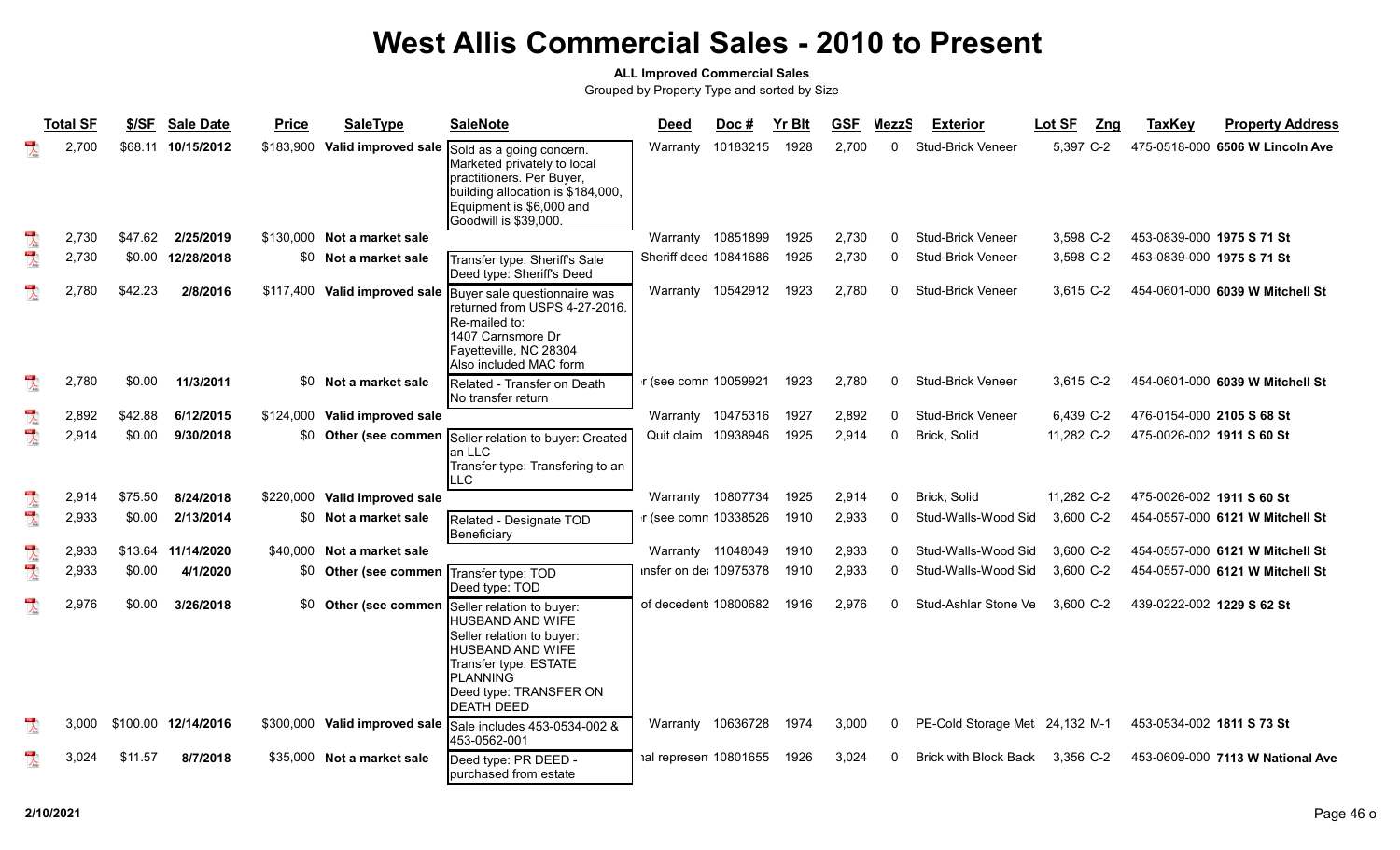### **ALL Improved Commercial Sales**

|                                                                                                                                                                                                                                                                                                                                                                                                                                   | <b>Total SF</b> | \$/SF    | <b>Sale Date</b> | <b>Price</b> | <b>SaleType</b>               | <b>SaleNote</b>                                                                                                                             | Deed                  | Doc#     | <b>Yr Blt</b> | <b>GSF</b> | <b>MezzS</b> | <b>Exterior</b>                  | Lot SF<br>Zng | <b>TaxKey</b>             | <b>Property Address</b>            |
|-----------------------------------------------------------------------------------------------------------------------------------------------------------------------------------------------------------------------------------------------------------------------------------------------------------------------------------------------------------------------------------------------------------------------------------|-----------------|----------|------------------|--------------|-------------------------------|---------------------------------------------------------------------------------------------------------------------------------------------|-----------------------|----------|---------------|------------|--------------|----------------------------------|---------------|---------------------------|------------------------------------|
|                                                                                                                                                                                                                                                                                                                                                                                                                                   | 3,024           | \$0.00   | 8/7/2018         | \$0          | Other (see commen             | Seller relation to buyer:<br>Deceased husband to wifes<br>estate<br>Deed type: HT110                                                        | of decedent: 10801654 |          | 1926          | 3,024      | $\Omega$     | <b>Brick with Block Back</b>     | 3,356 C-2     |                           | 453-0609-000 7113 W National Ave   |
| $\overline{\mathbf{r}}$                                                                                                                                                                                                                                                                                                                                                                                                           | 3,066           | \$97.85  | 12/14/2016       | \$300,000    | Valid improved sale           | Sale includes 453-0534-002 &<br>453-0562-001                                                                                                | Warranty 10636728     |          | 1949          | 3,066      | $\Omega$     | Brick with Block Back 24,132 M-1 |               | 453-0534-002 1811 S 73 St |                                    |
| $\sum_{k=1}^{n}$                                                                                                                                                                                                                                                                                                                                                                                                                  | 3,112           | \$27.96  | 1/2/2013         |              | \$87,000 Not a market sale    | Flipper                                                                                                                                     | Warranty 10202141     |          | 1925          | 3,112      | 0            | Stud-Metal Siding                | 3,607 C-3     |                           | 438-0239-000 5862 W Washington St  |
| $\begin{array}{c}\n\frac{1}{\sqrt{2}} \\ \frac{1}{\sqrt{2}}\n\end{array}$                                                                                                                                                                                                                                                                                                                                                         | 3,112           | \$0.00   | 9/21/2011        |              | \$0 Not a market sale         | No Transfer Return                                                                                                                          | r (see comn 10042723  |          | 1925          | 3,112      | $\Omega$     | Stud-Metal Siding                | 3,607 C-3     |                           | 438-0239-000 5862 W Washington St  |
| $\frac{1}{\sqrt{2}}$                                                                                                                                                                                                                                                                                                                                                                                                              | 3,112           | \$12.85  | 7/31/2012        | \$40,000     | Not a market sale             | Short marketing time of 6<br>weeks, not typically advertised,<br>poor market exposure.<br>Craiglslist was sole listing<br>source per buyer. | Warranty 10144997     |          | 1925          | 3,112      | $\Omega$     | Stud-Metal Siding                | 3,607 C-3     |                           | 438-0239-000 5862 W Washington St  |
|                                                                                                                                                                                                                                                                                                                                                                                                                                   |                 |          |                  |              |                               | Started out asking \$85,000,<br>hen after two weeks lowered it<br>to \$74,900 and 4 weeks later<br>accepted a cash offer for<br>\$40,000    |                       |          |               |            |              |                                  |               |                           |                                    |
| $\begin{picture}(20,20) \put(0,0){\vector(0,1){30}} \put(15,0){\vector(0,1){30}} \put(15,0){\vector(0,1){30}} \put(15,0){\vector(0,1){30}} \put(15,0){\vector(0,1){30}} \put(15,0){\vector(0,1){30}} \put(15,0){\vector(0,1){30}} \put(15,0){\vector(0,1){30}} \put(15,0){\vector(0,1){30}} \put(15,0){\vector(0,1){30}} \put(15,0){\vector(0,1){30}} \put(15,0){\vector(0$                                                       | 3,120           | \$47.12  | 4/27/2017        | \$147,000    | Valid improved sale           |                                                                                                                                             | Warranty              | 10670132 | 1919          | 3,120      | 0            | Stud-Metal Siding                | 8,220 C-2     | 475-0250-001 2191 S 60 St |                                    |
| $\begin{array}{c}\n\frac{1}{2} \\ \frac{1}{2} \\ \frac{1}{2} \\ \frac{1}{2} \\ \frac{1}{2} \\ \frac{1}{2} \\ \frac{1}{2} \\ \frac{1}{2} \\ \frac{1}{2} \\ \frac{1}{2} \\ \frac{1}{2} \\ \frac{1}{2} \\ \frac{1}{2} \\ \frac{1}{2} \\ \frac{1}{2} \\ \frac{1}{2} \\ \frac{1}{2} \\ \frac{1}{2} \\ \frac{1}{2} \\ \frac{1}{2} \\ \frac{1}{2} \\ \frac{1}{2} \\ \frac{1}{2} \\ \frac{1}{2} \\ \frac{1}{2} \\ \frac{1}{2} \\ \frac{1$ | 3,198           | \$78.17  | 11/13/2019       |              | \$250,000 Valid improved sale |                                                                                                                                             | Warranty              | 10927066 | 1950          | 3,198      | $\mathbf{0}$ | <b>Concrete Block</b>            | 15,233 C-2    |                           | 487-0254-002 8440 W Cleveland Ave  |
| $\sum_{\rm kink}$                                                                                                                                                                                                                                                                                                                                                                                                                 | 3,198           | \$137.59 | 5/23/2013        | \$440,000    | Not a market sale             | Business value                                                                                                                              | Warranty              | 10252051 | 1950          | 3,198      | $\mathbf{0}$ | <b>Concrete Block</b>            | 15,233 C-2    |                           | 487-0254-002 8440 W Cleveland Ave  |
|                                                                                                                                                                                                                                                                                                                                                                                                                                   | 3,228           | \$0.00   | 4/2/2019         |              | \$0 Other (see commen         | Transfer type: Transfer to LLC                                                                                                              | Quit claim 10870320   |          | 1903          | 3,228      | $\Omega$     | <b>Stud-Brick Veneer</b>         | 3,599 C-1     |                           | 440-0230-000 7038 W Greenfield Ave |
| 人民                                                                                                                                                                                                                                                                                                                                                                                                                                | 3,232           | \$24.13  | 2/8/2016         |              | \$78,000 Valid improved sale  |                                                                                                                                             | Warranty 10540652     |          | 1922          | 3,232      | $\Omega$     | Stud-Stucco                      | 4,079 C-2     | 452-0312-000 1584 S 81 St |                                    |
| $\overline{\mathbf{r}}$                                                                                                                                                                                                                                                                                                                                                                                                           | 3,232           | \$35.95  | 5/1/2013         | \$116,200    | Not a market sale             | Scheel Investment Group<br>defaulted on LC. Ownership<br>back to Dino & Karen Agnos.                                                        | Quit claim 10247630   |          | 1922          | 3,232      | $\mathbf{0}$ | Stud-Stucco                      | 4,079 C-2     | 452-0312-000 1584 S 81 St |                                    |
| $\lambda$                                                                                                                                                                                                                                                                                                                                                                                                                         | 3,232           | \$37.13  | 12/12/2012       | \$120,000    | Not a market sale             | <b>Land Contract</b>                                                                                                                        | and contrac 10224436. |          | 1922          | 3,232      | 0            | Stud-Stucco                      | 4,079 C-2     | 452-0312-000 1584 S 81 St |                                    |
| $\begin{array}{c}\n\hline\n\end{array}$                                                                                                                                                                                                                                                                                                                                                                                           | 3,232           | \$0.00   | 2/12/2016        |              | \$0 Not a market sale         | HT-110 Karen Agnos D.O.D.<br>5-1-2014 transferred to Dino P<br>Agnos                                                                        | r (see comn 10540651  |          | 1922          | 3,232      | $\Omega$     | Stud-Stucco                      | 4,079 C-2     | 452-0312-000 1584 S 81 St |                                    |
| $\mathbb{R}$                                                                                                                                                                                                                                                                                                                                                                                                                      | 3,240           | \$59.26  | 12/16/2020       | \$192,000    | Not a market sale             | Seller relation to buyer: Transfer<br>to LLC<br>Seller relation to buyer: Transfer<br>to LLC<br>Transfer type: Transfer to LLC              | Quit claim 11062366   |          | 1924          | 3,240      | $\mathbf{0}$ | Stud-Metal Siding                | 5,401 C-2     |                           | 453-0910-000 7102 W Becher St      |
| $\sum_{k=0}^{n}$                                                                                                                                                                                                                                                                                                                                                                                                                  | 3,400           | \$122.06 | 5/31/2018        |              | \$415,000 Valid improved sale |                                                                                                                                             | and contrac 10781361  |          | 1953          | 3,400      | 0            | Concrete Block                   | 4,748 C-4     |                           | 484-0004-000 2319 S 108 St         |
| $\sum_{k=0}^{n}$                                                                                                                                                                                                                                                                                                                                                                                                                  | 3,420           | \$90.64  | 6/15/2018        | \$310,000    | Valid improved sale           |                                                                                                                                             | Warranty              | 10787633 | 1927          | 3,420      | $\Omega$     | <b>Brick with Block Back</b>     | 4,559 C-2     |                           | 476-0505-000 7030 W Lincoln Ave    |
| $\begin{picture}(20,20) \put(0,0){\vector(0,1){10}} \put(15,0){\vector(0,1){10}} \put(15,0){\vector(0,1){10}} \put(15,0){\vector(0,1){10}} \put(15,0){\vector(0,1){10}} \put(15,0){\vector(0,1){10}} \put(15,0){\vector(0,1){10}} \put(15,0){\vector(0,1){10}} \put(15,0){\vector(0,1){10}} \put(15,0){\vector(0,1){10}} \put(15,0){\vector(0,1){10}} \put(15,0){\vector(0$                                                       | 3,450           | \$53.59  | 8/20/2018        |              | \$184,900 Valid improved sale |                                                                                                                                             | Trustees              | 10807848 | 1925          | 3,450      | $\Omega$     | <b>Stud-Brick Veneer</b>         | 8,189 C-2     | 476-0233-000 2260 S 69 St |                                    |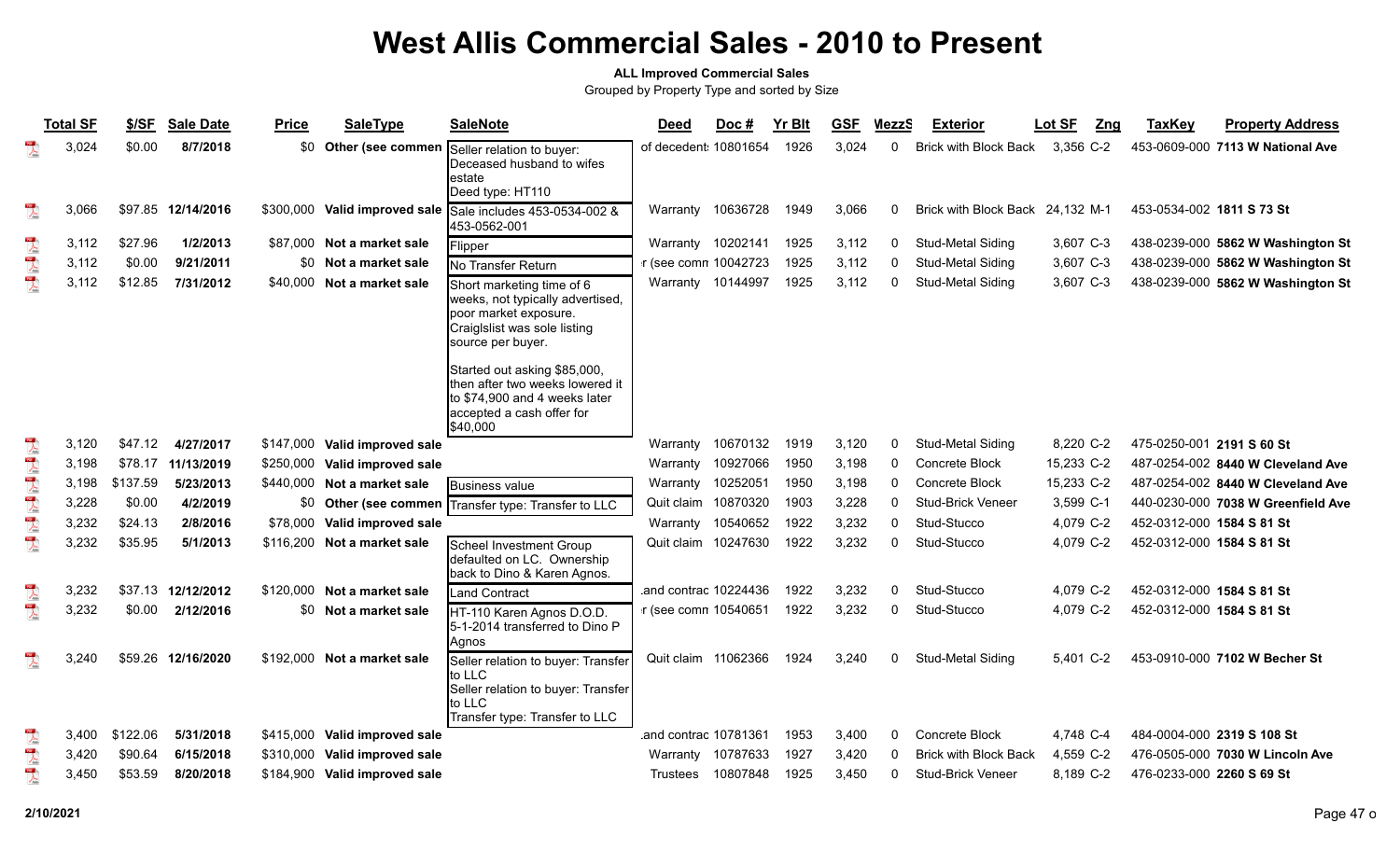### **ALL Improved Commercial Sales**

|                         | <b>Total SF</b> | \$/SF    | <b>Sale Date</b> | <b>Price</b> | <b>SaleType</b>               | <b>SaleNote</b>                                                                                          | <b>Deed</b>           | Doc#     | <b>Yr Blt</b> | <b>GSF</b> | <b>MezzS</b> | <b>Exterior</b>              | Lot SF<br>Zng | <b>TaxKey</b>             | <b>Property Address</b>          |
|-------------------------|-----------------|----------|------------------|--------------|-------------------------------|----------------------------------------------------------------------------------------------------------|-----------------------|----------|---------------|------------|--------------|------------------------------|---------------|---------------------------|----------------------------------|
| $\mathbb{R}$            | 3,456           | \$54.98  | 9/27/2012        | \$190,000    | Valid improved sale           | Seller financing PLUS<br>Conventional                                                                    | Warranty              | 10166047 | 1957          | 3,456      | $\Omega$     | <b>Stud-Brick Veneer</b>     | 5,399 C-2     | 475-0517-000 2273 S 65 St |                                  |
|                         |                 |          |                  |              |                               | Buyer:<br><b>GERALD LEMKE</b><br>2273 S 65TH ST<br>LOWER NORTH<br>WEST ALLIS, WI 53219                   |                       |          |               |            |              |                              |               |                           |                                  |
| $\lambda$               | 3,510           | \$82.91  | 2/28/2011        |              | \$291,000 Not a market sale   |                                                                                                          | Warranty              | 9978008  | 1949          | 3,510      | $\Omega$     | <b>Stud-Brick Veneer</b>     | 5,399 C-2     | 441-0090-000 1357 S 76 St |                                  |
| <b>A</b>                | 3,510           | \$170.94 | 6/30/2020        |              | \$600,000 Valid improved sale |                                                                                                          | Warranty              | 10995942 | 1949          | 3,510      | $\Omega$     | <b>Stud-Brick Veneer</b>     | 5,399 C-2     | 441-0090-000 1357 S 76 St |                                  |
|                         | 3,528           | \$71.85  | 3/29/2013        |              | \$253,500 Not a market sale   | Sale includes 475-0023 &<br>475-0024                                                                     | ial represen 10234508 |          | 1922          | 3,528      | 0            | <b>Stud-Brick Veneer</b>     | 2,120 C-2     |                           | 475-0024-000 6005 W Burnham St   |
|                         | 3,552           | \$81.64  | 7/2/2012         |              | \$290,000 Not a market sale   | Sold out of forclosure                                                                                   | ecial warrar 10135219 |          | 2008          | 3,552      | 0            | Concrete Block, Textu        | 20,212 C-2    | 442-0316-000 719 S 84 St  |                                  |
|                         | 3,552           | \$120.35 | 5/25/2011        |              | \$427,500 Not a market sale   | Forclosure                                                                                               | Sheriff deed 10006054 |          | 2008          | 3,552      | $\mathbf{0}$ | Concrete Block, Textu        | 20,212 C-2    | 442-0316-000 719 S 84 St  |                                  |
| 大學                      | 3,576           | \$0.00   | 6/28/2013        |              | \$0 Not a market sale         | Correction Deed                                                                                          | Quit claim 10283109   |          | 1924          | 3,576      | $\Omega$     | <b>Stud-Brick Veneer</b>     | 2,520 C-2     |                           | 455-0064-000 5930 W Burnham St   |
|                         | 3,596           | \$75.08  | 9/10/2015        |              | \$270,000 Valid improved sale |                                                                                                          | Warranty              | 10499509 | 1919          | 3,596      | $\Omega$     | <b>Stud-Brick Veneer</b>     | 6,098 C-2     |                           | 438-0431-000 5701 W National Ave |
| $\overline{\mathbf{r}}$ | 3,636           | \$43.45  | 1/4/2017         |              | \$158,000 Not a market sale   | Completion of land contract<br>executed in prior year                                                    | Warranty              | 10643002 | 1925          | 3,636      | $\Omega$     | <b>Stud-Brick Veneer</b>     | 4,835 C-2     |                           | 477-0119-000 7718 W Becher St    |
| $\sum_{n=1}^{\infty}$   | 3,636           | \$52.26  | 12/16/2020       | \$190,000    |                               |                                                                                                          | Warranty 11057326     |          | 1925          | 3,636      | 0            | <b>Stud-Brick Veneer</b>     | 4,835 C-2     |                           | 477-0119-000 7718 W Becher St    |
| $\sum_{k=0}^{100}$      | 3,636           | \$43.45  | 2/11/2016        |              | \$158,000 Not a market sale   | Land Contract executed March<br>2016, satisifed January 2017                                             | and contrac 10540040  |          | 1925          | 3,636      | $\mathbf 0$  | <b>Stud-Brick Veneer</b>     | 4,835 C-2     |                           | 477-0119-000 7718 W Becher St    |
| $\overline{\mathbf{r}}$ | 3,696           | \$44.64  | 3/12/2010        |              | \$165,000 Not a market sale   |                                                                                                          | Quit claim            | 9864937  | 1954          | 3,696      | $\mathbf{0}$ | Stud-Brick Veneer            | 7,362 C-2     |                           | 478-0281-000 9106 W National Ave |
| $\overline{\mathbf{r}}$ | 3,700           | \$0.00   | 2/25/2016        |              | <b>\$0</b> Not a market sale  | LLC to member<br>Document includes<br>440-0431-000 and<br>453-0074-000                                   | Quit claim 10547706   |          | 1908          | 3,700      | $\Omega$     | Stud-Brick Veneer            | 4,835 C-2     | 453-0074-000 1468 S 72 St |                                  |
| $\sum_{k=0}^{100}$      | 3,700           | \$45.95  | 5/15/2017        | \$170,000    | Valid improved sale           |                                                                                                          | Warranty 10677592     |          | 1908          | 3,700      | $\Omega$     | <b>Stud-Brick Veneer</b>     | 4,835 C-2     | 453-0074-000 1468 S 72 St |                                  |
| $\frac{10}{\sqrt{25}}$  | 3,700           | \$0.00   | 5/11/2017        | \$0          | Not a market sale             | Seller relation to buyer: spouses<br>Transfer type: Termination of<br>Joint Tenancy<br>Deed type: HT-110 | r (see comn 10677591  |          | 1908          | 3,700      | $\Omega$     | <b>Stud-Brick Veneer</b>     | 4,835 C-2     | 453-0074-000 1468 S 72 St |                                  |
|                         |                 |          |                  |              |                               | -no MLS                                                                                                  |                       |          |               |            |              |                              |               |                           |                                  |
| $\mathbb{R}$            | 3,700           | \$0.00   | 2/25/2016        |              | \$0 Not a market sale         | Add spouse<br>Document includes<br>440-0431-000 and<br>453-0074-000                                      | Quit claim 10547707   |          | 1908          | 3,700      | $\Omega$     | <b>Stud-Brick Veneer</b>     | 4,835 C-2     | 453-0074-000 1468 S 72 St |                                  |
| $\mathbb{R}$            | 3,744           | \$61.16  | 7/27/2017        |              | \$229,000 Not a market sale   |                                                                                                          | Warranty 10699930     |          | 1924          | 3,744      | 0            | <b>Brick with Block Back</b> | 6,049 C-3     |                           | 454-0092-000 6301 W National Ave |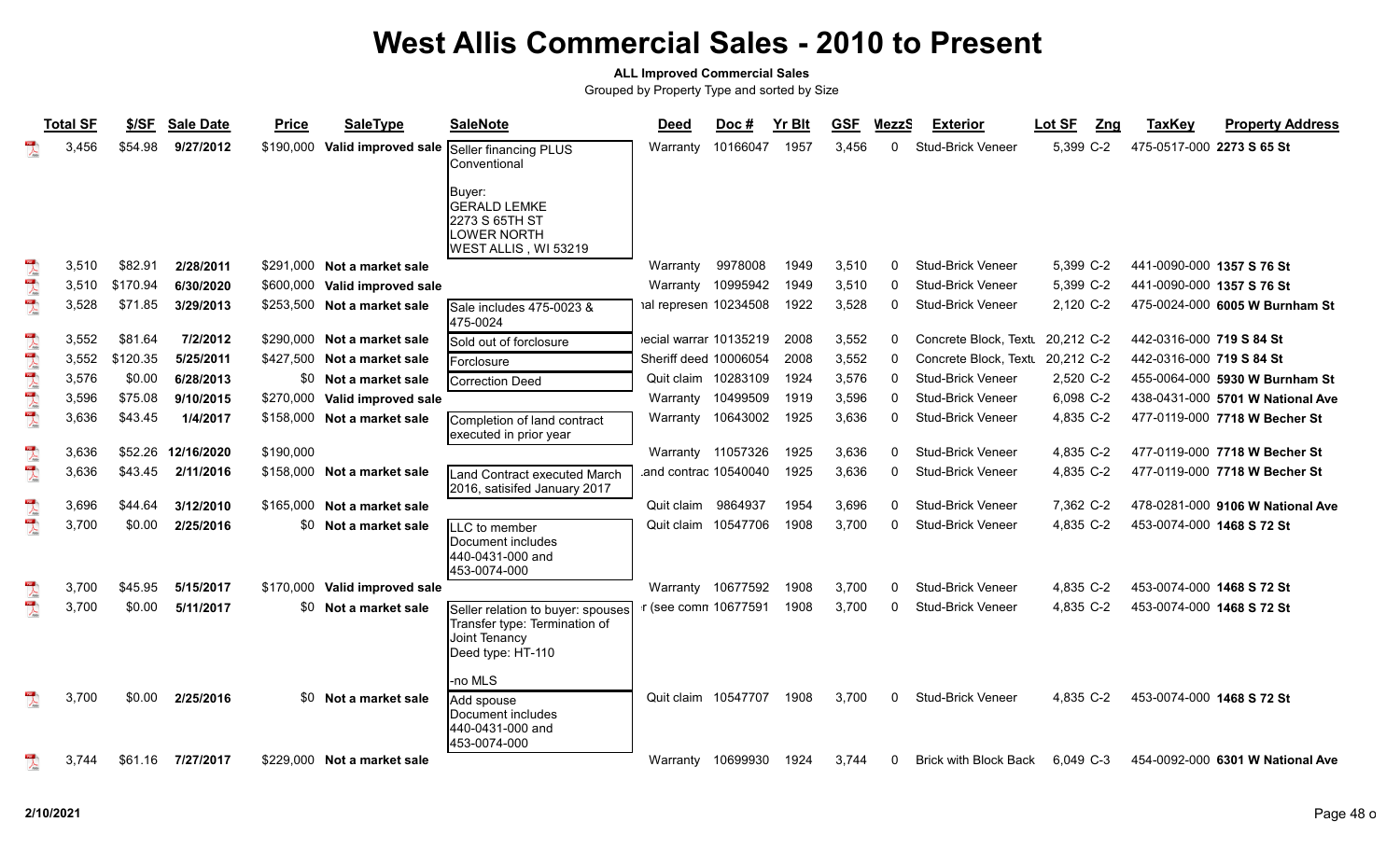#### **ALL Improved Commercial Sales**

|                                                                                                                                                                                                                                                                                                                                                                             | <b>Total SF</b> | \$/SF    | <b>Sale Date</b>  | <b>Price</b> | <b>SaleType</b>               | <b>SaleNote</b>                                                                                                                                                                            | Deed                  | Doc#              | <b>Yr Blt</b> | <b>GSF</b> | <b>MezzS</b> | <b>Exterior</b>              | Lot SF<br>Zng | <b>TaxKey</b>            | <b>Property Address</b>             |
|-----------------------------------------------------------------------------------------------------------------------------------------------------------------------------------------------------------------------------------------------------------------------------------------------------------------------------------------------------------------------------|-----------------|----------|-------------------|--------------|-------------------------------|--------------------------------------------------------------------------------------------------------------------------------------------------------------------------------------------|-----------------------|-------------------|---------------|------------|--------------|------------------------------|---------------|--------------------------|-------------------------------------|
|                                                                                                                                                                                                                                                                                                                                                                             | 3,744           |          | \$0.00 12/29/2014 | \$0          | Not a market sale             | IAffidavit of Interest document<br>ldated 12-29-14 Rec 12-30-14<br>Doc #10423045.<br>For the purpose that Joe<br>Bykowski is a memeber of<br>6301/1441 Holdings LLC.<br>No transfer return | Affidavit             | 10423045          | 1924          | 3.744      | $\Omega$     | <b>Brick with Block Back</b> | 6.049 C-3     |                          | 454-0092-000 6301 W National Ave    |
| $\frac{1}{\sqrt{2}}$                                                                                                                                                                                                                                                                                                                                                        | 3,744           | \$50.75  | 5/30/2014         |              | \$190,000 Not a market sale   | Foreclosure Liquidation                                                                                                                                                                    | ecial warrar 10366296 |                   | 1924          | 3,744      |              | <b>Brick with Block Back</b> | 6,049 C-3     |                          | 454-0092-000 6301 W National Ave    |
|                                                                                                                                                                                                                                                                                                                                                                             | 3,744           | \$74.79  | 7/15/2013         |              | \$280,000 Not a market sale   | Foreclosure                                                                                                                                                                                | Sheriff deed 10307528 |                   | 1924          | 3,744      | 0            | <b>Brick with Block Back</b> | 6,049 C-3     |                          | 454-0092-000 6301 W National Ave    |
| 人民                                                                                                                                                                                                                                                                                                                                                                          | 3,750           | \$56.00  | 7/24/2020         |              | \$210,000 Valid improved sale |                                                                                                                                                                                            |                       | Warranty 11006059 | 1928          | 3,750      | $\Omega$     | Stud-Brick Veneer            | 3,600 C-2     |                          | 455-0094-000 5901 W Burnham St      |
|                                                                                                                                                                                                                                                                                                                                                                             | 3,772           | \$102.07 | 12/18/2014        |              |                               | \$385,000 Valid improved sale Sale includes 442-0383-000,<br>442-0384-000, 442-0385-000 &<br>442-0386-000                                                                                  |                       | Warranty 10428483 | 1928          | 3,772      | $\Omega$     | Stud-Ashlar Stone Ve         | 7,100 C-2     | 442-0386-000 903 S 84 St |                                     |
|                                                                                                                                                                                                                                                                                                                                                                             | 3,772           | \$106.04 | 12/2/2016         |              | \$400,000 Not a market sale   | <b>S</b> ale includes 442-0383-000.<br>442-0384-000, 442-0385-000 &<br>442-0386-000                                                                                                        |                       | Warranty 10628835 | 1928          | 3,772      | 0            | Stud-Ashlar Stone Ve         | 7,100 C-2     | 442-0386-000 903 S 84 St |                                     |
| $\lambda$                                                                                                                                                                                                                                                                                                                                                                   | 3,786           | \$0.00   | 11/22/2011        |              | \$0 Not a market sale         | <b>Fulf of LC</b>                                                                                                                                                                          |                       | Warranty 10060872 | 1950          | 3,786      | 0            | Concrete Block               | 5,427 C-3     |                          | 445-0754-000 10908 W Greenfield Ave |
| $\mathbb{R}$                                                                                                                                                                                                                                                                                                                                                                | 3,786           | \$73.69  | 8/4/2010          |              |                               | \$279,000 Valid improved sale Sale includes 445-0754-000 &<br>445-0755-000.                                                                                                                | and contrac 9955376   |                   | 1950          | 3,786      | 0            | Concrete Block               | 5,427 C-3     |                          | 445-0754-000 10908 W Greenfield Ave |
| $\begin{picture}(20,20) \put(0,0){\vector(1,0){10}} \put(15,0){\vector(1,0){10}} \put(15,0){\vector(1,0){10}} \put(15,0){\vector(1,0){10}} \put(15,0){\vector(1,0){10}} \put(15,0){\vector(1,0){10}} \put(15,0){\vector(1,0){10}} \put(15,0){\vector(1,0){10}} \put(15,0){\vector(1,0){10}} \put(15,0){\vector(1,0){10}} \put(15,0){\vector(1,0){10}} \put(15,0){\vector(1$ | 3,822           | \$0.00   | 8/17/2018         |              |                               | Other (see commen Seller relation to buyer: wife and<br>husband<br>Transfer type: Termination of<br>IDecedent's Interest<br>Deed type: Termination of<br>Decedent's Interest               | of decedent: 10805346 |                   | 1904          | 3,822      | 0            | <b>Stud-Brick Veneer</b>     | 3.599 C-1     |                          | 453-0039-000 7035 W Greenfield Ave  |
|                                                                                                                                                                                                                                                                                                                                                                             | 3,822           | \$36.50  | 8/17/2018         |              | \$139,500 Valid improved sale |                                                                                                                                                                                            | Warranty              | 10805347          | 1904          | 3,822      | 0            | <b>Stud-Brick Veneer</b>     | 3,599 C-1     |                          | 453-0039-000 7035 W Greenfield Ave  |
|                                                                                                                                                                                                                                                                                                                                                                             | 3,920           | \$44.64  | 9/19/2014         |              | \$175,000 Not a market sale   |                                                                                                                                                                                            |                       | Warranty 10396879 | 1920          | 3,920      | 0            | Stud-Vinyl Siding            | 12,937 C-2    |                          | 478-0284-000 9140 W National Ave    |
|                                                                                                                                                                                                                                                                                                                                                                             | 3,920           | \$0.00   | 5/7/2015          | \$0          | Not a market sale             | Correct spelling of name on<br>prior document                                                                                                                                              | r (see comn 10467505  |                   | 1920          | 3,920      | 0            | Stud-Vinyl Siding            | 12,937 C-2    |                          | 478-0284-000 9140 W National Ave    |
| $\mathbb{R}$                                                                                                                                                                                                                                                                                                                                                                | 3,952           | \$0.00   | 10/4/2017         |              | \$0 Not a market sale         | Seller relation to buyer:<br>Deceased Spouse to Surviving<br>Spouse<br>Transfer type: Termination of<br>Decedent's Interest (HT-110)<br>Deed type: HT-110                                  | r (see comn 10722712  |                   | 1904          | 3,952      | 0            | Concrete Block               | 3.600 C-2     |                          | 452-0562-000 8000 W National Ave    |
| $\lambda$                                                                                                                                                                                                                                                                                                                                                                   | 3,997           | \$58.79  | 3/29/2011         |              | \$235,000 Not a market sale   |                                                                                                                                                                                            | <b>Trustees</b>       | 9983951           | 1949          | 3,997      | 0            | Stud-Vinyl Siding            | 4,966 C-3     |                          | 445-0355-000 11300 W Greenfield Ave |
| $\overline{\mathbf{r}}$                                                                                                                                                                                                                                                                                                                                                     | 4,002           | \$112.44 | 12/8/2015         |              | \$450,000 Not a market sale   | Sale includes 438-0298,<br>438-0299 & 438-0300                                                                                                                                             | Warranty              | 10526074          | 1921          | 4,002      | $\mathbf{0}$ | Stud-Brick Veneer            | 10,193 C-3    |                          | 438-0298-000 5806 W National Ave    |
|                                                                                                                                                                                                                                                                                                                                                                             | 4,002           | \$62.47  | 9/19/2019         |              | \$250,000 Not a market sale   |                                                                                                                                                                                            |                       | Warranty 10924079 | 1921          | 4,002      | 0            | Stud-Brick Veneer            | 10,193 C-3    |                          | 438-0298-000 5806 W National Ave    |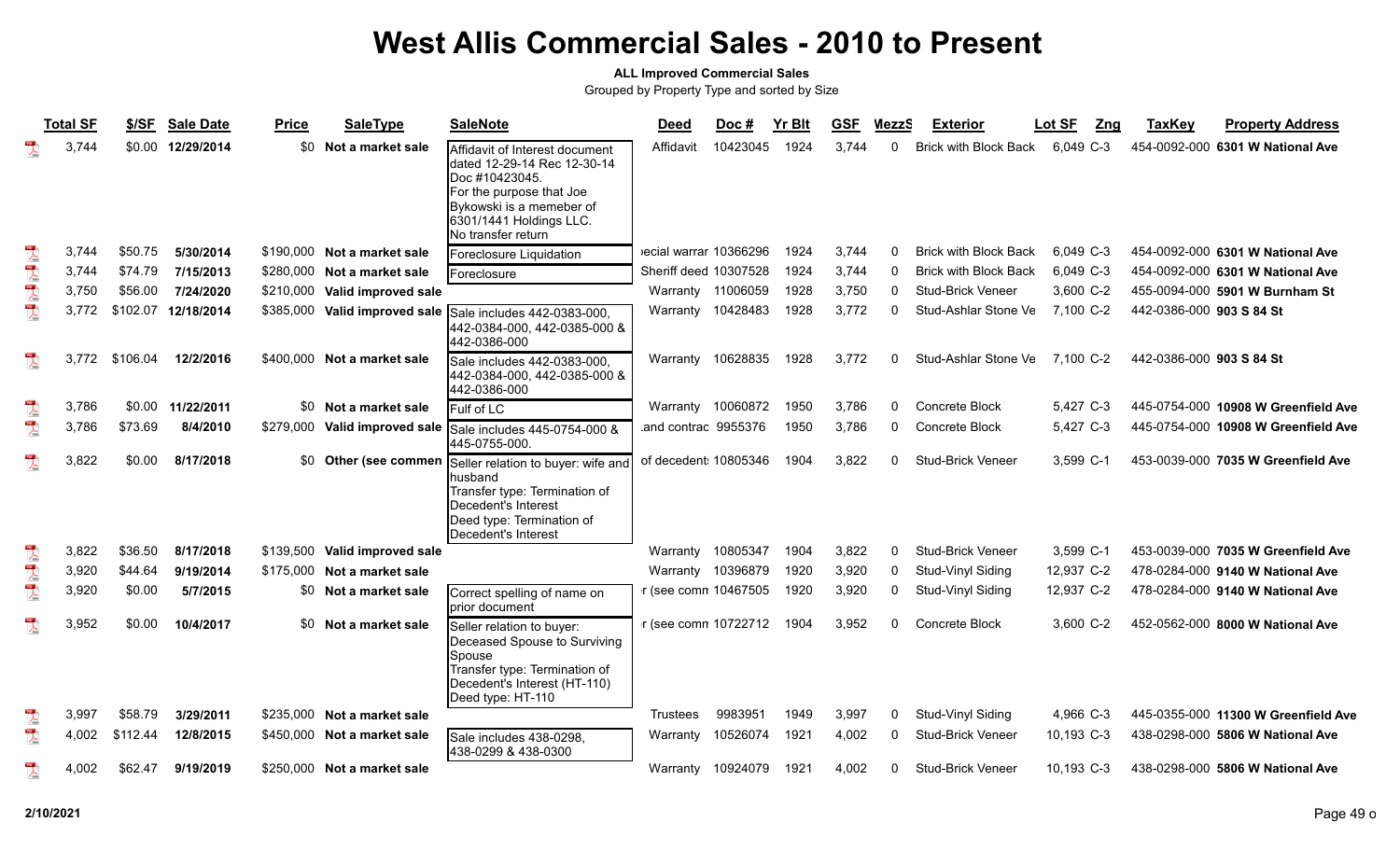### **ALL Improved Commercial Sales**

|                                                                                                                                                                                                                                                                                                                                                     | <b>Total SF</b> | \$/SF   | <b>Sale Date</b>   | <b>Price</b> | <b>SaleType</b>               | <b>SaleNote</b>                                                                                                                                                                                                  | <b>Deed</b>           | Doc#               | <b>Yr Blt</b> | <b>GSF</b> | MezzS        | <b>Exterior</b>              | Lot SF<br>Zng | <b>TaxKey</b>             | <b>Property Address</b>            |
|-----------------------------------------------------------------------------------------------------------------------------------------------------------------------------------------------------------------------------------------------------------------------------------------------------------------------------------------------------|-----------------|---------|--------------------|--------------|-------------------------------|------------------------------------------------------------------------------------------------------------------------------------------------------------------------------------------------------------------|-----------------------|--------------------|---------------|------------|--------------|------------------------------|---------------|---------------------------|------------------------------------|
|                                                                                                                                                                                                                                                                                                                                                     | 4,004           | \$0.00  | 6/25/2016          | \$0          | Not a market sale             | IHT-110 Chuol Van Tran D.O.D.<br>5-9-2016 transferred to children:<br>Chi Tu Tran, Nghia Tu Tran &<br>Nguyen Tu Tran                                                                                             | r (see comn 10591960  |                    | 1924          | 4,004      | $\Omega$     | <b>Stud-Brick Veneer</b>     | 4,880 C-2     | 478-0280-000 2117 S 91 St |                                    |
| $\sum_{\text{back}}$                                                                                                                                                                                                                                                                                                                                | 4,004           | \$0.00  | 4/25/2016          | \$0          | Not a market sale             | Also includes 6 Milwaukee<br>parcels                                                                                                                                                                             | Quit claim 10564331   |                    | 1924          | 4,004      | $\mathbf{0}$ | <b>Stud-Brick Veneer</b>     | 4.880 C-2     | 478-0280-000 2117 S 91 St |                                    |
|                                                                                                                                                                                                                                                                                                                                                     | 4,004           | \$66.01 | 5/9/2019           |              | \$264,300 Valid improved sale |                                                                                                                                                                                                                  | Warranty 10876594     |                    | 1924          | 4,004      | $\mathbf{0}$ | <b>Stud-Brick Veneer</b>     | 4,880 C-2     | 478-0280-000 2117 S 91 St |                                    |
|                                                                                                                                                                                                                                                                                                                                                     | 4,004           | \$0.00  | 4/25/2016          | \$0          | Not a market sale             | Designate TOD Beneficiary<br>No transfer return                                                                                                                                                                  | r (see comn 10564332  |                    | 1924          | 4,004      | 0            | <b>Stud-Brick Veneer</b>     | 4,880 C-2     | 478-0280-000 2117 S 91 St |                                    |
| $\begin{picture}(130,10) \put(0,0){\line(1,0){10}} \put(15,0){\line(1,0){10}} \put(15,0){\line(1,0){10}} \put(15,0){\line(1,0){10}} \put(15,0){\line(1,0){10}} \put(15,0){\line(1,0){10}} \put(15,0){\line(1,0){10}} \put(15,0){\line(1,0){10}} \put(15,0){\line(1,0){10}} \put(15,0){\line(1,0){10}} \put(15,0){\line(1,0){10}} \put(15,0){\line($ | 4,080           | \$68.63 | 7/15/2013          | \$280,000    | Not a market sale             | Foreclosure                                                                                                                                                                                                      | Sheriff deed 10307528 |                    | 1924          | 4,080      | $\Omega$     | <b>Brick with Block Back</b> | 6,049 C-3     |                           | 454-0092-000 6301 W National Ave   |
|                                                                                                                                                                                                                                                                                                                                                     | 4,080           |         | \$0.00 12/29/2014  | \$0          | Not a market sale             | Affidavit of Interest document<br>ldated 12-29-14 Rec 12-30-14<br>Doc #10423045.<br>For the purpose that Joe<br>Bykowski is a memeber of<br>6301/1441 Holdings LLC.<br>No transfer return                        |                       | Affidavit 10423045 | 1924          | 4,080      | $\Omega$     | <b>Brick with Block Back</b> | 6,049 C-3     |                           | 454-0092-000 6301 W National Ave   |
|                                                                                                                                                                                                                                                                                                                                                     | 4,080           | \$56.13 | 7/27/2017          | \$229,000    | Not a market sale             |                                                                                                                                                                                                                  | Warranty              | 10699930           | 1924          | 4,080      | $\Omega$     | <b>Brick with Block Back</b> | 6,049 C-3     |                           | 454-0092-000 6301 W National Ave   |
| 1.4 大气之气                                                                                                                                                                                                                                                                                                                                            | 4,080           | \$46.57 | 5/30/2014          |              | \$190,000 Not a market sale   | Foreclosure Liquidation                                                                                                                                                                                          | ecial warrar 10366296 |                    | 1924          | 4,080      | $\Omega$     | <b>Brick with Block Back</b> | 6,049 C-3     |                           | 454-0092-000 6301 W National Ave   |
|                                                                                                                                                                                                                                                                                                                                                     | 4,113           | \$41.94 | 4/30/2012          | \$172,500    | Valid improved sale           |                                                                                                                                                                                                                  | Trustees              | 10119303           | 1948          | 4,113      | $\mathbf{0}$ | Concrete Block               | 9,104 C-2     |                           | 442-0544-000 8922 W Greenfield Ave |
|                                                                                                                                                                                                                                                                                                                                                     | 4,113           | \$46.19 | 9/18/2019          | \$190,000    | Valid improved sale           |                                                                                                                                                                                                                  | Warranty              | 10908614           | 1948          | 4,113      | $\Omega$     | Concrete Block               | 9,104 C-2     |                           | 442-0544-000 8922 W Greenfield Ave |
|                                                                                                                                                                                                                                                                                                                                                     | 4,158           | \$50.51 | 1/18/2019          | \$210,000    | Valid improved sale           |                                                                                                                                                                                                                  | Warranty              | 10842736           | 1907          | 4,158      | $\mathbf{0}$ | Concrete Block               | 3,599 C-1     |                           | 453-0321-000 7423 W Greenfield Ave |
|                                                                                                                                                                                                                                                                                                                                                     | 4,200           | \$35.71 | 9/24/2018          | \$150,000    |                               | Valid improved sale  per request for review prior to<br>sale                                                                                                                                                     | Warranty              | 10817317           | 1928          | 4,200      | 0            | <b>Stud-Brick Veneer</b>     | 4,487 C-2     | 475-0025-001 1907 S 60 St |                                    |
|                                                                                                                                                                                                                                                                                                                                                     | 4,370           |         | \$74.37 12/21/2018 | \$325,000    |                               | Valid improved sale Transfer type: Sale by Deed                                                                                                                                                                  | Warranty              | 10837653           | 1949          | 4,370      | $\mathbf{0}$ | Stud-Ashlar Stone Ve         | 6,708 C-3     |                           | 416-9998-000 9418 W Schlinger Ave  |
|                                                                                                                                                                                                                                                                                                                                                     | 4,455           |         | \$0.00 11/14/2018  | \$0          | Other (see commen             | Seller relation to buyer:<br>Revocable Living Trust to<br><b>Beneficiary Trust</b><br>Transfer type: Revocable Living<br><b>Trust to Beneficiary Trust</b><br>Deed type: Trustee's Deed                          | Trustees              | 10834260           | 1954          | 4,455      | $\mathbf{0}$ | Concrete Block               | 8.930 C-2     |                           | 478-0081-001 8825 W National Ave   |
|                                                                                                                                                                                                                                                                                                                                                     | 4,455           | \$65.59 | 9/17/2015          | \$292,200    | Not a market sale             | Seller relation to buyer:<br>Individual to Revocable Living<br><b>Trust</b><br>Seller relation to buyer:<br>Individual to Revocable Living<br><b>Trust</b><br>Transfer type: to Revocable<br><b>Living Trust</b> | Warranty              | 10650943           | 1954          | 4,455      | $\mathbf{0}$ | Concrete Block               | 8,930 C-2     |                           | 478-0081-001 8825 W National Ave   |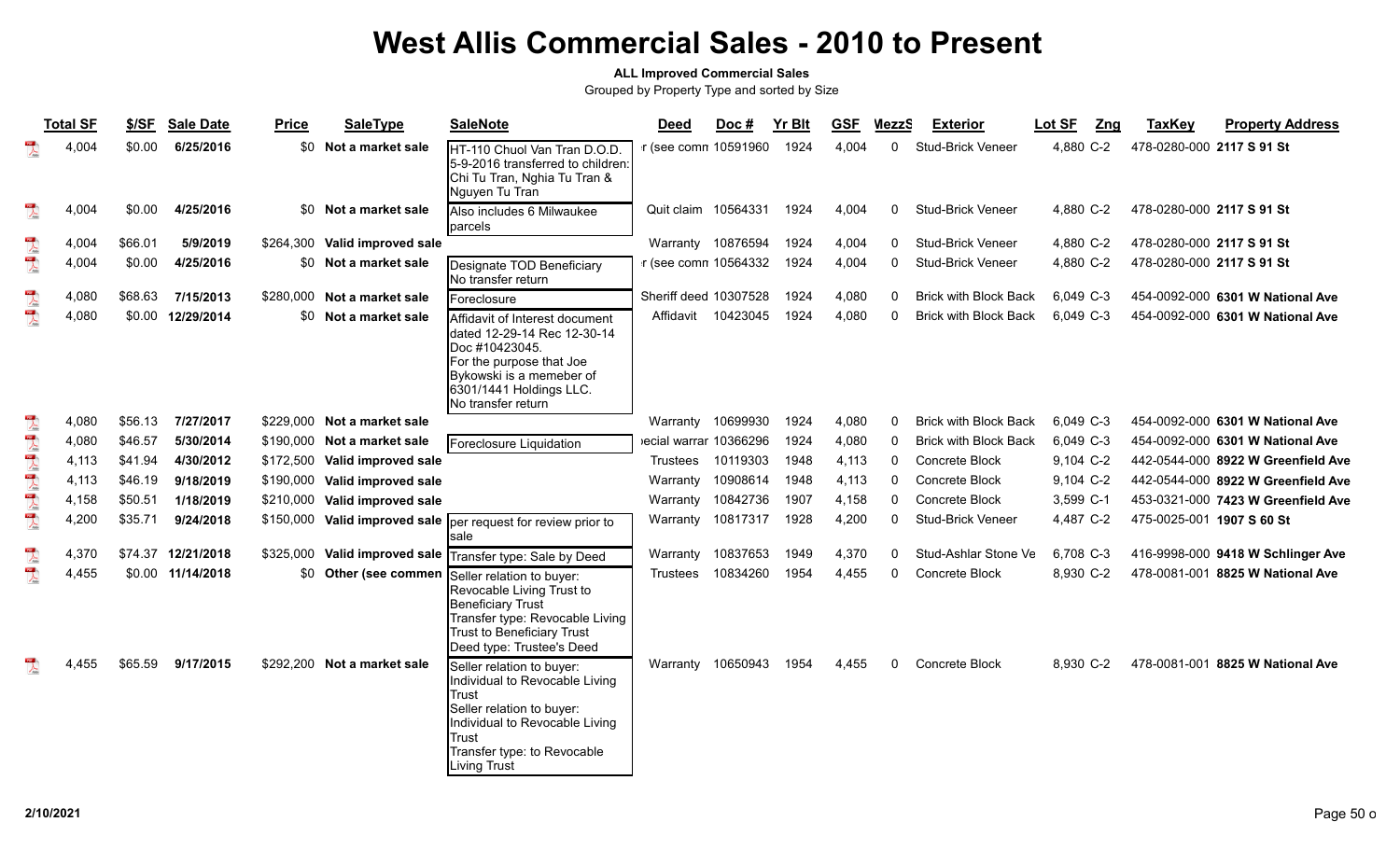### **ALL Improved Commercial Sales**

|                                                                                                                                                                                                                                                                                                                                                                                                                                   | <b>Total SF</b> | \$/SF   | <b>Sale Date</b> | <b>Price</b> | <b>SaleType</b>                 | <b>SaleNote</b>                                                                                                                                                                                                    | <b>Deed</b>           | Doc#     | <b>Yr Blt</b> | <b>GSF</b> | MezzS        | <b>Exterior</b>              | Lot SF<br>Zng | <b>TaxKey</b>             | <b>Property Address</b>            |
|-----------------------------------------------------------------------------------------------------------------------------------------------------------------------------------------------------------------------------------------------------------------------------------------------------------------------------------------------------------------------------------------------------------------------------------|-----------------|---------|------------------|--------------|---------------------------------|--------------------------------------------------------------------------------------------------------------------------------------------------------------------------------------------------------------------|-----------------------|----------|---------------|------------|--------------|------------------------------|---------------|---------------------------|------------------------------------|
| $\lambda$                                                                                                                                                                                                                                                                                                                                                                                                                         | 4,455           | \$0.00  | 8/12/2020        | \$0          | Other (see commen               | Seller relation to buyer: Member<br>of LLC<br>Seller relation to buyer: Member<br>of LLC<br>Transfer type: Husband and<br>wife members deeding to their<br>ILLC                                                    | Quit claim            | 11024978 | 1954          | 4,455      | <sup>0</sup> | Concrete Block               | 8,930 C-2     | 478-0081-001              | 8825 W National Ave                |
| $\frac{1}{\sqrt{2}}$                                                                                                                                                                                                                                                                                                                                                                                                              | 4,455           | \$35.91 | 7/10/2020        | \$160,000    | Valid improved sale             | Deed type: trustees deed                                                                                                                                                                                           | <b>Trustees</b>       | 11005754 | 1954          | 4,455      | 0            | Concrete Block               | 8,930 C-2     |                           | 478-0081-001 8825 W National Ave   |
| $\begin{array}{c}\n\frac{1}{2} \\ \frac{1}{2} \\ \frac{1}{2} \\ \frac{1}{2} \\ \frac{1}{2} \\ \frac{1}{2} \\ \frac{1}{2} \\ \frac{1}{2} \\ \frac{1}{2} \\ \frac{1}{2} \\ \frac{1}{2} \\ \frac{1}{2} \\ \frac{1}{2} \\ \frac{1}{2} \\ \frac{1}{2} \\ \frac{1}{2} \\ \frac{1}{2} \\ \frac{1}{2} \\ \frac{1}{2} \\ \frac{1}{2} \\ \frac{1}{2} \\ \frac{1}{2} \\ \frac{1}{2} \\ \frac{1}{2} \\ \frac{1}{2} \\ \frac{1}{2} \\ \frac{1$ | 4,455           | \$0.00  | 9/17/2015        |              | \$0 Not a market sale           | create trust                                                                                                                                                                                                       | Warranty              | 10504761 | 1954          | 4,455      | <sup>0</sup> | Concrete Block               | 8,930 C-2     |                           | 478-0081-001 8825 W National Ave   |
| $\begin{array}{c}\n\frac{1}{2} \\ \frac{1}{2} \\ \frac{1}{2} \\ \frac{1}{2} \\ \frac{1}{2} \\ \frac{1}{2} \\ \frac{1}{2} \\ \frac{1}{2} \\ \frac{1}{2} \\ \frac{1}{2} \\ \frac{1}{2} \\ \frac{1}{2} \\ \frac{1}{2} \\ \frac{1}{2} \\ \frac{1}{2} \\ \frac{1}{2} \\ \frac{1}{2} \\ \frac{1}{2} \\ \frac{1}{2} \\ \frac{1}{2} \\ \frac{1}{2} \\ \frac{1}{2} \\ \frac{1}{2} \\ \frac{1}{2} \\ \frac{1}{2} \\ \frac{1}{2} \\ \frac{1$ | 4,600           | \$81.52 | 2/5/2020         | \$375,000    | Valid improved sale             | Deed type: Trustees Deed                                                                                                                                                                                           | <b>Trustees</b>       | 10950430 | 1979          | 4,600      | <sup>0</sup> | <b>Stud-Brick Veneer</b>     | 8,312 C-4     |                           | 480-0277-000 2230 S 108 St         |
| $\begin{array}{c}\n\hline\n\end{array}$                                                                                                                                                                                                                                                                                                                                                                                           | 4,600           | \$0.00  | 1/4/2016         |              | \$0 Not a market sale           | Icreate trust                                                                                                                                                                                                      | Warranty              | 10532050 | 1979          | 4,600      | <sup>n</sup> | <b>Stud-Brick Veneer</b>     | 8.312 C-4     |                           | 480-0277-000 2230 S 108 St         |
| $\frac{1}{\sqrt{2}}$                                                                                                                                                                                                                                                                                                                                                                                                              | 4,600           | \$40.87 | 8/1/2011         | \$188,000    | Not a market sale               | One partner sold to other                                                                                                                                                                                          | Warranty              | 10024819 | 1979          | 4,600      | <sup>0</sup> | Stud-Brick Veneer            | 8,312 C-4     |                           | 480-0277-000 2230 S 108 St         |
| $\frac{1}{\sqrt{2}}$                                                                                                                                                                                                                                                                                                                                                                                                              | 4,740           | \$15.21 | 8/16/2011        | \$72,100     | Not a market sale               | <b>SD Foreclosure</b>                                                                                                                                                                                              | Sheriff deed 10060287 |          | 1915          | 4,740      | 0            | Stud-Block Veneer            | 3,600 C-1     |                           | 440-0346-000 7232 W Greenfield Ave |
| $\frac{1}{\sqrt{2}}$                                                                                                                                                                                                                                                                                                                                                                                                              | 4,740           | \$35.86 | 7/13/2012        | \$170,000    | Not a market sale               | Sold out of forclosure                                                                                                                                                                                             | Quit claim 10142444   |          | 1915          | 4,740      | <sup>n</sup> | <b>Stud-Block Veneer</b>     | 3,600 C-1     |                           | 440-0346-000 7232 W Greenfield Ave |
| $\overline{\mathbf{r}}$                                                                                                                                                                                                                                                                                                                                                                                                           | 4,784           | \$0.00  | 12/31/2016       | \$0          | Not a market sale               | Seller relation to buyer: SAME<br>MEMBERS - MERGER OF<br><b>TWO ENTITIES</b><br>Ownership transferred:<br><b>TRANSFER OF GRANTOR'S</b><br>150 PERCENT INTEREST<br>Transfer type: MERGER<br><b>BETWEEN ENITITES</b> | Quit claim 10637295   |          | 1987          | 4,784      |              | <b>Brick with Block Back</b> | 7,057 C-2     | 477-0326-000 2077 S 82 St |                                    |
| 人                                                                                                                                                                                                                                                                                                                                                                                                                                 | 4,784           | \$90.89 | 9/11/2015        | \$434.800    | Not a market sale               | -no MLS<br>Sale of Radonski Jt Revoc Trust<br>1/2 int to Santis LLC<br><b>Sale incl 477-0326-000.</b><br>l477-0338-000. 477-0376-000.<br>477-0456-000 & 1/3 int<br>477-0337-000                                    | Warranty              | 10500332 | 1987          | 4,784      | ŋ            | <b>Brick with Block Back</b> | 7.057 C-2     | 477-0326-000 2077 S 82 St |                                    |
| $\sum_{k=1}^{n}$                                                                                                                                                                                                                                                                                                                                                                                                                  | 4,800           | \$35.42 | 6/2/2017         | \$170,000    | Valid improved sale  - 2014 MLS |                                                                                                                                                                                                                    | Warranty              | 10684071 | 1954          | 4,800      | <sup>n</sup> | Stud-Block Veneer            | 7,405 C-2     |                           | 490-0368-000 6735 W Lincoln Ave    |
| $\frac{1}{\sqrt{2}}$                                                                                                                                                                                                                                                                                                                                                                                                              | 4,960           | \$67.54 | 2/1/2018         | \$335,000    | Valid improved sale             |                                                                                                                                                                                                                    | Warranty 10749425     |          | 1981          | 4,960      | <sup>0</sup> | Stud-Brick Veneer            | 10,439 C-3    |                           | 445-0333-001 1368 S 113 St         |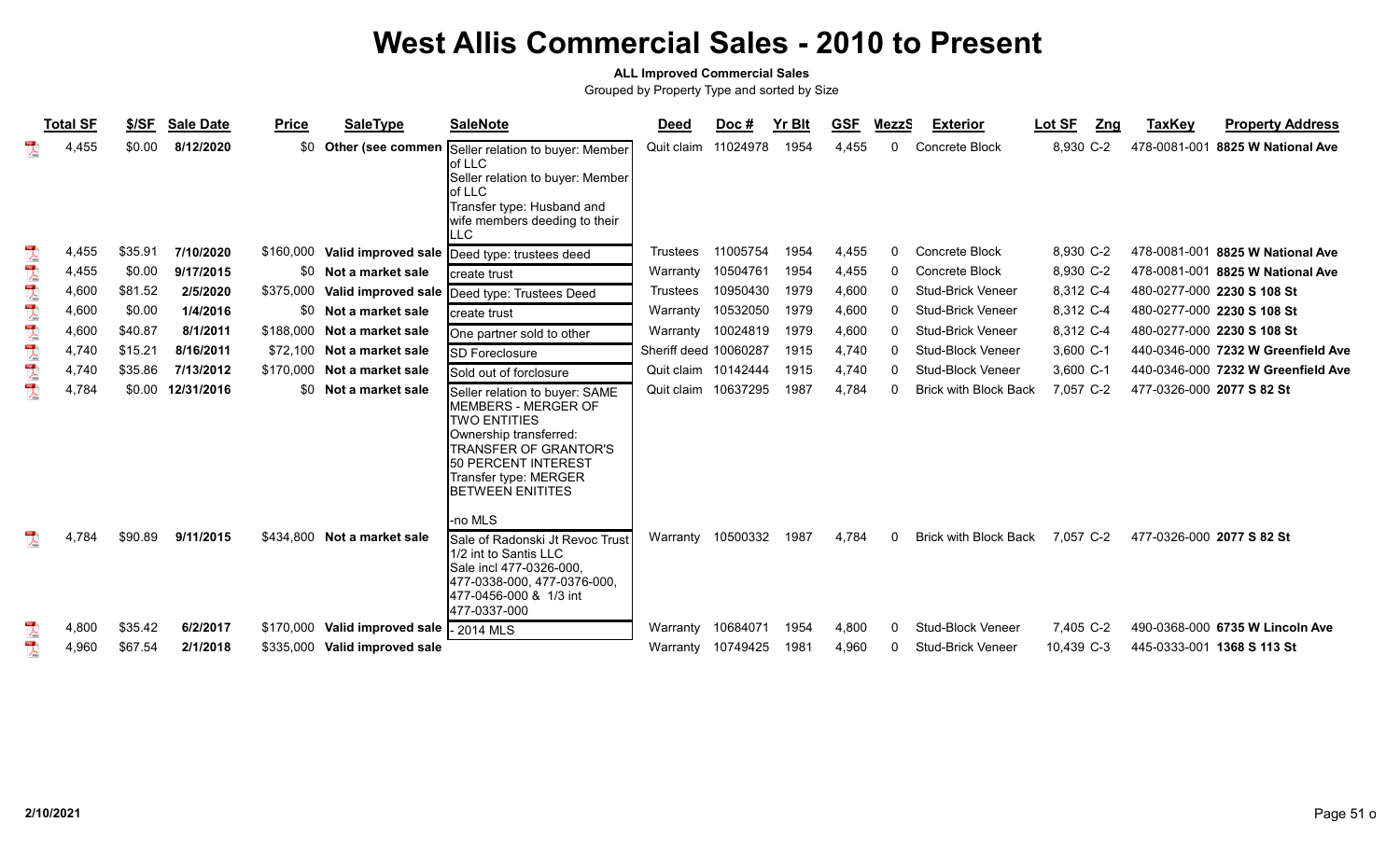### **ALL Improved Commercial Sales**

|                                                                                                                                                                                                                                                                                                                                                                                                                             | <b>Total SF</b> | \$/SF   | <b>Sale Date</b> | <b>Price</b> | <b>SaleType</b>               | <b>SaleNote</b>                                                                                                                                                                                 | <b>Deed</b>           | Doc#     | <b>Yr Blt</b> | <b>GSF</b> | MezzS        | <b>Exterior</b>              | Lot SF<br>Zng | <b>TaxKey</b>            | <b>Property Address</b>            |
|-----------------------------------------------------------------------------------------------------------------------------------------------------------------------------------------------------------------------------------------------------------------------------------------------------------------------------------------------------------------------------------------------------------------------------|-----------------|---------|------------------|--------------|-------------------------------|-------------------------------------------------------------------------------------------------------------------------------------------------------------------------------------------------|-----------------------|----------|---------------|------------|--------------|------------------------------|---------------|--------------------------|------------------------------------|
| $\frac{1}{\sqrt{2}}$                                                                                                                                                                                                                                                                                                                                                                                                        | 4,960           | \$0.00  | 6/3/2014         | \$0          | Not a market sale             | Transfer from trust to<br>beneficiary                                                                                                                                                           | Trustees              | 10367955 | 1981          | 4,960      | $\mathbf{0}$ | <b>Stud-Brick Veneer</b>     | 10,439 C-3    |                          | 445-0333-001 1368 S 113 St         |
|                                                                                                                                                                                                                                                                                                                                                                                                                             |                 |         |                  |              |                               | Legal description on document<br>only shows lot 17                                                                                                                                              |                       |          |               |            |              |                              |               |                          |                                    |
|                                                                                                                                                                                                                                                                                                                                                                                                                             |                 |         |                  |              |                               | Additional document "Affidavit<br>of Death" dated 5-23-14 Rec<br>6-17-14 Document # 10367954.<br>Document establishes Leon<br>Gorski (son) authority to<br>manage and control this<br>property. |                       |          |               |            |              |                              |               |                          |                                    |
| $\mathbb{R}$                                                                                                                                                                                                                                                                                                                                                                                                                | 4,960           | \$0.00  | 7/7/2014         |              | \$0 Not a market sale         | Legal description is only Lot 16,<br>but this document plus doc<br>$\#10367955$ (which was only lot<br>17) transfers the whole parcel<br>Ifrom the trust to individual                          | Trustees              | 10376359 | 1981          | 4,960      | $\mathbf{0}$ | <b>Stud-Brick Veneer</b>     | 10,439 C-3    |                          | 445-0333-001 1368 S 113 St         |
| $\sum_{k=0}^{100}$                                                                                                                                                                                                                                                                                                                                                                                                          | 4,960           | \$0.00  | 5/31/2019        |              | \$0 Not a market sale         | Transfer type: Quit Claim Deed                                                                                                                                                                  | Quit claim 10875408   |          | 1950          | 4,960      | 0            | <b>Brick with Block Back</b> | 5,999 C-2     |                          | 477-0499-000 8303 W Becher St      |
|                                                                                                                                                                                                                                                                                                                                                                                                                             | 4,960           | \$0.00  | 5/4/2014         |              | \$0 Not a market sale         | Transfer to trust                                                                                                                                                                               | Quit claim 10360000   |          | 1981          | 4,960      | 0            | <b>Stud-Brick Veneer</b>     | 10,439 C-3    |                          | 445-0333-001 1368 S 113 St         |
| 大学                                                                                                                                                                                                                                                                                                                                                                                                                          | 4,960           | \$44.76 | 10/31/2018       | \$222.000    | Valid improved sale           |                                                                                                                                                                                                 | and contrac 10825367  |          | 1950          | 4,960      | 0            | <b>Brick with Block Back</b> | 5,999 C-2     |                          | 477-0499-000 8303 W Becher St      |
|                                                                                                                                                                                                                                                                                                                                                                                                                             | 5,100           | \$9.80  | 6/24/2019        | \$50,000     | Not a market sale             |                                                                                                                                                                                                 | Warranty              | 10887460 | 1957          | 5,100      | 0            | <b>Stud-Brick Veneer</b>     | 8,799 C-2     |                          | 479-0674-003 9422 W National Ave   |
|                                                                                                                                                                                                                                                                                                                                                                                                                             | 5,158           | \$40.71 | 12/2/2013        | \$210.000    | Not a market sale             | Foreclosure                                                                                                                                                                                     | Sheriff deed 10344051 |          | 1952          | 5,158      | $\Omega$     | Concrete Block               | 3,600 C-2     |                          | 475-0303-000 6104 W Lincoln Ave    |
| <b>A</b>                                                                                                                                                                                                                                                                                                                                                                                                                    | 5,158           | \$7.37  | 3/23/2015        | \$38,000     | Not a market sale             | Foreclosure Liquidation                                                                                                                                                                         | ecial warrar 10452964 |          | 1952          | 5,158      | $\Omega$     | Concrete Block               | 3,600 C-2     |                          | 475-0303-000 6104 W Lincoln Ave    |
|                                                                                                                                                                                                                                                                                                                                                                                                                             | 5,340           | \$31.46 | 12/28/2018       |              | \$168,000 Not a market sale   | Purchase through word of<br>mouth. Buyer reported spending<br>\$50k after purchase. No<br>permits recorded.                                                                                     | Warranty 10838596     |          | 1927          | 5,340      | 0            | <b>Stud-Brick Veneer</b>     | 5,314 C-3     |                          | 454-0078-000 6227 W National Ave   |
| $\overline{\mathbf{r}}$                                                                                                                                                                                                                                                                                                                                                                                                     | 5,375           | \$65.12 | 5/18/2018        |              | \$350,000 Valid improved sale |                                                                                                                                                                                                 | Warranty 10778370     |          | 1924          | 5,375      | $\mathbf{0}$ | Stud-Ashlar Stone Ve         | 5,881 C-3     | 439-0008-000 979 S 60 St |                                    |
| $\frac{1}{\sqrt{2}}$                                                                                                                                                                                                                                                                                                                                                                                                        | 5,406           | \$53.64 | 7/2/2012         |              | \$290,000 Not a market sale   | Sold out of forclosure                                                                                                                                                                          | ecial warrar 10135219 |          | 1950          | 5,406      | $\mathbf{0}$ | Concrete Block               | 20,212 C-2    | 442-0316-000 719 S 84 St |                                    |
| $\sum_{k=1}^{n}$                                                                                                                                                                                                                                                                                                                                                                                                            | 5,406           | \$79.08 | 5/25/2011        |              | \$427,500 Not a market sale   | Forclosure                                                                                                                                                                                      | Sheriff deed 10006054 |          | 1950          | 5,406      | $\Omega$     | Concrete Block               | 20,212 C-2    | 442-0316-000 719 S 84 St |                                    |
| $\begin{array}{c} \mathbf{1} \mathbf{1} \mathbf{1} \mathbf{1} \mathbf{1} \mathbf{1} \mathbf{1} \mathbf{1} \mathbf{1} \mathbf{1} \mathbf{1} \mathbf{1} \mathbf{1} \mathbf{1} \mathbf{1} \mathbf{1} \mathbf{1} \mathbf{1} \mathbf{1} \mathbf{1} \mathbf{1} \mathbf{1} \mathbf{1} \mathbf{1} \mathbf{1} \mathbf{1} \mathbf{1} \mathbf{1} \mathbf{1} \mathbf{1} \mathbf{1} \mathbf{1} \mathbf{1} \mathbf{1} \mathbf{1} \mathbf$ | 5,520           | \$7.43  | 2/18/2016        | \$41,000     |                               | Valid improved sale Currently vacant with gutted<br>interior - PRC/value was not up<br>to date at time of sale.                                                                                 | Warranty 10541253     |          | 1918          | 5,520      | 0            | <b>Stud-Brick Veneer</b>     | 4,139 C-3     |                          | 454-0062-000 6125 W Greenfield Ave |
| $\sum_{n=1}^{\infty}$                                                                                                                                                                                                                                                                                                                                                                                                       | 5,750           | \$47.48 | 8/23/2017        |              | \$273,000 Valid improved sale |                                                                                                                                                                                                 | Warranty              | 10705754 | 1930          | 5,750      | 0            | Brick, Solid                 | 4,083 C-2     |                          | 455-0022-001 5528 W Burnham St     |
| $\sum_{k=1}^{100}$                                                                                                                                                                                                                                                                                                                                                                                                          | 6,000           | \$50.00 | 4/18/2018        | \$300,000    | Valid improved sale           |                                                                                                                                                                                                 | Warranty              | 10769002 | 1979          | 6,000      | 0            | <b>Brick with Block Back</b> | 11,838 C-4    |                          | 480-0275-001 2248 S 108 St         |
| $\overline{\mathbf{r}}$                                                                                                                                                                                                                                                                                                                                                                                                     | 6,000           | \$66.67 | 8/31/2020        | \$400,000    | Valid improved sale           |                                                                                                                                                                                                 | Warranty              | 11015977 | 1979          | 6,000      | 0            | <b>Brick with Block Back</b> | 11.838 C-4    |                          | 480-0275-001 2248 S 108 St         |
| $\mathbb{T}$                                                                                                                                                                                                                                                                                                                                                                                                                | 6,008           | \$44.13 | 11/9/2016        |              | \$265,150 Valid improved sale |                                                                                                                                                                                                 | Warranty              | 10623682 | 1937          | 6.008      | 0            | <b>Brick with Block Back</b> | 4,600 C-2     |                          | 451-0027-000 8629 W Greenfield Ave |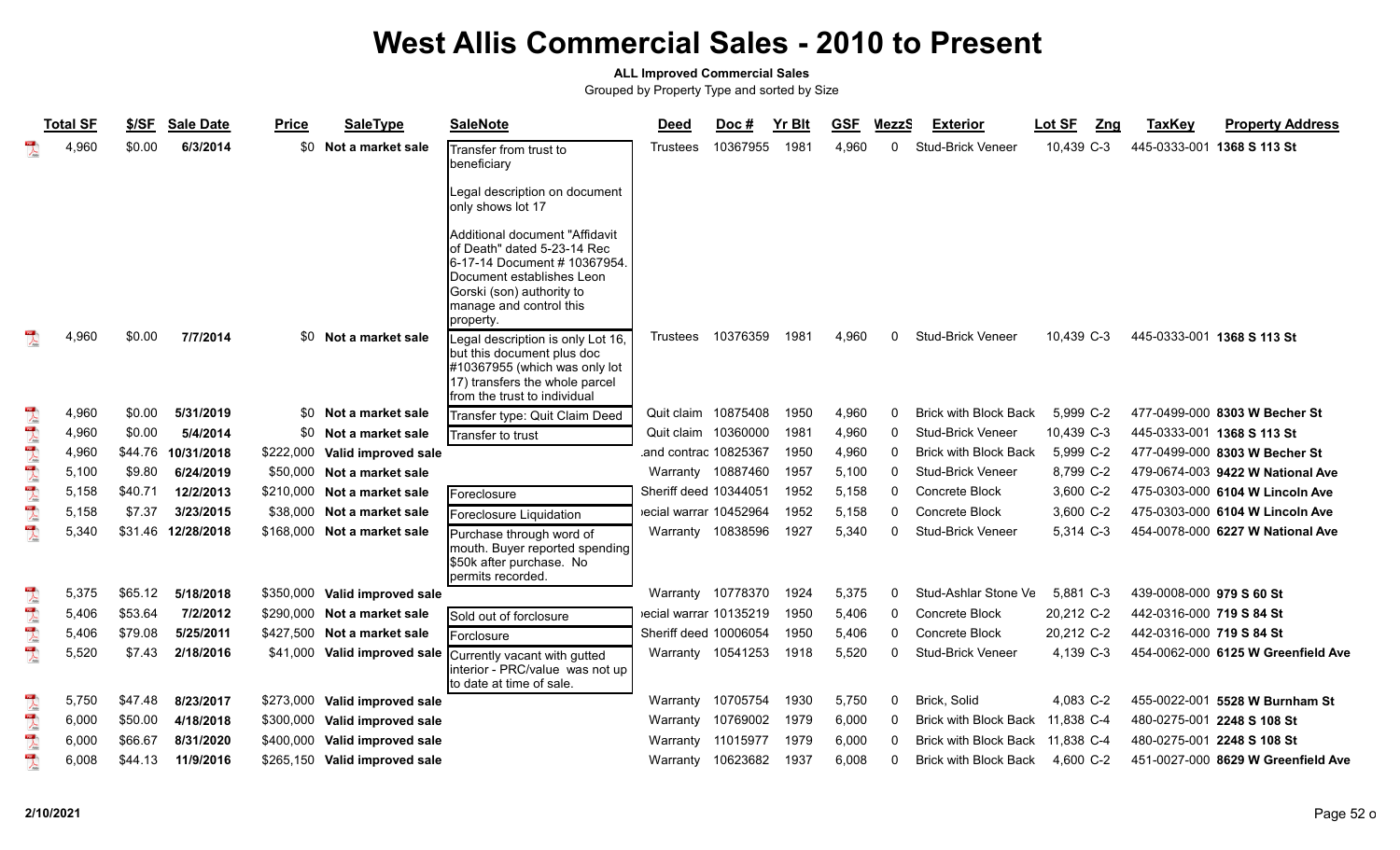#### **ALL Improved Commercial Sales**

|                                         | <b>Total SF</b> | \$/SF    | <b>Sale Date</b>  | <b>Price</b> | <b>SaleType</b>               | <b>SaleNote</b>                                                                                                                                                                                                          | <b>Deed</b>           | Doc #    | <b>Yr Blt</b> | <b>GSF</b> | MezzS        | <b>Exterior</b>              | Lot SF<br>Zng | <b>TaxKey</b>             | <b>Property Address</b>            |
|-----------------------------------------|-----------------|----------|-------------------|--------------|-------------------------------|--------------------------------------------------------------------------------------------------------------------------------------------------------------------------------------------------------------------------|-----------------------|----------|---------------|------------|--------------|------------------------------|---------------|---------------------------|------------------------------------|
|                                         | 6,200           |          | \$0.00 12/31/2016 | \$0          | Not a market sale             | Seller relation to buyer: SAME<br><b>MEMBERS - MERGER OF</b><br><b>TWO ENTITIES</b><br>Ownership transferred:<br><b>TRANSFER OF GRANTOR'S</b><br>50 PERCENT INTEREST<br>Transfer type: MERGER<br><b>BETWEEN ENITITES</b> | Quit claim            | 10637295 | 1981          | 6,200      | $\Omega$     | Concrete Block, Textu        | 7,231 C-2     | 477-0336-000 2077 S 81 St |                                    |
|                                         |                 |          |                   |              |                               | -no MLS                                                                                                                                                                                                                  |                       |          |               |            |              |                              |               |                           |                                    |
| $\mathcal{L}$                           | 6,200           | \$62.89  | 9/11/2015         |              | \$389,900 Not a market sale   | Sale of Radonski Family Trust<br>1/2 int to Santis LLC<br>Sale incl 477-0336-000,<br>477-0748-000, 477-0480-000 &<br>1/6 int 477-0337-000                                                                                | Warranty 10500331     |          | 1981          | 6,200      | $\mathbf 0$  | Concrete Block, Textu        | 7,231 C-2     | 477-0336-000 2077 S 81 St |                                    |
| $\sum_{k=1}^{100}$                      | 6.424           | \$20.24  | 8/18/2014         |              | \$130,000 Not a market sale   | Foreclosure Liquidation                                                                                                                                                                                                  | ecial warrar 10388087 |          | 1927          | 6,424      | $\mathbf 0$  | Brick, Solid                 | 7,231 C-2     |                           | 452-0563-000 8004 W National Ave   |
| $\frac{1}{\sqrt{2}}$                    | 6,424           | \$37.36  | 7/15/2013         |              | \$240,000 Not a market sale   | Foreclosure                                                                                                                                                                                                              | Sheriff deed 10307529 |          | 1927          | 6,424      | 0            | <b>Brick, Solid</b>          | 7,231 C-2     |                           | 452-0563-000 8004 W National Ave   |
| $\overline{\mathbf{r}}$                 | 6,912           | \$35.16  | 7/3/2013          |              | \$243,000 Not a market sale   | Estate Liquidation                                                                                                                                                                                                       | ial represen 10274702 |          | 1963          | 6,912      | $\Omega$     | Stud-Brick Veneer            | 9,059 C-2     | 490-0255-001 2304 S 66 St |                                    |
| $\begin{array}{c}\n\hline\n\end{array}$ | 6,912           | \$86.81  | 8/19/2016         |              | \$600,000 Valid improved sale |                                                                                                                                                                                                                          | Warranty 10595756     |          | 1963          | 6,912      | $\mathbf{0}$ | <b>Stud-Brick Veneer</b>     | 9,059 C-2     | 490-0255-001 2304 S 66 St |                                    |
| $\mathbb{R}$                            | 6,930           |          | \$0.00 12/31/2016 | \$0          | Not a market sale             | Seller relation to buyer: SAME<br>MEMBERS - MERGER OF<br><b>TWO ENTITIES</b><br>Ownership transferred:<br><b>TRANSFER OF GRANTOR'S</b><br>50 PERCENT INTEREST<br>Transfer type: MERGER<br><b>BETWEEN ENITITES</b>        | Quit claim 10637295   |          | 1926          | 6,930      | $\Omega$     | <b>Brick with Block Back</b> | 4,704 C-2     |                           | 477-0480-000 8217 W Becher St      |
|                                         | 6,930           | \$56.26  | 9/11/2015         |              | \$389,900 Not a market sale   | -no MLS<br>Sale of Radonski Family Trust<br>1/2 int to Santis LLC<br>Sale incl 477-0336-000.<br>477-0748-000, 477-0480-000 &<br>1/6 int 477-0337-000                                                                     | Warranty 10500331     |          | 1926          | 6,930      | $\mathbf{0}$ | <b>Brick with Block Back</b> | 4,704 C-2     |                           | 477-0480-000 8217 W Becher St      |
| $\sum_{k=1}^{100}$                      | 6,960           | \$60.20  | 8/24/2018         |              | \$419,000 Valid improved sale |                                                                                                                                                                                                                          | Warranty 10806719     |          | 1964          | 6,960      | $\mathbf 0$  | Stud-Stucco                  | 7,231 C-2     |                           | 476-0215-000 6900 W Lincoln Ave    |
| $\overline{\mathbf{r}}$                 | 7,083           | \$0.00   | 8/13/2014         | \$0          | Not a market sale             | Transfer to trust                                                                                                                                                                                                        | Warranty              | 10387195 | 1950          | 7,083      | $\Omega$     | <b>Brick with Block Back</b> | 3,600 C-1     |                           | 440-0349-000 7210 W Greenfield Ave |
| $\overline{\mathbf{r}}$                 | 7,083           | \$162.36 | 12/10/2019        | \$1,150,000  |                               | Valid improved sale  Deed type: Trustee Deed                                                                                                                                                                             | Trustees              | 10934352 | 1950          | 7,083      | $\Omega$     | <b>Brick with Block Back</b> | 3,600 C-1     |                           | 440-0349-000 7210 W Greenfield Ave |
| $\mathbb{R}$                            | 7.095           | \$59.20  | 5/28/2014         |              | \$420,000 Valid improved sale |                                                                                                                                                                                                                          | Warranty 10368634     |          | 1965          | 7.095      | $\Omega$     | <b>Brick with Block Back</b> | 7,126 C-2     |                           | 479-0797-000 9204 W Lincoln Ave    |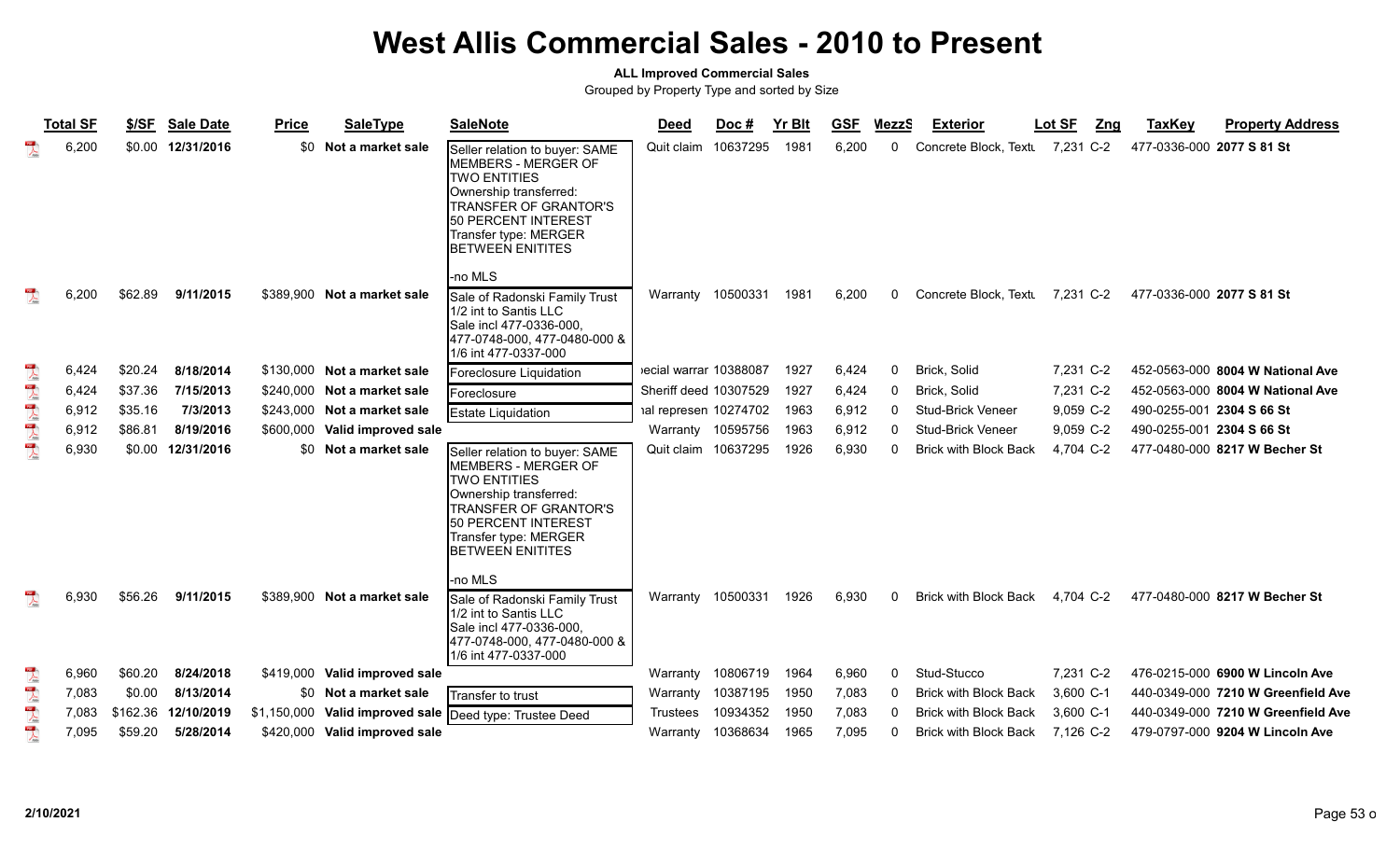### **ALL Improved Commercial Sales**

|                         | <b>Total SF</b> | \$/SF   | <b>Sale Date</b>   | <b>Price</b> | <b>SaleType</b>               | <b>SaleNote</b>                                                                                                                                                                                                       | <b>Deed</b>          | Doc#               | <b>Yr Blt</b> | <b>GSF</b> | <b>MezzS</b> | <b>Exterior</b>          | Lot SF<br>Zng | <b>TaxKey</b> | <b>Property Address</b>            |
|-------------------------|-----------------|---------|--------------------|--------------|-------------------------------|-----------------------------------------------------------------------------------------------------------------------------------------------------------------------------------------------------------------------|----------------------|--------------------|---------------|------------|--------------|--------------------------|---------------|---------------|------------------------------------|
| $\frac{1}{\sqrt{2}}$    | 7,350           | \$0.00  | 5/17/2016          | \$0          | Not a market sale             | HT-110 Elda H Neuhaus D.O.D.<br>3-20-2007 transferred to Arnold<br><b>H</b> Neuhaus                                                                                                                                   |                      | (see comn 10571593 | 1929          | 7,350      | 0            | Concrete Block           | 4,077 C-2     |               | 452-0267-000 8111 W Greenfield Ave |
| 人                       | 7,350           | \$0.00  | 7/14/2017          |              | \$0 Not a market sale         | Seller relation to buyer: Estate<br>to Beneficiary<br>Transfer type: TRANSFER<br><b>FROM ESTATE TO</b><br><b>BENEFICIARY</b><br>Deed type: PERSONAL<br>REPRESENTATIVE'S DEED                                          | r (see comn 10694965 |                    | 1929          | 7,350      | 0            | <b>Concrete Block</b>    | 4,077 C-2     |               | 452-0267-000 8111 W Greenfield Ave |
| $\overline{\mathbf{r}}$ | 7,374           |         | \$36.62 12/21/2015 |              | \$270,000 Not a market sale   | <b>Land Contract</b>                                                                                                                                                                                                  | and contrac 10541091 |                    | 1928          | 7,374      | 0            | Brick, Solid             | 5,445 C-2     |               | 438-0370-000 5600 W National Ave   |
| $\frac{1}{\sqrt{2}}$    | 7,422           | \$52.53 | 9/11/2015          |              | \$389,900 Not a market sale   | Sale of Radonski Family Trust<br>1/2 int to Santis LLC<br>Sale incl 477-0336-000,<br>477-0748-000, 477-0480-000 &<br>1/6 int 477-0337-000                                                                             |                      | Warranty 10500331  | 1947          | 7,422      | $\Omega$     | <b>Concrete Block</b>    | 10,322 C-2    |               | 477-0748-000 7625 W Becher St      |
|                         | 7,422           |         | \$0.00 12/31/2016  | \$0          | Not a market sale             | Seller relation to buyer: SAME<br>MEMBERS - MERGER OF<br><b>TWO ENTITIES</b><br>Ownership transferred:<br>TRANSFER OF GRANTOR'S<br>50 PERCENT INTEREST<br>Transfer type: MERGER<br><b>BETWEEN ENITITES</b><br>-no MLS | Quit claim 10637295  |                    | 1947          | 7,422      | 0            | Concrete Block           | 10,322 C-2    |               | 477-0748-000 7625 W Becher St      |
| $\sum_{k=0}^{n}$        | 7,648           | \$58.84 | 7/30/2015          | \$450,000    | Valid improved sale           |                                                                                                                                                                                                                       |                      | Warranty 10485489  | 2005          | 7,648      | 0            | Stud-EIFS (Synthetic     | 11,358 C-2    |               | 455-0095-000 5807 W Burnham St     |
| $\mathbb{R}$            | 7,648           | \$0.00  | 8/14/2015          |              | \$0 Not a market sale         | Members to LLC                                                                                                                                                                                                        | Quit claim 10490562  |                    | 2005          | 7,648      | 0            | Stud-EIFS (Synthetic     | 11,358 C-2    |               | 455-0095-000 5807 W Burnham St     |
|                         | 7,648           | \$0.00  | 8/14/2015          |              | \$0 Not a market sale         | LLC to Members                                                                                                                                                                                                        | Quit claim 10490425  |                    | 2005          | 7,648      | 0            | Stud-EIFS (Synthetic     | 11,358 C-2    |               | 455-0095-000 5807 W Burnham St     |
|                         | 7,648           | \$65.38 | 1/23/2020          |              | \$500,000 Valid improved sale |                                                                                                                                                                                                                       | Warranty 10946795    |                    | 2005          | 7,648      | 0            | Stud-EIFS (Synthetic     | 11,358 C-2    |               | 455-0095-000 5807 W Burnham St     |
| $\sum_{k=1}^{n}$        | 7,988           | \$0.00  | 5/29/2013          |              | \$0 Not a market sale         | LLC dissolved & transferred to<br>Ipartners of dissolved LLC                                                                                                                                                          | Quit claim 10254556  |                    | 1962          | 7,988      | $\mathbf{0}$ | Stud-Brick Veneer        | 4,600 C-2     |               | 451-0021-000 8601 W Greenfield Ave |
| $\sum_{k=1}^{100}$      | 7,994           | \$35.65 | 4/4/2017           | \$285,000    | Valid improved sale           |                                                                                                                                                                                                                       | Warranty             | 10662995           | 1915          | 7,994      | 0            | <b>Block with Stucco</b> | 8,320 C-2     |               | 455-0065-000 5916 W Burnham St     |
| $\overline{\mathbf{r}}$ | 7,994           | \$13.76 | 8/6/2013           | \$110,000    | Not a market sale             | Short Sale                                                                                                                                                                                                            | Warranty             | 10283666           | 1915          | 7,994      | 0            | <b>Block with Stucco</b> | 8.320 C-2     |               | 455-0065-000 5916 W Burnham St     |
| $\sum_{k=0}^{n}$        | 7,994           | \$35.65 | 9/11/2014          | \$285,000    | Valid improved sale           |                                                                                                                                                                                                                       | Warranty             | 10416159           | 1915          | 7,994      |              | <b>Block with Stucco</b> | 8,320 C-2     |               | 455-0065-000 5916 W Burnham St     |
| $\frac{1}{\lambda}$     | 8,064           | \$35.34 | 9/30/2013          |              | \$285,000 Valid improved sale |                                                                                                                                                                                                                       |                      | Warranty 10300425  | 1903          | 8,064      | 0            | Brick, Solid             | 7,231 C-1     |               | 453-0038-000 7023 W Greenfield Ave |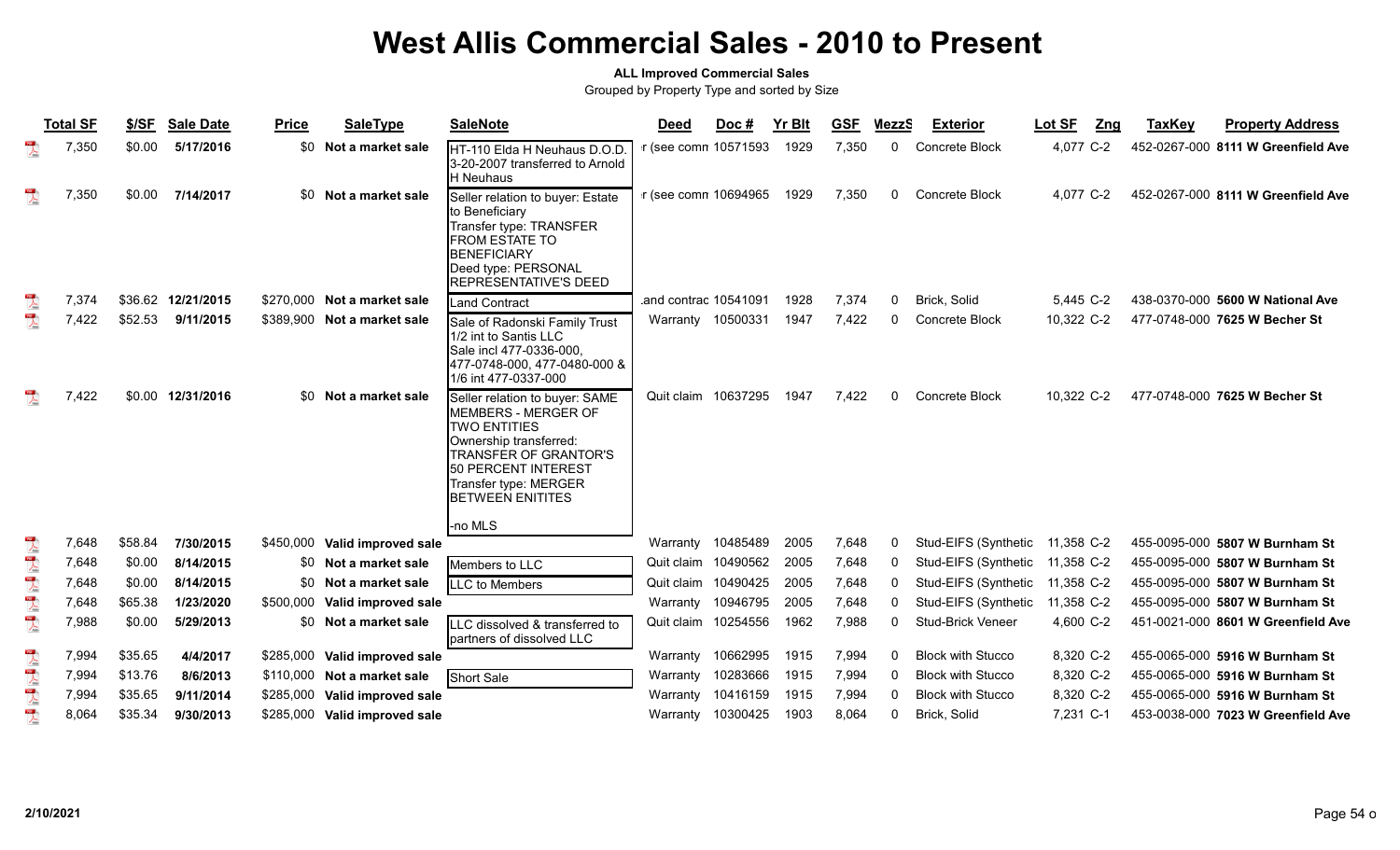### **ALL Improved Commercial Sales**

|                                                                                                                                                                                                                                                                                                                                                                             | <b>Total SF</b> | \$/SF   | <b>Sale Date</b> | <b>Price</b> | <b>SaleType</b>             | <b>SaleNote</b>                                                                                                                                                                           | <b>Deed</b>          | Doc#     | <b>Yr Blt</b> | <b>GSF</b> | <b>MezzS</b> | <b>Exterior</b>                  | Lot SF<br><u>Zng</u> | <b>TaxKey</b>             | <b>Property Address</b>             |
|-----------------------------------------------------------------------------------------------------------------------------------------------------------------------------------------------------------------------------------------------------------------------------------------------------------------------------------------------------------------------------|-----------------|---------|------------------|--------------|-----------------------------|-------------------------------------------------------------------------------------------------------------------------------------------------------------------------------------------|----------------------|----------|---------------|------------|--------------|----------------------------------|----------------------|---------------------------|-------------------------------------|
|                                                                                                                                                                                                                                                                                                                                                                             | 8,471           | \$0.00  | 6/12/2020        | \$0          | Other (see commen           | Seller relation to buyer: Sole<br>member and LLC<br>Transfer type: Divorce<br>settlement                                                                                                  | Quit claim           | 10992718 | 1964          | 8,471      | $\Omega$     | Brick with Block Back 24,069 C-2 |                      | 487-9937-002 2465 S 84 St |                                     |
|                                                                                                                                                                                                                                                                                                                                                                             | 8.471           | \$0.00  | 6/12/2020        | <b>SO</b>    | Other (see commen           | Seller relation to buyer: Former<br>spouses<br>Transfer type: Divorce<br>Isettlement                                                                                                      | Quit claim 10992717  |          | 1964          | 8.471      | $\Omega$     | Brick with Block Back 24.069 C-2 |                      | 487-9937-002 2465 S 84 St |                                     |
| $\lambda$                                                                                                                                                                                                                                                                                                                                                                   | 8,501           | \$20.59 | 6/5/2019         |              | \$175,000 Not a market sale |                                                                                                                                                                                           | Quit claim 10879203  |          | 1927          | 8,501      |              | Stud-Ashlar Stone Ve             | 10,237 C-2           |                           | 477-0736-001 7601 W Becher St       |
| $\overline{\mathbf{r}}$                                                                                                                                                                                                                                                                                                                                                     | 8,952           | \$0.00  | 8/12/2020        | <b>SO</b>    | Other (see commen           | Seller relation to buyer: From<br>owners to their trust<br>Transfer type: To Trust                                                                                                        | Warranty 11009551    |          | 1927          | 8,952      | $\mathbf{0}$ | <b>Stud-Brick Veneer</b>         | 5,706 C-2            |                           | 477-0211-001 7911 W Becher St       |
| $\sum_{n=1}^{\infty}$                                                                                                                                                                                                                                                                                                                                                       | 9,192           | \$44.82 | 4/3/2018         | \$412,000    | Valid improved sale         |                                                                                                                                                                                           | Warranty             | 10764578 | 1947          | 9,192      |              | <b>Stud-Brick Veneer</b>         | 15,464 C-3           |                           | 445-0329-001 11200 W Greenfield Ave |
| $\begin{array}{c}\n\hline\n\end{array}$                                                                                                                                                                                                                                                                                                                                     | 10,558          | \$26.05 | 10/8/2018        | \$275,000    | Valid improved sale         |                                                                                                                                                                                           | Warranty             | 10817954 | 1902          | 10,558     | $\Omega$     | <b>Brick with Block Back</b>     | 7,231 C-1            |                           | 453-0061-000 7117 W Greenfield Ave  |
| $\begin{array}{c}\n\hline\n\end{array}$                                                                                                                                                                                                                                                                                                                                     | 10,560          | \$42.90 | 2/5/2015         | \$453,000    | Valid improved sale         |                                                                                                                                                                                           | Warranty             | 10432897 | 1927          | 10,560     |              | <b>Stud-Brick Veneer</b>         | 7,100 C-3            |                           | 454-0179-001 6323 W Greenfield Ave  |
| $\overline{\mathbf{r}}$                                                                                                                                                                                                                                                                                                                                                     | 10,676          | \$0.00  | 4/10/2014        |              | \$0 Not a market sale       | Kenneth Bieck is conveying to<br>Adam Bieck a Designation of<br>TOD Beneficiary.                                                                                                          | r (see comn 10353904 |          | 1928          | 10,676     | $\Omega$     | <b>Stud-Brick Veneer</b>         | 6.534 C-2            |                           | 474-0108-000 5701 W Burnham St      |
| $\sum_{k=1}^{100}$                                                                                                                                                                                                                                                                                                                                                          | 11.474          | \$40.53 | 11/5/2015        | \$465,000    | Valid improved sale         |                                                                                                                                                                                           | Warranty             | 10515133 | 1945          | 11.474     |              | Rubble Stone Veneer              | 12.110 C-2           |                           | 450-9965-001 9701 W Greenfield Ave  |
| $\overline{\mathbf{r}}$                                                                                                                                                                                                                                                                                                                                                     | 11,474          | \$46.37 | 9/2/2010         |              | \$532,100 Not a market sale | Transfer to LLC due to divorce                                                                                                                                                            | Quit claim           | 9913615  | 1945          | 11,474     |              | <b>Rubble Stone Veneer</b>       | 12,110 C-2           |                           | 450-9965-001 9701 W Greenfield Ave  |
| $\overline{\mathcal{L}}$                                                                                                                                                                                                                                                                                                                                                    | 12,072          | \$0.00  | 8/13/2014        |              | \$0 Not a market sale       | Transfer to trust                                                                                                                                                                         | Warranty             | 10394837 | 1905          | 12,072     |              | <b>Brick with Block Back</b>     | 5,314 C-1            | 440-0350-000 1375 S 72 St |                                     |
| $\sum_{i=1}^{n}$                                                                                                                                                                                                                                                                                                                                                            | 12,072          | \$95.26 | 12/10/2019       | \$1,150,000  | Valid improved sale         | Deed type: Trustee Deed                                                                                                                                                                   | Trustees             | 10934352 | 1905          | 12,072     | <sup>0</sup> | <b>Brick with Block Back</b>     | 5,314 C-1            | 440-0350-000 1375 S 72 St |                                     |
| $\begin{picture}(20,20) \put(0,0){\vector(1,0){10}} \put(15,0){\vector(1,0){10}} \put(15,0){\vector(1,0){10}} \put(15,0){\vector(1,0){10}} \put(15,0){\vector(1,0){10}} \put(15,0){\vector(1,0){10}} \put(15,0){\vector(1,0){10}} \put(15,0){\vector(1,0){10}} \put(15,0){\vector(1,0){10}} \put(15,0){\vector(1,0){10}} \put(15,0){\vector(1,0){10}} \put(15,0){\vector(1$ | 18,344          | \$0.04  | 9/25/2020        | \$800        | Not a market sale           | Ownership transferred:<br>remaining property after<br>lacquisition                                                                                                                        | Warranty             | 11045489 | 1952          | 10,154     |              | 8,190 Concrete Block             | 11,760 C-2           |                           | 476-0531-000 7100 W Lincoln Ave     |
|                                                                                                                                                                                                                                                                                                                                                                             | 20.882          | \$22.75 | 11/25/2019       | \$475,000    | Valid improved sale         |                                                                                                                                                                                           | Warranty 10935696    |          | 1924          | 20,882     | $\Omega$     | <b>Stud-Brick Veneer</b>         | 8,397 C-1            |                           | 453-0093-000 7239 W Greenfield Ave  |
| $\overline{\mathbf{r}}$                                                                                                                                                                                                                                                                                                                                                     | 20,882          | \$27.54 | 1/16/2014        | \$575,000    | Not a market sale           | <b>Land Contract</b><br>Sale included property in<br>Wauwatosa. Sale price for<br>Wauwatosa parcel was<br>\$350,000 and sale price for<br>West Allis parcel was \$225,000,<br>lper buyer. | and contrac 10328801 |          | 1924          | 20,882     | $\Omega$     | <b>Stud-Brick Veneer</b>         | 8.397 C-1            |                           | 453-0093-000 7239 W Greenfield Ave  |
|                                                                                                                                                                                                                                                                                                                                                                             | 20,882          | \$15.80 | 12/28/2018       |              | \$330,000 Not a market sale |                                                                                                                                                                                           | Warranty             | 10840760 | 1924          | 20,882     |              | Stud-Brick Veneer                | 8.397 C-1            |                           | 453-0093-000 7239 W Greenfield Ave  |
| $\mathbb{R}$                                                                                                                                                                                                                                                                                                                                                                | 20,882          | \$15.80 | 12/28/2018       |              | \$330,000 Not a market sale |                                                                                                                                                                                           | Warranty             | 10840761 | 1924          | 20,882     |              | <b>Stud-Brick Veneer</b>         | 8,397 C-1            |                           | 453-0093-000 7239 W Greenfield Ave  |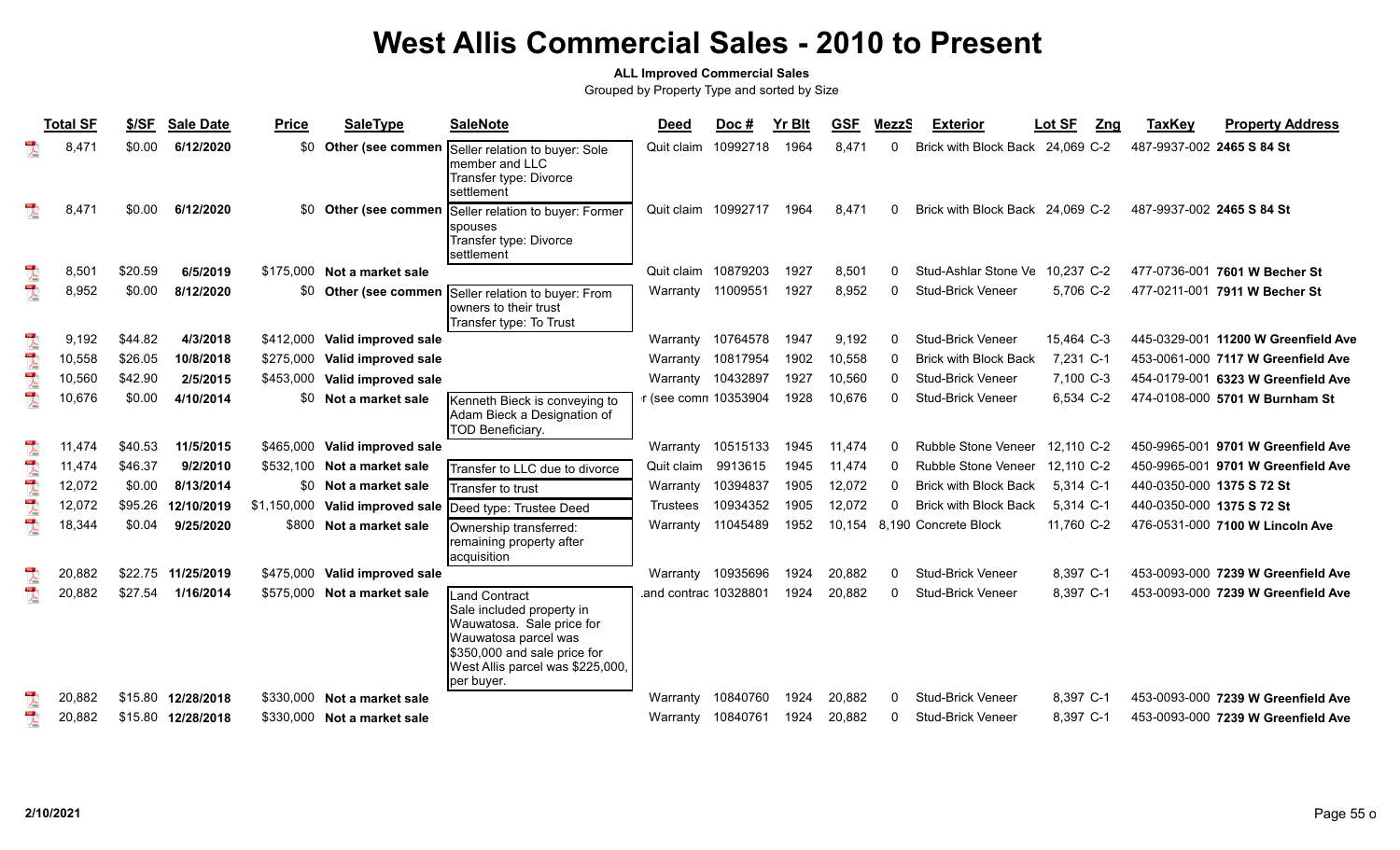### **ALL Improved Commercial Sales**

|                          | <b>Total SF</b>  | \$/SF                            | <b>Sale Date</b>     | <b>Price</b> | <b>SaleType</b>                                                 | <b>SaleNote</b>                                                                                                                                                                                                                                               | <b>Deed</b>                              | Doc#     | <b>Yr Blt</b> | <b>GSF</b>       | <b>MezzS</b> | <b>Exterior</b>                                      | Lot SF<br>Zng                 | <b>TaxKey</b>             | <b>Property Address</b>                                     |
|--------------------------|------------------|----------------------------------|----------------------|--------------|-----------------------------------------------------------------|---------------------------------------------------------------------------------------------------------------------------------------------------------------------------------------------------------------------------------------------------------------|------------------------------------------|----------|---------------|------------------|--------------|------------------------------------------------------|-------------------------------|---------------------------|-------------------------------------------------------------|
|                          | 60,376<br>60,376 | \$42.39<br>\$316.35              | 1/1/2018<br>5/6/2014 |              | \$2,559,500 Not a market sale<br>\$19,100,000 Not a market sale | Ownership transferred: Grantor<br>is contributing the property in<br>exchange for 16.6859% interest<br>in the LLC.<br>Transfer type: Grantor is<br>contributing the property in<br>exchange for 16.6859% interest<br>in the LLC.<br>Deed type: Trustees' Deed | <b>Trustees</b><br>ecial warrar 10356823 | 10891754 | 2006<br>2006  | 60,376<br>60,376 |              | <b>Stud-Brick Veneer</b><br><b>Stud-Brick Veneer</b> | 35,731<br>$C-3$<br>35,731 C-3 | 454-0639-001              | 6501 W Greenfield Ave<br>454-0639-001 6501 W Greenfield Ave |
|                          |                  |                                  |                      |              |                                                                 | Sale includes 454-0637-001<br>454-0638-001 & 454-0639-001                                                                                                                                                                                                     |                                          |          |               |                  |              |                                                      |                               |                           |                                                             |
|                          |                  | <b>Rooming House/Group Hor</b>   |                      |              |                                                                 |                                                                                                                                                                                                                                                               |                                          |          |               |                  |              |                                                      |                               |                           |                                                             |
|                          | .869             |                                  | $$0.00$ $5/18/2019$  |              | \$0 Other (see commen                                           | Seller relation to buyer: Created<br>an LLC<br>Transfer type: Transfering to an<br>LLC                                                                                                                                                                        | Quit claim 10878790                      |          | 1888          | 1,869            |              | Stud-Walls-Wood Sid                                  | 7,187 C-2                     | 477-0087-000 2073 S 76 St |                                                             |
| $\sum_{k=1}^{n}$         | 1,913            | \$48.35                          | 4/17/2014            | \$92,500     | Valid improved sale                                             |                                                                                                                                                                                                                                                               | Warranty                                 | 10359289 | 1926          | 1,913            |              | Stud-Metal Siding                                    | 4,440 RB-2                    |                           | 474-0243-000 5503 W Rogers St                               |
| $\overline{\mathbf{r}}$  | 2,394            | \$200.50                         | 3/28/2014            | \$480,000    | Valid improved sale                                             |                                                                                                                                                                                                                                                               | Warranty                                 | 10350923 | 1963          | 2,394            |              | Brick, Solid                                         | 9,351 C-2                     |                           | 452-0202-001 8009 W Greenfield Ave                          |
| $\sum_{k=0}^{n}$         | 4.176            | \$114.94                         | 3/28/2014            | \$480,000    | Valid improved sale                                             |                                                                                                                                                                                                                                                               | Warranty                                 | 10350923 | 1948          | 4,176            |              | Brick, Solid                                         | 9,351 C-2                     |                           | 452-0202-001 8009 W Greenfield Ave                          |
|                          |                  | <b>Salvage Yard/Open Storage</b> |                      |              |                                                                 |                                                                                                                                                                                                                                                               |                                          |          |               |                  |              |                                                      |                               |                           |                                                             |
|                          | 2,000            |                                  | \$75.00 12/21/2012   |              | \$150,000 Valid improved sale Contaminated site                 |                                                                                                                                                                                                                                                               | Warranty                                 | 10199791 | 1971          | 2,000            |              | PE-Cold Storage Met 41,164 C-4                       |                               |                           | 448-9991-004 1555 S 113 St                                  |
|                          |                  | <b>Strip Shopping Center</b>     |                      |              |                                                                 |                                                                                                                                                                                                                                                               |                                          |          |               |                  |              |                                                      |                               |                           |                                                             |
|                          | 6,086            |                                  | \$119.95 10/13/2020  |              | \$730,000 Valid improved sale  Deed type: SPECIAL               | <b>WARRANTY DEED</b>                                                                                                                                                                                                                                          | ecial warrar 11031860                    |          | 1984          | 6,086            | 0            | Concrete Block                                       | 23,673 C-2                    |                           | 451-1005-000 9129 W Greenfield Ave                          |
| $\overline{\phantom{a}}$ | 7.840            | \$63.78                          | 5/18/2010            |              | \$500,000 Not a market sale                                     |                                                                                                                                                                                                                                                               | Warranty                                 | 9881506  | 1971          | 7,840            |              | Concrete Block                                       | 14,793 C-4                    |                           | 524-0001-001 10629 W Oklahoma Ave                           |
| $\overline{\mathbf{r}}$  | 7,840            | \$52.30                          | 6/13/2013            |              | \$410,000 Not a market sale                                     | Liquidation of Foreclosure                                                                                                                                                                                                                                    | Warranty                                 | 10259701 | 1971          | 7,840            |              | Concrete Block                                       | 14,793 C-4                    |                           | 524-0001-001 10629 W Oklahoma Ave                           |
| $\overline{\mathbf{r}}$  | 9,568            | \$115.44                         | 12/22/2020           | \$1,104,500  |                                                                 | Seller relation to buyer: Related<br>Parties<br>Ownership transferred: 50%                                                                                                                                                                                    | Warranty                                 | 11061941 | 1981          | 9,568            |              | <b>Brick with Block Back</b>                         | 30,318 C-4                    |                           | 520-0004-003 2745 S 108 St                                  |
| $\sum_{\text{back}}$     | 18,060           | \$83.06                          | 9/25/2019            |              | \$1,500,000 Valid improved sale                                 |                                                                                                                                                                                                                                                               | Warranty                                 | 10910487 | 1983          | 18,060           |              | Brick with Block Back 50,486 C-3                     |                               |                           | 448-9999-011 1461 S 108 St                                  |
| $\overline{\mathcal{X}}$ | 27,650           | \$68.72                          | 3/5/2013             | \$1,900,000  | Not a market sale                                               | Deferred maintenance, lost<br>occupancy/income                                                                                                                                                                                                                | Warranty                                 | 10223736 | 1985          | 27,650           |              | Concrete Block, Textu 130,899 C-4                    |                               |                           | 520-9999-003 11064 W National Ave                           |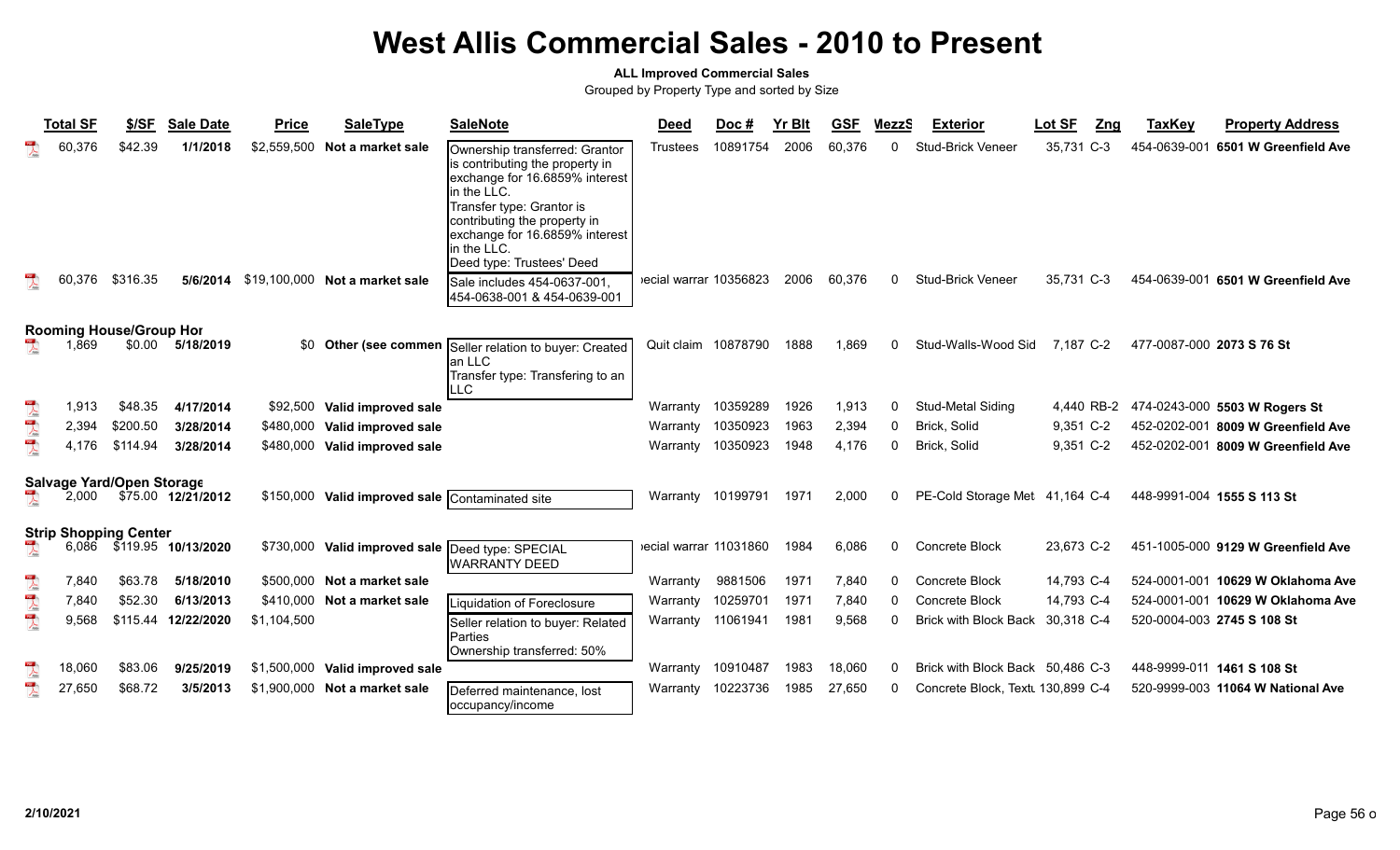### **ALL Improved Commercial Sales**

|                          | <b>Total SF</b>              | \$/SF                                   | <b>Sale Date</b> | <b>Price</b> | <b>SaleType</b>                         | <b>SaleNote</b>                                                                                                                                | <b>Deed</b>           | Doc#                | <b>Yr Blt</b> | <b>GSF</b> | MezzS    | <b>Exterior</b>                                | Lot SF<br>Zng | <b>TaxKey</b>            | <b>Property Address</b>             |
|--------------------------|------------------------------|-----------------------------------------|------------------|--------------|-----------------------------------------|------------------------------------------------------------------------------------------------------------------------------------------------|-----------------------|---------------------|---------------|------------|----------|------------------------------------------------|---------------|--------------------------|-------------------------------------|
|                          | 39.210                       | \$71.41                                 | 12/26/2018       | \$2,800,000  | Not a market sale                       | Seller relation to buyer: LLC<br>IMember<br>Ownership transferred: 50%<br>undivided tenant in common<br>interest<br>Transfer type: Funding LLC | Warranty              | 10838836            | 1984          | 39,210     | 0        | Concrete Block, Textu 117,873 C-4              |               |                          | 481-9990-001 2235 S 108 St          |
|                          | 39,210                       | \$146.65                                | 2/27/2020        | \$5,750,000  | Valid improved sale                     | Deed type: Special Warranty<br>Deed                                                                                                            | ecial warrar 10957073 |                     | 1984          | 39,210     | 0        | Concrete Block, Text( 117,873 C-4              |               |                          | 481-9990-001 2235 S 108 St          |
| $\overline{\mathcal{L}}$ | 39,210                       | \$71.41                                 | 12/26/2018       |              | \$2,800,000 Not a market sale           | Seller relation to buyer: LLC<br>IMember<br>Ownership transferred: 50%<br>undivided tenant in common<br>interest<br>Transfer type: Funding LLC | Warranty              | 10838837            | 1984          | 39,210     | 0        | Concrete Block, Text, 117,873 C-4              |               |                          | 481-9990-001 2235 S 108 St          |
|                          | 96.094                       | \$28.25                                 | 3/31/2017        | \$2,715,000  | Valid improved sale                     |                                                                                                                                                | ecial warrar 10661585 |                     | 1964          | 96,094     | 0        | Concrete Block                                 | 218.541 C-4   |                          | 523-9986-008 11003 W Oklahoma Ave   |
|                          | <b>Supermarket</b><br>93,392 | \$48.18                                 | 5/1/2020         | \$4,500,000  | Valid improved sale  Deed type: SPECIAL | <b>WARRANTY DEED</b>                                                                                                                           | ecial warrar 10974167 |                     | 1983          |            |          | 84,600 8,792 Concrete Block, Textl 353,184 C-3 |               |                          | 448-9993-006 11111 W Greenfield Ave |
|                          | 812                          | Tavern/Grill & Apts - 2 sty<br>\$209.36 | 7/30/2019        | \$170,000    | Valid improved sale                     |                                                                                                                                                | and contrac 10895375  |                     | 1913          | 812        | 0        | <b>Stud-Brick Veneer</b>                       | 7,231 C-2     |                          | 452-0276-000 1503 S 81 St           |
| $\frac{105}{\sqrt{25}}$  | 1.218                        | \$147.78                                | 9/21/2015        |              | \$180,000 Not a market sale             | <b>SD Foreclosure</b><br>Includes parcel in Hales<br>Corners                                                                                   | Sheriff deed 10510188 |                     | 1947          | 1,218      | 0        | <b>Stud-Brick Veneer</b>                       | 4,440 C-2     |                          | 474-0044-000 5501 W Burnham St      |
| $\sum_{i=1}^{n}$         | 1.218                        | \$69.79                                 | 6/23/2017        |              | \$85,000 Not a market sale              | Out of foreclosure - Duress sale<br>not typycal of market                                                                                      | Warranty              | 10686702            | 1947          | 1,218      | 0        | <b>Stud-Brick Veneer</b>                       | 4,440 C-2     |                          | 474-0044-000 5501 W Burnham St      |
| $\sum_{k=0}^{n}$         | 1,493                        | \$0.00                                  | 1/29/2014        |              | \$0 Not a market sale                   | <b>Create Trust</b>                                                                                                                            |                       | Quit claim 10336670 | 1913          | 1,493      | 0        | Stud-Walls-Wood Sid                            | 3,605 C-3     | 438-0199-000 966 S 60 St |                                     |
| $\frac{1}{\sqrt{2}}$     | 1,824                        | \$93.20                                 | 7/30/2019        | \$170,000    | Valid improved sale                     |                                                                                                                                                | and contrac 10895375  |                     | 1913          | 1,824      | 0        | Stud-Metal Siding                              | 7,231 C-2     |                          | 452-0276-000 1503 S 81 St           |
| $\sum_{k=1}^{100}$       | 1,840                        | \$46.20                                 | 7/3/2013         | \$85,000     | Not a market sale                       | Land Contract                                                                                                                                  | and contrac 10295541  |                     | 1895          | 1,840      | $\Omega$ | Solid Local Stone                              | 7,231 C-2     |                          | 452-0258-000 1430 S 81 St           |
| $\overline{\mathbf{r}}$  | 1,840                        | \$46.20                                 | 4/19/2017        | \$85.000     | Not a market sale                       | <b>Land Contract</b>                                                                                                                           | Warranty              | 10668202            | 1895          | 1,840      | 0        | Solid Local Stone                              | 7,231 C-2     |                          | 452-0258-000 1430 S 81 St           |
| $\sum_{k=0}^{n}$         | 1,840                        | \$0.00                                  | 7/16/2013        |              | \$0 Not a market sale                   | Not on open market<br>Satisfaction of LC                                                                                                       | Warranty              | 10285370            | 1895          | 1,840      | 0        | Solid Local Stone                              | 7,231 C-2     |                          | 452-0258-000 1430 S 81 St           |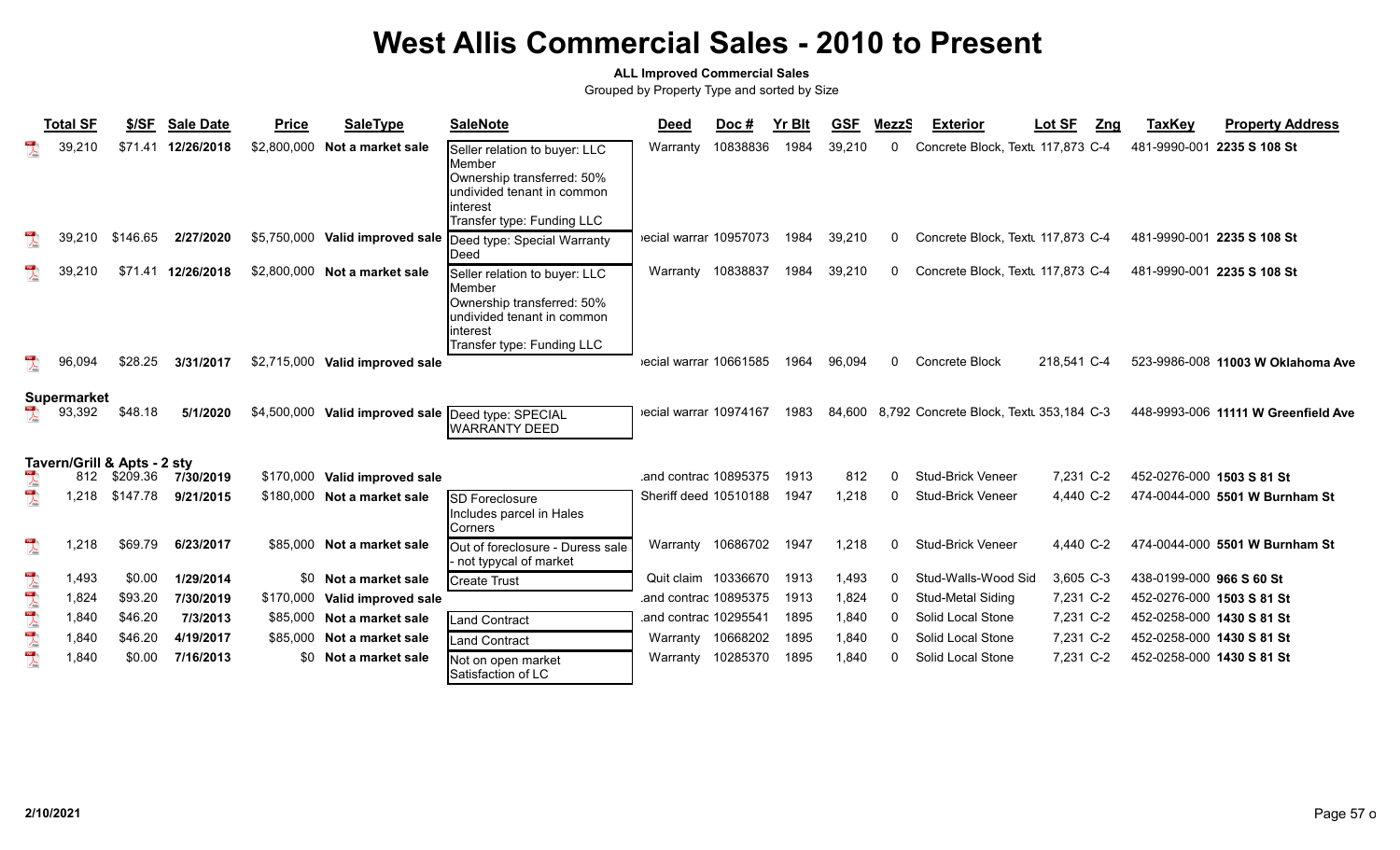### **ALL Improved Commercial Sales**

|                                                                                                                                                                                                                                                                                                                                                     | <b>Total SF</b> | \$/SF    | <b>Sale Date</b>   | <b>Price</b>           | <b>SaleType</b>                                    | <b>SaleNote</b>                                                                                                                                     | <b>Deed</b>                      | Doc#              | <b>Yr Blt</b> | <b>GSF</b> | <b>MezzS</b> | <b>Exterior</b>          | Lot SF<br>Zng | <b>TaxKey</b>             | <b>Property Address</b>            |
|-----------------------------------------------------------------------------------------------------------------------------------------------------------------------------------------------------------------------------------------------------------------------------------------------------------------------------------------------------|-----------------|----------|--------------------|------------------------|----------------------------------------------------|-----------------------------------------------------------------------------------------------------------------------------------------------------|----------------------------------|-------------------|---------------|------------|--------------|--------------------------|---------------|---------------------------|------------------------------------|
|                                                                                                                                                                                                                                                                                                                                                     | 1,840           | \$0.00   | 4/19/2017          |                        | \$0 Not a market sale                              | Seller relation to buyer:<br>Wife/Husband<br>Transfer type: Terminate Joint<br>Tenancv<br>Deed type: Termination of<br>Decedent's Property Interest | r (see comn 10668131             |                   | 1895          | 1,840      | $\Omega$     | Solid Local Stone        | 7,231 C-2     | 452-0258-000 1430 S 81 St |                                    |
|                                                                                                                                                                                                                                                                                                                                                     | 1.932           | \$77.64  | 11/4/2015          |                        |                                                    | -no MLS                                                                                                                                             |                                  | 10518760          | 1926          | 1,932      |              | Stud-Ashlar Stone Ve     | 5.395 C-2     | 474-0356-001 2110 S 60 St |                                    |
| $\sum_{k=1}^{100}$                                                                                                                                                                                                                                                                                                                                  | 1,932           | \$82.82  | 9/7/2018           | \$150,000<br>\$160,000 | Valid improved sale                                |                                                                                                                                                     | Warranty<br>and contrac 10812947 |                   | 1926          | 1,932      |              | Stud-Ashlar Stone Ve     | 5,395 C-2     | 474-0356-001 2110 S 60 St |                                    |
| $\begin{array}{c}\n\frac{1}{\sqrt{2}} \\ \frac{1}{\sqrt{2}}\n\end{array}$                                                                                                                                                                                                                                                                           | 2,072           | \$61.29  | 5/6/2015           |                        | Valid improved sale<br>\$127,000 Not a market sale |                                                                                                                                                     |                                  | Warranty 10467273 | 1927          | 2,072      |              | Stud-Vinyl Siding        | 3,790 RA-3    |                           | 518-9964-000 9541 W Cleveland Ave  |
| $\begin{picture}(20,20) \put(0,0){\line(1,0){10}} \put(15,0){\line(1,0){10}} \put(15,0){\line(1,0){10}} \put(15,0){\line(1,0){10}} \put(15,0){\line(1,0){10}} \put(15,0){\line(1,0){10}} \put(15,0){\line(1,0){10}} \put(15,0){\line(1,0){10}} \put(15,0){\line(1,0){10}} \put(15,0){\line(1,0){10}} \put(15,0){\line(1,0){10}} \put(15,0){\line(1$ |                 |          |                    |                        |                                                    | Grandparents conveyed to<br>grandson                                                                                                                |                                  |                   |               |            |              |                          |               |                           |                                    |
|                                                                                                                                                                                                                                                                                                                                                     | 2.076           | \$55.88  | 10/26/2018         | \$116,000              | Valid improved sale                                |                                                                                                                                                     | Warranty                         | 10823960          | 1919          | 2,076      |              | Stud-Walls-Wood Sid      | 3,300 C-2     |                           | 455-0067-000 5906 W Burnham St     |
| 医大型                                                                                                                                                                                                                                                                                                                                                 | 2,080           | \$100.96 | 5/2/2018           | \$210,000              | Valid improved sale                                |                                                                                                                                                     | Warranty                         | 10773258          | 1952          | 2,080      |              | <b>Stud-Brick Veneer</b> | 4,574 C-2     |                           | 443-0215-000 9524 W Greenfield Ave |
|                                                                                                                                                                                                                                                                                                                                                     | 2,080           | \$81.73  | 2/15/2011          | \$170,000              | Valid improved sale                                |                                                                                                                                                     | Warranty                         | 9985104           | 1952          | 2,080      |              | Stud-Brick Veneer        | 4.574 C-2     |                           | 443-0215-000 9524 W Greenfield Ave |
|                                                                                                                                                                                                                                                                                                                                                     | 2,112           | \$73.39  | 6/14/2013          | \$155,000              | Valid improved sale                                |                                                                                                                                                     | Warranty                         | 10271425          | 1929          | 2,112      | <sup>0</sup> | <b>Stud-Brick Veneer</b> | 4,966 C-2     |                           | 478-0069-000 8820 W Becher St      |
| $\sum_{k=0}^{n}$                                                                                                                                                                                                                                                                                                                                    | 2,112           | \$78.13  | 10/20/2017         | \$165,000              | Valid improved sale                                |                                                                                                                                                     | Warranty                         | 10725020          | 1929          | 2,112      |              | Stud-Brick Veneer        | 4,966 C-2     |                           | 478-0069-000 8820 W Becher St      |
|                                                                                                                                                                                                                                                                                                                                                     | 2,252           | \$48.18  | 5/26/2015          | \$108,500              | Not a market sale                                  | Foreclosure                                                                                                                                         | Sheriff deed 10469086            |                   | 1919          | 2,252      |              | Stud-Metal Siding        | 3,600 C-2     |                           | 454-0519-000 6229 W Mitchell St    |
| 人气                                                                                                                                                                                                                                                                                                                                                  | 2,252           | \$16.87  | 5/2/2016           | \$38.000               | Not a market sale                                  | Foreclosure liquidation                                                                                                                             | ecial warrar 10625223            |                   | 1919          | 2,252      |              | Stud-Metal Siding        | 3,600 C-2     |                           | 454-0519-000 6229 W Mitchell St    |
|                                                                                                                                                                                                                                                                                                                                                     | 2,304           | \$0.00   | 10/8/2015          |                        | \$0 Not a market sale                              | Kenneth Felten transferred his<br>1/2 interest to his wife Michelle<br>A Felten<br>INo transfer return                                              | Affidavit                        | 10510180          | 1909          | 2,304      |              | Stud-Ashlar Stone Ve     | 5,035 C-2     |                           | 452-0201-000 8001 W Greenfield Ave |
| $\overline{\mathbf{r}}$                                                                                                                                                                                                                                                                                                                             | 2,304           |          | \$0.00 10/15/2015  |                        | \$0 Not a market sale                              | IMichelle A Felten's children to<br>Michelle A Felten - to clean up<br>ltitle                                                                       | Quit claim 10510181              |                   | 1909          | 2,304      | 0            | Stud-Ashlar Stone Ve     | 5,035 C-2     |                           | 452-0201-000 8001 W Greenfield Ave |
| $\lambda$                                                                                                                                                                                                                                                                                                                                           | 2,304           |          | \$34.72 10/15/2015 |                        | \$80,000 Not a market sale                         | Grantor conveyed his 1/2<br>linterest                                                                                                               | Quit claim 10510182              |                   | 1909          | 2,304      | $\Omega$     | Stud-Ashlar Stone Ve     | 5,035 C-2     |                           | 452-0201-000 8001 W Greenfield Ave |
| $\sum_{k=1}^{100}$                                                                                                                                                                                                                                                                                                                                  | 2,316           | \$83.77  | 7/8/2016           | \$194,000              |                                                    | Valid improved sale Sale includes 453-0566-000 &<br>453-0567-000                                                                                    | Warranty                         | 10582038          | 1926          | 2,316      | 0            | Brick, Solid             | 5,651 C-2     |                           | 453-0567-000 6827 W National Ave   |
| $\frac{105}{\sqrt{100}}$                                                                                                                                                                                                                                                                                                                            | 2,316           | \$97.15  | 5/18/2018          | \$225,000              | Valid improved sale                                |                                                                                                                                                     | and contrac 10778163             |                   | 1926          | 2,316      |              | Brick, Solid             | 5,651 C-2     |                           | 453-0567-000 6827 W National Ave   |
| $\sum_{k=1}^{n}$                                                                                                                                                                                                                                                                                                                                    | 2,316           | \$73.36  | 1/26/2010          | \$169,900              |                                                    | Valid improved sale Sale includes 453-0566-000 &<br>453-0567-000                                                                                    | Warranty                         | 9849236           | 1926          | 2,316      | 0            | Brick, Solid             | 5,651 C-2     |                           | 453-0567-000 6827 W National Ave   |
| $\overline{\mathcal{L}}$                                                                                                                                                                                                                                                                                                                            | 2,345           | \$36.25  | 6/23/2017          |                        | \$85,000 Not a market sale                         | Out of foreclosure - Duress sale<br>- not typycal of market                                                                                         | Warranty                         | 10686702          | 1926          | 2,345      |              | <b>Stud-Brick Veneer</b> | 4.440 C-2     |                           | 474-0044-000 5501 W Burnham St     |
| $\mathbb{R}$                                                                                                                                                                                                                                                                                                                                        | 2,345           | \$76.76  | 9/21/2015          |                        | \$180,000 Not a market sale                        | SD Foreclosure<br>Includes parcel in Hales<br><b>Corners</b>                                                                                        | Sheriff deed 10510188            |                   | 1926          | 2,345      | $\Omega$     | <b>Stud-Brick Veneer</b> | 4.440 C-2     |                           | 474-0044-000 5501 W Burnham St     |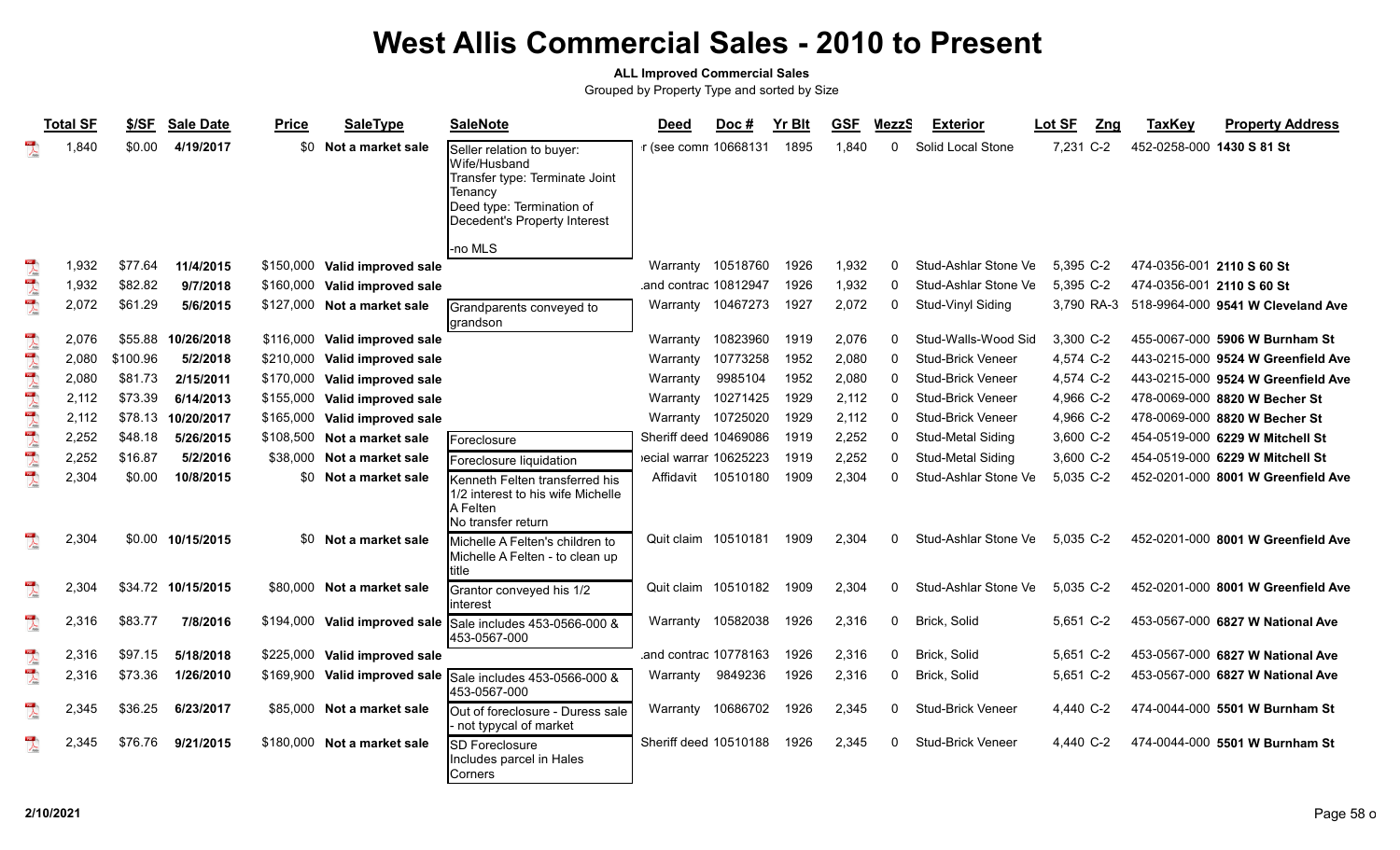#### **ALL Improved Commercial Sales**

|                          | <b>Total SF</b> | \$/SF    | <b>Sale Date</b> | <b>Price</b> | <b>SaleType</b>                                  | <b>SaleNote</b>                                                                                                                                                                            | Deed                  | Doc#              | <b>Yr Blt</b> | <b>GSF</b> | <b>MezzS</b> | <b>Exterior</b>          | Lot SF<br>Zng | <b>TaxKey</b>             | <b>Property Address</b>            |
|--------------------------|-----------------|----------|------------------|--------------|--------------------------------------------------|--------------------------------------------------------------------------------------------------------------------------------------------------------------------------------------------|-----------------------|-------------------|---------------|------------|--------------|--------------------------|---------------|---------------------------|------------------------------------|
| $\sum_{i=1}^{n}$         | 2,384           | \$106.33 | 3/29/2013        |              | \$253,500 Not a market sale                      | Sale includes 475-0023 &<br>475-0024                                                                                                                                                       | ial represen 10234508 |                   | 1927          | 2,384      | $\mathbf 0$  | Brick, Solid             | 2,859 C-2     |                           | 475-0023-000 6007 W Burnham St     |
| $\mathbb{R}$             | 2,400           | \$95.83  | 9/30/2016        |              | \$230,000 Not a market sale                      | Sale includes 488-0512-004 &<br>488-0512-005                                                                                                                                               |                       | Warranty 10609523 | 1941          | 2,400      | $\mathbf 0$  | Brick, Solid             | 5,532 C-3     |                           | 488-0512-005 7534 W Beloit Rd      |
| $\overline{\mathbf{r}}$  | 2,400           | \$0.00   | 9/30/2016        |              | \$0 Not a market sale                            | Affidavit - confirming<br>authorization of Gregory Tans<br>as sole member of Tans Real<br>Estate LLC                                                                                       | Affidavit             | 10609524          | 1941          | 2,400      | 0            | Brick, Solid             | 5,532 C-3     |                           | 488-0512-005 7534 W Beloit Rd      |
| $\frac{100}{\sqrt{100}}$ | 2,416           | \$0.00   | 4/27/2017        |              | \$0 Not a market sale                            | No transfer return<br>Seller relation to buyer:<br>husband/wife<br>Transfer type: HT-110<br>Deed type: HT-110                                                                              | r (see comn 10671238  |                   | 1911          | 2,416      | $\Omega$     | <b>Stud-Brick Veneer</b> | 11,718 C-2    | 451-0231-000 1454 S 92 St |                                    |
| $\frac{100}{\sqrt{100}}$ | 2,416           | \$0.00   | 4/27/2017        | \$0          | Not a market sale                                | -no MLS<br>Designate TOD beneficiaries<br>-no MLS                                                                                                                                          | r (see comn 10671239  |                   | 1911          | 2,416      | 0            | <b>Stud-Brick Veneer</b> | 11,718 C-2    | 451-0231-000 1454 S 92 St |                                    |
|                          |                 |          |                  |              | \$56,200 Not a market sale                       | -no RETR                                                                                                                                                                                   | Sheriff deed 9939041  |                   | 1923          |            | $\mathbf{0}$ | <b>Stud-Brick Veneer</b> | 4,393 C-3     |                           |                                    |
| 人民工会议                    | 2,440           | \$23.03  | 9/29/2010        |              |                                                  | <b>SD Foreclosure</b>                                                                                                                                                                      |                       |                   |               | 2,440      |              |                          |               |                           | 438-0451-000 5819 W National Ave   |
|                          | 2,440           | \$13.52  | 5/11/2011        |              | \$33,000 Not a market sale                       | Sold out of foreclosure                                                                                                                                                                    | ecial warrar 10180931 |                   | 1923          | 2,440      | $\mathbf{0}$ | Stud-Brick Veneer        | 4,393 C-3     |                           | 438-0451-000 5819 W National Ave   |
|                          | 2,444           | \$65.47  | 10/21/2015       |              | \$160,000 Valid improved sale                    |                                                                                                                                                                                            | Warranty 10510416     |                   | 1924          | 2,444      | $\mathbf 0$  | Brick, Solid             | 5,098 C-3     |                           | 454-0093-000 6309 W National Ave   |
|                          | 2,540           | \$94.49  | 8/12/2020        |              | \$240,000 Not a market sale                      | satisification of Land Contract                                                                                                                                                            |                       | Warranty 11032781 | 1917          | 2,540      | $\mathbf{0}$ | Stud-Walls-Wood Sid      | 4,180 C-2     |                           | 454-0429-000 6000 W Mitchell St    |
|                          | 2,540           | \$94.49  | 5/22/2013        |              |                                                  | \$240,000 Valid improved sale Sale includes 454-0428 &<br>454-0429                                                                                                                         | and contrac 10267052  |                   | 1917          | 2,540      | $\Omega$     | Stud-Walls-Wood Sid      | 4,180 C-2     |                           | 454-0429-000 6000 W Mitchell St    |
| $\sum_{\text{block}}$    | 2,594           | \$57.83  | 4/25/2013        |              | \$150,000 Valid improved sale                    |                                                                                                                                                                                            |                       | Warranty 10248900 | 1928          | 2,594      | $\mathbf 0$  | Concrete Block           | 3,920 C-2     |                           | 442-0547-000 8812 W Greenfield Ave |
|                          | 2,672           | \$50.52  | 10/18/2017       |              | \$135,000 Not a market sale                      |                                                                                                                                                                                            | Quit claim 10722994   |                   | 1903          | 2,672      | $\mathbf 0$  | Stud-Vinyl Siding        | 6,055 C-2     |                           | 452-0538-000 7928 W National Ave   |
|                          | 2,730           | \$46.89  | 4/22/2013        |              | \$128,000 Not a market sale                      | SD Foreclosure                                                                                                                                                                             | Sheriff deed 10253710 |                   | 1932          | 2,730      | $\Omega$     | <b>Stud-Brick Veneer</b> | 4,695 C-2     |                           | 453-0233-000 7100 W National Ave   |
|                          | 2,730           | \$164.84 | 6/30/2020        |              | \$450,000 Not a market sale                      |                                                                                                                                                                                            | .and contrac 10994624 |                   | 1932          | 2,730      | $\mathbf{0}$ | <b>Stud-Brick Veneer</b> | 4,695 C-2     |                           | 453-0233-000 7100 W National Ave   |
|                          | 2,730           | \$40.29  | 6/18/2013        |              | \$110,000 Not a market sale                      | Liquidation of Foreclosure                                                                                                                                                                 |                       | Warranty 10304264 | 1932          | 2,730      | $\mathbf{0}$ | <b>Stud-Brick Veneer</b> | 4,695 C-2     |                           | 453-0233-000 7100 W National Ave   |
| 人名麦克夫人                   | 2,736           | \$47.51  | 8/15/2011        |              | \$130,000 Valid improved sale No transfer return | Land Contract between<br>unrelated parties at 8.5%<br>interest for 5 years, which would<br>be above market interest for a<br>well qualified mortgagee for a<br>shorter term than is usual. | and contrac 10025479  |                   | 1924          | 2,736      | $\mathbf{0}$ | <b>Stud-Brick Veneer</b> | 3,600 C-2     | 438-0674-000 1666 S 58 St |                                    |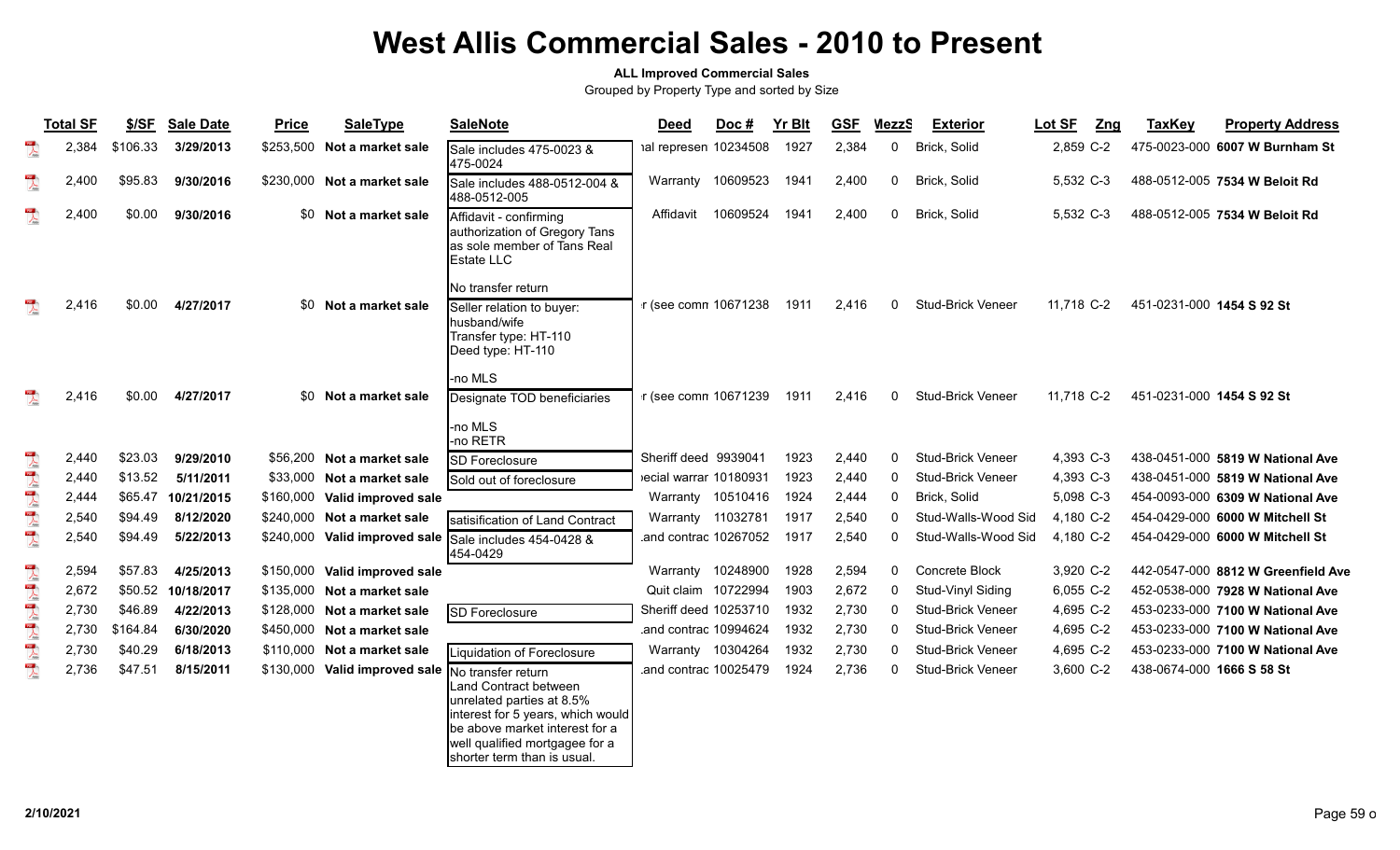#### **ALL Improved Commercial Sales**

|                                                                                                                                                                                                                                                                                                                                                                                                                                   | <b>Total SF</b> | \$/SF   | <b>Sale Date</b>   | <b>Price</b> | <b>SaleType</b>               | <b>SaleNote</b>                                                                              | <b>Deed</b>                  | Doc#     | <b>Yr Blt</b> | <b>GSF</b> | <b>MezzS</b> | <b>Exterior</b>          | Lot SF     | Zng | <b>TaxKey</b>             | <b>Property Address</b>          |
|-----------------------------------------------------------------------------------------------------------------------------------------------------------------------------------------------------------------------------------------------------------------------------------------------------------------------------------------------------------------------------------------------------------------------------------|-----------------|---------|--------------------|--------------|-------------------------------|----------------------------------------------------------------------------------------------|------------------------------|----------|---------------|------------|--------------|--------------------------|------------|-----|---------------------------|----------------------------------|
| $\mathbb{R}$                                                                                                                                                                                                                                                                                                                                                                                                                      | 2,736           | \$0.00  | 9/24/2015          | \$0          | Not a market sale             | Not on open market<br>Satisfaction of LC                                                     | Warranty                     | 10508165 | 1924          | 2,736      | $\mathbf{0}$ | Stud-Brick Veneer        | 3,600 C-2  |     | 438-0674-000 1666 S 58 St |                                  |
| $\begin{array}{c}\n\frac{1}{2} \\ \frac{1}{2} \\ \frac{1}{2} \\ \frac{1}{2} \\ \frac{1}{2} \\ \frac{1}{2} \\ \frac{1}{2} \\ \frac{1}{2} \\ \frac{1}{2} \\ \frac{1}{2} \\ \frac{1}{2} \\ \frac{1}{2} \\ \frac{1}{2} \\ \frac{1}{2} \\ \frac{1}{2} \\ \frac{1}{2} \\ \frac{1}{2} \\ \frac{1}{2} \\ \frac{1}{2} \\ \frac{1}{2} \\ \frac{1}{2} \\ \frac{1}{2} \\ \frac{1}{2} \\ \frac{1}{2} \\ \frac{1}{2} \\ \frac{1}{2} \\ \frac{1$ | 2,751           | \$56.34 | 5/4/2016           |              | \$155,000 Valid improved sale |                                                                                              | Warranty                     | 10566124 | 1900          | 2,751      | $\Omega$     | Concrete Block           | 5,998 C-2  |     | 452-0308-000 1568 S 81 St |                                  |
| $\begin{picture}(20,20) \put(0,0){\vector(0,1){10}} \put(15,0){\vector(0,1){10}} \put(15,0){\vector(0,1){10}} \put(15,0){\vector(0,1){10}} \put(15,0){\vector(0,1){10}} \put(15,0){\vector(0,1){10}} \put(15,0){\vector(0,1){10}} \put(15,0){\vector(0,1){10}} \put(15,0){\vector(0,1){10}} \put(15,0){\vector(0,1){10}} \put(15,0){\vector(0,1){10}} \put(15,0){\vector(0$                                                       | 2,751           | \$50.89 | 10/11/2018         | \$140.000    | Valid improved sale           |                                                                                              | Warranty                     | 10819390 | 1900          | 2,751      | $\Omega$     | Concrete Block           | 5,998 C-2  |     | 452-0308-000 1568 S 81 St |                                  |
| $\begin{array}{c} \mathbf{10} \\ \hline \end{array}$                                                                                                                                                                                                                                                                                                                                                                              | 2,772           | \$68.54 | 8/27/2018          | \$190,000    | Not a market sale             |                                                                                              | and contrac 10846979         |          | 1903          | 2,772      | $\mathbf{0}$ | Stud-Brick Veneer        | 3,603 C-2  |     |                           | 453-0612-000 7127 W National Ave |
| $\sum_{i=1}^{n}$                                                                                                                                                                                                                                                                                                                                                                                                                  | 2,772           | \$59.88 | 5/22/2014          | \$166,000    | Valid improved sale           |                                                                                              | Warranty                     | 10362528 | 1903          | 2,772      | $\mathbf{0}$ | <b>Stud-Brick Veneer</b> | 3,603 C-2  |     |                           | 453-0612-000 7127 W National Ave |
| $\mathbb{Z}$                                                                                                                                                                                                                                                                                                                                                                                                                      | 3,040           | \$57.57 | 10/22/2019         | \$175,000    | Valid improved sale           |                                                                                              | Warranty                     | 10925368 | 1930          | 3,040      | 0            | Brick, Solid             | 3,823 C-2  |     |                           | 489-0001-000 6801 W Beloit Rd    |
| $\mathbb{R}$                                                                                                                                                                                                                                                                                                                                                                                                                      | 3,040           |         | \$61.18 11/16/2012 | \$186,000    |                               | Valid improved sale $\sqrt{2}$ Sale includes 489-0001 &<br>489-0002                          | Warranty                     | 10193829 | 1930          | 3,040      | 0            | Brick, Solid             | 3,823 C-2  |     |                           | 489-0001-000 6801 W Beloit Rd    |
| $\sum_{i=1}^{n}$                                                                                                                                                                                                                                                                                                                                                                                                                  | 3,164           | \$56.89 | 8/14/2018          |              | \$180,000 Not a market sale   |                                                                                              | Warranty                     | 10803943 | 1925          | 3,164      | $\Omega$     | Stud-Brick Veneer        | 7,231 C-2  |     |                           | 474-0459-000 5600 W Lincoln Ave  |
| $\begin{array}{c}\n\frac{1}{2} \\ \frac{1}{2} \\ \frac{1}{2} \\ \frac{1}{2} \\ \frac{1}{2} \\ \frac{1}{2} \\ \frac{1}{2} \\ \frac{1}{2} \\ \frac{1}{2} \\ \frac{1}{2} \\ \frac{1}{2} \\ \frac{1}{2} \\ \frac{1}{2} \\ \frac{1}{2} \\ \frac{1}{2} \\ \frac{1}{2} \\ \frac{1}{2} \\ \frac{1}{2} \\ \frac{1}{2} \\ \frac{1}{2} \\ \frac{1}{2} \\ \frac{1}{2} \\ \frac{1}{2} \\ \frac{1}{2} \\ \frac{1}{2} \\ \frac{1}{2} \\ \frac{1$ | 3,164           | \$29.24 | 9/12/2014          | \$92.500     | Not a market sale             | Estate Liquidation                                                                           | ial represen 10398839        |          | 1925          | 3,164      | $\mathbf{0}$ | Stud-Brick Veneer        | 7,231 C-2  |     |                           | 474-0459-000 5600 W Lincoln Ave  |
| $\begin{array}{c} \mathbf{1} \mathbf{1} \mathbf{1} \mathbf{1} \mathbf{1} \mathbf{1} \mathbf{1} \mathbf{1} \mathbf{1} \mathbf{1} \mathbf{1} \mathbf{1} \mathbf{1} \mathbf{1} \mathbf{1} \mathbf{1} \mathbf{1} \mathbf{1} \mathbf{1} \mathbf{1} \mathbf{1} \mathbf{1} \mathbf{1} \mathbf{1} \mathbf{1} \mathbf{1} \mathbf{1} \mathbf{1} \mathbf{1} \mathbf{1} \mathbf{1} \mathbf{1} \mathbf{1} \mathbf{1} \mathbf{1} \mathbf$       | 3,210           | \$44.58 | 9/9/2016           | \$143,100    | Not a market sale             | Grantor - Lincoln Opportunity<br>Fund LLC nka: WBD Advantage<br>Fund LLC<br>Liquidation sale | Warranty 10604498            |          | 1904          | 3,210      | $\mathbf{0}$ | Stud-Vinyl Siding        | 5,648 C-3  |     | 439-0154-000 1101 S 60 St |                                  |
| $\sum_{k=0}^{n}$                                                                                                                                                                                                                                                                                                                                                                                                                  | 3,210           | \$59.19 | 12/3/2013          |              | \$190,000 Valid improved sale |                                                                                              | Warranty 10318613            |          | 1904          | 3,210      | $\mathbf{0}$ | Stud-Vinyl Siding        | 5,648 C-3  |     | 439-0154-000 1101 S 60 St |                                  |
| $\overline{\lambda}$                                                                                                                                                                                                                                                                                                                                                                                                              | 3,210           | \$50.25 | 5/18/2011          | \$161.300    | Not a market sale             | Foreclosure                                                                                  | Sheriff deed 10016200        |          | 1904          | 3,210      | $\mathbf{0}$ | Stud-Vinyl Siding        | 5,648 C-3  |     | 439-0154-000 1101 S 60 St |                                  |
| $\sum_{k \in \mathbb{N}}$                                                                                                                                                                                                                                                                                                                                                                                                         | 3,210           | \$59.19 | 2/24/2015          | \$190.000    | Not a market sale             | Related entities                                                                             | Warranty                     | 10439869 | 1904          | 3,210      | 0            | Stud-Vinyl Siding        | 5,648 C-3  |     | 439-0154-000 1101 S 60 St |                                  |
|                                                                                                                                                                                                                                                                                                                                                                                                                                   | 3,210           | \$60.75 | 5/31/2016          |              | \$195,000 Not a market sale   | In lieu of foreclosure                                                                       | Warranty                     | 10570413 | 1904          | 3,210      | $\mathbf{0}$ | Stud-Vinyl Siding        | 5,648 C-3  |     | 439-0154-000 1101 S 60 St |                                  |
| 人气                                                                                                                                                                                                                                                                                                                                                                                                                                | 3,386           | \$67.93 | 11/2/2020          | \$230,000    |                               |                                                                                              | Warranty                     | 11052028 | 1919          | 3,386      | $\mathbf{0}$ | Stud-Metal Siding        | 3,600 C-2  |     | 454-0514-000 1709 S 62 St |                                  |
|                                                                                                                                                                                                                                                                                                                                                                                                                                   | 3,420           | \$0.00  | 2/18/2014          | \$0          | Not a market sale             | Create Trust                                                                                 | Quit claim 10341598          |          | 1927          | 3,420      | $\mathbf 0$  | <b>Stud-Brick Veneer</b> | 5,402 C-2  |     |                           | 476-0566-000 7216 W Lincoln Ave  |
| 人气                                                                                                                                                                                                                                                                                                                                                                                                                                | 3,468           | \$50.46 | 8/23/2010          | \$175,000    | Valid improved sale           |                                                                                              | Warranty                     | 9914940  | 1924          | 3,468      | 0            | Brick, Solid             | 4,835 C-2  |     |                           | 475-0444-000 6300 W Lincoln Ave  |
|                                                                                                                                                                                                                                                                                                                                                                                                                                   | 3,500           | \$59.43 | 1/16/2017          | \$208,000    | Valid improved sale           |                                                                                              | Warranty                     | 10644076 | 1911          | 3,500      | $\Omega$     | Stud-Ashlar Stone Ve     | 3,727 C-3  |     | 438-0254-000 1100 S 60 St |                                  |
|                                                                                                                                                                                                                                                                                                                                                                                                                                   | 3,575           | \$48.95 | 11/22/2010         | \$175,000    |                               | Valid improved sale 160k base - +\$10,000 PP                                                 | Warranty                     | 9943296  | 1907          | 3,575      | 0            | Stud-Ashlar Stone Ve     | 7,519 C-3  |     | 439-0343-000 1309 S 60 St |                                  |
| 人气                                                                                                                                                                                                                                                                                                                                                                                                                                | 3,575           | \$62.94 | 2/28/2020          | \$225,000    | Valid improved sale           |                                                                                              | Warranty                     | 10956195 | 1907          | 3,575      | 0            | Stud-Ashlar Stone Ve     | 7,519 C-3  |     | 439-0343-000 1309 S 60 St |                                  |
|                                                                                                                                                                                                                                                                                                                                                                                                                                   | 3,640           | \$57.69 | 4/18/2016          | \$210,000    |                               | Valid improved sale Bank sale - considered a<br>market sale                                  | ecial warrar 10557437        |          | 1920          | 3,640      | $\mathbf{0}$ | Stud-Brick Veneer        | 7,231 C-2  |     |                           | 454-0295-001 6533 W Mitchell St  |
| 人气                                                                                                                                                                                                                                                                                                                                                                                                                                | 3,640           | \$42.14 | 10/28/2015         | \$153.400    | Not a market sale             | foreclosure                                                                                  | <b>Sheriff deed 10525591</b> |          | 1920          | 3,640      | $\Omega$     | <b>Stud-Brick Veneer</b> | 7,231 C-2  |     |                           | 454-0295-001 6533 W Mitchell St  |
|                                                                                                                                                                                                                                                                                                                                                                                                                                   | 3,716           | \$0.00  | 4/12/2013          | \$0          | Not a market sale             | Not on open market<br>Satisfaction of LC                                                     | Quit claim 10246717          |          | 1926          | 3,716      | $\mathbf{0}$ | <b>Stud-Brick Veneer</b> | 11.010 C-2 |     | 453-0752-002 1753 S 68 St |                                  |
| $\begin{array}{c} \mathbf{1} \mathbf{1} \mathbf{1} \mathbf{1} \mathbf{1} \mathbf{1} \mathbf{1} \mathbf{1} \mathbf{1} \mathbf{1} \mathbf{1} \mathbf{1} \mathbf{1} \mathbf{1} \mathbf{1} \mathbf{1} \mathbf{1} \mathbf{1} \mathbf{1} \mathbf{1} \mathbf{1} \mathbf{1} \mathbf{1} \mathbf{1} \mathbf{1} \mathbf{1} \mathbf{1} \mathbf{1} \mathbf{1} \mathbf{1} \mathbf{1} \mathbf{1} \mathbf{1} \mathbf{1} \mathbf{1} \mathbf$       | 3,762           | \$39.87 | 5/15/2012          | \$150,000    | Not a market sale             | FSBO to business associate on<br>Land Contract after death of<br>partner.                    | and contrac 10126953         |          | 1927          | 3,762      | 0            | Brick, Solid             | 3,552 C-2  |     |                           | 475-0553-001 6709 W Beloit Rd    |
| $\overline{\mathbf{r}}$                                                                                                                                                                                                                                                                                                                                                                                                           | 3,960           | \$0.00  | 6/13/2014          | \$0          | Not a market sale             | HT-110 Frank Piotrowski D.O.D.<br>10-5-2013 transferred to Sandra<br>Piotrowski              | r (see comn 10368876         |          | 1929          | 3,960      | $\Omega$     | Stud-Brick Veneer        | 3.960 C-2  |     |                           | 454-0578-000 6108 W Burnham St   |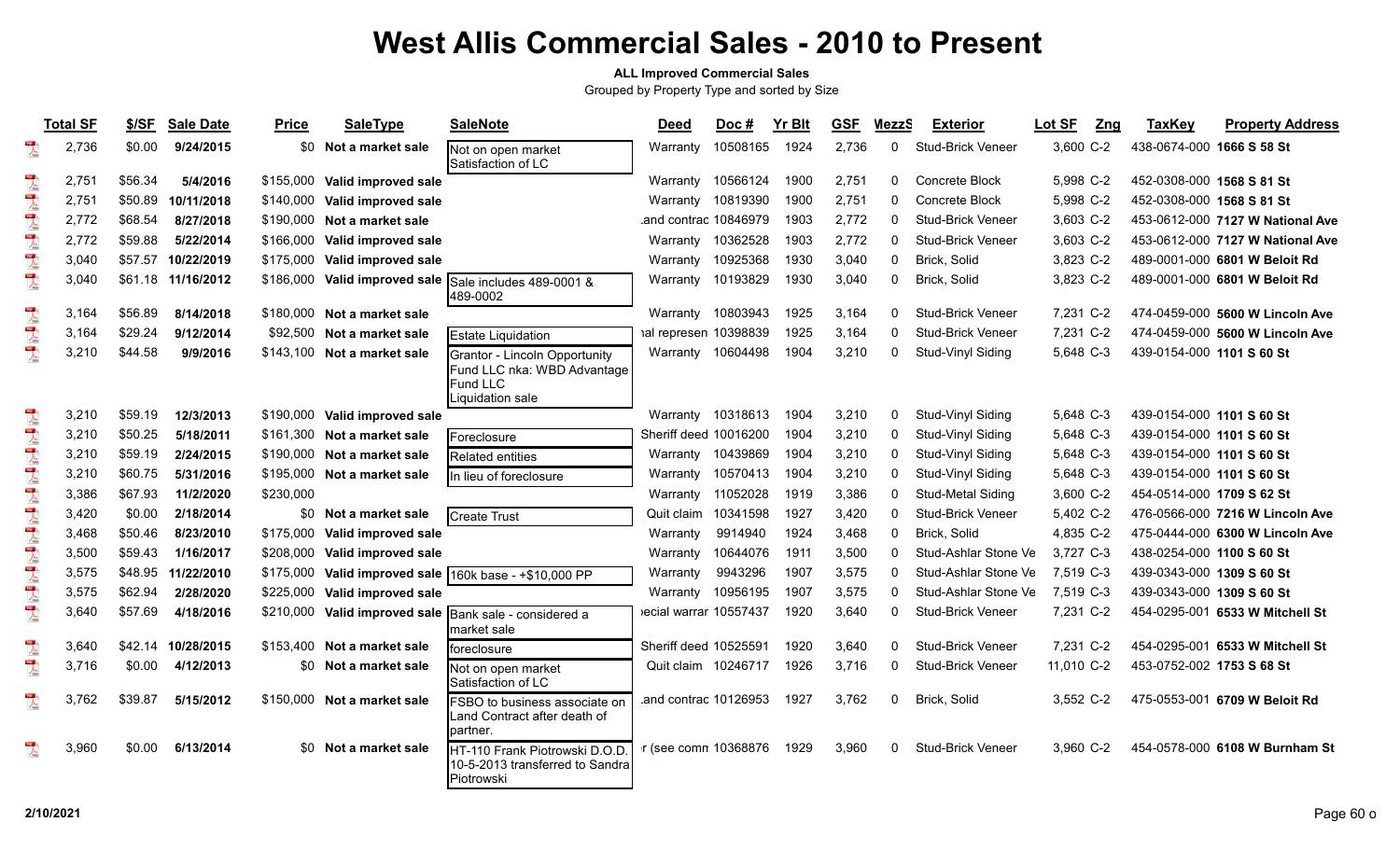### **ALL Improved Commercial Sales**

|                          | <b>Total SF</b> | \$/SF   | <b>Sale Date</b>   | <b>Price</b> | <b>SaleType</b>               | <b>SaleNote</b>                                                                                                                                                                                                                                                                       | <b>Deed</b>           | Doc # | <b>Yr Blt</b> | <b>GSF</b> | MezzS        | <b>Exterior</b>                   | Lot SF<br>Zng | <b>TaxKey</b>             | <b>Property Address</b>            |
|--------------------------|-----------------|---------|--------------------|--------------|-------------------------------|---------------------------------------------------------------------------------------------------------------------------------------------------------------------------------------------------------------------------------------------------------------------------------------|-----------------------|-------|---------------|------------|--------------|-----------------------------------|---------------|---------------------------|------------------------------------|
|                          | 4,296           | \$0.00  | 9/5/2017           |              | \$0 Not a market sale         | Seller relation to buyer: John<br>Stanelle and Kevin Stanelle are<br><b>brothers</b>                                                                                                                                                                                                  | Quit claim 10715228   |       | 1961          | 4,296      | $\mathbf{0}$ | Cavity Brick w/Block I 15,028 M-1 |               |                           | 417-0004-001 8924 W Schlinger Ave  |
|                          | 4,338           |         | \$47.26 10/23/2020 |              | \$205,000 Valid improved sale |                                                                                                                                                                                                                                                                                       | Warranty 11038845     |       | 1905          | 4,338      | 0            | Stud-Vinyl Siding                 | 7,520 C-3     |                           | 439-0342-000 6001 W Madison St     |
| 人民                       | 4,488           |         | \$41.22 12/16/2020 | \$185,000    |                               |                                                                                                                                                                                                                                                                                       | and contrac 11061152  |       | 1923          | 4,488      | $\mathbf{0}$ | <b>Stud-Brick Veneer</b>          | 3,572 C-2     | 440-0136-000 900 S 74 St  |                                    |
|                          | 4,488           | \$48.06 | 5/21/2015          |              | \$215,700 Not a market sale   | In lieu of foreclosure - defaulted<br>on LC                                                                                                                                                                                                                                           | Quit claim 10468341   |       | 1923          | 4,488      | $\Omega$     | <b>Stud-Brick Veneer</b>          | 3,572 C-2     | 440-0136-000 900 S 74 St  |                                    |
| 大學                       | 4,488           | \$0.00  | 1/14/2015          |              | \$0 Not a market sale         | Amendment to Land Contract                                                                                                                                                                                                                                                            | r (see comn 10430396  |       | 1923          | 4,488      | <sup>0</sup> | Stud-Brick Veneer                 | 3,572 C-2     | 440-0136-000 900 S 74 St  |                                    |
|                          | 4,488           |         | \$0.00 10/23/2019  |              | \$0 Other (see commen         | Seller relation to buyer: Grantor<br>is Settlor of Grantee Revocable<br>Trust<br>Transfer type: Quit Claim Deed<br>to Grantor created Trust                                                                                                                                           | Quit claim 10927539   |       | 1923          | 4,488      | $\mathbf{0}$ | <b>Stud-Brick Veneer</b>          | 3,572 C-2     | 440-0136-000 900 S 74 St  |                                    |
|                          | 4,488           | \$49.02 | 6/30/2011          | \$220,000    | Valid improved sale           | Land Contract at 6% interest<br>over 7 years with \$22,000 down<br>and seller financed \$198,000<br>loan. Property sold "as-is" and<br>buyer is required to allow seller<br>to act to preserve the liquor<br>license on the property. These<br>are considered to by typical<br>terms. | and contrac 10019675. |       | 1923          | 4,488      | $\Omega$     | <b>Stud-Brick Veneer</b>          | 3,572 C-2     | 440-0136-000 900 S 74 St  |                                    |
|                          | 4,620           | \$0.00  | 4/27/2017          | \$0          | Not a market sale             | Seller relation to buyer:<br>husband/wife<br>Transfer type: HT-110<br>Deed type: HT-110                                                                                                                                                                                               | r (see comn 10671238  |       | 1911          | 4,620      | 0            | <b>Stud-Brick Veneer</b>          | 11,718 C-2    | 451-0231-000 1454 S 92 St |                                    |
|                          | 4,620           | \$0.00  | 4/27/2017          | \$0          | Not a market sale             | -no MLS                                                                                                                                                                                                                                                                               | r (see comn 10671239  |       | 1911          | 4,620      | $\Omega$     | <b>Stud-Brick Veneer</b>          | 11,718 C-2    | 451-0231-000 1454 S 92 St |                                    |
|                          |                 |         |                    |              |                               | Designate TOD beneficiaries<br>-no MLS<br>-no RETR                                                                                                                                                                                                                                    |                       |       |               |            |              |                                   |               |                           |                                    |
| $\overline{\mathcal{A}}$ | 9,204           | \$39.11 | 8/31/2010          |              | \$360,000 Not a market sale   |                                                                                                                                                                                                                                                                                       | Warranty 9919751      |       | 1943          | 9,204      | $\Omega$     | Concrete Block                    | 7,231 C-1     | 440-0242-000 1325 S 70 St |                                    |
| $\mathbb{R}$             | 9,865           |         | \$45.62 10/14/2019 |              | \$450,000 Not a market sale   | Seller relation to buyer:<br>Foreclosure / Sheriff's Sale<br>Transfer type: Foreclosure /<br>Sheriff's Sale<br>Deed type: Sheriff's Deed                                                                                                                                              | Sheriff deed 10928371 |       | 1924          | 9,865      | $\Omega$     | <b>Stud-Brick Veneer</b>          | 9,845 C-3     |                           | 439-0144-001 6422 W Greenfield Ave |
|                          | .520<br>11      | \$30.38 | 2/25/2014          |              | \$350,000 Not a market sale   | Compulsion due ot excess<br>vacancy                                                                                                                                                                                                                                                   | Warranty 10340461     |       | 1929          | 11,520     | $\Omega$     | <b>Stud-Brick Veneer</b>          | 6.405 C-2     |                           | 476-0442-000 7519 W Becher St      |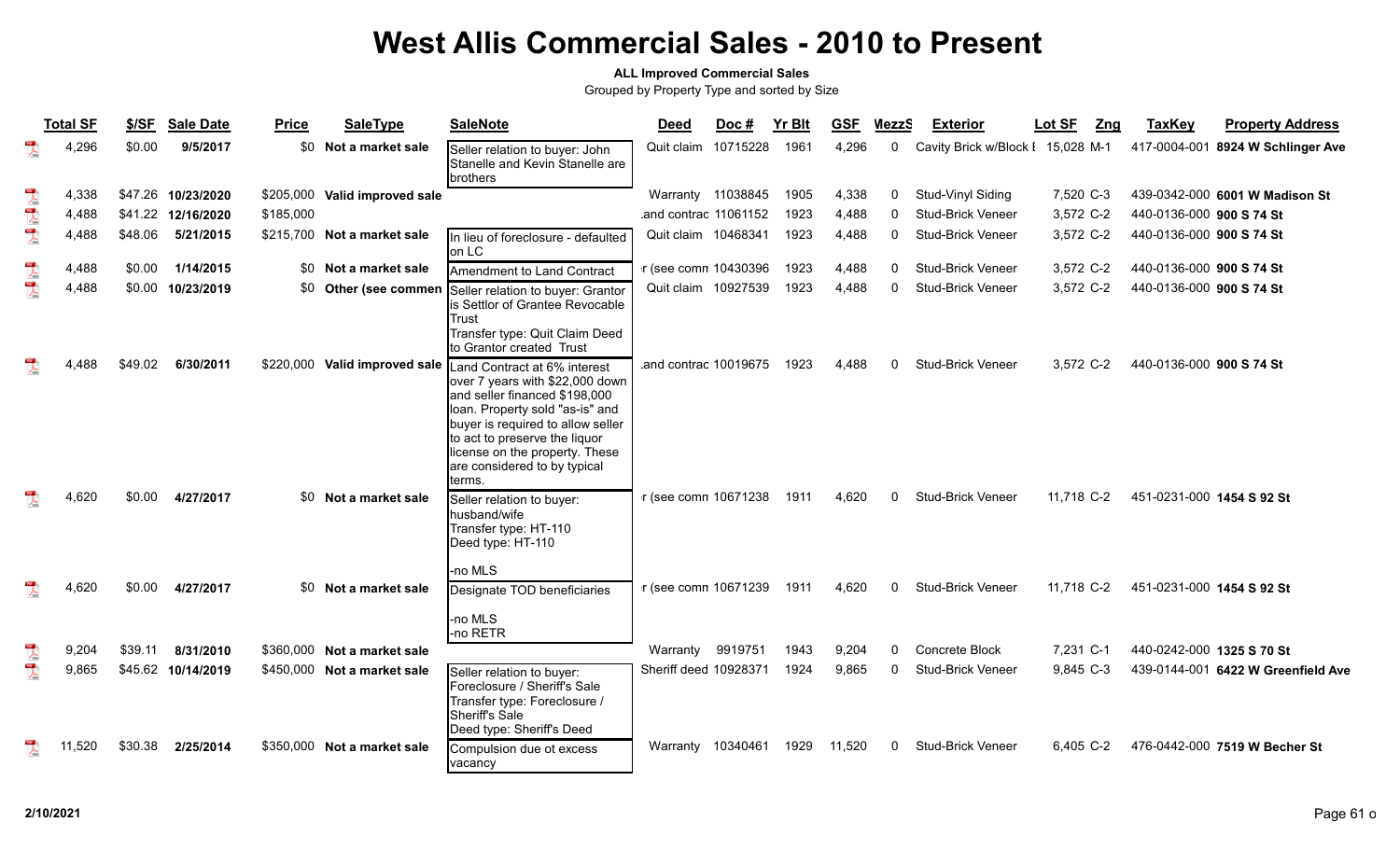### **ALL Improved Commercial Sales**

|                         | <b>Total SF</b> | \$/SF                                 | <b>Sale Date</b>    | <b>Price</b> | <b>SaleType</b>               | <b>SaleNote</b>                                                                                                                                                                                                                                                                                                                                                   | Deed                 | Doc#     | <b>Yr Blt</b> | <b>GSF</b> | <b>MezzS</b> | <b>Exterior</b>             | Lot SF     | Zng | <b>TaxKey</b>             | <b>Property Address</b>          |
|-------------------------|-----------------|---------------------------------------|---------------------|--------------|-------------------------------|-------------------------------------------------------------------------------------------------------------------------------------------------------------------------------------------------------------------------------------------------------------------------------------------------------------------------------------------------------------------|----------------------|----------|---------------|------------|--------------|-----------------------------|------------|-----|---------------------------|----------------------------------|
|                         | 11,520          | \$42.75                               | 3/25/2016           | \$492,501    | Valid improved sale           |                                                                                                                                                                                                                                                                                                                                                                   | Warranty             | 10550748 | 1929          | 11,520     | $\mathbf{0}$ | <b>Stud-Brick Veneer</b>    | 6,405 C-2  |     |                           | 476-0442-000 7519 W Becher St    |
|                         |                 |                                       |                     |              |                               |                                                                                                                                                                                                                                                                                                                                                                   |                      |          |               |            |              |                             |            |     |                           |                                  |
|                         | 1,150           | Tavern/Grill/Gentleman's Cl<br>\$0.00 | 6/6/2011            |              | \$0 Not a market sale         | Satisfaction of LC                                                                                                                                                                                                                                                                                                                                                | Warranty 10010299    |          | 1929          | 1,150      | 0            | Brick, Solid                | 4,051 M-1  |     | 474-0034-000 1979 S 54 St |                                  |
| $\overline{\mathbf{r}}$ | 1,158           | \$72.45                               | 5/29/2018           | \$83,900     | Valid improved sale           |                                                                                                                                                                                                                                                                                                                                                                   | and contrac 10792521 |          | 1926          | 1,158      | $\Omega$     | <b>Concrete Block</b>       | 3,572 C-2  |     | 453-0582-000 1641 S 68 St |                                  |
| $\overline{\mathbf{r}}$ | 1,158           | \$94.99                               | 5/13/2013           | \$110,000    | Not a market sale             | Bank appraised subject property<br>at \$81,700. Owner entered into<br>lease-to-buy option agreement<br>with consideration for \$110,000.<br>Owner stated bank agreed to<br>finance over-market deal if she<br>used her free-and-clear<br>personal residence as<br>collateral. Option price is<br>over-market by \$28,300. 2-year<br>lease terms \$2,500 per month | Warranty 10258349    |          | 1926          | 1,158      | $\Omega$     | Concrete Block              | 3,572 C-2  |     | 453-0582-000 1641 S 68 St |                                  |
|                         |                 |                                       |                     |              |                               | which does not get deducted<br>from option price. JW 8/14/13                                                                                                                                                                                                                                                                                                      |                      |          |               |            |              |                             |            |     |                           |                                  |
| $\overline{\mathbf{r}}$ | 1,158           | \$0.00                                | 8/29/2019           | \$0          | Not a market sale             | fulfilling land contract. Recorded<br>in prior year (per WPAM).                                                                                                                                                                                                                                                                                                   | Warranty 10905879    |          | 1926          | 1,158      | $\Omega$     | Concrete Block              | 3,572 C-2  |     | 453-0582-000 1641 S 68 St |                                  |
| $\overline{\mathbf{r}}$ | 1,178           | \$60.44                               | 11/3/2010           | \$71,200     | Not a market sale             | Sale includes 489-0037 &<br>489-0038                                                                                                                                                                                                                                                                                                                              | ial represen 9942624 |          | 1925          | 1,178      | 0            | Stud-EIFS (Synthetic        | 5,489 C-2  |     |                           | 489-0037-000 6901 W Beloit Rd    |
|                         | 1,211           | \$0.00                                | 9/25/2013           | \$0          | Not a market sale             | HT-110 Donald Weber D.O.D.<br>7-7-13 transferred to Phyllis<br>Weber                                                                                                                                                                                                                                                                                              | r (see comn 10352063 |          | 1919          | 1,211      | $\Omega$     | <b>Stud-Brick Veneer</b>    | 5,388 C-2  |     |                           | 478-0293-000 9000 W National Ave |
| $\overline{\mathbf{r}}$ | 1,211           | \$184.89                              | 9/25/2013           | \$223,900    | Not a market sale             | to Trust related                                                                                                                                                                                                                                                                                                                                                  | Warranty             | 10362944 | 1919          | 1,211      | $\Omega$     | Stud-Brick Veneer           | 5,388 C-2  |     |                           | 478-0293-000 9000 W National Ave |
|                         | 1,391           | \$71.89                               | 4/16/2010           | \$100,000    | Valid improved sale           |                                                                                                                                                                                                                                                                                                                                                                   | Warranty             | 9865556  | 1930          | 1,391      | $\Omega$     | Concrete Block              | 5,271 C-2  |     |                           | 489-0072-000 6851 W Beloit Rd    |
|                         | 1,392           | \$0.00                                | 4/30/2018           |              | \$0 Not a market sale         | Seller relation to buyer: Grantor<br>lto Trust<br>Transfer type: Transfer to<br><b>Grantor's Trust</b>                                                                                                                                                                                                                                                            | Quit claim 10777404  |          | 1905          | 1,392      | $\Omega$     | Stud-Walls-Wood Sid         | 10,846 C-3 |     | 438-0241-001 1016 S 60 St |                                  |
| $\lambda$               | 1,400           | \$0.00                                | 12/6/2012           | SO.          | Not a market sale             | Not on open market.<br>Satisfaction of LC                                                                                                                                                                                                                                                                                                                         | Warranty 10197982    |          | 1982          | 1,400      | $\Omega$     | Concrete Block              | 15.240 C-2 |     |                           | 474-0015-003 5401 W Burnham St   |
| $\overline{\mathbf{r}}$ | 1,552           | \$0.00                                | 6/21/2013           | SO.          | Not a market sale             | Transferred from parents to<br>children; parents retain life<br>lestate                                                                                                                                                                                                                                                                                           | Quit claim 10262065  |          | 1915          | 1,552      | 0            | Stud-Rubble Stone V         | 6.395 C-2  |     |                           | 453-0644-001 7205 W National Ave |
| $\overline{\mathbf{r}}$ | 1.680           |                                       | \$119.05 12/11/2018 |              | \$200,000 Valid improved sale |                                                                                                                                                                                                                                                                                                                                                                   | Warranty             | 10835017 | 1925          | 1.680      | 0            | <b>Stud-Synthetic Masor</b> | 5,053 M-1  |     |                           | 475-0328-000 6139 W Beloit Rd    |
| $\lambda$               | 1,860           | \$172.90                              | 1/28/2020           |              | \$321,600 Not a market sale   | Deed type: Trustee's Deed                                                                                                                                                                                                                                                                                                                                         | Trustees             | 10965195 | 1938          | 1.860      | 0            | <b>Block with Stucco</b>    | 9.899 C-4  |     |                           | 485-0001-002 2300 S 108 St       |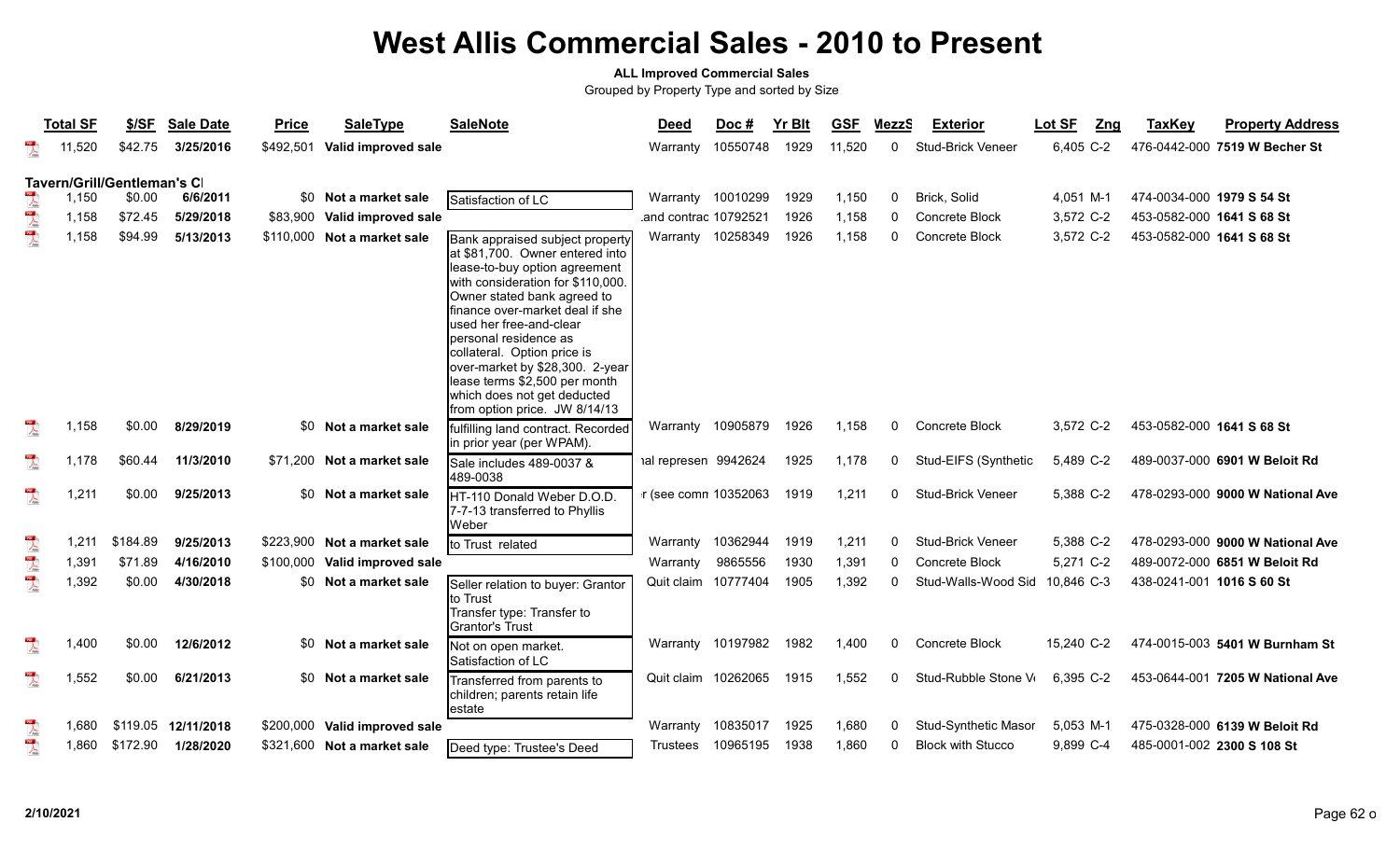#### **ALL Improved Commercial Sales**

|                                                                 | <b>Total SF</b>             | \$/SF    | <b>Sale Date</b>   | <b>Price</b> | <b>SaleType</b>               | <b>SaleNote</b>                                                                   | Deed                  | Doc#     | <b>Yr Blt</b> | <b>GSF</b> | MezzS        | <b>Exterior</b>                  | Lot SF      | Zng | <b>TaxKey</b> | <b>Property Address</b>                 |
|-----------------------------------------------------------------|-----------------------------|----------|--------------------|--------------|-------------------------------|-----------------------------------------------------------------------------------|-----------------------|----------|---------------|------------|--------------|----------------------------------|-------------|-----|---------------|-----------------------------------------|
| $\sum_{\text{base}}$                                            | 2,560                       | \$0.00   | 12/6/2012          | \$0          | Not a market sale             | Not on open market.<br>Satisfaction of LC                                         | Warranty              | 10197982 | 1934          | 2,560      | $\mathbf{0}$ | Concrete Block                   | 15.240 C-2  |     |               | 474-0015-003 5401 W Burnham St          |
|                                                                 | 2,640                       | \$33.33  | 4/26/2011          | \$88,000     | Valid improved sale           |                                                                                   | Warranty              | 10002449 | 1928          | 2,640      | $\Omega$     | <b>Stud-Brick Veneer</b>         | 2.785 C-2   |     |               | 453-1024-001 7033 W Becher St           |
|                                                                 | 2,696                       | \$202.15 | 2/5/2018           | \$545,000    | Valid improved sale           |                                                                                   | Warranty              | 10750838 | 1946          | 2,696      | $\Omega$     | Stud-Stucco                      | 22,651 C-3  |     |               | 446-0510-001 11904 W Greenfield Ave     |
|                                                                 | 2,944                       | \$67.93  | 7/5/2017           | \$200,000    | Not a market sale             | Satisfy 5/20/2006 land contract                                                   | Warranty              | 10689959 | 1925          | 2,944      | 0            | <b>Brick with Block Back</b>     | 2,701 C-2   |     |               | 474-0464-000 5630 W Lincoln Ave         |
| $\overline{\mathbf{r}}$                                         | 2,944                       | \$42.46  | 6/30/2017          | \$125.000    | Not a market sale             | last on market 2013 - 2014                                                        | Warranty              | 10689960 | 1925          | 2,944      | $\Omega$     | <b>Brick with Block Back</b>     | 2,701 C-2   |     |               | 474-0464-000 5630 W Lincoln Ave         |
| $\begin{array}{c}\n\hline\n\end{array}\n\bigg\rbrace_{\rm tot}$ | 3,000                       | \$50.00  | 9/23/2015          | \$150,000    | Valid improved sale           |                                                                                   | Warranty              | 10509774 | 1925          | 3,000      | $\Omega$     | <b>Stud-Brick Veneer</b>         | 3,600 C-2   |     |               | 455-0051-000 5826 W Burnham St          |
|                                                                 | 4,320                       | \$0.00   | 8/3/2016           | \$0          | Not a market sale             | Satisfaction of LC                                                                | Warranty              | 10592597 | 1929          | 4,320      | $\Omega$     | <b>Stud-Brick Veneer</b>         | 4,259 C-1   |     |               | 453-0089-000 7211 W Greenfield Ave      |
|                                                                 | 4,320                       | \$81.89  | 5/7/2020           | \$353,750    | Valid improved sale           |                                                                                   | Warranty 10976468     |          | 1929          | 4,320      | -0           | <b>Stud-Brick Veneer</b>         | 4,259 C-1   |     |               | 453-0089-000 7211 W Greenfield Ave      |
|                                                                 | 4,320                       | \$71.76  | 5/19/2017          | \$310,000    | Valid improved sale           |                                                                                   | and contrac 10676242  |          | 1929          | 4,320      | $\Omega$     | <b>Stud-Brick Veneer</b>         | 4,259 C-1   |     |               | 453-0089-000 7211 W Greenfield Ave      |
|                                                                 | 4,320                       | \$45.83  | 7/15/2019          | \$198,000    | Not a market sale             | fulfillment of Land Contract                                                      | Warranty              | 10891131 | 1929          | 4,320      | 0            | <b>Stud-Brick Veneer</b>         | 4,259 C-1   |     |               | 453-0089-000 7211 W Greenfield Ave      |
|                                                                 | 4,901                       | \$0.00   | 6/9/2014           | \$0          | Not a market sale             | Correct legal desc on doc<br>#10360441                                            | Warranty              | 10366313 | 1950          | 4,901      | $\Omega$     | Brick with Block Back            | 14,113 C-2  |     |               | 479-0676-004 9440 W National Ave        |
| $\overline{\mathbf{r}}$                                         | 4.901                       | \$260.15 | 5/19/2014          |              | \$1,275,000 Not a market sale | Legal description incorrect on<br>document, but was corrected in<br>doc #10366313 | Warranty              | 10360441 | 1950          | 4,901      | $\Omega$     | Brick with Block Back 14,113 C-2 |             |     |               | 479-0676-004 9440 W National Ave        |
| $\sum_{k\in\mathbb{N}}$                                         | 6.880                       | \$63.23  | 8/25/2014          |              | \$435,000 Valid improved sale |                                                                                   | Warranty              | 10389383 | 1955          | 6,880      | $\Omega$     | Concrete Block                   | 17,379 C-2  |     |               | 487-0088-001 9105 W Lincoln Ave         |
| $\overline{\mathbf{r}}$                                         | 6,880                       |          | \$71.95 12/17/2018 |              | \$495,000 Not a market sale   | Not listed on any typical<br>sources.                                             | Warranty              | 10837309 | 1955          | 6,880      | $\Omega$     | Concrete Block                   | 17,379 C-2  |     |               | 487-0088-001 9105 W Lincoln Ave         |
| $\overline{\mathbf{r}}$                                         | 6,880                       | \$0.00   | 8/25/2014          | \$0          | Not a market sale             | Not on open market.<br>Satisfaction of LC.                                        | Warranty              | 10389382 | 1955          | 6,880      | $\Omega$     | Concrete Block                   | 17,379 C-2  |     |               | 487-0088-001 9105 W Lincoln Ave         |
|                                                                 | 6,880                       | \$29.80  | 11/26/2010         | \$205.000    | Not a market sale             |                                                                                   | and contrac 9949730   |          | 1955          | 6,880      | <sup>0</sup> | Concrete Block                   | 17,379 C-2  |     |               | 487-0088-001 9105 W Lincoln Ave         |
|                                                                 | 6,880                       | \$0.00   | 12/28/2018         | \$0          |                               | Other (see commen Transfer type: TO PUT IN<br>THERE LLC                           | Quit claim 10838247   |          | 1955          | 6,880      | 0            | Concrete Block                   | 17,379 C-2  |     |               | 487-0088-001 9105 W Lincoln Ave         |
| $\overline{\mathbf{r}}$                                         | 13,942                      | \$32.28  | 8/30/2018          | \$450.000    | Valid improved sale           |                                                                                   | Warranty              | 10807982 | 1921          | 13,942     | $\Omega$     | Concrete Block                   | 24,567 C-2  |     |               | 450-0022-001 9411 W Greenfield Ave Unit |
| $\sum_{k \in \mathbb{N}}$                                       | 13,942                      | \$21.62  | 4/2/2015           | \$301,400    | Not a market sale             | Foreclosure                                                                       | Sheriff deed 10454383 |          | 1921          | 13,942     | $\Omega$     | Concrete Block                   | 24,567 C-2  |     |               | 450-0022-001 9411 W Greenfield Ave Unit |
| $\frac{1}{\sqrt{2}}$                                            | 13,942                      | \$23.31  | 7/10/2015          | \$325.000    | Not a market sale             | Bank sale of foreclosed property                                                  | ecial warrar 10479131 |          | 1921          | 13,942     | $\Omega$     | Concrete Block                   | 24.567 C-2  |     |               | 450-0022-001 9411 W Greenfield Ave Unit |
| $\begin{array}{c}\n\hline\n\end{array}$                         | <b>Tire Dealer</b><br>8,615 | \$137.55 | 3/30/2018          | \$1,185,000  | Valid improved sale           |                                                                                   | ecial warrar 10763759 |          | 1966          | 7.645      |              | 970 Concrete Block               | 19,689 C-4  |     |               | 519-9995-002 10757 W National Ave       |
|                                                                 | <b>Truck Terminal</b>       |          |                    |              |                               |                                                                                   |                       |          |               |            |              |                                  |             |     |               |                                         |
|                                                                 | 40,200                      | \$246.27 | 12/3/2015          |              | \$9,900,000 Not a market sale | Code as not usable for Ratio                                                      | ecial warrar 10522176 |          | 1966          | 40,200     | $\Omega$     | Concrete Block                   | 535,517 M-1 |     |               | 481-9993-032 2025 S 114 St              |
| $\overline{\mathbf{r}}$                                         | 40.200                      | \$246.27 | 12/3/2015          |              | \$9,900,000 Not a market sale | Code as not usable for Ratio                                                      | ecial warrar 10522176 |          | 1966          | 40,200     | $\Omega$     | Concrete Block                   | 535,517 M-1 |     |               | 481-9993-032 2025 S 114 St              |
| $\mathbb{R}$                                                    | 81,475                      | \$121.51 | 12/3/2015          |              | \$9,900,000 Not a market sale | Code as not usable for Ratio                                                      | ecial warrar 10522176 |          | 1966          | 81,475     | $\Omega$     | Concrete Block                   | 535,517 M-1 |     |               | 481-9993-032 2025 S 114 St              |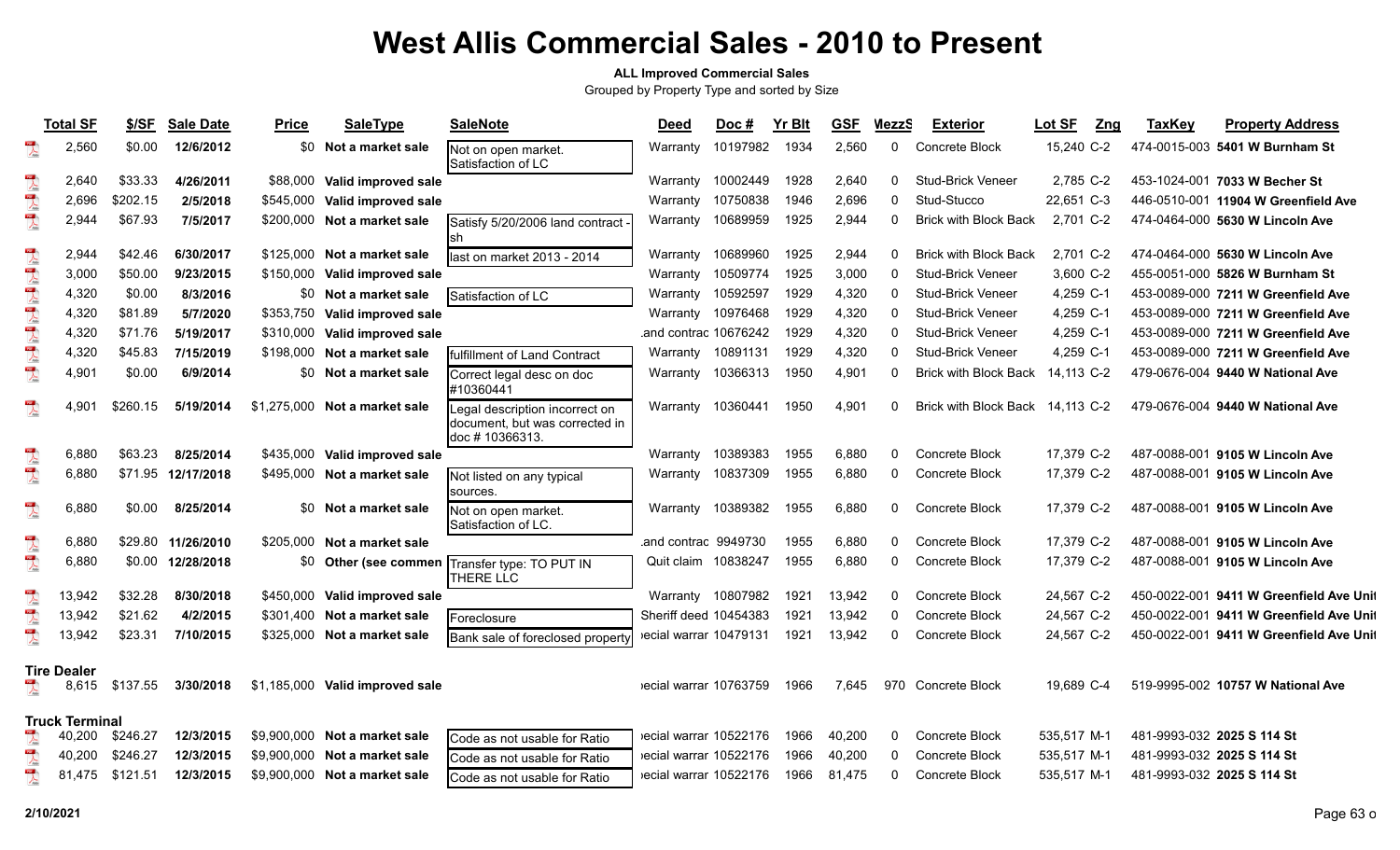#### **ALL Improved Commercial Sales**

|                         | <b>Total SF</b>                  | \$/SF                                                      | <b>Sale Date</b>                    | <b>Price</b>           | <b>SaleType</b>                                                          | <b>SaleNote</b>                                                                                                                                                                                                                                 | Deed                             | Doc $#$                         | <b>Yr Blt</b>        | <b>GSF</b>              | <b>MezzS</b>       | <b>Exterior</b>                                                | Lot SF                              | Zng | <b>TaxKey</b>             | <b>Property Address</b>                                                                              |
|-------------------------|----------------------------------|------------------------------------------------------------|-------------------------------------|------------------------|--------------------------------------------------------------------------|-------------------------------------------------------------------------------------------------------------------------------------------------------------------------------------------------------------------------------------------------|----------------------------------|---------------------------------|----------------------|-------------------------|--------------------|----------------------------------------------------------------|-------------------------------------|-----|---------------------------|------------------------------------------------------------------------------------------------------|
|                         | 81,475                           | \$121.51                                                   | 12/3/2015                           |                        | \$9,900,000 Not a market sale                                            | Code as not usable for Ratio                                                                                                                                                                                                                    | ecial warrar 10522176            |                                 | 1966                 | 81,475                  | 0                  | Concrete Block                                                 | 535,517 M-1                         |     |                           | 481-9993-032 2025 S 114 St                                                                           |
|                         | 8,070                            | <b>Truck/Large Vehicle Repair</b>                          | \$76.83 12/19/2011                  |                        |                                                                          | \$620,000 Valid improved sale Buyer indicated that the<br>Emissions testing station would<br>be closed in July.<br>Recent news report indicates<br>that new vendor for testing will<br>provide service at area repair<br>shops and dealerships. |                                  | Warranty 10068816               | 1986                 | 8,070                   | 0                  | Concrete Block, Textl 121,837 M-1                              |                                     |     |                           | 413-9993-015 423 S Curtis Rd                                                                         |
|                         | <b>Vetrinary Clinic</b><br>4,374 |                                                            | \$0.96 11/17/2020                   |                        | \$4.200 Not a market sale                                                | Ownership transferred:<br>remaining property after<br>acquistion                                                                                                                                                                                |                                  | Warranty 11048627               | 1978                 | 4,374                   | 0                  | Stud-Cement Fiber S 17.324 C-2                                 |                                     |     |                           | 477-0822-001 7606 W Lincoln Ave                                                                      |
|                         | 11.490                           | \$130.55                                                   | 2/2/2010                            |                        | \$1,500,000 Not a market sale                                            |                                                                                                                                                                                                                                                 | Warranty                         | 9845023                         | 1973                 | 11,490                  | 0                  | <b>Stud-Brick Veneer</b>                                       | 40,377 C-4                          |     |                           | 523-9996-002 10827 W Oklahoma Ave                                                                    |
| $\mathbb{R}$            | 1,092<br>1,092                   | <b>Warehouse with Office - Fle</b><br>\$112.64<br>\$104.40 | 5/11/2018<br>5/6/2011               | \$114,000              | \$123,000 Valid improved sale                                            | Valid improved sale Seller was relocating business<br>closer to home.<br>On market 30 days per Buyer<br>\$134,900 List price<br>Listed with First Weber<br>Cash sale per Buyer<br>No PP allowance made.                                         | Warranty<br>Warranty             | 10777740<br>9996596             | 1928<br>1928         | 1,092<br>1,092          | 0<br>0             | Concrete Block<br><b>Concrete Block</b>                        | 8,668 C-2<br>8,668 C-2              |     |                           | 451-0084-000 8803 W Greenfield Ave<br>451-0084-000 8803 W Greenfield Ave                             |
| $\lambda$               | 1,152<br>2,202<br>2,234          | \$43.40<br>\$69.16<br>\$108.77                             | 7/27/2017<br>4/10/2015<br>4/30/2010 | \$152,300<br>\$243,000 | \$50,000 Valid improved sale<br>Valid improved sale<br>Not a market sale |                                                                                                                                                                                                                                                 | Warranty<br>Warranty<br>Warranty | 10696247<br>10456239<br>9871482 | 1926<br>1932<br>1970 | 1,152<br>2,202<br>2,234 | 0<br>0<br>$\Omega$ | Brick, Solid<br>Concrete Block<br><b>Brick with Block Back</b> | 3,615 C-2<br>4,041 C-2<br>7,649 C-2 |     |                           | 476-0321-000 7234 W Becher St<br>475-0449-000 6339 W Beloit Rd<br>450-0104-000 9611 W Greenfield Ave |
|                         | 2,394                            | \$0.00                                                     | 9/15/2017                           |                        | \$0 Not a market sale                                                    | Seller relation to buyer:<br><b>PARENT TO SON</b>                                                                                                                                                                                               | Warranty                         | 10711647                        | 1950                 | 2,394                   | 0                  | <b>Concrete Block</b>                                          | 4,574 C-2                           |     |                           | 490-0250-000 6501 W Lincoln Ave                                                                      |
| $\overline{\mathbf{r}}$ | 2,448                            | \$20.42                                                    | 9/7/2012                            |                        |                                                                          | \$50,000 Valid improved sale Below market sale, no info on<br>marketing time etc.                                                                                                                                                               | Trustees                         | 10163133                        | 1950                 | 2,448                   | 0                  | Concrete Block                                                 | 3,180 M-1                           |     |                           | 454-0389-000 6330 W Burnham St                                                                       |
| 人气                      | 2,484                            | \$192.43                                                   | 1/1/2020                            |                        | \$478,000 Not a market sale                                              |                                                                                                                                                                                                                                                 | and contrac 10952097             |                                 | 1997                 | 2,484                   | 0                  | Concrete Block                                                 | 34,107 M-1                          |     |                           | 416-2001-000 9522 W Schlinger Ave                                                                    |
|                         | 2,808                            | 1,250.00                                                   | 10/31/2016                          |                        | \$3,510,000 Not a market sale                                            |                                                                                                                                                                                                                                                 | Warranty 10619901                |                                 | 1987                 | 2,808                   | 0                  | <b>Stud-Brick Veneer</b>                                       | 292,617 M-1                         |     | 474-0002-002 2005 S 54 St |                                                                                                      |
| $\frac{1}{\sqrt{2}}$    | 2,808                            | \$0.00                                                     | 5/31/2017                           |                        | \$0 Not a market sale                                                    | -no MLS - both names have<br>CRC in them, seems like the<br>transfer is intercorporate                                                                                                                                                          | ecial warrar 10678851            |                                 | 1987                 | 2,808                   | 0                  | <b>Stud-Brick Veneer</b>                                       | 292,617 M-1                         |     | 474-0002-002 2005 S 54 St |                                                                                                      |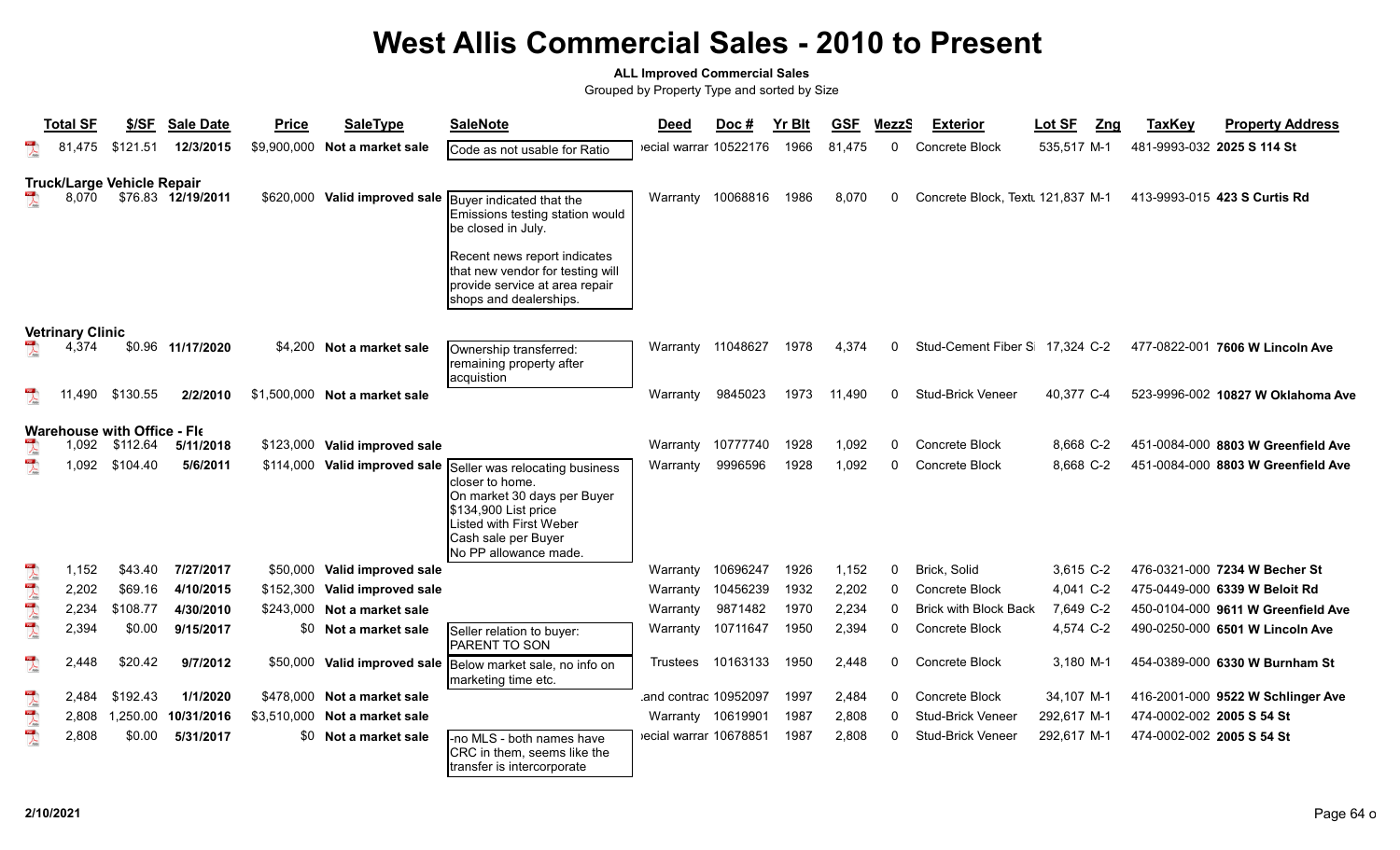#### **ALL Improved Commercial Sales**

|                                                                                                                                                                                                                                                                                                                                                                                                                             | <b>Total SF</b> | \$/SF   | <b>Sale Date</b>    | <b>Price</b> | <b>SaleType</b>             | <b>SaleNote</b>                                                                                                                                                                                              | <b>Deed</b>          | Doc#     | <b>Yr Blt</b> | <b>GSF</b> | <b>MezzS</b> | <b>Exterior</b>                  | Lot SF<br>Zng | <b>TaxKey</b> | <b>Property Address</b>           |
|-----------------------------------------------------------------------------------------------------------------------------------------------------------------------------------------------------------------------------------------------------------------------------------------------------------------------------------------------------------------------------------------------------------------------------|-----------------|---------|---------------------|--------------|-----------------------------|--------------------------------------------------------------------------------------------------------------------------------------------------------------------------------------------------------------|----------------------|----------|---------------|------------|--------------|----------------------------------|---------------|---------------|-----------------------------------|
| $\lambda$                                                                                                                                                                                                                                                                                                                                                                                                                   | 3,505           |         | \$20.83 10/28/2015  | \$73,000     | Not a market sale           |                                                                                                                                                                                                              | Trustees             | 10515636 | 1929          | 3,505      | $\Omega$     | Concrete Block                   | 4,792 M-1     |               | 453-0757-000 1824 S 69 St         |
|                                                                                                                                                                                                                                                                                                                                                                                                                             | 3,505           | \$0.00  | 11/4/2015           |              | \$0 Not a market sale       | Transfer to LLC                                                                                                                                                                                              | Quit claim           | 10515637 | 1929          | 3,505      | $\Omega$     | Concrete Block                   | 4,792 M-1     |               | 453-0757-000 1824 S 69 St         |
| 人气                                                                                                                                                                                                                                                                                                                                                                                                                          | 3,528           |         | \$136.05 11/10/2010 |              | \$480,000 Not a market sale | Beneficiary of grantor trust is<br>sister-in-law of sole member of<br>grantee.                                                                                                                               | Trustees             | 9941749  | 1971          | 3,528      | $\Omega$     | <b>Brick with Block Back</b>     | 26,223 C-4    |               | 485-9990-004 2510 S 108 St        |
| $\frac{1}{\sqrt{2}}$                                                                                                                                                                                                                                                                                                                                                                                                        | 3,600           |         | \$131.94 12/17/2019 |              | \$475,000 Not a market sale | Deed type: Trustees Deed                                                                                                                                                                                     | Trustees             | 10937283 | 1946          | 3,600      | 0            | Concrete Block                   | 27,443 M-1    |               | 453-0797-002 1927 S 70 St         |
| $\begin{array}{c} \mathbf{1} \mathbf{1} \mathbf{1} \mathbf{1} \mathbf{1} \mathbf{1} \mathbf{1} \mathbf{1} \mathbf{1} \mathbf{1} \mathbf{1} \mathbf{1} \mathbf{1} \mathbf{1} \mathbf{1} \mathbf{1} \mathbf{1} \mathbf{1} \mathbf{1} \mathbf{1} \mathbf{1} \mathbf{1} \mathbf{1} \mathbf{1} \mathbf{1} \mathbf{1} \mathbf{1} \mathbf{1} \mathbf{1} \mathbf{1} \mathbf{1} \mathbf{1} \mathbf{1} \mathbf{1} \mathbf{1} \mathbf$ | 3,600           | \$0.00  | 7/12/2019           |              | \$0 Other (see commen       | Seller relation to buyer:<br><b>INDIVIDUAL / TRUST</b><br>Transfer type: TRANSFER<br><b>FROM INDIVIDUAL TO TRUST</b>                                                                                         | Quit claim 10889646  |          | 1946          | 3,600      | 0            | Concrete Block                   | 27,443 M-1    |               | 453-0797-002 1927 S 70 St         |
| $\overline{\mathcal{A}}$                                                                                                                                                                                                                                                                                                                                                                                                    | 4,000           |         | \$118.75 12/17/2019 | \$475,000    | Not a market sale           | Deed type: Trustees Deed                                                                                                                                                                                     | Trustees             | 10937283 | 1962          | 4,000      | 0            | Concrete Block                   | 27,443 M-1    |               | 453-0797-002 1927 S 70 St         |
| $\sum_{k\in\mathbb{N}}$                                                                                                                                                                                                                                                                                                                                                                                                     | 4,000           | \$0.00  | 7/12/2019           | \$0          | Other (see commen           | Seller relation to buyer:<br>INDIVIDUAL / TRUST<br>Transfer type: TRANSFER<br><b>FROM INDIVIDUAL TO TRUST</b>                                                                                                | Quit claim 10889646  |          | 1962          | 4,000      | 0            | <b>Concrete Block</b>            | 27,443 M-1    |               | 453-0797-002 1927 S 70 St         |
| $\lambda$                                                                                                                                                                                                                                                                                                                                                                                                                   | 4,906           | \$0.00  | 6/5/2014            |              | \$0 Not a market sale       | Transfer to trust                                                                                                                                                                                            | Quit claim 10384967  |          | 1910          | 4,636      | 270          | Stud-Vinyl Siding                | 9.695 RB-2    |               | 455-0018-001 1756 S 56 St         |
| 大學                                                                                                                                                                                                                                                                                                                                                                                                                          | 4,933           | \$40.54 | 11/7/2016           |              | \$200,000 Not a market sale | <b>Land Contract</b>                                                                                                                                                                                         | and contrac 10622940 |          | 1946          | 4,933      | $\mathbf{0}$ | <b>Brick with Block Back</b>     | 25,117 M-1    |               | 475-0307-000 6127 W Beloit Rd     |
|                                                                                                                                                                                                                                                                                                                                                                                                                             | 4,933           | \$8.11  | 2/22/2012           | \$40.000     | Not a market sale           | James G Agnos related to<br>George J Dovinos<br>Subsequent transfer between<br>George J Dovinos and Peter G<br>& Eugenia P Agnos is Granson<br>to grandparents.                                              | Warranty 10089424    |          | 1946          | 4,933      | $\Omega$     | <b>Brick with Block Back</b>     | 25,117 M-1    |               | 475-0307-000 6127 W Beloit Rd     |
| $\mathbb{R}$                                                                                                                                                                                                                                                                                                                                                                                                                | 4,933           | \$28.38 | 4/9/2012            | \$140.000    | Not a market sale           | Previous conveyance, James G<br>Agnos to George J Dovinos,<br>related parties. Current transfer<br>between George J Dovinos and<br>Peter G & Eugenia P Agnos is<br>lalso related Granson to<br>grandparents. | Quit claim 10108362  |          | 1946          | 4,933      | <sup>0</sup> | Brick with Block Back 25,117 M-1 |               |               | 475-0307-000 6127 W Beloit Rd     |
|                                                                                                                                                                                                                                                                                                                                                                                                                             | 5,062           | \$94.43 | 1/1/2020            | \$478,000    | Not a market sale           |                                                                                                                                                                                                              | and contrac 10952097 |          | 1982          | 4,732      | 330          | Concrete Block, Textu            | 34,107 M-1    |               | 416-2001-000 9522 W Schlinger Ave |
|                                                                                                                                                                                                                                                                                                                                                                                                                             | 5,376           | \$47.25 | 4/25/2018           |              | \$254,000 Other (see commen | Seller relation to buyer:<br>Trust/Grantor<br>Seller relation to buyer:<br>Trust/Grantor<br>Transfer type: Transfer from<br>trust to grantor                                                                 | Quit claim 10781940  |          | 1920          | 5,376      | 0            | <b>Concrete Block</b>            | 14,398 C-2    |               | 453-0445-000 1827 S 76 St         |
|                                                                                                                                                                                                                                                                                                                                                                                                                             | 5.406           | \$59.19 | 9/15/2020           | \$320,000    | Valid improved sale         |                                                                                                                                                                                                              | Warranty             | 11024473 | 1947          | 5.406      | <sup>0</sup> | Concrete Block                   | 8.320 M-1     |               | 474-0265-000 2141 S 55 St         |
| $\overline{\mathbf{r}}$                                                                                                                                                                                                                                                                                                                                                                                                     | 5,406           | \$33.30 | 4/7/2017            | \$180,000    | Not a market sale           | -no MLS                                                                                                                                                                                                      | Warranty 10665159    |          | 1947          | 5,406      | 0            | Concrete Block                   | 8,320 M-1     |               | 474-0265-000 2141 S 55 St         |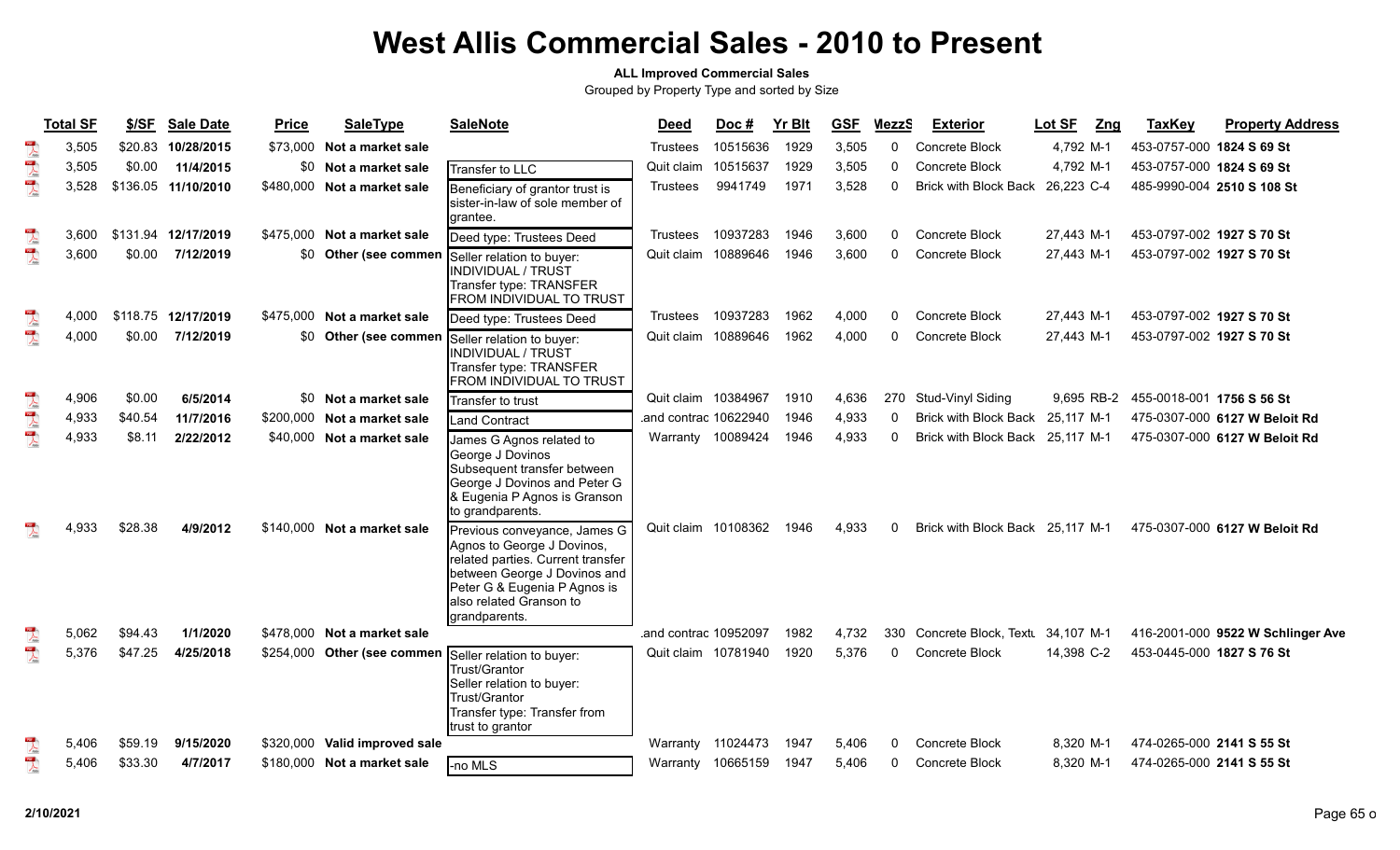#### **ALL Improved Commercial Sales**

|                                     | <b>Total SF</b> | \$/SF    | <b>Sale Date</b> | <b>Price</b> | <b>SaleType</b>               | <b>SaleNote</b>                                                                                                                                                                                                                                                                                                            | <b>Deed</b>           | Doc#     | <b>Yr Blt</b> | <b>GSF</b> | <b>MezzS</b> | <b>Exterior</b>                       | Lot SF     | Zng | TaxKey                     | <b>Property Address</b>          |
|-------------------------------------|-----------------|----------|------------------|--------------|-------------------------------|----------------------------------------------------------------------------------------------------------------------------------------------------------------------------------------------------------------------------------------------------------------------------------------------------------------------------|-----------------------|----------|---------------|------------|--------------|---------------------------------------|------------|-----|----------------------------|----------------------------------|
| $\overline{\mathbf{r}}$             | 5,681           | \$27.72  | 10/28/2015       | \$157,500    | Valid improved sale           |                                                                                                                                                                                                                                                                                                                            | Warranty              | 10513637 | 1961          | 5,681      | $\Omega$     | Concrete Block                        | 7,710 M-1  |     | 453-0665-000 1825 S 72 St  |                                  |
|                                     | 6,080           | \$0.00   | 2/5/2015         |              | \$0 Not a market sale         | Transfer to trust                                                                                                                                                                                                                                                                                                          | Warranty              | 10443086 | 1960          | 6,080      | $\Omega$     | Concrete Block                        | 23,914 M-1 |     |                            | 481-9995-009 11016 W Becher St   |
|                                     | 6,080           | \$32.89  | 8/31/2016        | \$200,000    | Valid improved sale           |                                                                                                                                                                                                                                                                                                                            | Warranty              | 10599482 | 1960          | 6,080      | $\Omega$     | Concrete Block                        | 23,914 M-1 |     |                            | 481-9995-009 11016 W Becher St   |
|                                     | 6,080           | \$0.00   | 2/5/2015         |              | \$0 Not a market sale         | HT-110 John Deede D.O.D.<br>13-17-2014 transferred to<br>Claudia Deede                                                                                                                                                                                                                                                     | r (see comn 10443085  |          | 1960          | 6,080      | $\Omega$     | Concrete Block                        | 23,914 M-1 |     |                            | 481-9995-009 11016 W Becher St   |
| $\mathbb{R}$                        | 6,080           | \$36.18  | 10/1/2015        | \$220,000    | Valid improved sale           | l2 documents:<br>#10505749 1/2 int - Estate of<br>John K Deede to Jayme D &<br>Wendy K Lippe (\$110,000)<br>#10505750 1/2 int - Claudia J<br>Deede Trust to Jayme D &<br>Wendy K Lippe (\$110,000)<br>IEntered as 1 sale - John Deede<br>conveyed his interest to Claudia<br>IDeede in a HT-110 doc<br>#10443085 3-18-2015 | r (see comn 10505749  |          | 1960          | 6,080      | $\Omega$     | Concrete Block                        | 23,914 M-1 |     |                            | 481-9995-009 11016 W Becher St   |
| $\frac{10^6}{\lambda_{\text{max}}}$ | 6,629           | \$45.26  | 1/31/2019        |              | \$300,000 Valid improved sale |                                                                                                                                                                                                                                                                                                                            | Warranty              | 10847025 | 1946          | 6,629      | $\Omega$     | <b>Concrete Block</b>                 | 16.187 M-1 |     |                            | 474-0526-000 5312 W Electric Ave |
| $\frac{1}{\sqrt{2}}$                | 8,050           | \$78.26  | 7/30/2015        | \$630,000    | Not a market sale             | Related parties                                                                                                                                                                                                                                                                                                            | Trustees              | 10487006 | 1994          | 8,050      | $\Omega$     | Concrete Block, Textu                 | 30,343 M-1 |     | 482-9999-024 2241 S 116 St |                                  |
|                                     | 8,050           | \$81.99  | 11/23/2015       | \$660,000    | Valid improved sale           |                                                                                                                                                                                                                                                                                                                            | Warranty              | 10519550 | 1994          | 8,050      | $\Omega$     | Concrete Block, Textl 30,343 M-1      |            |     | 482-9999-024 2241 S 116 St |                                  |
|                                     | 8,560           | \$0.00   | 1/6/2016         |              | \$0 Not a market sale         | <b>No transfer return</b><br><b>I</b> Create trust                                                                                                                                                                                                                                                                         | ial represen 10533574 |          | 1993          | 8,560      | $\Omega$     | Stud-Metal Siding                     | 23,305 M-1 |     |                            | 481-9993-031 11430 W Lincoln Ave |
|                                     | 9,424           | \$32.36  | 12/23/2019       | \$305,000    | Valid improved sale           |                                                                                                                                                                                                                                                                                                                            | Warranty              | 10937899 | 1945          | 8.940      | 484          | Concrete Block                        | 12.316 M-1 |     | 453-0480-000 1909 S 74 St  |                                  |
|                                     | 9,424           | \$29.71  | 10/23/2013       | \$280,000    | Valid improved sale           |                                                                                                                                                                                                                                                                                                                            | Warranty              | 10306278 | 1945          | 8,940      | 484          | Concrete Block                        | 12,316 M-1 |     | 453-0480-000 1909 S 74 St  |                                  |
| $\frac{1}{\sqrt{2}}$                | 9,750           | \$420.28 | 3/4/2020         |              | \$4,097,760 Not a market sale | Deed type: Special Warranty<br>lDeed                                                                                                                                                                                                                                                                                       | ecial warrar 10957725 |          | 2014          | 9,750      | 0            | Single-Metal on Steel 218,690 M-1     |            |     |                            | 448-9979-012 11111 W Lapham St   |
| $\overline{\mathcal{A}}$            | 9,959           | \$153.13 | 10/22/2020       | \$1,525,000  | Valid improved sale           |                                                                                                                                                                                                                                                                                                                            | Warranty              | 11040697 | 1945          | 7.889      |              | 2.070 Concrete Block, Text 56.541 M-1 |            |     |                            | 474-0007-003 5000 W Lincoln Ave  |
| $\overline{\mathbf{r}}$             | 9,959           | \$86.86  | 10/2/2017        | \$865,000    | Valid improved sale           |                                                                                                                                                                                                                                                                                                                            | Warranty              | 10718950 | 1945          | 7.889      |              | 2,070 Concrete Block, Textu           | 56,541 M-1 |     |                            | 474-0007-003 5000 W Lincoln Ave  |
|                                     | 10,440          | \$24.81  | 7/31/2020        | \$259,000    | Valid improved sale           |                                                                                                                                                                                                                                                                                                                            | Warranty              | 11005409 | 1946          | 10.440     | $\mathbf{0}$ | Concrete Block                        | 5.619 RB-2 |     | 453-0418-001 1828 S 76 St  |                                  |
|                                     | 10,603          | \$24.05  | 11/19/2010       | \$255,000    | Valid improved sale           |                                                                                                                                                                                                                                                                                                                            | <b>Trustees</b>       | 9942179  | 1928          | 10.603     | $\Omega$     | Concrete Block                        | 18,018 M-1 |     |                            | 454-0391-001 6316 W Burnham St   |
| $\overline{\mathcal{L}}$            | 12,216          | \$51.16  | 8/22/2019        |              | \$625,000 Valid improved sale |                                                                                                                                                                                                                                                                                                                            | Warranty              | 10902726 | 1961          | 12.000     | 216          | Concrete Block                        | 43.031 M-1 |     |                            | 481-9995-019 11022 W Becher St   |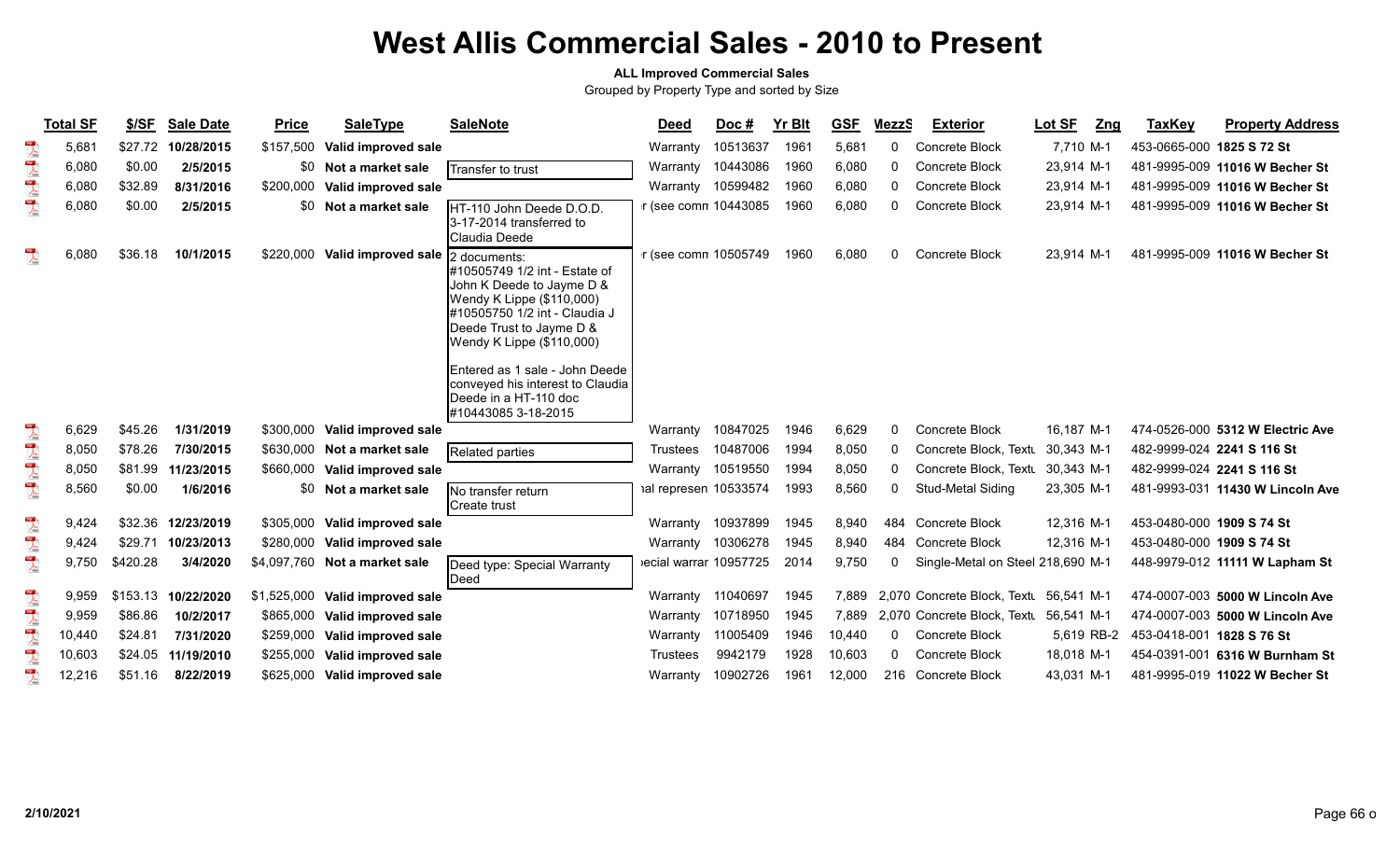### **ALL Improved Commercial Sales**

|                         | <b>Total SF</b> | \$/SF    | <b>Sale Date</b>   | <b>Price</b> | <b>SaleType</b>               | <b>SaleNote</b>                                                                                                                                                                                                             | <b>Deed</b>           | Doc #    | <b>Yr Blt</b> | <b>GSF</b> | MezzS    | <b>Exterior</b>                   | Lot SF<br>Zng | <b>TaxKey</b>             | <b>Property Address</b>          |
|-------------------------|-----------------|----------|--------------------|--------------|-------------------------------|-----------------------------------------------------------------------------------------------------------------------------------------------------------------------------------------------------------------------------|-----------------------|----------|---------------|------------|----------|-----------------------------------|---------------|---------------------------|----------------------------------|
|                         | 12,216          | \$0.00   | 3/11/2019          | \$0          | Other (see commen             | Seller relation to buyer:<br>HUSBAND AND WIFE<br>Transfer type: REMOVE<br><b>DECEASED SPOUSE FROM</b><br><b>TITLE</b><br>Deed type: TERMINATION OF<br><b>DECEDENT'S INTEREST</b>                                            | of decedent 10859902  |          | 1961          | 12,000     | 216      | Concrete Block                    | 43,031 M-1    |                           | 481-9995-019 11022 W Becher St   |
|                         | 12,216          | \$0.00   | 3/11/2019          | \$0          | Other (see commen             | Seller relation to buyer:<br><b>TRUSTEE OF TRUST</b><br>Transfer type: TRANSFER<br><b>TITLE TO TRUST</b>                                                                                                                    | Quit claim 10859904   |          | 1961          | 12,000     |          | 216 Concrete Block                | 43.031 M-1    |                           | 481-9995-019 11022 W Becher St   |
|                         | 12,294          |          | \$0.00 11/30/2012  | \$0          | Not a market sale             | No Transfer Return. Transfer on<br><b>I</b> Death - Related                                                                                                                                                                 | Warranty              | 10192170 | 1946          | 12,294     | $\Omega$ | Concrete Block                    | 10,759 M-1    | 474-0509-002 2213 S 54 St |                                  |
|                         | 12,294          |          | \$18.71 10/26/2020 |              | \$230,000 Valid improved sale |                                                                                                                                                                                                                             | Trustees              | 11035786 | 1946          | 12,294     | 0        | Concrete Block                    | 10,759 M-1    | 474-0509-002 2213 S 54 St |                                  |
| $\frac{1}{\sqrt{2}}$    | 12,294          | \$0.00   | 8/28/2018          | \$0          | Other (see commen             | Seller relation to buyer: Trustee<br>to Beneficiary<br>Transfer type: Trustee to<br>Beneficiary<br>Deed type: Trustees Deed                                                                                                 | Trustees              | 10812951 | 1946          | 12,294     | $\Omega$ | <b>Concrete Block</b>             | 10,759 M-1    | 474-0509-002 2213 S 54 St |                                  |
|                         | 12,294          | \$0.00   | 8/28/2018          | \$0          |                               | Other (see commen Seller relation to buyer:<br><b>TERMINATION OF</b><br><b>DECEDENTS INTEREST</b><br>Transfer type: TERMINATION<br>OF DECEDENT'S INTEREST<br>Deed type: TERMINATION OF<br> DECEDENT'S INTEREST              | of decedent: 10810226 |          | 1946          | 12,294     | $\Omega$ | Concrete Block                    | 10.759 M-1    | 474-0509-002 2213 S 54 St |                                  |
| $\mathbb{Z}$            | 13,810          | \$5.43   | 6/21/2016          | \$75,000     | Valid improved sale           |                                                                                                                                                                                                                             | <b>Trustees</b>       | 10577165 | 1935          | 13,810     | $\Omega$ | Concrete Block                    | 13.199 M-1    | 453-0756-000 1829 S 68 St |                                  |
| $\overline{\mathbf{r}}$ | 14,000          | \$67.50  | 7/1/2014           | \$945,000    | Not a market sale             | Sale of duress                                                                                                                                                                                                              | Warranty              | 10375250 | 1995          | 14,000     | $\Omega$ | Concrete Block, Text 79,574 M-1   |               |                           | 481-9991-011 11330 W Lincoln Ave |
| $\frac{1}{\sqrt{2}}$    | 15,000          | \$261.67 | 5/28/2013          | \$3,925,000  | Not a market sale             | Sale includes 448-9983-002 &<br>448-9986-008. No market<br>exposure                                                                                                                                                         | Warranty              | 10256419 | 1996          | 15,000     | $\Omega$ | Single-Metal on Steel 377,296 M-1 |               |                           | 448-9983-002 10923 W Mitchell St |
|                         | 15,978          | \$0.00   | 9/25/2018          | \$0          | Other (see commen             | Seller relation to buyer: Transfer<br>from Trustee of Revocable Trust<br>to Trust Beneficiaries<br>Transfer type: Transfer from<br>Trustee of Revocable Trust to<br><b>Trust Beneficiaries</b><br>Deed type: Trustee's Deed | Trustees              | 10818172 | 1959          | 15,978     | $\Omega$ | Concrete Block                    | 38.149 C-2    | 442-0381-012 1001 S 84 St |                                  |
|                         | 18,000          |          | \$55.28 11/12/2015 | \$995,000    | Valid improved sale           |                                                                                                                                                                                                                             | Warranty              | 10517153 | 1978          | 18,000     | 0        | PE-Metal Sandwich F 59.634 M-1    |               |                           | 481-9998-007 10950 W Rogers St   |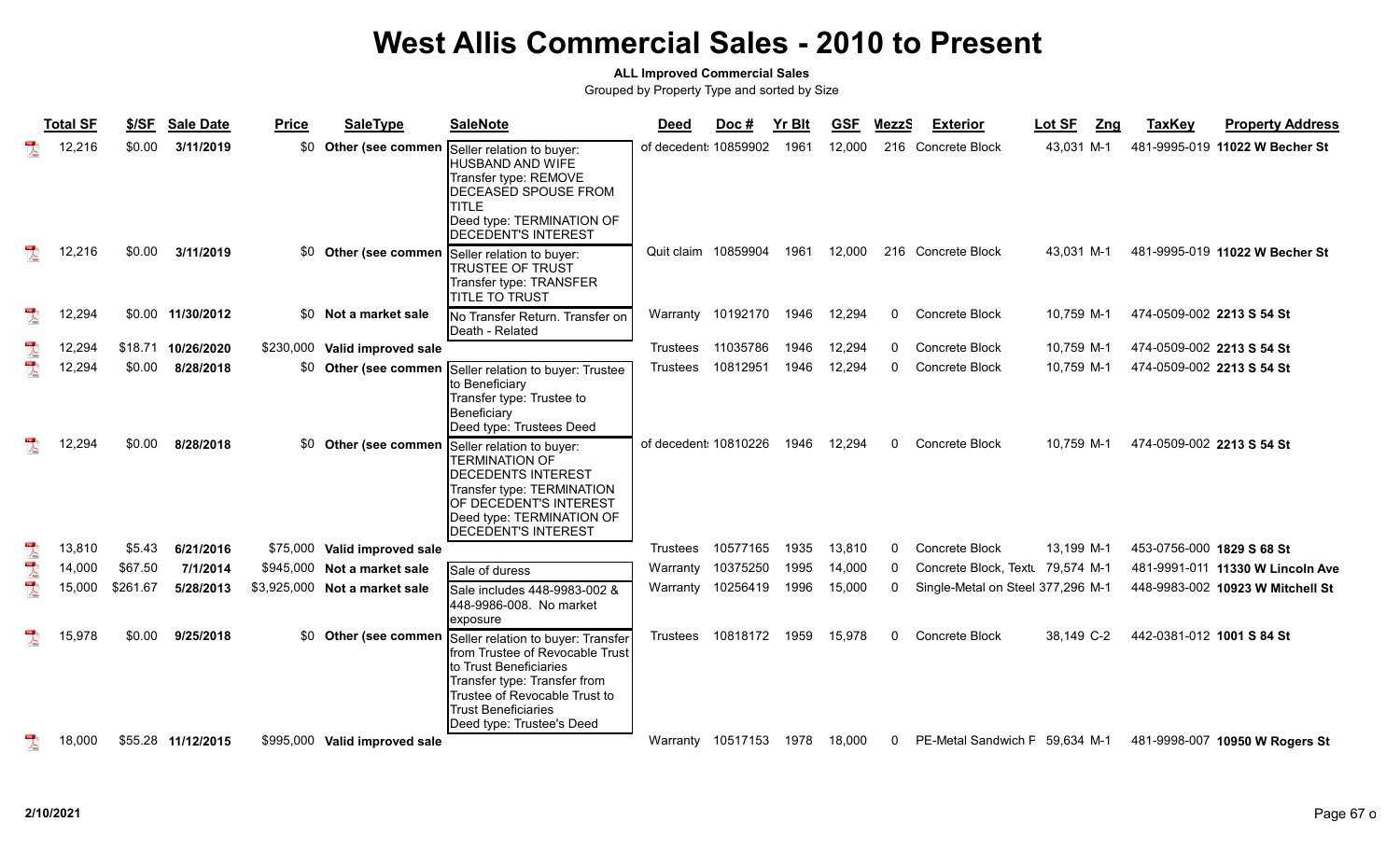#### **ALL Improved Commercial Sales**

|                                                                                                                                                                                                                                                                                                                                                                             | <b>Total SF</b> | \$/SF    | <b>Sale Date</b>    | <b>Price</b> | <b>SaleType</b>                        | <b>SaleNote</b>                                                                                                                                                     | <b>Deed</b>           | Doc#              | <b>Yr Blt</b> | <b>GSF</b> | <b>MezzS</b> | <b>Exterior</b>                        | Lot SF     | Zng | <b>TaxKey</b>             | <b>Property Address</b>          |
|-----------------------------------------------------------------------------------------------------------------------------------------------------------------------------------------------------------------------------------------------------------------------------------------------------------------------------------------------------------------------------|-----------------|----------|---------------------|--------------|----------------------------------------|---------------------------------------------------------------------------------------------------------------------------------------------------------------------|-----------------------|-------------------|---------------|------------|--------------|----------------------------------------|------------|-----|---------------------------|----------------------------------|
|                                                                                                                                                                                                                                                                                                                                                                             | 18,000          | \$46.94  | 9/5/2014            | \$845,001    | Not a market sale                      | Per Kristi in Development<br>\$845,000 sale price for<br>481-9993-010 & 481-9993-013<br>\$1 sale price for 481-9993-012                                             | Warranty              | 10397407          | 2016          | 18,000     | $\Omega$     | Single-Metal, Tex Cov 276,038 M-1      |            |     |                           | 481-9993-034 11406 W Rogers St   |
|                                                                                                                                                                                                                                                                                                                                                                             | 18.416          |          | \$76.02 10/28/2019  | \$1,400,000  | Valid improved sale                    | Deed type: Special Warranty<br>Deed                                                                                                                                 | ecial warrar 10921322 |                   | 1976          | 16,976     |              | 1.440 Concrete Block                   | 61,539 M-1 |     |                           | 413-9994-011 12200 W Adler Ln    |
| $\overline{\mathbf{r}}$                                                                                                                                                                                                                                                                                                                                                     | 18,712          | \$16.41  | 4/17/2018           | \$307,000    | Valid improved sale                    |                                                                                                                                                                     |                       | Warranty 10771725 | 1947          | 18,712     | $\Omega$     | Concrete Block                         | 10,787 M-1 |     | 474-0036-001 1959 S 54 St |                                  |
| 人                                                                                                                                                                                                                                                                                                                                                                           | 18,712          | \$0.00   | 9/7/2017            |              | \$0 Not a market sale                  | Seller relation to buyer:<br>PARTNERSHIP / PARTNER<br>Ownership transferred: 1/3<br>INTEREST<br>Transfer type: TRANSFER OF<br>PARTIAL INTEREST TO<br><b>PARTNER</b> | Quit claim 10726126   |                   | 1947          | 18,712     | $\Omega$     | Concrete Block                         | 10,787 M-1 |     | 474-0036-001 1959 S 54 St |                                  |
|                                                                                                                                                                                                                                                                                                                                                                             | 19.037          | \$10.51  | 12/8/2011           | \$200,000    |                                        | Valid improved sale   Motor Castings Company is<br><b>JOSEPH F KEMPEN</b>                                                                                           | Warrantv              | 10061966          | 1925          | 19,037     | $\Omega$     | Concrete Block                         | 26.570 M-1 |     | 439-0140-001 1339 S 65 St |                                  |
| $\sum_{k\in\mathbb{N}}$                                                                                                                                                                                                                                                                                                                                                     | 19,314          | \$44.79  | 10/2/2017           | \$865,000    | Valid improved sale                    |                                                                                                                                                                     |                       | Warranty 10718950 | 1982          | 19,314     | 0            | Concrete Block, Textu                  | 56.541 M-1 |     |                           | 474-0007-003 5000 W Lincoln Ave  |
| $\begin{picture}(20,5) \put(0,0){\vector(0,1){10}} \put(15,0){\vector(0,1){10}} \put(15,0){\vector(0,1){10}} \put(15,0){\vector(0,1){10}} \put(15,0){\vector(0,1){10}} \put(15,0){\vector(0,1){10}} \put(15,0){\vector(0,1){10}} \put(15,0){\vector(0,1){10}} \put(15,0){\vector(0,1){10}} \put(15,0){\vector(0,1){10}} \put(15,0){\vector(0,1){10}} \put(15,0){\vector(0,$ | 19,314          |          | \$78.96 10/22/2020  | \$1,525,000  | Valid improved sale                    |                                                                                                                                                                     | Warranty              | 11040697          | 1982          | 19,314     | $\Omega$     | Concrete Block, Textu                  | 56,541 M-1 |     |                           | 474-0007-003 5000 W Lincoln Ave  |
| $\overline{\mathbf{r}}$                                                                                                                                                                                                                                                                                                                                                     | 19,640          |          | \$0.00 10/29/2012   | \$0          | Not a market sale                      | Not on open market.<br>Satisfaction of LC.                                                                                                                          |                       | Warranty 10180268 | 1971          | 18,320     |              | 1,320 Concrete Block                   | 47,785 M-1 |     |                           | 481-9995-022 11104 W Becher St   |
| $\mathbb{Z}$                                                                                                                                                                                                                                                                                                                                                                | 19,768          |          | \$177.56 10/31/2016 |              | \$3,510,000 Not a market sale          |                                                                                                                                                                     |                       | Warranty 10619901 | 1940          | 19,768     | $\Omega$     | Concrete Block, Textu 292,617 M-1      |            |     | 474-0002-002 2005 S 54 St |                                  |
| $\mathbb{Z}$                                                                                                                                                                                                                                                                                                                                                                | 19,768          | \$0.00   | 5/31/2017           |              | \$0 Not a market sale                  | -no MLS - both names have<br>CRC in them, seems like the<br>transfer is intercorporate                                                                              | ecial warrar 10678851 |                   | 1940          | 19,768     | $\Omega$     | Concrete Block, Textu 292,617 M-1      |            |     | 474-0002-002 2005 S 54 St |                                  |
|                                                                                                                                                                                                                                                                                                                                                                             | 20.480          |          | \$0.00 12/23/2014   | \$0          | Other (see commen   Not on open market | Satisfaction of LC                                                                                                                                                  | Warrantv              | 10427563          | 1972          | 20,480     | $\Omega$     | Concrete Block                         | 47.175 M-1 |     |                           | 413-9994-015 203 S Curtis Rd     |
| $\sum_{k=0}^{n}$                                                                                                                                                                                                                                                                                                                                                            | 21.108          | \$40.27  | 5/26/2016           | \$850,000    | Valid improved sale                    |                                                                                                                                                                     | Warranty              | 10569524          | 1977          | 21,108     | 0            | Concrete Block                         | 43,778 M-1 |     |                           | 481-9993-019 11520 W Lincoln Ave |
| $\sum_{k=1}^{n}$                                                                                                                                                                                                                                                                                                                                                            | 21,108          | \$0.00   | 12/21/2015          |              | \$0 Not a market sale                  | transfer to beneficiary                                                                                                                                             | Trustees              | 10528808          | 1977          | 21,108     | $\Omega$     | <b>Concrete Block</b>                  | 43,778 M-1 |     |                           | 481-9993-019 11520 W Lincoln Ave |
| $\mathbb{R}$                                                                                                                                                                                                                                                                                                                                                                | 22,187          | \$0.00   | 5/31/2017           |              | \$0 Not a market sale                  | -no MLS - both names have<br>CRC in them, seems like the<br>transfer is intercorporate                                                                              | ecial warrar 10678851 |                   | 1940          | 22,187     | $\Omega$     | Brick with Block Back 292,617 M-1      |            |     | 474-0002-002 2005 S 54 St |                                  |
| $\overline{\mathbf{r}}$                                                                                                                                                                                                                                                                                                                                                     | 22,187          | \$158.20 | 10/31/2016          |              | \$3,510,000 Not a market sale          |                                                                                                                                                                     | Warranty              | 10619901          | 1940          | 22,187     | $\Omega$     | Brick with Block Back 292,617 M-1      |            |     | 474-0002-002 2005 S 54 St |                                  |
| $\overline{\mathbf{r}}$                                                                                                                                                                                                                                                                                                                                                     | 23,206          | \$96.96  | 11/2/2017           | \$2,250,000  | Valid improved sale                    |                                                                                                                                                                     | Warranty              | 10726538          | 1993          | 21,590     |              | 1,616 Concrete Block, Textu 35,569 M-1 |            |     | 474-0264-004 2075 S 55 St |                                  |
| $\overline{\mathbb{A}}$                                                                                                                                                                                                                                                                                                                                                     | 23,379          | \$29.94  | 9/30/2014           | \$700,000    | Valid improved sale                    |                                                                                                                                                                     | Warranty              | 10401746          | 1991          | 21,371     |              | 2,008 Concrete Block, Text 35,153 M-1  |            |     | 474-0264-005 2121 S 55 St |                                  |
| $\sum_{k=1}^{n}$                                                                                                                                                                                                                                                                                                                                                            | 23,379          | \$33.15  | 7/1/2019            | \$775,000    | Valid improved sale                    |                                                                                                                                                                     | Warranty              | 10885381          | 1991          | 21,371     |              | 2,008 Concrete Block, Text 35,153 M-1  |            |     | 474-0264-005 2121 S 55 St |                                  |
| $\overline{\mathbf{r}}$                                                                                                                                                                                                                                                                                                                                                     | 23,379          | \$0.00   | 2/29/2012           | \$0          | Not a market sale                      | In lieu of foreclosure                                                                                                                                              | Quit claim            | 10089909          | 1991          | 21.371     |              | 2,008 Concrete Block, Textu            | 35.153 M-1 |     | 474-0264-005 2121 S 55 St |                                  |
| $\frac{100}{1}$                                                                                                                                                                                                                                                                                                                                                             | 23,655          | \$27.48  | 8/15/2016           |              | \$650,000 Valid improved sale          |                                                                                                                                                                     | Warranty              | 10593386          | 1978          | 23.255     |              | 400 Concrete Block                     | 47,342 M-1 |     |                           | 481-9993-021 2242 S 116 St       |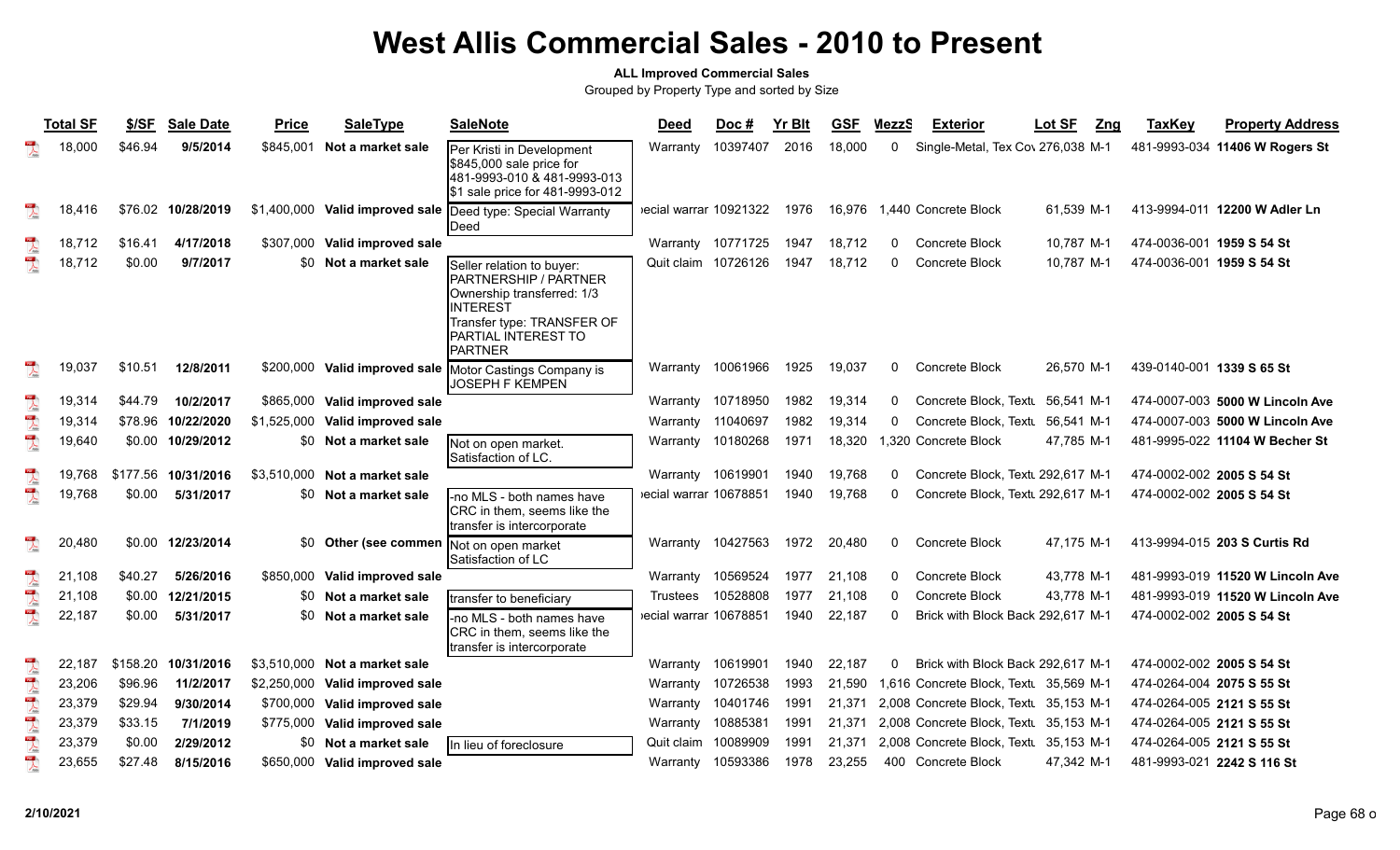#### **ALL Improved Commercial Sales**

|                          | <b>Total SF</b> | \$/SF    | <b>Sale Date</b>    | <b>Price</b> | <b>SaleType</b>                 | <b>SaleNote</b>                                                                                                        | <b>Deed</b>           | Doc#     | <b>Yr Blt</b> | <b>GSF</b> | <b>MezzS</b> | <b>Exterior</b>                        | Lot SF      | Zng | <b>TaxKey</b>              | <b>Property Address</b>               |
|--------------------------|-----------------|----------|---------------------|--------------|---------------------------------|------------------------------------------------------------------------------------------------------------------------|-----------------------|----------|---------------|------------|--------------|----------------------------------------|-------------|-----|----------------------------|---------------------------------------|
|                          | 24,136          | 1,863.98 | 4/3/2012            |              | \$44,988,968 Not a market sale  | Sale includes 13 parcels - only<br>1 in West Allis                                                                     | Warranty              | 10101738 | 2002          | 24,136     | $\Omega$     | Concrete Block, Textu 86,329 M-1       |             |     |                            | 414-9992-018 11420 W Theo Trecker Way |
|                          | 24,136          |          | \$372.89 10/19/2016 |              | \$9,000,000 Valid improved sale | Sale includes 414-9992-011,<br>414-9992-017 & 414-9992-018                                                             | ecial warrar 10615780 |          | 2002          | 24,136     | $\mathbf 0$  | Concrete Block, Textu 86,329 M-1       |             |     |                            | 414-9992-018 11420 W Theo Trecker Way |
|                          | 29.<br>.040     | \$245.35 | 8/10/2020           |              | \$7,125,000 Valid improved sale | Deed type: Special Warranty<br>Deed                                                                                    | ecial warrar 11008556 |          | 1979          | 29,040     | 0            | Concrete Block, Text 75,925 M-1        |             |     |                            | 481-9992-008 11217 W Becher St        |
|                          | 29,900          | \$15.05  | 9/30/2019           | \$450,000    | Valid improved sale             |                                                                                                                        | Warranty              | 10912162 | 1966          | 29,900     | $\Omega$     | Concrete Block                         | 87.668 M-1  |     |                            | 475-0038-002 6048 W Beloit Rd         |
| $\mathbb{R}$             | 30,185          | \$0.00   | 1/1/2017            |              | \$0 Not a market sale           | Seller relation to buyer: Trust to<br>Beneficiary<br>Transfer type: Trust<br>Disbursement<br>Deed type: Trustee's Deed | Trustees              | 10669731 | 2018          | 30,185     | $\Omega$     | <b>Stud-Metal Siding</b>               | 152,395 M-1 |     |                            | 474-0001-000 5317 W Burnham St        |
|                          |                 |          |                     |              |                                 | -no MLS                                                                                                                |                       |          |               |            |              |                                        |             |     |                            |                                       |
|                          | 30,185          | \$28.16  | 8/3/2017            |              | \$850,000 Valid improved sale   |                                                                                                                        | Warranty              | 10699955 | 2018          | 30,185     | 0            | <b>Stud-Metal Siding</b>               | 152,395 M-1 |     |                            | 474-0001-000 5317 W Burnham St        |
| $\overline{\mathcal{L}}$ | 30,185          |          | \$271.66 12/12/2018 |              | \$8,200,000 Valid improved sale | Deed type: Special Warranty<br>Deed                                                                                    | ecial warrar 10834910 |          | 2018          | 30,185     | 0            | Stud-Metal Siding                      | 152,395 M-1 |     |                            | 474-0001-000 5317 W Burnham St        |
|                          | 30,185          | \$28.16  | 4/19/2017           | \$850.000    | Not a market sale               | Seller relation to buyer: Member<br>Contribution to LLC<br>Transfer type: Trust<br><b>Disbursement</b><br>-no MLS      | Quit claim 10669732   |          | 2018          | 30,185     | 0            | <b>Stud-Metal Siding</b>               | 152,395 M-1 |     |                            | 474-0001-000 5317 W Burnham St        |
| $\frac{1}{\sqrt{2}}$     | 30.904          | \$113.58 | 10/31/2016          |              | \$3.510.000 Not a market sale   |                                                                                                                        | Warranty              | 10619901 | 1962          | 30,904     | $\Omega$     | Concrete Block, Textu 292,617 M-1      |             |     | 474-0002-002 2005 S 54 St  |                                       |
| $\mathbb{R}$             | 30,904          | \$0.00   | 5/31/2017           |              | \$0 Not a market sale           | -no MLS - both names have<br>CRC in them. seems like the<br>transfer is intercorporate                                 | ecial warrar 10678851 |          | 1962          | 30,904     | 0            | Concrete Block, Textu 292,617 M-1      |             |     | 474-0002-002 2005 S 54 St  |                                       |
| $\sum_{k=1}^{100}$       | 33,397          | \$35.93  | 10/6/2011           |              | \$1,200,000 Valid improved sale |                                                                                                                        | Warranty              | 10043431 | 1977          | 33,397     | $\mathbf 0$  | Concrete, Formed                       | 107.811 M-1 |     | 481-9993-015 2100 S 116 St |                                       |
| $\overline{\mathbf{r}}$  | 34,344          | \$89.68  | 10/10/2019          |              | \$3,080,000 Valid improved sale |                                                                                                                        | Warranty              | 10915841 | 2002          | 32,608     |              | 1,736 Concrete Block, Textu 86,946 M-1 |             |     |                            | 448-9992-005 11214 W Lapham St        |
| $\mathbb{R}$             | 34,504          | \$176.51 | 1/9/2018            |              | \$6,090,456 Valid improved sale | Deed type: Special Warranty<br>Deed                                                                                    | ecial warrar 10743387 |          | 1967          | 34,504     | $\mathbf 0$  | Brick with Block Back 181,205 C-4      |             |     |                            | 520-9965-028 11333 W National Ave     |
| $\sum_{k=1}^{n}$         | 36,090          | \$15.26  | 5/8/2014            | \$550.741    | Not a market sale               | Foreclosure                                                                                                            | Sheriff deed 10363695 |          | 1941          | 34.962     |              | 1.128 Concrete Block                   | 62,722 M-1  |     | 474-0241-000 2081 S 56 St  |                                       |
| $\overline{\mathbf{r}}$  | 36,090          | \$16.87  | 2/25/2015           | \$609,000    | Not a market sale               | Foreclosure Liquidation                                                                                                | ecial warrar 10442622 |          | 1941          | 34,962     |              | 1,128 Concrete Block                   | 62,722 M-1  |     | 474-0241-000 2081 S 56 St  |                                       |
| $\sum_{k=1}^{n}$         | 36,652          | \$12.28  | 9/30/2019           | \$450,000    | Valid improved sale             |                                                                                                                        | Warranty 10912162     |          | 1928          | 36,652     | $\mathbf 0$  | <b>Cavity Concrete Block</b>           | 87,668 M-1  |     |                            | 475-0038-002 6048 W Beloit Rd         |
| $\frac{107}{\sqrt{25}}$  | 37,478          | \$34.39  | 6/26/2013           | \$1,288,763  | Not a market sale               | Foreclosure                                                                                                            | Sheriff deed 10296473 |          | 1967          | 36,428     |              | 1.050 Concrete Block                   | 57,935 M-1  |     |                            | 481-9994-003 11331 W Rogers St        |
| $\overline{\mathbf{r}}$  | 37.478          | \$29.26  | 3/3/2017            | \$1,096,733  | Not a market sale               |                                                                                                                        | Warranty 10654050     |          | 1967          | 36,428     |              | 1.050 Concrete Block                   | 57,935 M-1  |     |                            | 481-9994-003 11331 W Rogers St        |
| $\mathbb{R}$             | 40,446          | \$158.01 | 4/3/2012            | \$6,390,841  | Valid improved sale             | Sale includes 414-9992-011 &<br>414-9992-017                                                                           | Warranty              | 10101736 | 1986          | 40,446     | 0            | Brick with Block Back 138,196 M-1      |             |     |                            | 414-9992-011 11300 W Theo Trecker Way |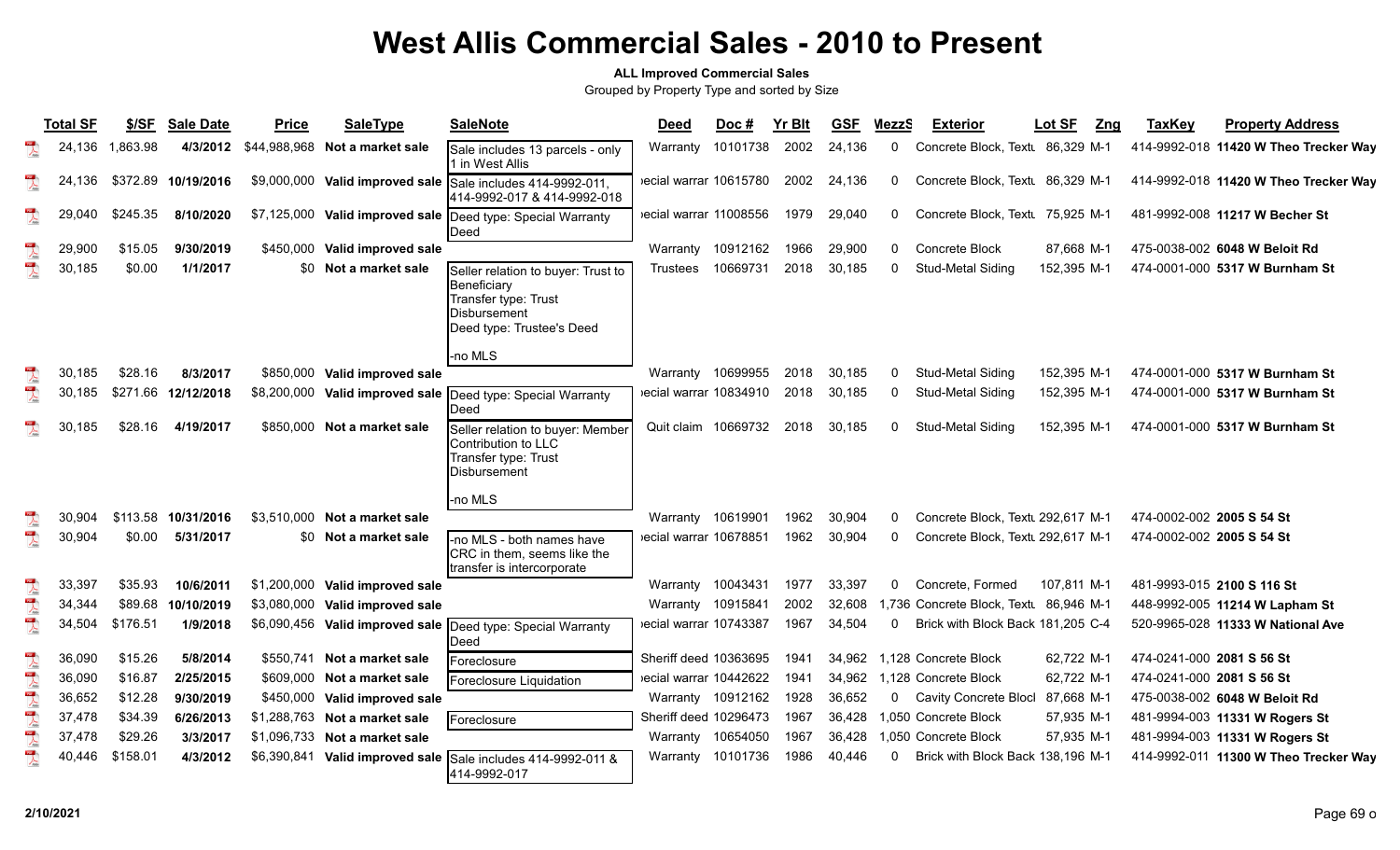#### **ALL Improved Commercial Sales**

|                                                                                                                                                                                                                                                                                                                                                                             | <b>Total SF</b> | \$/SF    | <b>Sale Date</b>    | <b>Price</b> | <b>SaleType</b>                 | <b>SaleNote</b>                                                                                                                                                                                                  | <b>Deed</b>           | Doc #    | <b>Yr Blt</b> | <b>GSF</b> | <b>MezzS</b> | <b>Exterior</b>                              | Lot SF      | <b>TaxKey</b><br>Zng | <b>Property Address</b>               |
|-----------------------------------------------------------------------------------------------------------------------------------------------------------------------------------------------------------------------------------------------------------------------------------------------------------------------------------------------------------------------------|-----------------|----------|---------------------|--------------|---------------------------------|------------------------------------------------------------------------------------------------------------------------------------------------------------------------------------------------------------------|-----------------------|----------|---------------|------------|--------------|----------------------------------------------|-------------|----------------------|---------------------------------------|
| $\sum_{k=1}^{100}$                                                                                                                                                                                                                                                                                                                                                          | 40.446          |          | \$222.52 10/19/2016 |              | \$9,000,000 Valid improved sale | Sale includes 414-9992-011,<br>414-9992-017 & 414-9992-018                                                                                                                                                       | ecial warrar 10615780 |          | 1986          | 40,446     | $\Omega$     | Brick with Block Back 138,196 M-1            |             |                      | 414-9992-011 11300 W Theo Trecker Way |
| $\overline{\mathcal{A}}$                                                                                                                                                                                                                                                                                                                                                    | 43,176          | \$37.80  | 2/7/2017            |              | \$1,632,000 Not a market sale   | -no MLS                                                                                                                                                                                                          | Warranty 10647880     |          | 1967          | 43,176     | $\Omega$     | Concrete Block, Text 74,618 M-1              |             |                      | 449-9980-008 1735 S 106 St            |
| $\sum_{k=1}^{n}$                                                                                                                                                                                                                                                                                                                                                            | 54,898          | \$51.60  | 1/5/2016            | \$2,833,000  | Valid improved sale             |                                                                                                                                                                                                                  | Trustees              | 10530302 | 1972          | 54,898     | $\Omega$     | Concrete Block                               | 156,903 M-1 |                      | 481-9993-033 2030 S 116 St            |
| $\sum_{i=1}^{10}$                                                                                                                                                                                                                                                                                                                                                           | 62,821          | \$13.45  | 9/5/2014            | \$845,001    | Not a market sale               | Per Kristi in Development<br>\$845,000 sale price for<br>481-9993-010 & 481-9993-013<br>\$1 sale price for 481-9993-012                                                                                          | Warranty              | 10397407 | 2015          |            |              | 58,996 3,825 Concrete, Tilt-up               | 141,833 M-1 |                      | 481-9993-035 11528 W Rogers St        |
| $\overline{\mathbf{r}}$                                                                                                                                                                                                                                                                                                                                                     | 65.269          | \$109.16 | 8/10/2020           |              | \$7,125,000 Valid improved sale | Deed type: Special Warranty<br>Deed                                                                                                                                                                              | ecial warrar 11008556 |          | 1981          | 65,269     | 0            | Concrete, Precast Pa 143,777 M-1             |             |                      | 481-9992-009 2152 S 114 St            |
| 人                                                                                                                                                                                                                                                                                                                                                                           | 67,366          | \$37.11  | 4/1/2015            |              | \$2,500,000 Not a market sale   | Seller retained minority % of<br>ownership                                                                                                                                                                       | Warranty 10448625     |          | 1961          | 63,350     |              | 4,016 Concrete Block                         | 105,851 C-3 |                      | 449-9981-009 1650 S 108 St            |
|                                                                                                                                                                                                                                                                                                                                                                             | 67,366          | \$31.40  | 9/30/2011           |              | \$2,115,000 Valid improved sale | Lifetime Transition Strategies<br>LLC is:<br><b>TERRY LYLE MATHER</b><br>1433 NORTH WATER ST.<br>MILWAUKEE, WI 53202<br>DDP LLC is:<br>JAMES L DORMAN<br>10600 WEST MITCHELL<br>ISTREET<br>WEST ALLIS , WI 53214 | Warranty              | 10043524 | 1961          | 63,350     |              | 4,016 Concrete Block                         | 105,851 C-3 |                      | 449-9981-009 1650 S 108 St            |
| $\mathbb{Z}$                                                                                                                                                                                                                                                                                                                                                                | 72,493          | \$56.53  | 3/4/2020            |              | \$4,097,760 Not a market sale   | Deed type: Special Warranty<br>Deed                                                                                                                                                                              | ecial warrar 10957725 |          | 1998          |            |              | 70,310 2,183 PE-Metal Sandwich F 218,690 M-1 |             |                      | 448-9979-012 11111 W Lapham St        |
|                                                                                                                                                                                                                                                                                                                                                                             | 78,100          | \$10.82  | 9/5/2014            | \$845.001    | Not a market sale               | Per Kristi in Development<br>\$845,000 sale price for<br>481-9993-010 & 481-9993-013<br>\$1 sale price for 481-9993-012                                                                                          | Warranty 10397407     |          |               |            |              | 2015 71,500 6,600 Concrete, Tilt-up          | 276,038 M-1 |                      | 481-9993-034 11406 W Rogers St        |
| $\mathbb{R}$                                                                                                                                                                                                                                                                                                                                                                | 80,600          | \$0.00   | 5/31/2017           |              | \$0 Not a market sale           | -no MLS - both names have<br>CRC in them, seems like the<br>transfer is intercorporate                                                                                                                           | ecial warrar 10678851 |          | 1906          | 80,600     | $\Omega$     | Concrete Block, Textl 292,617 M-1            |             |                      | 474-0002-002 2005 S 54 St             |
| $\begin{picture}(20,20) \put(0,0){\vector(0,1){10}} \put(15,0){\vector(0,1){10}} \put(15,0){\vector(0,1){10}} \put(15,0){\vector(0,1){10}} \put(15,0){\vector(0,1){10}} \put(15,0){\vector(0,1){10}} \put(15,0){\vector(0,1){10}} \put(15,0){\vector(0,1){10}} \put(15,0){\vector(0,1){10}} \put(15,0){\vector(0,1){10}} \put(15,0){\vector(0,1){10}} \put(15,0){\vector(0$ | 80,600          | \$43.55  | 10/31/2016          | \$3,510,000  | Not a market sale               |                                                                                                                                                                                                                  | Warranty              | 10619901 | 1906          | 80,600     | 0            | Concrete Block, Textu 292,617 M-1            |             |                      | 474-0002-002 2005 S 54 St             |
| $\mathbb{R}$                                                                                                                                                                                                                                                                                                                                                                | 84,120          | \$0.00   | 1/1/2017            | \$0          | Not a market sale               | Seller relation to buyer: Trust to<br>Beneficiary<br>Transfer type: Trust<br>Disbursement<br>Deed type: Trustee's Deed<br>I-no MLS                                                                               | Trustees              | 10669731 | 1914          | 84,120     | $\mathbf{0}$ | Brick, Solid                                 | 152,395 M-1 |                      | 474-0001-000 5317 W Burnham St        |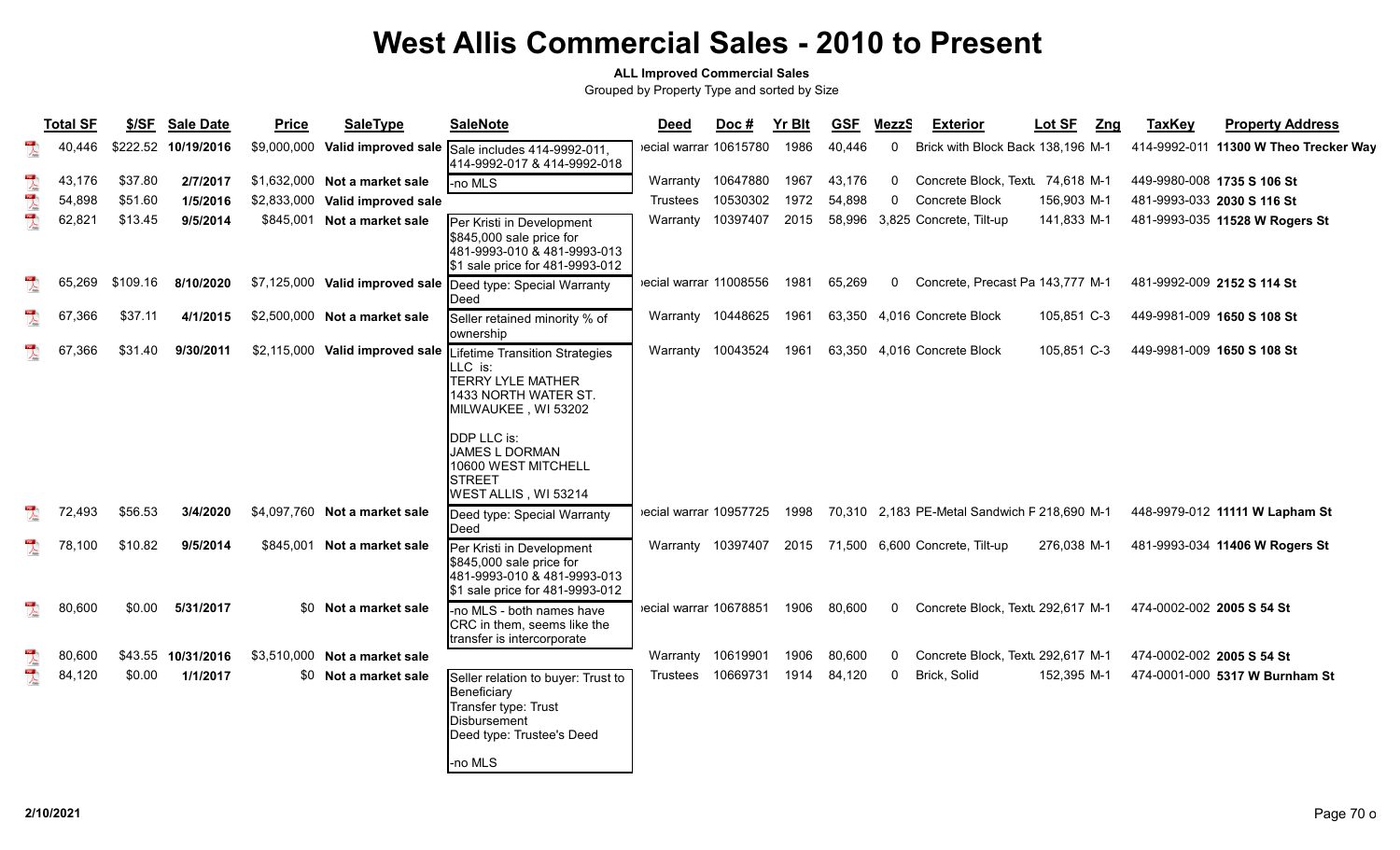### **ALL Improved Commercial Sales**

|                          | <b>Total SF</b> | \$/SF                      | <b>Sale Date</b> | <b>Price</b> | <b>SaleType</b>               | <b>SaleNote</b>                                                                                                                                                                                                                                                                                         | Deed                  | Doc #             | <b>Yr Blt</b> | <b>GSF</b>   | MezzS        | <b>Exterior</b>                        | <b>Lot SF</b> | Zng | <b>TaxKey</b>             | <b>Property Address</b>           |
|--------------------------|-----------------|----------------------------|------------------|--------------|-------------------------------|---------------------------------------------------------------------------------------------------------------------------------------------------------------------------------------------------------------------------------------------------------------------------------------------------------|-----------------------|-------------------|---------------|--------------|--------------|----------------------------------------|---------------|-----|---------------------------|-----------------------------------|
| $\frac{1}{\sqrt{2}}$     | 84,120          | \$97.48                    | 12/12/2018       | \$8,200,000  |                               | Valid improved sale  Deed type: Special Warranty<br><b>IDeed</b>                                                                                                                                                                                                                                        | ecial warrar 10834910 |                   | 1914          | 84,120       | $\mathbf{0}$ | Brick, Solid                           | 152,395 M-1   |     |                           | 474-0001-000 5317 W Burnham St    |
|                          | 84,120          | \$10.10                    | 4/19/2017        | \$850,000    | Not a market sale             | Seller relation to buyer: Member<br>Contribution to LLC<br>Transfer type: Trust<br><b>IDisbursement</b>                                                                                                                                                                                                 | Quit claim 10669732   |                   | 1914          | 84.120       | 0            | Brick, Solid                           | 152,395 M-1   |     |                           | 474-0001-000 5317 W Burnham St    |
|                          |                 |                            |                  |              |                               | -no MLS                                                                                                                                                                                                                                                                                                 |                       |                   |               |              |              |                                        |               |     |                           |                                   |
|                          | 84,120          | \$10.10                    | 8/3/2017         | \$850,000    | Valid improved sale           |                                                                                                                                                                                                                                                                                                         | Warranty              | 10699955          | 1914          | 84,120       | 0            | Brick, Solid                           | 152.395 M-1   |     |                           | 474-0001-000 5317 W Burnham St    |
| $\overline{\mathbf{r}}$  | 107,029         | \$30.20                    | 4/4/2016         |              | \$3,232,800 Not a market sale | Convert partnership to LLC                                                                                                                                                                                                                                                                              | ecial warrar 10552443 |                   | 1973          | 103,279      |              | 3.750 Concrete. Precast Pa 202.621 M-1 |               |     | 415-9992-004 650 S 108 St |                                   |
| $\mathbb{R}$             | 107,826         | \$36.40                    | 5/28/2013        |              | \$3,925,000 Not a market sale | Sale includes 448-9983-002 &<br>1448-9986-008. No market<br>exposure                                                                                                                                                                                                                                    |                       | Warranty 10256419 | 1959          | 107,442      | 384          | <b>Block with Stucco</b>               | 377,296 M-1   |     |                           | 448-9983-002 10923 W Mitchell St  |
| $\overline{\mathcal{A}}$ | 113,671         | \$60.81                    | 2/4/2015         | \$6,912,291  |                               | Valid improved sale Sales transaction appears to be<br>valid. However, based on review<br>lof 21 distribution warehouse<br>comparables sold recently the<br>subject's unit price of \$60 PSF<br>lis well above market<br>lparameters of \$40-\$45 PSF.<br>Thus, it should be considered<br>lan outlier. | ecial warrar 10432790 |                   |               | 1998 113,671 | $\mathbf{0}$ | Concrete, Tilt-up                      | 252,420 M-1   |     |                           | 439-0001-027 6736 W Washington St |
|                          |                 | Warehouse with Office - Or |                  |              |                               |                                                                                                                                                                                                                                                                                                         |                       |                   |               |              |              |                                        |               |     |                           |                                   |
|                          | 994             | \$0.00                     | 7/21/2020        |              | \$0 Other (see commen         | Seller relation to buyer: Limited<br>Liability Company<br>Transfer type: transfer to<br>Limited Liability Company                                                                                                                                                                                       | Quit claim 11006278   |                   | 1982          | 994          | $\Omega$     | Concrete Block                         | 26,266 M-1    |     |                           | 413-9996-010 12211 W Fairview Ave |
|                          | 3,808           | \$0.00                     | 7/21/2020        | <b>SO</b>    |                               | Other (see commen Seller relation to buyer: Limited<br>Liability Company<br>Transfer type: transfer to<br>Limited Liability Company                                                                                                                                                                     | Quit claim 11006278   |                   | 1957          | 3,808        | $\Omega$     | Concrete Block, Textl 26,266 M-1       |               |     |                           | 413-9996-010 12211 W Fairview Ave |
| $\sum_{k=1}^{10}$        | 5,400           | \$169.44                   | 6/16/2016        | \$915,000    | Valid improved sale           |                                                                                                                                                                                                                                                                                                         | Warranty              | 10577419          | 2000          | 5,400        | 0            | PE-Cold Storage Met 109,664 M-1        |               |     |                           | 413-9999-025 430 S Curtis Rd      |
| $\frac{1}{\sqrt{2}}$     | 5.400           | \$169.44                   | 6/16/2016        | \$915,000    | Valid improved sale           |                                                                                                                                                                                                                                                                                                         | Warranty              | 10577419          | 2003          | 5,400        |              | PE-Cold Storage Met 109,664 M-1        |               |     |                           | 413-9999-025 430 S Curtis Rd      |
| 10 <sup>2</sup>          | 10,800          | \$84.72                    | 6/16/2016        | \$915,000    | Valid improved sale           |                                                                                                                                                                                                                                                                                                         | Warranty              | 10577419          | 1979          | 10,800       | $\Omega$     | Single-Metal on Steel 109,664 M-1      |               |     |                           | 413-9999-025 430 S Curtis Rd      |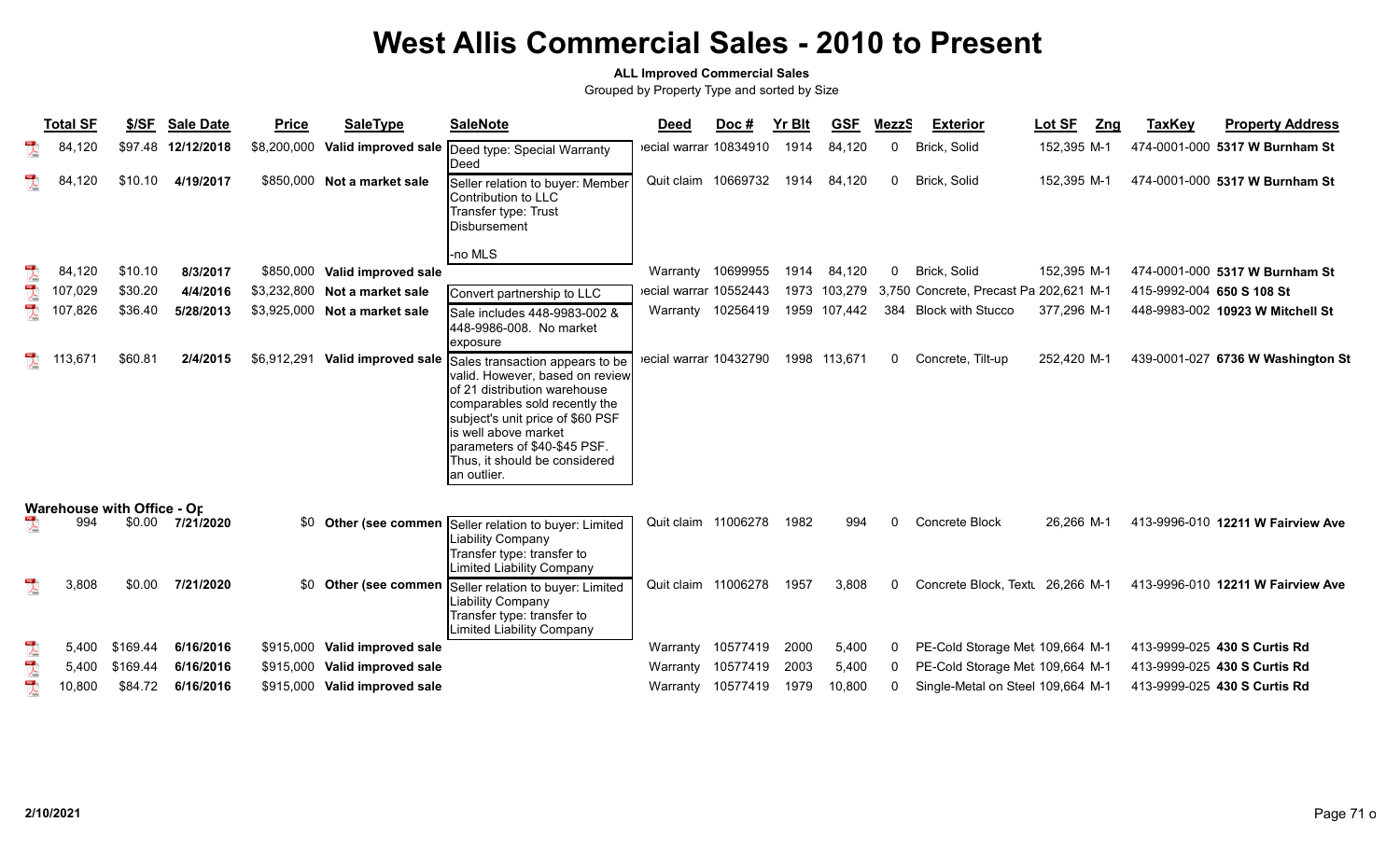### **ALL Improved Commercial Sales**

|                         | <b>Total SF</b> | \$/SF                         | <b>Sale Date</b>   | <b>Price</b> | <b>SaleType</b>                             | <b>SaleNote</b>                                                                                                                                                                                                                                                         | <b>Deed</b>         | Doc#                | <b>Yr Blt</b> | <b>GSF</b> | <b>MezzS</b> | <b>Exterior</b>                         | Lot SF     | Zng | <b>TaxKey</b>             | <b>Property Address</b>           |
|-------------------------|-----------------|-------------------------------|--------------------|--------------|---------------------------------------------|-------------------------------------------------------------------------------------------------------------------------------------------------------------------------------------------------------------------------------------------------------------------------|---------------------|---------------------|---------------|------------|--------------|-----------------------------------------|------------|-----|---------------------------|-----------------------------------|
|                         | 16,737          | \$0.00                        | 6/6/2019           | \$0          | Other (see commer                           | Seller relation to buyer:<br><b>GRANTOR IS SOLE MEMBER</b><br><b>OF LLC</b><br>Transfer type: TRANSFER<br><b>FROM GRANTOR TO</b><br><b>GRANTOR'S LLC</b>                                                                                                                | Warranty            | 10901568            | 1981          | 15.137     |              | 1.600 Brick with Block Back 173.931 M-1 |            |     |                           | 413-9993-016 345 S Curtis Rd      |
| $\sum_{\rm kink}$       | 22,775          | \$17.56                       | 12/28/2012         |              | \$400,000 Other (see commen   Manufacturing |                                                                                                                                                                                                                                                                         | Warrantv            | 10208924            | 1956          | 22,775     | $\mathbf{0}$ | Concrete Block                          | 25.308 M-1 |     | 453-0549-001 1820 S 73 St |                                   |
| $\overline{\lambda}$    | 31,840          | \$0.00                        | 6/6/2019           | \$0          | Other (see commen                           | Seller relation to buyer:<br><b>GRANTOR IS SOLE MEMBER</b><br><b>OF LLC</b><br>Transfer type: TRANSFER<br><b>FROM GRANTOR TO</b><br><b>GRANTOR'S LLC</b>                                                                                                                |                     | Warranty 10901568   | 1981          | 30.560     |              | 1,280 Brick with Block Back 173,931 M-1 |            |     |                           | 413-9993-016 345 S Curtis Rd      |
|                         |                 | <b>Warehouse/Distribution</b> |                    |              |                                             |                                                                                                                                                                                                                                                                         |                     |                     |               |            |              |                                         |            |     |                           |                                   |
|                         | 4,776           |                               | \$85.85 12/12/2014 |              | \$410,000 Not a market sale                 | Broker purchased his own<br>listing at reduced value                                                                                                                                                                                                                    | <b>Trustees</b>     | 10419880            | 1959          | 4,776      | $\Omega$     | Concrete Block                          | 23,871 C-3 |     |                           | 417-0003-004 9010 W Schlinger Ave |
| $\sum_{\text{back}}$    | 4.776           |                               | \$85.85 12/12/2014 |              | \$410,000 Not a market sale                 | Broker purchased his own<br>listing at reduced value                                                                                                                                                                                                                    | Trustees            | 10419880            | 1957          | 4,776      | $\Omega$     | <b>Concrete Block</b>                   | 23.871 C-3 |     |                           | 417-0003-004 9010 W Schlinger Ave |
| $\lambda$               | 4,776           | \$110.97                      | 1/30/2018          |              | \$530,000 Valid improved sale               |                                                                                                                                                                                                                                                                         |                     | Warranty 10748645   | 1959          | 4,776      | $\Omega$     | Concrete Block                          | 23,871 C-3 |     |                           | 417-0003-004 9010 W Schlinger Ave |
|                         | 4,776           | \$110.97                      | 1/30/2018          | \$530,000    | Valid improved sale                         |                                                                                                                                                                                                                                                                         | Warranty            | 10748645            | 1957          | 4,776      | $\Omega$     | Concrete Block                          | 23,871 C-3 |     |                           | 417-0003-004 9010 W Schlinger Ave |
|                         | 4,860           | \$38.07                       | 6/29/2015          |              |                                             | \$185,000 Valid improved sale Changed mailing address for<br>grantee to be 27515 Durand<br>Ave, Burlington, WI 53105.<br>Janice in Bldg Insp informed us<br>that we had the wrong address.<br>Verified the address with USPS.<br>(Transfer return had wrong<br>address) |                     | Warranty 10474913   | 1950          | 4,860      | $\Omega$     | Concrete Block                          | 72,652 M-1 |     |                           | 475-0034-004 6036 W Beloit Rd     |
| $\overline{\mathbf{r}}$ | 6,495           | \$61.25                       | 3/29/2015          |              | \$397,800 Not a market sale                 | Sale includes a parcel in<br>Milwaukee                                                                                                                                                                                                                                  |                     | Warranty 10446659   | 1982          | 6,495      | 0            | Concrete, Tilt-up                       | 44,475 C-2 |     |                           | 442-0322-001 8515 W Schlinger Ave |
|                         | 7,350           | \$81.63                       | 7/9/2020           |              | \$600,000 Valid improved sale               |                                                                                                                                                                                                                                                                         |                     | Warranty 11000194   | 1980          | 7,350      | $\Omega$     | PE-Cld Str Stain Stee 30,666 M-1        |            |     |                           | 481-9993-009 11408 W Lincoln Ave  |
|                         | 7,350           | \$68.18                       | 2/16/2017          | \$501,137    | Valid improved sale                         | -no MLS                                                                                                                                                                                                                                                                 |                     | Warranty 10651299   | 1980          | 7,350      | $\Omega$     | PE-Cld Str Stain Stee 30,666 M-1        |            |     |                           | 481-9993-009 11408 W Lincoln Ave  |
| $\sum_{k=1}^{N}$        | 7,600           | \$46.05                       | 5/9/2016           |              | \$350,000 Valid improved sale               |                                                                                                                                                                                                                                                                         |                     | Warranty 10563189   | 1962          | 7,600      | $\Omega$     | Stud-Metal Siding                       | 28,445 M-1 |     |                           | 413-9994-012 12222 W Adler Ln     |
| $\frac{1}{\sqrt{2}}$    | 9,764           | \$0.00                        | 11/6/2020          |              | \$0 Other (see commen                       | Seller relation to buyer: Member<br>to LLC<br>Transfer type: Member to LLC                                                                                                                                                                                              | Quit claim 11048271 |                     | 1962          | 9,764      | $\mathbf{0}$ | PE-Cold Storage Met 14,050 C-3          |            |     | 416-0030-002 656 S 94 St  |                                   |
|                         | 9,764           | \$0.00                        | 11/6/2020          | \$0          | Other (see commen                           | Seller relation to buyer: Parents<br>to Child<br>Transfer type: Parents to Child                                                                                                                                                                                        |                     | Quit claim 11048888 | 1962          | 9,764      | 0            | PE-Cold Storage Met 14,050 C-3          |            |     | 416-0030-002 656 S 94 St  |                                   |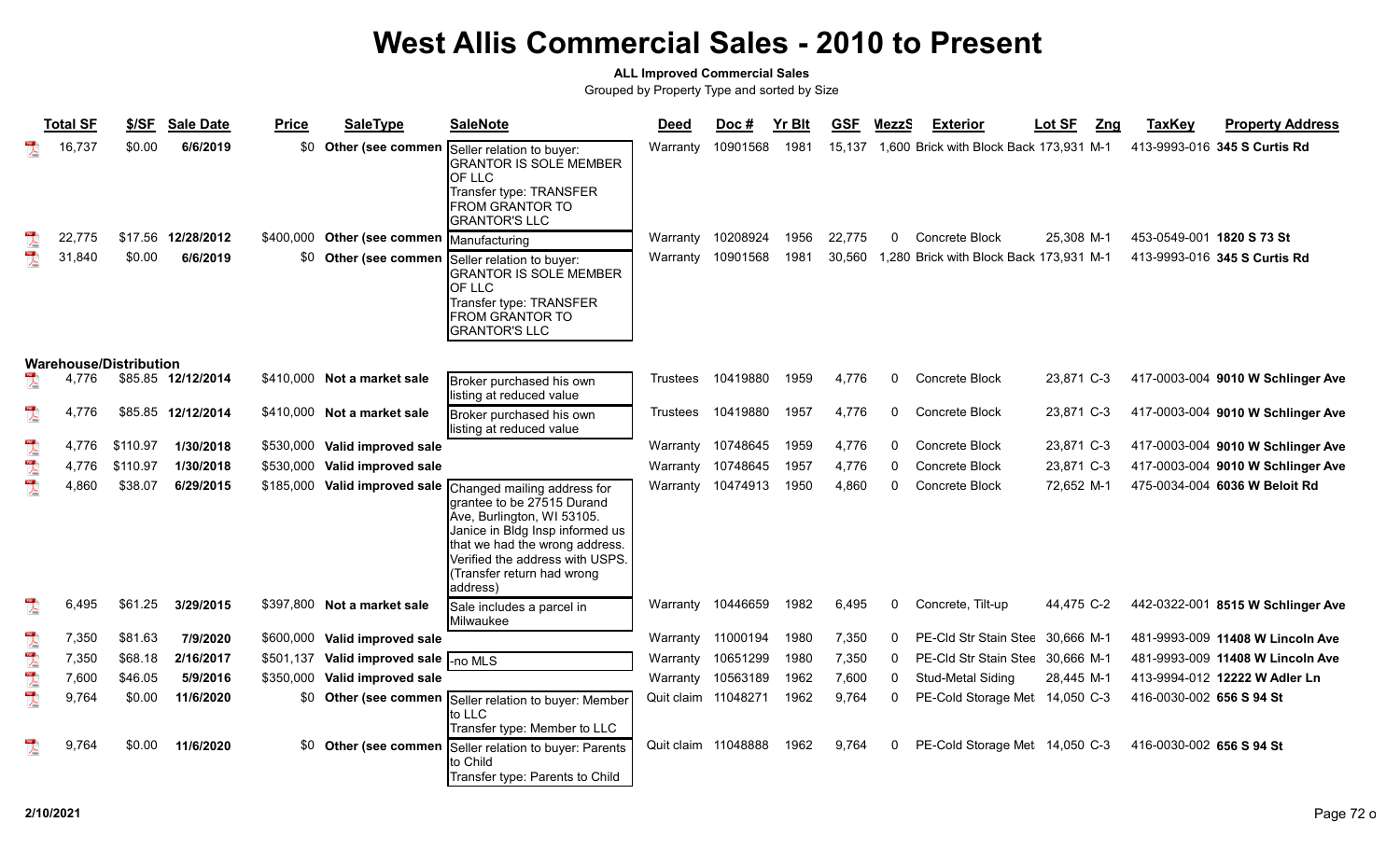# **West Allis Commercial Sales - 2010 to Present**

### **ALL Improved Commercial Sales**

Grouped by Property Type and sorted by Size

|                         | <b>Total SF</b>  | \$/SF              | <b>Sale Date</b>      | <b>Price</b> | <b>SaleType</b>                                                  | <b>SaleNote</b>                                                                                                                                                                                                                                                                                                                                                                                                                                           | <b>Deed</b>                                | Doc # | <b>Yr Blt</b> | <b>GSF</b>       | MezzS        | <b>Exterior</b>                                      | Lot SF                     | Zng | <b>TaxKey</b>            | <b>Property Address</b>                                      |
|-------------------------|------------------|--------------------|-----------------------|--------------|------------------------------------------------------------------|-----------------------------------------------------------------------------------------------------------------------------------------------------------------------------------------------------------------------------------------------------------------------------------------------------------------------------------------------------------------------------------------------------------------------------------------------------------|--------------------------------------------|-------|---------------|------------------|--------------|------------------------------------------------------|----------------------------|-----|--------------------------|--------------------------------------------------------------|
|                         | 9,764            | \$0.00             | 11/6/2020             |              | \$0 Other (see commen                                            | Seller relation to buyer: LLC to<br>Member<br>Ownership transferred:<br>undivided 58.4% interest<br>Transfer type: LLC to Member                                                                                                                                                                                                                                                                                                                          | Quit claim 11045834                        |       | 1962          | 9.764            | $\mathbf{0}$ | PE-Cold Storage Met 14,050 C-3                       |                            |     | 416-0030-002 656 S 94 St |                                                              |
| $\lambda$               | 9,764            | \$37.38            | 10/1/2020             |              | \$365,000 Valid improved sale                                    |                                                                                                                                                                                                                                                                                                                                                                                                                                                           | Warranty 11029689                          |       | 1962          | 9,764            | 0            | PE-Cold Storage Met 14,050 C-3                       |                            |     | 416-0030-002 656 S 94 St |                                                              |
| $\overline{\mathbf{r}}$ | 9,764            | \$0.00             | 11/6/2020             | \$0          | Other (see commen                                                | Seller relation to buyer: LLC to<br>Member<br>Ownership transferred:<br>undivided 41.6% interest<br>Transfer type: LLC to Member                                                                                                                                                                                                                                                                                                                          | Quit claim 11045833                        |       | 1962          | 9,764            | $\mathbf{0}$ | PE-Cold Storage Met 14,050 C-3                       |                            |     | 416-0030-002 656 S 94 St |                                                              |
|                         | 14,750<br>14,750 | \$73.70<br>\$36.30 | 3/30/2016<br>4/4/2016 |              | \$1,087,100 Valid improved sale<br>\$535,400 Valid improved sale | 2 documents to describe entire<br>parcel:<br>Doc # 10552530 Sale Price<br>\$1,087,100<br>Doc # 10552531 Sale Price<br>\$535,400<br>Two conveyances equal<br>\$1,622,500. Both transactions<br>appear to be arm's length and<br>Ishould be considered.<br>2 documents to describe entire<br>parcel:<br>Doc # 10552530 Sale Price<br>\$1,087,100<br>Doc # 10552531 Sale Price<br>\$535,400<br>Total of two conveyances is<br>\$1,622,500. Both transactions | Warranty 10552530<br>ial represen 10552531 |       | 2018<br>2018  | 14,750<br>14,750 | 0<br>0       | <b>Stud-Metal Siding</b><br><b>Stud-Metal Siding</b> | 121,169 M-1<br>121.169 M-1 |     |                          | 413-9999-035 232 S Curtis Rd<br>413-9999-035 232 S Curtis Rd |
|                         |                  |                    |                       |              |                                                                  | appear to be arm's length and<br>should be considered.                                                                                                                                                                                                                                                                                                                                                                                                    |                                            |       |               |                  |              |                                                      |                            |     |                          |                                                              |
|                         | 14,750           | \$593.22           | 6/19/2018             |              | \$8,750,000 Valid improved sale                                  | Deed type: Special Warranty<br>Deed                                                                                                                                                                                                                                                                                                                                                                                                                       | ecial warrar 10787119                      |       | 2018          | 14,750           | 0            | Stud-Metal Siding                                    | 121,169 M-1                |     |                          | 413-9999-035 232 S Curtis Rd                                 |
| $\sum_{k=0}^{100}$      | 14,750           | \$372.88           | 7/11/2017             |              | \$5,500,000 Valid improved sale                                  |                                                                                                                                                                                                                                                                                                                                                                                                                                                           | Warranty 10692152                          |       | 2018          | 14,750           | 0            | Stud-Metal Siding                                    | 121,169 M-1                |     |                          | 413-9999-035 232 S Curtis Rd                                 |
| $\mathbb{R}$            | 17,646           | \$0.00             | 1/29/2020             | \$0          | Other (see commen                                                | Seller relation to buyer:<br>Parent/Child<br>Transfer type: Termination of<br>Decedent's Interest<br>Deed type: Termination of<br>Decedent's Interest                                                                                                                                                                                                                                                                                                     | of decedent: 10966319                      |       | 1942          | 16,830           |              | 816 Concrete Block                                   | 46,086 M-1                 |     |                          | 454-0254-002 6604 W Mitchell St                              |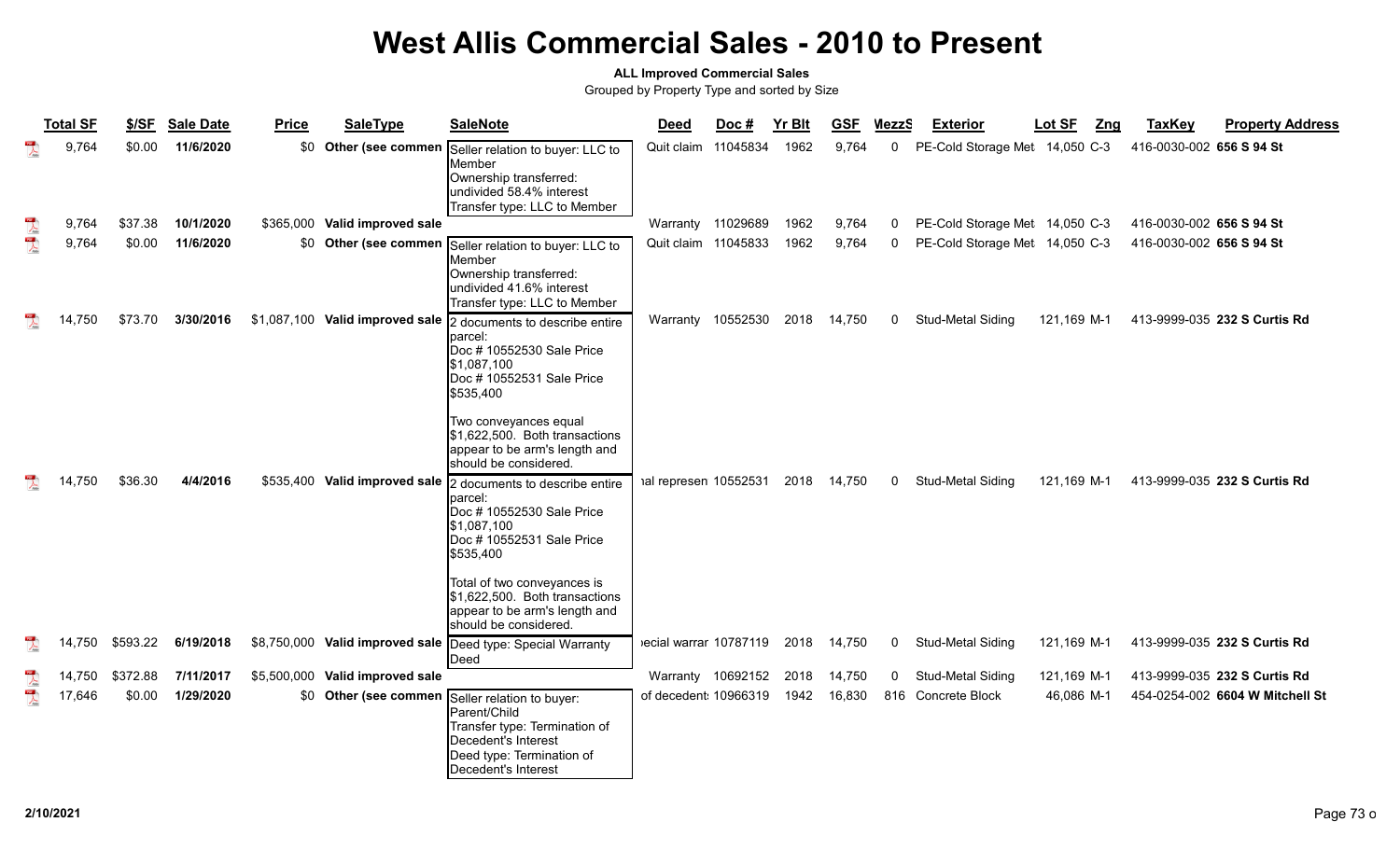## **West Allis Commercial Sales - 2010 to Present**

#### **ALL Improved Commercial Sales**

Grouped by Property Type and sorted by Size

|                          | <b>Total SF</b> | \$/SF                         | <b>Sale Date</b> | <b>Price</b>                           | <b>SaleType</b>                 | <b>SaleNote</b>                                                                                                                                                                                                    | <b>Deed</b>           | Doc#          | <b>Yr Blt</b> | <b>GSF</b> | MezzS    | <b>Exterior</b>                    | Lot SF      | Zng | TaxKey                    | <b>Property Address</b>         |
|--------------------------|-----------------|-------------------------------|------------------|----------------------------------------|---------------------------------|--------------------------------------------------------------------------------------------------------------------------------------------------------------------------------------------------------------------|-----------------------|---------------|---------------|------------|----------|------------------------------------|-------------|-----|---------------------------|---------------------------------|
|                          | 19,140          | \$0.00                        | 11/2/2011        | \$0                                    | Not a market sale               | Purchased 99' x 250' from<br>neighboring property.                                                                                                                                                                 | Warrantv              | 10061094      | 1980          | 18,600     | 540      | Concrete Block                     | 109,486 M-1 |     |                           | 481-9992-017 11139 W Becher St  |
|                          | 26,127          | \$34.45                       | 1/2/2018         |                                        | \$900,000 Valid improved sale   | Deed type: Special Warranty<br>Deed                                                                                                                                                                                | ecial warrar 10741513 |               | 1972          |            |          | 25,000 1,127 Concrete Block        | 175,308 M-1 |     |                           | 449-9981-015 1634 S 108 St      |
| $\overline{\mathbf{r}}$  | 29,483          | \$76.32                       | 11/2/2017        |                                        | \$2,250,000 Valid improved sale |                                                                                                                                                                                                                    | Warranty              | 10726538      | 1992          |            |          | 23,800 5,683 Concrete Block, Textu | 35,589 M-1  |     | 474-0264-003 2074 S 56 St |                                 |
| $\frac{100}{\sqrt{25}}$  | 30,231          | \$23.16                       | 12/21/2017       | \$700,000                              | Valid improved sale             |                                                                                                                                                                                                                    | Warranty              | 10739386      | 1951          | 28.801     |          | 1.430 Concrete Block               | 36.285 M-1  |     |                           | 474-0010-002 5300 W Lincoln Ave |
| $\mathbb{R}$             | 30,231          | \$0.00                        | 1/8/2015         | \$0                                    | Not a market sale               | Member to LLC                                                                                                                                                                                                      | Warranty              | 10425946      | 1951          | 28,801     |          | 1.430 Concrete Block               | 36,285 M-1  |     |                           | 474-0010-002 5300 W Lincoln Ave |
| $\overline{\lambda}$     | 37,024          | \$5.40                        | 7/10/2015        | \$200,000                              | Valid improved sale             |                                                                                                                                                                                                                    | Warranty              | 10480771      | 1922          | 37,024     | 0        | Brick, Solid                       | 35,022 M-1  |     |                           | 452-0475-000 8301 W Lapham St   |
| $\overline{\mathbf{r}}$  | 39,512          | \$19.61                       | 6/23/2014        | \$775,000                              | Not a market sale               | Buyer was tenant                                                                                                                                                                                                   | Warranty              | 10374906      | 1943          | 39,512     | $\Omega$ | PE-Metal Sandwich F 85,029 M-1     |             |     | 452-0498-002 1640 S 83 St |                                 |
| $\frac{100}{\sqrt{25}}$  | 51,471          | \$32.06                       | 12/1/2011        |                                        | \$1,650,000 Valid improved sale | No transfer return                                                                                                                                                                                                 | Warranty              | 10058978      | 1962          | 51,471     | $\Omega$ | Brick with Block Back 161,128 M-1  |             |     |                           | 449-9999-003 1535 S 101 St      |
| $\overline{\mathcal{A}}$ | 61,303          | \$8.32                        | 6/27/2018        | \$510,000                              | Valid improved sale             | Deed type: Trustee's Deed                                                                                                                                                                                          | Trustees              | 10789463      | 1942          | 61,303     | 0        | Curtain-Masonry Pan 141,962 M-1    |             |     |                           | 475-0006-001 6525 W Burnham St  |
|                          | 88,542          | \$12.28                       | 3/30/2016        | \$1,087,100                            |                                 | Valid improved sale 2 documents to describe entire                                                                                                                                                                 | Warrantv              | 10552530      | 1963          | 49,086     |          | 39,456 Concrete Block              | 121,169 M-1 |     |                           | 413-9999-035 232 S Curtis Rd    |
|                          |                 |                               |                  |                                        |                                 | parcel:<br>Doc # 10552530 Sale Price<br>\$1.087.100<br>Doc # 10552531 Sale Price<br>\$535,400<br>Two conveyances equal<br>\$1,622,500. Both transactions<br>appear to be arm's length and<br>should be considered. |                       |               |               |            |          |                                    |             |     |                           |                                 |
|                          | 88,542          | \$98.82                       | 6/19/2018        |                                        |                                 | \$8,750,000 Valid improved sale Deed type: Special Warranty<br>Deed                                                                                                                                                | ecial warrar 10787119 |               | 1963          |            |          | 49,086 39,456 Concrete Block       | 121,169 M-1 |     |                           | 413-9999-035 232 S Curtis Rd    |
|                          | 88,542          | \$6.05                        | 4/4/2016         | \$535.400                              | Valid improved sale             | 2 documents to describe entire<br>parcel:<br>Doc # 10552530 Sale Price<br>\$1,087,100<br>Doc # 10552531 Sale Price<br>\$535,400                                                                                    | ial represen 10552531 |               | 1963          |            |          | 49,086 39,456 Concrete Block       | 121.169 M-1 |     |                           | 413-9999-035 232 S Curtis Rd    |
|                          | 88.542          | \$62.12                       | 7/11/2017        |                                        | \$5,500,000 Valid improved sale | Total of two conveyances is<br>\$1,622,500. Both transactions<br>appear to be arm's length and<br>should be considered.                                                                                            | Warranty              | 10692152 1963 |               |            |          | 49,086 39,456 Concrete Block       | 121.169 M-1 |     |                           | 413-9999-035 232 S Curtis Rd    |
|                          |                 |                               |                  |                                        |                                 |                                                                                                                                                                                                                    |                       |               |               |            |          |                                    |             |     |                           |                                 |
|                          |                 | <b>Warehouse/Self Storage</b> |                  |                                        |                                 |                                                                                                                                                                                                                    |                       |               |               |            |          |                                    |             |     |                           |                                 |
|                          |                 |                               |                  | 2,400 4,229.17 12/17/2020 \$10,150,000 |                                 | Deed type: Special Warranty<br><b>I</b> Deed                                                                                                                                                                       | r (see comn 11059252  |               | 1986          | 2.400      | 0        | Concrete Block, Textu 280,352 M-1  |             |     |                           | 448-9993-010 11108 W Lapham St  |